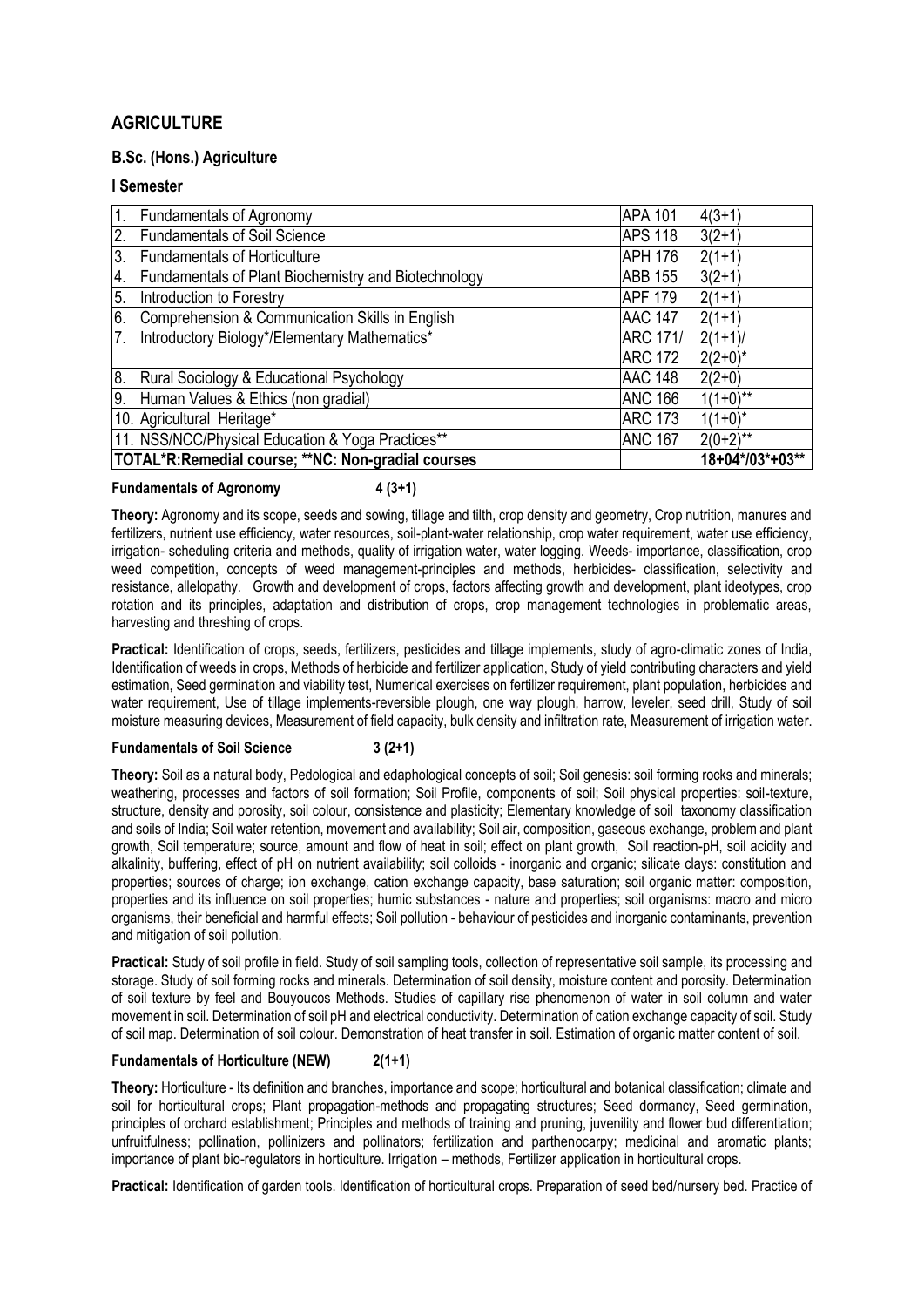sexual and asexual methods of propagation including micro-propagation. Layout and planting of orchard. Training and pruning of fruit trees. Preparation of potting mixture. Fertilizer application in different crops. Visits to commercial nurseries/orchard.

#### **Fundamentals of Plant Biochemistry and Biotechnology 3 (2+1)**

**Theory:** Importance of Biochemistry. Properties of Water, pH and Buffer. Carbohydrate: Importance and classification. Structures of Monosaccharides, Reducing and oxidizing properties of Monosaccharides, Mutarotation; Structure of Disaccharides and Polysaccharides. Lipid: Importance and classification; Structures and properties of fatty acids; storage lipids and membrane lipids. Proteins: Importance of proteins and classification; Structures, titration and zwitterions nature of amino acids; Structural organization of proteins. Enzymes: General properties; Classification; Mechanism of action; Michaelis & Menten and Line Weaver Burk equation & plots; Introduction to allosteric enzymes. Nucleic acids: Importance and classification; Structure of Nucleotides, A, B & Z DNA; RNA: Types and Secondary & Tertiary structure. Metabolism of carbohydrates: Glycolysis, TCA cycle, Glyoxylate cycle, Electron transport chain. Metabolism of lipids: Beta oxidation, Biosynthesis of fatty acids.

Concepts and applications of plant biotechnology: Scope, organ culture, embryo culture, cell suspension culture, callus culture, anther culture, pollen culture and ovule culture and their applications; Micro-propagation methods; organogenesis and embryogenesis, Synthetic seeds and their significance; Embryo rescue and its significance; somatic hybridization and cybrids; Somaclonal variation and its use in crop improvement; cryo-preservation; Introduction to recombinant DNA methods: physical (Gene gun method), chemical (PEG mediated) and Agrobacterium mediated gene transfer methods; Transgenics and its importance in crop improvement; PCR techniques and its applications; RFLP, RAPD, SSR; Marker Assisted Breeding in crop improvement; Biotechnology regulations.

**Practical:** Preparation of solution, pH & buffers, Qualitative tests of carbohydrates and amino acids. Quantitative estimation of glucose/ proteins. Titration methods for estimation of amino acids/lipids, Effect of pH, temperature and substrate concentration on enzyme action, Paper chromatography/ TLC demonstration for separation of amino acids/ Monosaccharides. Sterilization techniques. Composition of various tissue culture media and preparation of stock solutions for MS nutrient medium. Callus induction from various explants. Micro-propagation, hardening and acclimatization. Demonstration on isolation of DNA. Demonstration of gel electrophoresis techniques and DNA finger printing.

#### **Introduction to Forestry 2 (1+1)**

**Theory:** Introduction – definitions of basic terms related to forestry, objectives of silviculture, forest classification, salient features of Indian Forest Policies. Forest regeneration, Natural regeneration - natural regeneration from seed and vegetative parts, coppicing, pollarding, root suckers; Artificial regeneration – objectives, choice between natural and artificial regeneration, essential preliminary considerations. Crown classification. Tending operations – weeding, cleaning, thinning – mechanical, ordinary, crown and advance thinning. Forest mensuration – objectives, diameter measurement, instruments used in diameter measurement; Non instrumental methods of height measurement - shadow and single pole method; Instrumental methods of height measurement - geometric and trigonometric principles, instruments used in height measurement; tree stem form, form factor, form quotient, measurement of volume of felled and standing trees, age determination of trees. Agroforestry – definitions, importance, criteria of selection of trees in agroforestry, different agroforestry systems prevalent in the country, shifting cultivation, taungya, alley cropping, wind breaks and shelter belts, home gardens. Cultivation practices of two important fast growing tree species of the region.

**Practical:** Identification of tree-species. Diameter measurements using calipers and tape, diameter measurements of forked, buttressed, fluted and leaning trees. Height measurement of standing trees by shadow method, single pole method and hypsometer. Volume measurement of logs using various formulae. Nursery lay out, seed sowing, vegetative propagation techniques. Forest plantations and their management. Visits of nearby forest based industries.

#### **Comprehension and Communication Skills in English 2 (1+1)**

**Theory:** War Minus Shooting- The sporting Spirit. A Dilemma- A layman looks at science Raymond B. Fosdick. You and Your English – Spoken English and broken English G.B. Shaw. Reading Comprehension, Vocabulary- Antonym, Synonym, Homophones, Homonyms, often confused words. Exercises to Help the students in the enrichment of vocabulary based on TOEFL and other competitive examinations. Functional grammar: Articles, Prepositions, Verb, Subject verb Agreement, Transformation, Synthesis, Direct and Indirect Narration. Written Skills: Paragraph writing, Precise writing, Report writing and Proposal writing. The Style: Importance of professional writing. Preparation of Curriculum Vitae and Job applications. Synopsis Writing. Interviews: kinds, Importance and process.

**Practical:** Listening Comprehension: Listening to short talks lectures, speeches (scientific, commercial and general in nature). Oral Communication: Phonetics, stress and intonation, Conversation practice. Conversation: rate of speech, clarity of voice, speaking and Listening, politeness & Reading skills: reading dialogues, rapid reading, intensive reading, improving reading skills. Mock Interviews: testing initiative, team spirit, leadership, intellectual ability. Group Discussions.

**Agricultural Heritage (New Course) 1 (1+0)**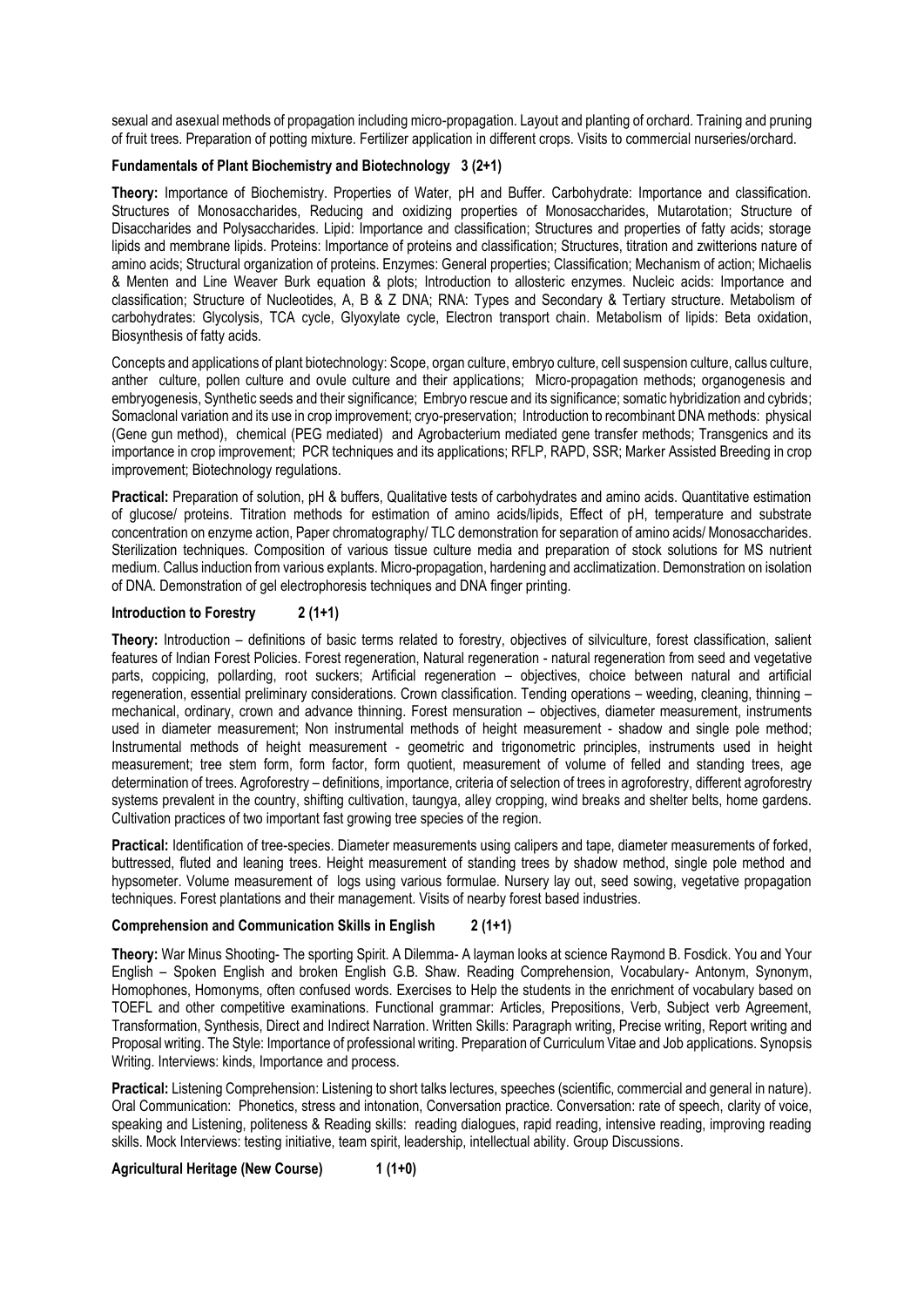**Theory:** Introduction of Indian agricultural heritage; Ancient agricultural practices, Relevance of heritage to present day agriculture; Past and present status of agriculture and farmers in society; Journey of Indian agriculture and its development from past to modern era; Plant production and protection through indigenous traditional knowledge; Crop voyage in India and world; Agriculture scope; Importance of agriculture and agricultural resources available in India; Crop significance and classifications; National agriculture setup in India; Current scenario of Indian agriculture; Indian agricultural concerns and future prospects.

#### **Introductory Biology 2(1+1)**

**Theory:** Introduction to the living world, diversity and characteristics of life, origin of life, Evolution and Eugenics. Binomial nomenclature and classification Cell and cell division. Morphology of flowing plants. Seed and seed germination. Plant systematic- viz; Brassicaceae, Fabaceae and Poaceae. Role of animals in agriculture.

**Practical:** Morphology of flowering plants – root, stem and leaf and their modifications. Inflorence, flower and fruits. Cell, tissues & cell division. Internal structure of root, stem and leaf. Study of specimens and slides. Description of plants - Brassicaceae, Fabaceae and Poaceae.

### **Elementary Mathematics 2(1+1)**

**Theory:** Straight lines : Distance formula, section formula (internal and external division), Change of axes (only origin changed), Equation of co-ordinate axes, Equation of lines parallel to axes, Slope-intercept form of equation of line, Slope-point form of equation of line, Two point form of equation of line, Intercept form of equation of line, Normal form of equation of line, General form of equation of line, Point of intersection of two st. lines, Angles between two st. lines, Parallel lines, Perpendicular lines, Angle of bisectors between two lines, Area of triangle and quadrilateral.Circle: Equation of circle whose centre and radius is known, General equation of a circle, Equation of circle passing through three given points, Equation of circle whose diameters is line joining two points  $(x_1, y_1)$  &  $(x_2, y_2)$ , Tangent and Normal to a given circle at given point (Simple problems), Condition of tangency of a line y = mx + c to the given circle  $x^2 + y^2 = a^2$ . Differential Calculus : Definition of function, limit and continuity, Simple problems on limit, Simple problems on continuity, Differentiation of x<sup>n</sup>, e<sup>x</sup>, sin x & cos x from first principle, Derivatives of sum, difference, product and quotient of two functions, Differentiation of functions of functions (Simple problem based on it), Logarithmic differentiation (Simple problem based on it), Differentiation by substitution method and simple problems based on it, Differentiation of Inverse Trigonometric functions. Maxima and Minima of the functions of the form y=f (x) (Simple problems based on it).

**Integral Calculus:** Integration of simple functions, Integration of Product of two functions, Integration by substitution method, Definite Integral (simple problems based on it), Area under simple well-known curves (simple problems based on it).

**Matrices and Determinants:** Definition of Matrices, Addition, Subtraction, Multiplication, Transpose and Inverse up to 3rd order, Properties of determinants up to 3rd order and their evaluation**.**

### **Rural Sociology & Educational Psychology 2 (2+0)**

**Theory:** Sociology and Rural sociology: Definition and scope, its significance in agriculture extension, Social Ecology, Rural society, Social Groups, Social Stratification, Culture concept, Social Institution, Social Change & Development. Educational psychology: Meaning & its importance in agriculture extension. Behavior: Cognitive, affective, psychomotor domain, Personality, Learning, Motivation, Theories of Motivation, Intelligence.

### Human Value and Ethics 1 (1+0)

**Theory:** Values and Ethics-An Introduction. Goal and Mission of Life. Vision of Life. Principles and Philosophy. Self Exploration. Self Awareness. Self Satisfaction. Decision Making. Motivation. Sensitivity. Success. Selfless Service. Case Study of Ethical Lives. Positive Spirit. Body, Mind and Soul. Attachment and Detachment. Spirituality Quotient. Examination.

#### **National Service Scheme I**

**Introduction and basic components of NSS: Orientation**: history, objectives, principles, symbol, badge; regular programmes under NSS, organizational structure of NSS, code of conduct for NSS volunteers, points to be considered by NSS volunteers awareness about health

**NSS programmes and activities:** Concept of regular activities, special camping, day camps, basis of adoption of village/slums, conducting survey, analysing guiding financial patterns of scheme, youth programme/ schemes of GOI, coordination with different agencies and maintenance of diary

**Understanding youth:** Definition, profile, profile, categories, issues and challenges of youth; and opportunities for youth who is agent of the social change

**Community mobilization:** Mapping of community stakeholders, designing the message as per problems and their culture; identifying methods of mobilisation involving youth-adult partnership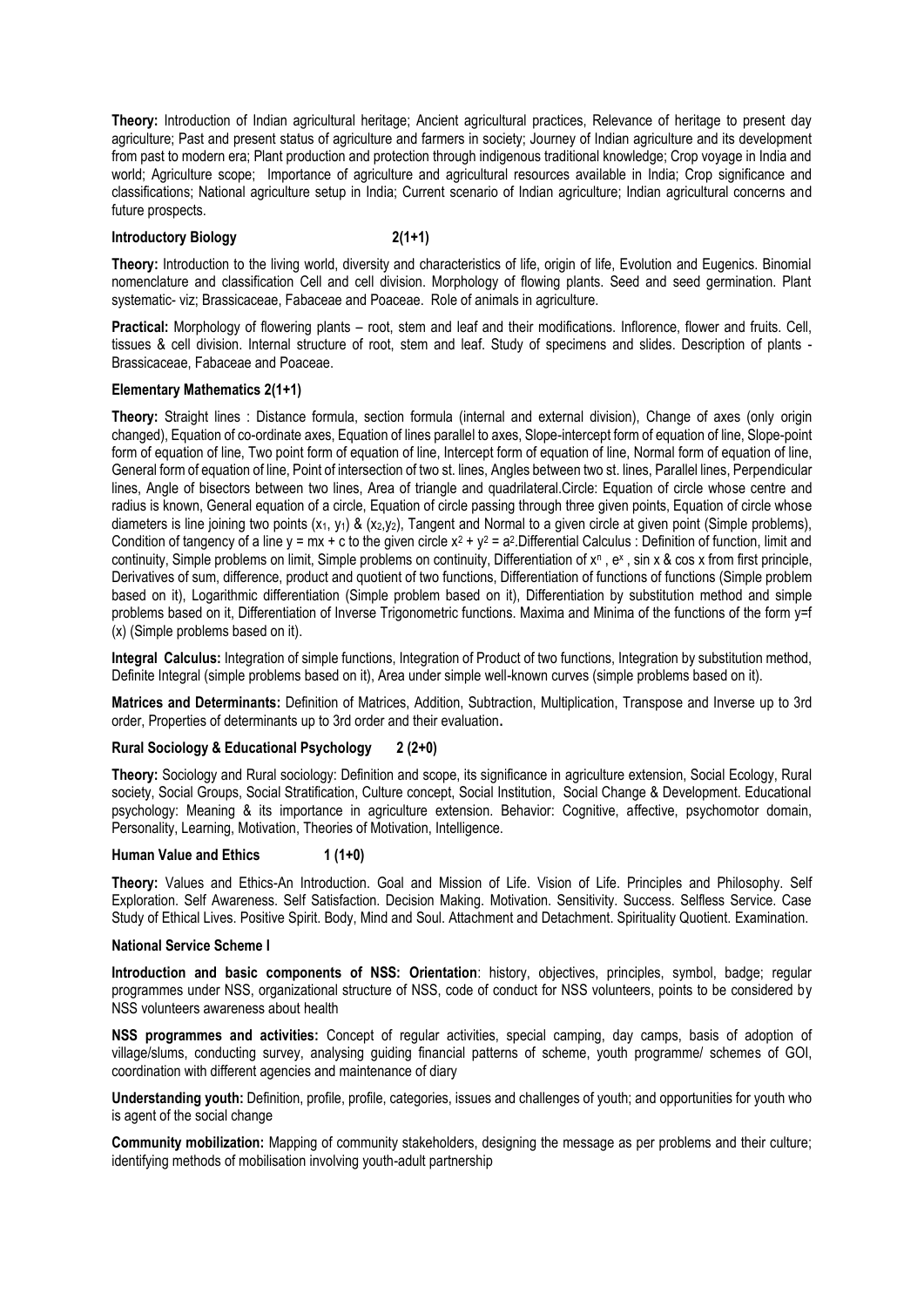**Social harmony and national integration:** Indian history and culture, role of youth in nation building, conflict resolution and peace-building

**Volunteerism and shramdan:** Indian tradition of volunteerism, its need, importance, motivation and constraints; shramdan as part of volunteerism

**Citizenship, constitution and human rights:** Basic features of constitution of India, fundamental rights and duties, human rights, consumer awareness and rights and rights to information

**Family and society:** Concept of family, community (PRIs and other community based organisations) and society

### **II Semester**

| $\mathbf{1}$ . | <b>Fundamentals of Genetics</b>                         | <b>AGP 113</b> | $3(2+1)$    |
|----------------|---------------------------------------------------------|----------------|-------------|
| 2.             | <b>Fundamentals of Entomology</b>                       | <b>APE 121</b> | $4(3+1)$    |
| 3.             | Agricultural Microbiology                               | <b>ABB 156</b> | $2(1+1)$    |
| 4.             | <b>Fundamentals of Agricultural Economics</b>           | <b>AEC 127</b> | $2(2+0)$    |
| 5.             | Soil and Water Conservation Engineering                 | <b>AAE 132</b> | $2(1+1)$    |
|                | 6. Fundamentals of Plant Pathology                      | <b>APP 138</b> | $4(3+1)$    |
| 7.             | <b>Fundamentals of Agricultural Extension Education</b> | <b>AAC 149</b> | $3(2+1)$    |
| 8.             | Communication Skills and Personality Development        | <b>AAC 150</b> | $2(1+1)$    |
| 9.             | <b>Fundamentals of Crop Physiology</b>                  | <b>ABB 157</b> | $2(1+1)$    |
|                | 10. NSS/NCC/Physical Education & Yoga Practices**       | <b>ANC 167</b> | $2(0+2)$ ** |
| <b>Total</b>   |                                                         |                | $24(16+8)$  |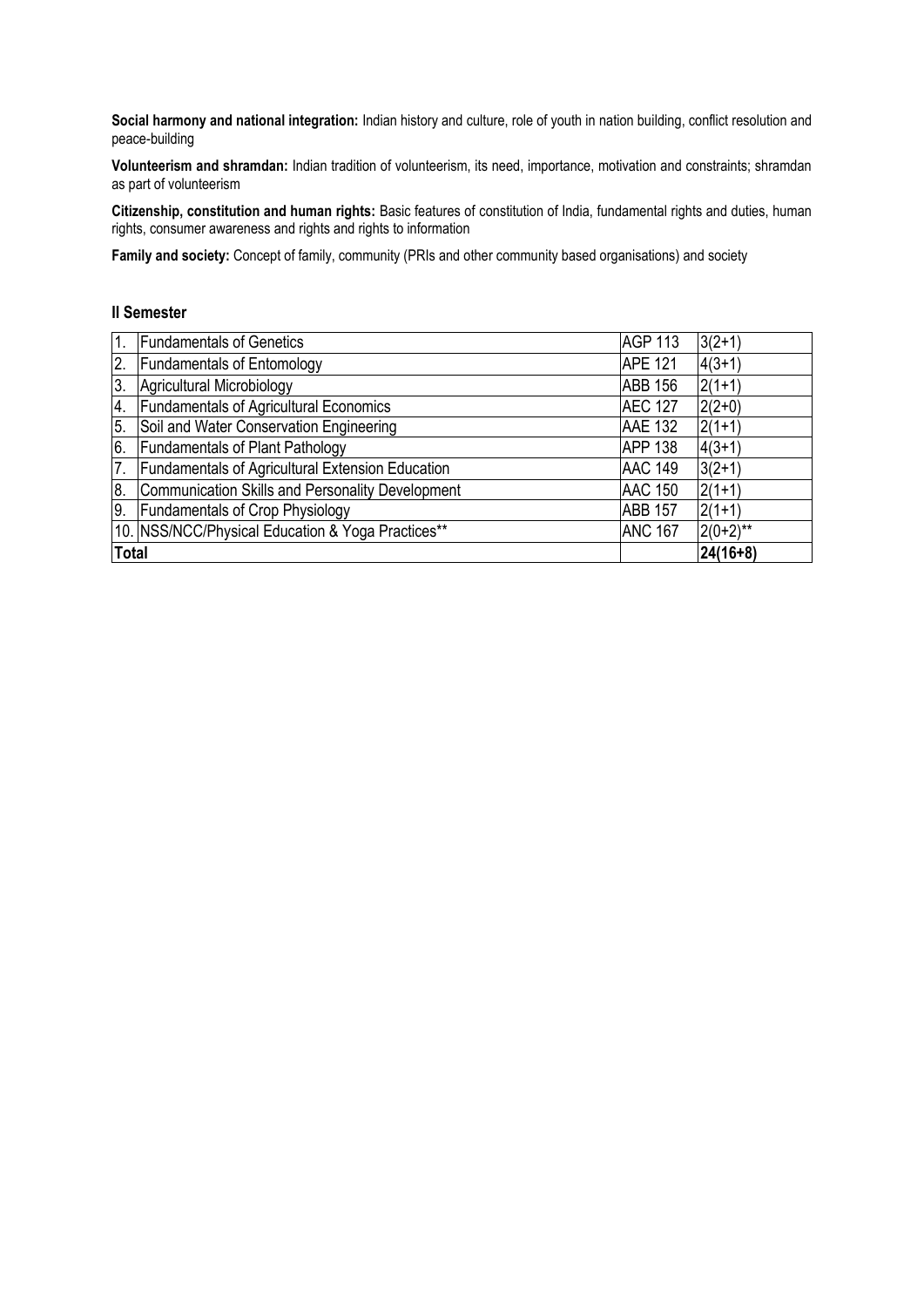# Agriculture II Semester

# **Fundamentals of Genetics 3 (2+1)**

**Theory:** Pre and Post Mendelian concepts of heredity, Mendelian principles of heredity. Architecture of chromosome; chromonemata, chromosome matrix, chromomeres, centromere, secondary constriction and telomere; special types of chromosomes. Chromosomal theory of inheritance- cell cycle and cell division- mitosis and meiosis. Probability and Chi-square. Dominance relationships, Epistatic interactions with example. Multiple alleles, pleiotropism and pseudoalleles, Sex determination and sex linkage, sex limited and sex influenced traits, Blood group genetics, Linkage and its estimation, crossing over mechanisms, chromosome mapping. Structural and numerical variations in chromosome and their implications, Use of haploids, dihaploids and doubled haploids in Genetics. Mutation, classification, Methods of inducing mutations & CIB technique, mutagenic agents and induction of mutation. Qualitative & Quantitative traits, Polygenes and continuous variations, multiple factor hypothesis, Cytoplasmic inheritance. Genetic disorders. Nature, structure & replication of genetic material. Protein synthesis, Transcription and translational mechanism of genetic material, Gene concept: Gene structure, function and regulation, Lac and Trp operons.

## **Fundamentals of Entomology 4 (3+1)**

**Part – I:** History of Entomology in India. Major points related to dominance of Insecta in Animal kingdom. Classification of phylum Arthropoda upto classes. Relationship of class Insecta with other classes of Arthropoda. Morphology: Structure and functions of insect cuticle and molting. Body segmentation. Structure of Head, thorax and abdomen. Structure and modifications of insect antennae, mouth parts, legs, Wing venation, modifications and wing coupling apparatus. Structure of male and female genital organ. Metamorphosis and diapause in insects. Types of larvae and pupae. Structure and functions of digestive, circulatory, excretory, respiratory, nervous, secretary (Endocrine) and reproductive system, in insects. Types of reproduction in insects. Major sensory organs like simple and compound eyes, chemoreceptor.

**Part-II:** Insect Ecology: Introduction, Environment and its components. Effect of abiotic factors–temperature, moisture, humidity, rainfall, light, atmospheric pressure and air currents. Effect of biotic factors – food competition, natural and environmental resistance.

Part III: Categories of pests. Concept of IPM, Practices, scope and limitations of IPM. Classification of insecticides, toxicity of insecticides and formulations of insecticides. Chemical control-importance, hazards and limitations. Recent methods of pest control, repellents, antifeedants, hormones, attractants, gamma radiation. Insecticides Act 1968-Important provisions. Application techniques of spray fluids. Symptoms of poisoning, first aid and antidotes.

**Part – IV:** Systematics: Taxonomy –importance, history and development and binomial nomenclature. Definitions of Biotype, Sub-species, Species, Genus, Family and Order. Classification of class Insecta upto Orders, basic groups of present day insects with special emphasis to orders and families of Agricultural importance like Orthoptera: Acrididae, Tettigonidae, Gryllidae, Gryllotalpidae; Dictyoptera: Mantidae, Blattidae; Odonata; Isoptera: Termitidae; Thysanoptera: Thripidae; Hemiptera: Pentatomidae, Coreidae, Cimicidae, Pyrrhocoridae, Lygaeidae, Cicadellidae, Delphacidae, Aphididae, Coccidae, Lophophidae, Aleurodidae, Pseudococcidae; Neuroptera: Chrysopidae; Lepidoptera: Pieridae, Papiloinidae, Noctuidae, Sphingidae, Pyralidae, Gelechiidae, Arctiidae, Saturnidae, Bombycidae; Coleoptera: Coccinellidae, Chrysomelidae, Cerambycidae, Curculionidae, Bruchidae, Scarabaeidae; Hymenoptera: Tenthridinidae, Apidae. Trichogrammatidae, lchneumonidae, Braconidae, Chalcididae; Diptera: Cecidomyiidae, Tachinidae, Agromyziidae, Culicidae, Muscidae, Tephritidae.

### **Agricultural Microbiology 2 (1+1)**

**Theory:** Introduction. Microbial world: Prokaryotic and eukaryotic microbes. Bacteria: cell structure, chemoautotrophy, photo autotrophy, growth. Bacterial genetics: Genetic recombination- transformation, conjugation and transduction, plasmids, transposon. Role of microbes in soil fertility and crop production: Carbon,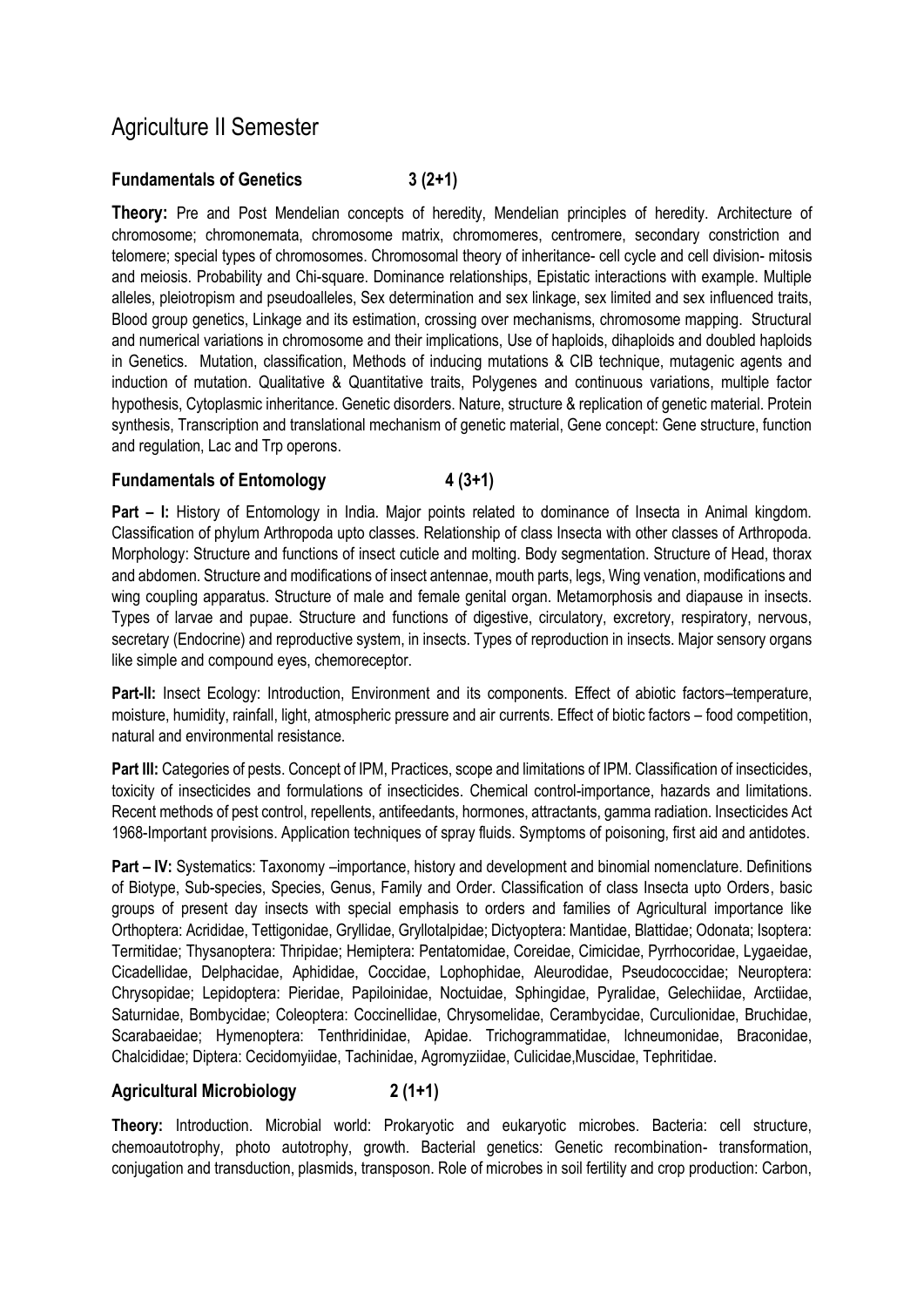Nitrogen, Phosphorus and Sulphur cycles. Biological nitrogen fixation- symbiotic, associative and asymbiotic. Azolla, blue green algae and mycorrhiza. Rhizosphere and phyllosphere. Microbes in human welfare: silage production, biofertilizers, biopesticides, biofuel production and biodegradation of agro-waste.

# **Fundamentals of Agricultural Economics 2 (2+0)**

**Theory:** *Economics:* Meaning, scope and subject matter, definitions, activities, approaches to economic analysis; micro and macro economics, positive and normative analysis. Nature of economic theory; rationality assumption, concept of equilibrium, economic laws as generalization of human behavior. Basic concepts: Goods and services, desire, want, demand, utility, cost and price, wealth, capital, income and welfare. Agricultural economics: meaning, definition, characteristics of agriculture, importance and its role in economic development. Agricultural planning and development in the country. *Demand:* meaning, law of demand, demand schedule and demand curve, determinants, utility theory; law of diminishing marginal utility, equi-marginal utility principle. Consumer's equilibrium and derivation of demand curve, concept of consumer surplus. Elasticity of demand: concept and measurement of price elasticity, income elasticity and cross elasticity. Production: process, creation of utility, factors of production, input output relationship. *Laws of returns*: Law of variable proportions and law of returns to scale. *Cost:* Cost concepts, short run and long run cost curves. Supply: Stock v/s supply, law of supply, supply schedule, supply curve, determinants of supply, elasticity of supply. Market structure: meaning and types of market, basic features of perfectly competitive and imperfect markets. Price determination under perfect competition; short run and long run equilibrium of firm and industry, shut down and break even points. Distribution theory: meaning, factor market and pricing of factors of production. Concepts of rent, wage, interest and profit. *National income:* Meaning and importance, circular flow, concepts of national income accounting and approaches to measurement, difficulties in measurement. Population: Importance, Malthusian and Optimum population theories, natural and socio-economic determinants, current policies and programmes on population control. Money: Barter system of exchange and its problems, evolution, meaning and functions of money, classification of money, money supply, general price index, inflation and deflation. Banking: Role in modern economy, types of banks, functions of commercial and central bank, credit creation policy. Agricultural and public finance: meaning, micro v/s macro finance, need for agricultural finance, public revenue and public expenditure. *Tax:* meaning, direct and indirect taxes, agricultural taxation, VAT. *Economic systems:* Concepts of economy and its functions, important features of capitalistic, socialistic and mixed economies, elements of economic planning.

### **Introductory Soil and Water Conservation Engineering 2(1+1)**

**Theory:** Introduction to Soil and Water Conservation, causes of soil erosion. Definition and agents of soil erosion, water erosion: Forms of water erosion. Gully classification and control measures. Soil loss estimation by universal Loss Soil Equation. Soil loss measurement techniques. Principles of erosion control: Introduction to contouring, strip cropping. Contour bund. Graded bund and bench terracing. Grassed water ways and their design. Water harvesting and its techniques. Wind erosion: mechanics of wind erosion, types of soil movement. Principles of wind erosion control and its control measures.

# **Fundamentals of Plant Pathology 4 (3+1)**

**Theory:** *Introduction*: Importance of plant diseases, scope and objectives of Plant Pathology. History of Plant Pathology with special reference to Indian work. Terms and concepts in Plant Pathology. Pathogenesis. Causes / factors affecting disease development: disease triangle and tetrahedron and classification of plant diseases. Important plant pathogenic organisms, different groups**:** fungi, bacteria, fastidious vesicular bacteria, phytoplasmas, spiroplasmas, viruses, viroids, algae, protozoa, phanerogamic parasites and nematodes with examples of diseases caused by them. Diseases and symptoms due to abiotic causes.

*Fungi*: general characters, definition of fungus, somatic structures, types of fungal thalli, fungal tissues, modifications of thallus, reproduction (asexual and sexual). Nomenclature, Binomial system of nomenclature, rules of nomenclature, classification of fungi. Key to divisions, sub-divisions, orders and classes.

*Bacteria and mollicutes*: general morphological characters. Basic methods of classification and reproduction.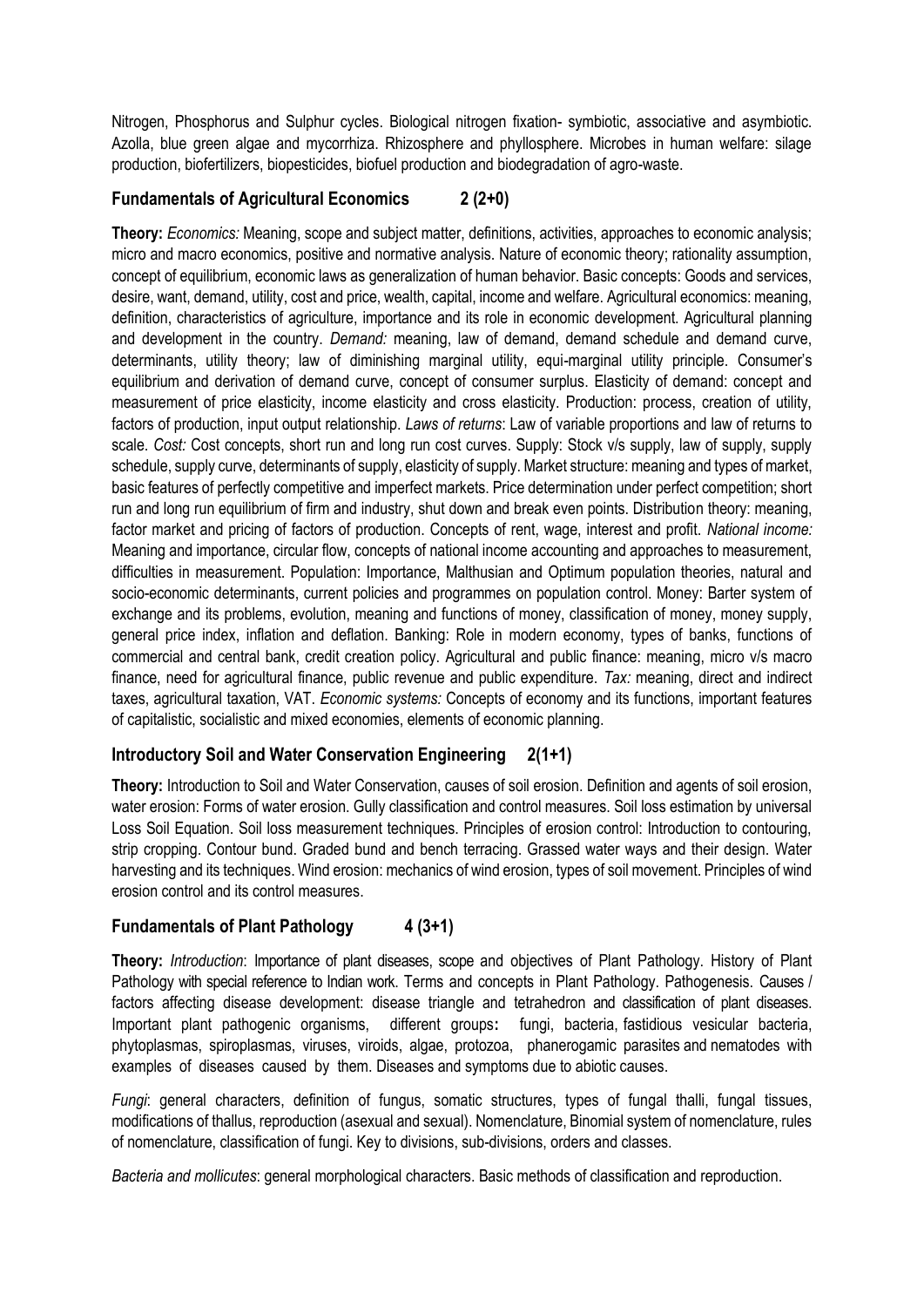*Viruses*: nature, structure, replication and transmission. Study of phanerogamic plant parasites.

*Nematodes:* General morphology and reproduction, classification, symptoms and nature of damage caused by plant nematodes (*Heterodera, Meloidogyne*, *Anguina, Radopholus* etc.)

Growth and reproduction of plant pathogens. Liberation / dispersal and survival of plant pathogens. Types of parasitism and variability in plant pathogens. Pathogenesis. Role of enzymes, toxins and growth regulators in disease development. Defense mechanism in plants**.** Epidemiology: Factors affecting disease development. Principles and methods of plant disease management. Nature, chemical combination, classification, mode of action and formulations of fungicides and antibiotics.

## **Fundamentals of Agricultural Extension Education 3 (2+1)**

**Theory: Education**: Meaning, definition & Types; Extension Education- meaning, definition, scope and process; objectives and principles of Extension Education; Extension Programme planning- Meaning, Process, Principles and Steps in Programme Development. Extension systems in India: extension efforts in pre-independence era (Sriniketan, Marthandam, Firka Development Scheme, Gurgaon Experiment, etc.) and post-independence era (Etawah Pilot Project, Nilokheri Experiment, etc.); various extension/ agriculture development programmes launched by ICAR/ Govt. of India (IADP, IAAP, HYVP, KVK, IVLP, ORP, ND,NATP, NAIP, etc.). New trends in agriculture extension: privatization extension, cyber extension/ e-extension, market-led extension, farmer-led extension, expert systems, etc. Rural Development: concept, meaning, definition; various rural development programmes launched by Govt. of India. Community Dev.-meaning, definition, concept & principles, Philosophy of C.D. Rural Leadership: concept and definition, types of leaders in rural context; extension administration: meaning and concept, principles and functions. Monitoring and evaluation: concept and definition, monitoring and evaluation of extension programmes; transfer of technology: concept and models, capacity building of extension personnel; extension teaching methods: meaning, classification, individual, group and mass contact methods, ICT Applications in TOT (New and Social Media), media mix strategies; communication: meaning and definition; Principles and Functions of Communication, models and barriers to communication. Agriculture journalism; diffusion and adoption of innovation: concept and meaning, process and stages of adoption, adopter categories.

# **Communication skills and Personality Development 2 (1+1)**

**Theory:** Communication Skills: Structural and functional grammar; meaning and process of communication, verbal and nonverbal communication; listening and note taking, writing skills, oral presentation skills; field diary and lab record; indexing, footnote and bibliographic procedures. Reading and comprehension of general and technical articles, precise writing, summarizing, abstracting; individual and group presentations, impromptu presentation, public speaking; Group discussion. Organizing seminars and conferences.

### **Fundamentals of Crop Physiology 2 (1+1)**

**Theory:** Introduction to crop physiology and its importance in Agriculture; Plant cell: an Overview; Diffusion and osmosis; Absorption of water, transpiration and Stomatal Physiology; Mineral nutrition of Plants: Functions and deficiency symptoms of nutrients, nutrient uptake mechanisms; Photosynthesis: Light and Dark reactions, C3, C4 and CAM plants; Respiration: Glycolysis, TCA cycle and electron transport chain; Fat Metabolism: Fatty acid synthesis and Breakdown; Plant growth regulators: Physiological roles and agricultural uses, Physiological aspects of growth and development of major crops: Growth analysis, Role of Physiological growth parameters in crop productivity.

**Practical:** Study of plant cells, structure and distribution of stomata, imbibitions, osmosis, plasmolysis, measurement of root pressure, rate of transpiration, Separation of photosynthetic pigments through paper chromatography, Rate of transpiration, photosynthesis, respiration, tissue test for mineral nutrients, estimation of relative water content, Measurement of photosynthetic CO<sup>2</sup> assimilation by Infra Red Gas Analyser (IRGA).

### **III Semester**

| 0/1<br>$\vert$ 1.<br>ንበ∆<br>I (Kharif Crops)<br>ADΔ<br>$\sim$ Production Technology – $\ldots$<br>ICrop |
|---------------------------------------------------------------------------------------------------------|
|---------------------------------------------------------------------------------------------------------|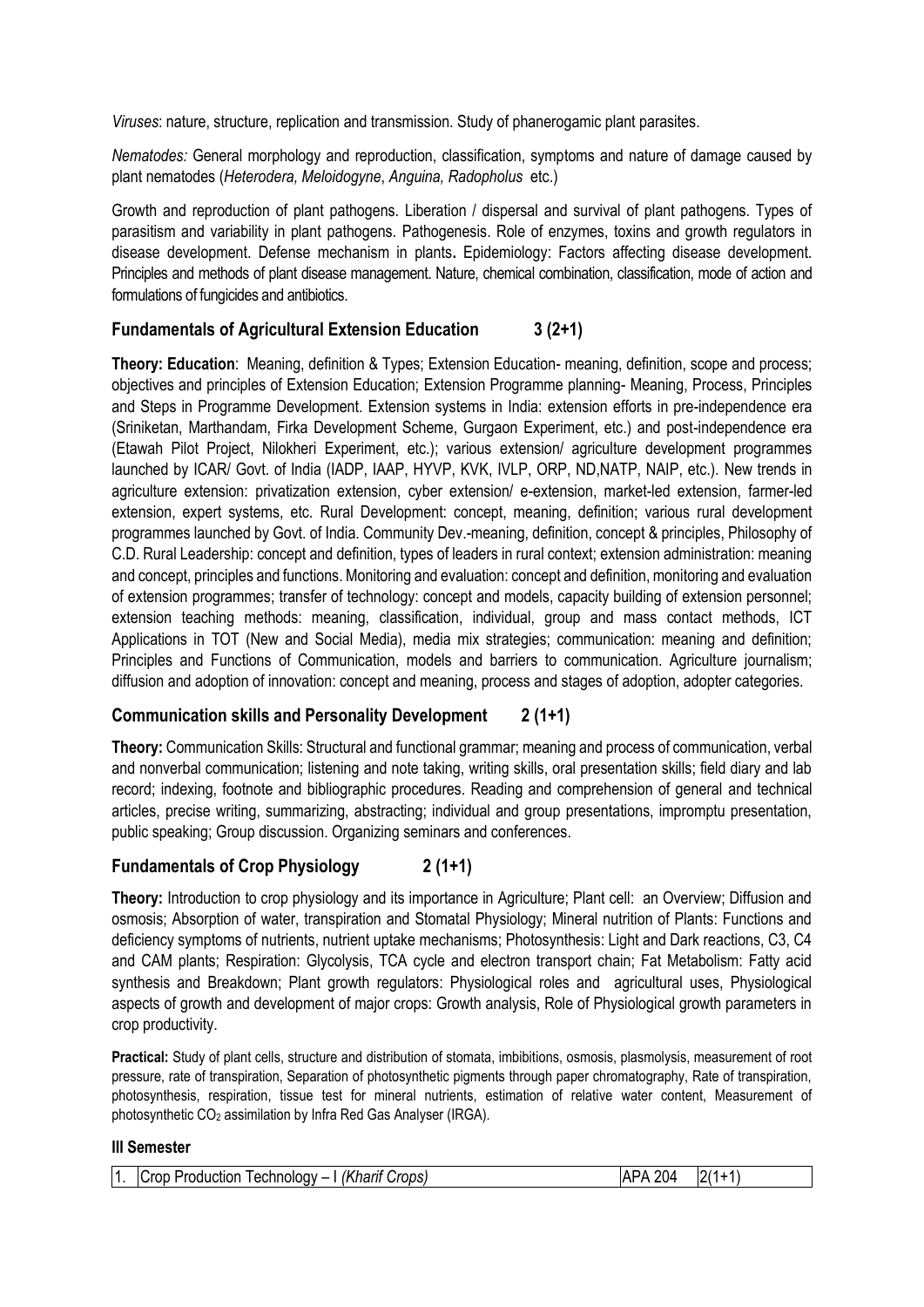| 2.               | <b>Fundamentals of Plant Breeding</b>                | <b>AGP 212</b> | $3(2+1)$    |
|------------------|------------------------------------------------------|----------------|-------------|
| 3.               | Agricultural Finance and Cooperation                 | <b>AEC 226</b> | $3(2+1)$    |
| 4.               | Agri- Informatics                                    | <b>ABB 252</b> | $2(1+1)$    |
| 5.               | <b>Farm Machinery and Power</b>                      | <b>AAE 234</b> | $2(1+1)$    |
| 6.               | Production Technology for Vegetables and Spices      | <b>APH 276</b> | $2(1+1)$    |
| 7.               | <b>Environmental Studies and Disaster Management</b> | <b>ABB 253</b> | $3(2+1)$    |
| 8.               | Statistical Methods                                  | <b>ABB 254</b> | $2(1+1)$    |
| $\overline{9}$ . | Livestock and Poultry Management                     | <b>AAS 286</b> | $4(3+1)$    |
|                  | 10. NSS/NCC/Physical Education & Yoga Practices**    | <b>ANC 267</b> | $2(0+2)$ ** |
| <b>Total</b>     |                                                      |                | 23(14+9)    |

### **Crop Production Technology-I (Kharif Crops) 2 (1+1)**

**Theory:** Origin, geographical distribution, economic importance, soil and climatic requirements, varieties, cultural practices and yield of *Kharif* crops. Cereals – rice, maize, sorghum, pearl millet and finger millet, pulses-pigeonpea, mungbean and urdbean; oilseeds- groundnut, and soybean; fibre crops- cotton & Jute; forage crops-sorghum, cowpea, cluster bean and napier.

**Practical:** Rice nursery preparation, transplanting of Rice, sowing of soybean, pigeonpea and mungbean. maize, groundnut and cotton, effect of seed size on germination and seedling vigour of kharif season crops, effect of sowing depth on germination of kharif crops, identification of weeds in kharif season crops, top dressing and foliar feeding of nutrients, study of yield contributing characters and yield calculation of kharif season crops, study of crop varieties and important agronomic experiments at experimental farm. study of forage experiments, morphological description of kharif season crops, visit to research centres of related crops.

### **Fundamentals of Plant Breeding 3 (2+1)**

**Theory:** Historical development, concept, nature and role of plant breeding, major achievements and future prospects; Genetics in relation to plant breeding, modes of reproduction and apomixes, self-incompatibility and male sterility- genetic consequences, cultivar options. Domestication, Acclimatization and Introduction; Centres of origin/diversity, components of Genetic variation; Heritability and genetic advance; Genetic basis and breeding methods in self- pollinated crops - mass and pure line selection, hybridization techniques and handling of segregating population; Multiline concept. Concepts of population genetics and Hardy-Weinberg Law, Genetic basis and methods of breeding cross pollinated crops, modes of selection; Population improvement Schemes- Ear to row method, Modified Ear to Row, recurrent selection schemes; Heterosis and inbreeding depression, development of inbred lines and hybrids, composite and synthetic varieties; Breeding methods in asexually propagated crops, clonal selection and hybridization; Maintenance of breeding records and data collection; Wide hybridization and pre-breeding; Polyploidy in relation to plant breeding, mutation breeding-methods and uses; Breeding for important biotic and abiotic stresses; Biotechnological tools-DNA markers and marker assisted selection. Participatory plant breeding; Intellectual Property Rights, Patenting, Plant Breeders and & Farmer's Rights.

**Practical:** Plant Breeder's kit, Study of germplasm of various crops. Study of floral structure of self-pollinated and cross pollinated crops. Emasculation and hybridization techniques in self & cross pollinated crops. Consequences of inbreeding on genetic structure of resulting populations. Study of male sterility system. Handling of segregation populations. Methods of calculating mean, range, variance, standard deviation, heritability. Designs used in plant breeding experiments, analysis of Randomized Block Design. To work out the mode of pollination in a given crop and extent of natural out-crossing. Prediction of performance of double cross hybrids.

### **Agricultural Finance and Cooperation**

**Theory:** Agricultural Finance- meaning, scope and significance, credit needs and its role in Indian agriculture. Agricultural credit: meaning, definition, need, classification. Credit analysis: 4 R's, and 3C's of credits. Sources of agricultural finance: institutional and non-institutional sources, commercial banks, social control and nationalization of commercial banks, Micro financing including KCC. Lead bank scheme, RRBs, Scale of finance and unit cost. An introduction to higher financing institutions – RBI, NABARD, ADB, IMF, world bank, Insurance and Credit Guarantee Corporation of India. Cost of credit. Recent development in agricultural credit. Preparation and analysis of financial statements – Balance Sheet and Income Statement. Basic guidelines for preparation of project reports- Bank norms – SWOT analysis.

Agricultural Cooperation – Meaning, brief history of cooperative development in India, objectives, principles of cooperation, significance of cooperatives in Indian agriculture. Agricultural Cooperation in India- credit, marketing, consumer and multipurpose cooperatives, farmers' service cooperative societies, processing cooperatives, farming cooperatives, cooperative warehousing; role of ICA, NCUI, NCDC, NAFED.

**Practical:** Determination of most profitable level of capital use. Optimum allocation of limited amount of capital among different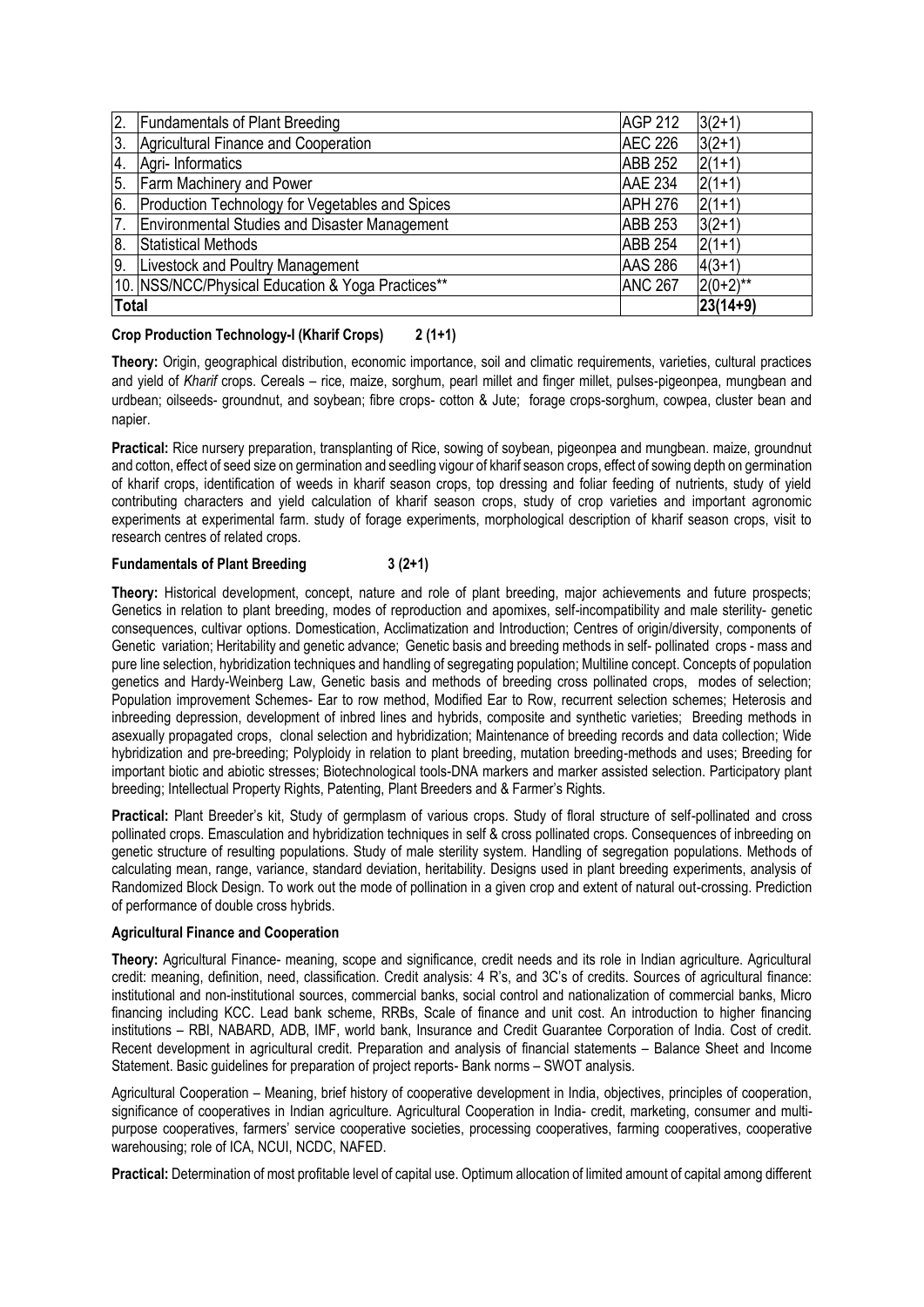enterprise. Analysis of progress and performance of cooperatives using published data. Analysis of progress and performance of commercial banks and RRBs using published data. Visit to a commercial bank, cooperative bank and cooperative society to acquire firsthand knowledge of their management, schemes and procedures. Estimation of credit requirement of farm business – A case study. Preparation and analysis of balance sheet – A case study. Preparation and analysis of income statement – A case study. Appraisal of a loan proposal – A case study. Techno-economic parameters for preparation of projects. Preparation of Bankable projects for various agricultural products and its value added products. Seminar on selected topics.

### **Agri- Informatics**

**Theory:** Introduction to Computers, Operating Systems, definition and types, Applications of MS-Office for document creation & Editing, Data presentation, interpretation and graph creation, statistical analysis, mathematical expressions, Database, concepts and types, uses of DBMS in Agriculture, World Wide Web (WWW): Concepts and components. Introduction to computer programming languages, concepts and standard input/output operations. e-Agriculture, concepts and applications, Use of ICT in Agriculture. Computer Models for understanding plant processes. IT application for computation of water and nutrient requirement of crops, Computer-controlled devices (automated systems) for Agri-input management, Smartphone Apps in Agriculture for farm advises, market price, postharvest management etc; Geospatial technology for generating valuable agri-information. Decision support systems, concepts, components and applications in Agriculture, Agriculture Expert System, Soil Information Systems etc for supporting Farm decisions. Preparation of contingent crop-planning using IT tools.

**Practical:** Study of Computer Components, accessories, practice of important DOS Commands. Introduction of different operating systems such as windows, Unix/ Linux, Creating, Files & Folders, File Management. Use of MS-WORD and MS Power-point for creating, editing and presenting a scientific Document. MS-EXCEL - Creating a spreadsheet, use of statistical tools, writing expressions, creating graphs, analysis of scientific data. MS-ACCESS: Creating Database, preparing queries and reports, demonstration of Agri-information system. Introduction to World Wide Web (WWW). Introduction of programming languages. Hands on Crop Simulation Models (CSM) such as DSSAT/Crop-Info/CropSyst/ Wofost; Computation of water and nutrient requirements of crop using CSM and IT tools. Introduction of Geospatial Technology for generating valuable information for Agriculture. Hands on Decision Support System. Preparation of contingent crop planning.

### **Farm Machinery and Power**

**Theory:** Status of Farm Power in India, Sources of Farm Power , I.C. engines, working principles of I C engines, comparison of two stroke and four stroke cycle engines , Study of different components of I.C. engine, I.C. engine terminology and solved problems, Familiarization with different systems of I.C. engines: Air cleaning, cooling, lubrication ,fuel supply and hydraulic control system of a tractor, Familiarization with Power transmission system : clutch, gear box, differential and final drive of a tractor , Tractor types, Cost analysis of tractor power and attached implement, Familiarization with Primary and Secondary Tillage implement, Implement for hill agriculture, implement for intercultural operations, Familiarization with sowing and planting equipment, calibration of a seed drill and solved examples, Familiarization with Plant Protection equipment, Familiarization with harvesting and threshing equipment.

**Practical:** Study of different components of I.C. engine. To study air cleaning and cooling system of engine, Familiarization with clutch, transmission, differential and final drive of a tractor, Familiarization with lubrication and fuel supply system of engine, Familiarization with brake, steering, hydraulic control system of engine, Learning of tractor driving, Familiarization with operation of power tiller, Implements for hill agriculture, Familiarization with different types of primary and secondary tillage implements: mould plough, disc plough and disc harrow . Familiarization with seed-cum-fertilizer drills their seed metering mechanism and calibration, planters and transplanter Familiarization with different types of sprayers and dusters Familiarization with different inter-cultivation equipment, Familiarization with harvesting and threshing machinery.

### **Production Technology for Vegetables and Spices**

**Theory:** Importance of vegetables & spices in human nutrition and national economy, kitchen gardening, brief about origin, area, climate, soil, improved varieties and cultivation practices such as time of sowing, sowing, transplanting techniques, planting distance, fertilizer requirements, irrigation, weed management, harvesting and yield, physiological disorders, of important vegetable and spices (Tomato, Brinjal, Chilli, Capsicum, Cucumber, Melons, Gourds, Pumpkin, French bean, Peas; Cole crops such as Cabbage, Cauliflower, Knol-khol; Bulb crops such as Onion, Garlic; Root crops such as Carrot, Raddish, Beetroot; Tuber crops such as Potato; Leafy vegetables such as Amaranth, Palak. Perennial vegetables).

**Practical:** Identification of vegetables & spice crops and their seeds. Nursery raising. Direct seed sowing and transplanting. Study of morphological characters of different vegetables & spices. Fertilizers applications. Harvesting & preparation for market. Economics of vegetables and spices cultivation.

### **Environmental Studies and Disaster Management**

**Theory:** Multidisciplinary nature of environmental studies Definition, scope and importance.

**Natural Resources:** Renewable and non-renewable resources, Natural resources and associated problems. a) Forest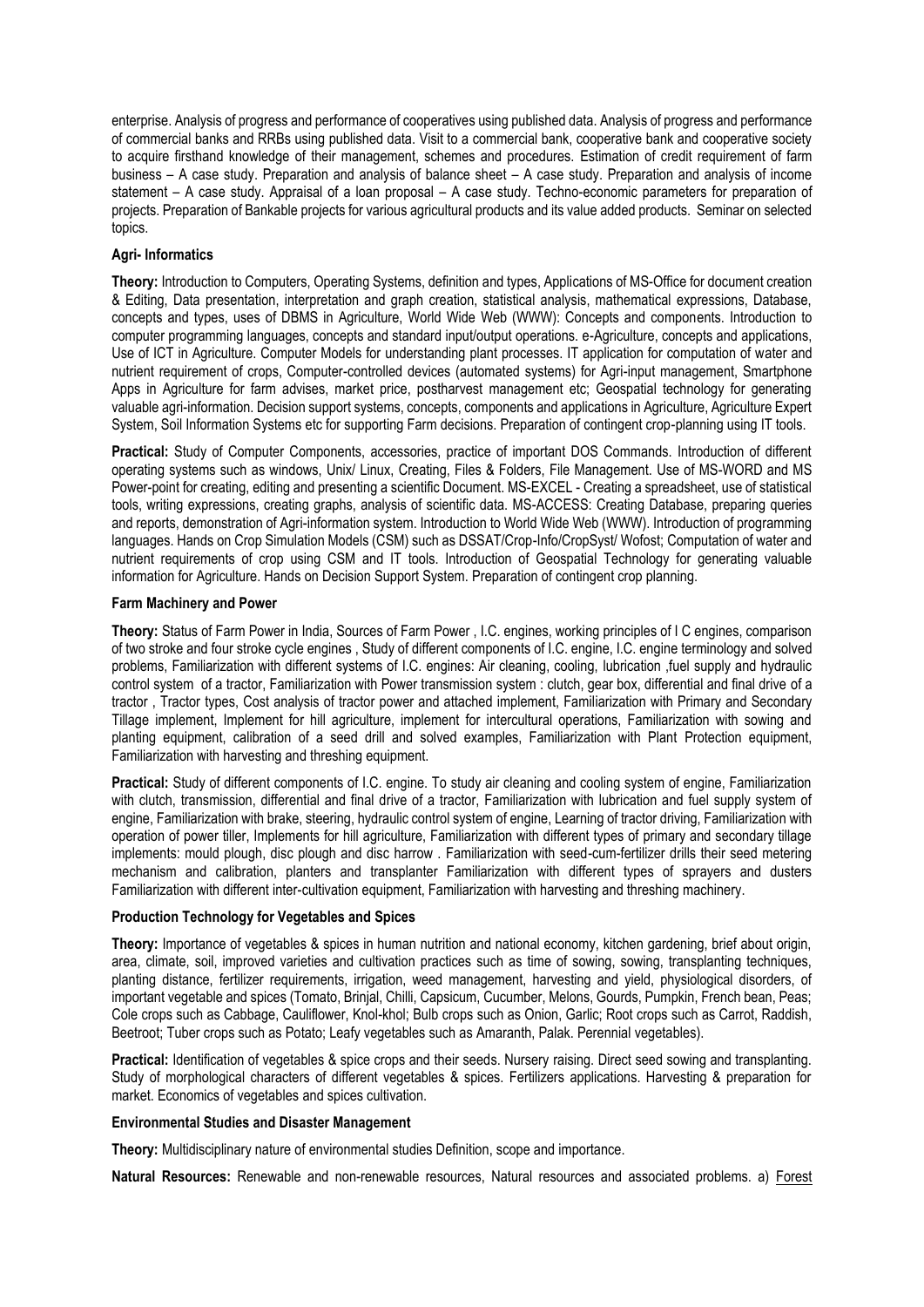resources: Use and over-exploitation, deforestation, case studies. Timber extraction, mining, dams and their effects on forest and tribal people. b) Water resources: Use and over-utilization of surface and ground water, floods, drought, conflicts over water, dams-benefits and problems. c) Mineral resources: Use and exploitation, environmental effects of extracting and using mineral resources, case studies. d) Food resources: World food problems, changes caused by agriculture and overgrazing, effects of modern agriculture, fertilizer-pesticide problems, water logging, salinity, case studies. e) Energy resources: Growing energy needs, renewable and non-renewable energy sources, use of alternate energy sources. Case studies. f) Land resources: Land as a resource, land degradation, man induced landslides, soil erosion and desertification. • Role of an individual in conservation of natural resources. • Equitable use of resources for sustainable lifestyles. **Ecosystems:** Concept of an ecosystem, Structure and function of an ecosystem, Producers, consumers and decomposers, Energy flow in the ecosystem. Ecological succession, Food chains, food webs and ecological pyramids. Introduction, types, characteristic features, structure and function of the following ecosystem: a. Forest ecosystem b. Grassland ecosystem c. Desert ecosystem d. Aquatic ecosystems (ponds, streams, lakes, rivers, oceans, estuaries). **Biodiversity and its conservation:** Introduction, definition, genetic, species & ecosystem diversity and biogeographical classification of India. Value of biodiversity: consumptive use, productive use, social, ethical, aesthetic and option values. Biodiversity at global, National and local levels, India as a mega-diversity nation. Hot-sports of biodiversity. Threats to biodiversity: habitat loss, poaching of wildlife, manwildlife conflicts. Endangered and endemic species of India. Conservation of biodiversity: In-situ and Ex-situ conservation of biodiversity. **Environmental Pollution:** definition, cause, effects and control measures of: a. Air pollution b. Water pollution c. Soil pollution d. Marine pollution e. Noise pollution f. Thermal pollution g. Nuclear hazards. Solid Waste Management: causes, effects and control measures of urban and industrial wastes. Role of an individual in prevention of pollution. **Social Issues and the Environment:** From Unsustainable to Sustainable development, Urban problems related to energy, Water conservation, rain water harvesting, watershed management. Environmental ethics: Issues and possible solutions, climate change, global warming, acid rain, ozone layer depletion, nuclear accidents and holocaust. dies. Wasteland reclamation. Consumerism and waste products. Environment Protection Act. Air (Prevention and Control of Pollution) Act. Water (Prevention and control of Pollution) Act. Wildlife Protection Act. Forest Conservation Act. Issues involved in enforcement of environmental legislation. Public awareness. **Human Population and the Environment:** population growth, variation among nations, population explosion, Family Welfare Programme. Environment and human health: Human Rights, Value Education, HIV/AIDS. Women and Child Welfare. Role of Information Technology in Environment and human health.

#### **Disaster Management**

Natural Disasters- Meaning and nature of natural disasters, their types and effects. Floods, drought, cyclone, earthquakes, landslides, avalanches, volcanic eruptions, Heat and cold waves, Climatic change: global warming, Sea level rise, ozone depletion. Man Made Disasters- Nuclear disasters, chemical disasters, biological disasters, building fire, coal fire, forest fire, oil fire, air pollution, water pollution, deforestation, industrial waste water pollution, road accidents, rail accidents, air accidents, sea accidents. Disaster Management- Effect to migrate natural disaster at national and global levels. International strategy for disaster reduction. Concept of disaster management, national disaster management framework; financial arrangements; role of NGOs, community –based organizations and media. Central, state, district and local administration; Armed forces in disaster response; Disaster response; Police and other organizations.

**Practical:** Pollution case studies. Case Studies- Field work: Visit to a local area to document environmental assets river/ forest/ grassland/ hill/ mountain, visit to a local polluted site-Urban/Rural/Industrial/Agricultural, study of common plants, insects, birds and study of simple ecosystems-pond, river, hill slopes, etc.

#### **Statistical Methods**

**Theory:** Introduction to Statistics and its Applications in Agriculture, Graphical Representation of Data, Measures of Central Tendency & Dispersion, Definition of Probability, Addition and Multiplication Theorem (without proof). Simple Problems Based on Probability. Binomial & Poisson Distributions, Definition of Correlation, Scatter Diagram. Karl Pearson's Coefficient of Correlation. Linear Regression Equations. Introduction to Test of Significance, One sample & two sample test t for Means, Chi-Square Test of Independence of Attributes in  $2 \times 2$  Contingency Table. Introduction to Analysis of Variance, Analysis of One Way Classification. Introduction to Sampling Methods, Sampling versus Complete Enumeration, Simple Random Sampling with and without replacement, Use of Random Number Tables for selection of Simple Random Sample.

**Practical:** Graphical Representation of Data. Measures of Central Tendency (Ungrouped data) with Calculation of Quartiles, Deciles & Percentiles. Measures of Central Tendency (Grouped data) with Calculation of Quartiles, Deciles & Percentiles. Measures of Dispersion (Ungrouped Data). Measures of Dispersion (Grouped Data). Moments, Measures of Skewness & Kurtosis (Ungrouped Data). Moments, Measures of Skewness & Kurtosis (Grouped Data). Correlation & Regression Analysis. Application of One Sample t-test. Application of Two Sample Fisher's t-test. Chi-Square test of Goodness of Fit. Chi-Square test of Independence of Attributes for  $2 \times 2$  contingency table. Analysis of Variance One Way Classification. Analysis of Variance Two Way Classification. Selection of random sample using Simple Random Sampling.

#### **Livestock and Poultry Management**

**Theory:** Role of livestock in the national economy. Reproduction in farm animals and poultry. Housing principles, space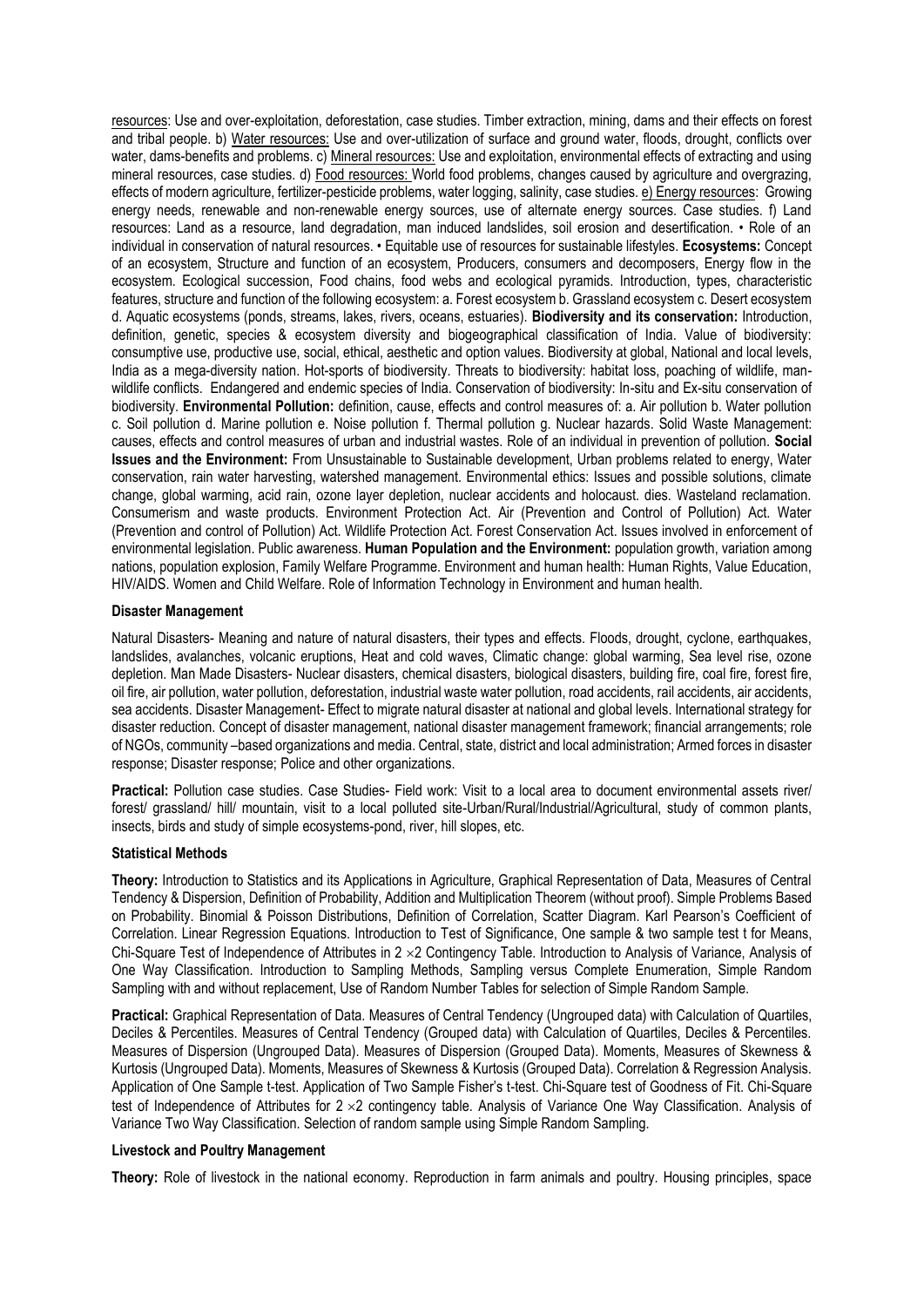requirements for different species of livestock and poultry. Management of calves, growing heifers and milch animals. Management of sheep, goat and swine. Incubation, hatching and brooding. Management of growers and layers. Important Indian and exotic breeds of cattle, buffalo, sheep, goat, swine and poultry. Improvement of farm animals and poultry. Digestion in livestock and poultry. Classification of feedstuffs. Proximate principles of feed. Nutrients and their functions. Feed ingredients for ration for livestock and poultry. Feed supplements and feed additives. Feeding of livestock and poultry. Introduction of livestock and poultry diseases. Prevention (including vaccination schedule) and control of important diseases of livestock and poultry.

**Practical:** External body parts of cattle, buffalo, sheep, goat, swine and poultry. Handling and restraining of livestock. Identification methods of farm animals and poultry. Visit to IDF and IPF to study breeds of livestock and poultry and daily routine farm operations and farm records. Judging of cattle, buffalo and poultry. Culling of livestock and poultry. Planning and layout of housing for different types of livestock. Computation of rations for livestock. Formulation of concentrate mixtures. Clean milk production, milking methods. Hatchery operations, incubation and hatching equipments. Management of chicks, growers and layers. Debeaking, dusting and vaccination. Economics of cattle, buffalo, sheep, goat, swine and poultry production.

### **IV Semester**

| 1.               | Crop Production Technology -II (Rabi Crops)                     | APA 205        | $2(1+1)$        |
|------------------|-----------------------------------------------------------------|----------------|-----------------|
| 2.               | Farming System & Sustainable Agriculture                        | APA 206        | $1(1+0)$        |
| 3.               | Production Technology for Ornamental Crops, MAP and Landscaping | <b>APH 277</b> | $2(1+1)$        |
| 4.               | Renewable Energy and Green Technology                           | <b>AAE 235</b> | $2(1+1)$        |
| 5.               | Problematic Soils and their Management                          | <b>APS 217</b> | $2(2+0)$        |
| 6.               | Production Technology for Fruit and Plantation Crops            | <b>APH 278</b> | $2(1+1)$        |
| $\overline{7}$ . | Principles of Seed Technology                                   | <b>AST 241</b> | $3(1+2)$        |
| 8.               | Agricultural Marketing Trade & Prices                           | <b>AEC 227</b> | $3(2+1)$        |
| 9.               | Introductory Agro-meteorology & Climate Change                  | <b>APA 207</b> | $2(1+1)$        |
|                  | 10. Elective Course                                             |                | 3 credit        |
|                  | 11. Educational Tour                                            | <b>ANC 266</b> | $2(0+2)$        |
|                  | 12. NSS/NCC/Physical Education & Yoga Practices**               | <b>ANC 267</b> | $2(0+2)$ **     |
| <b>Total</b>     |                                                                 |                | $ 21(11+10)+3 $ |

# **Agriculture IV Semester**

**Crop Production Technology-II (Rabi crops) 2 (1+1) Theory:** Origin, geographical distribution, economic importance, soil and climatic requirements, varieties, cultural practices and yield of *Rabi* crops; cereals –wheat and barley, pulses-chickpea, lentil, peas, oilseeds-rapeseed, mustard and sunflower; sugar crops-sugarcane; medicinal and aromatic crops-mentha, lemon grass and citronella, Forage crops-berseem, lucerne and oat.

**Crop Production Technology-II (Rabi crops) Practical:** Sowing methods of wheat and sugarcane, identification of weeds in *Rabi* season crops, study of morphological characteristics of *Rabi* crops, study of yield contributing characters of *Rabi* season crops, yield and juice quality analysis of sugarcane, study of important agronomic experiments of *Rabi* crops at experimental farms. Study of *Rabi* forage experiments, oil extraction of medicinal crops, visit to research stations of related crops.

**Farming System and Sustainable Agriculture 1 (1+0) Theory:** Farming System-scope, importance, and concept, Types and systems of farming system and factors affecting types of farming, Farming system components and their maintenance, Cropping system and pattern, multiple cropping system, Efficient cropping system and their evaluation, Allied enterprises and their importance, Tools for determining production and efficiencies in cropping and farming system; Sustainable agriculture-problems and its impact on agriculture, indicators of sustainability, adaptation and mitigation, conservation agriculture strategies in agriculture, HEIA, LEIA and LEISA and its techniques for sustainability, Integrated farming system-historical background, objectives and characteristics, components of IFS and its advantages, Site specific development of IFS model for different agro-climatic zones, resource use efficiency and optimization techniques, Resource cycling and flow of energy in different farming system, farming system and environment, Visit of IFS model in different agro-climatic zones of nearby states University/ institutes and farmers field.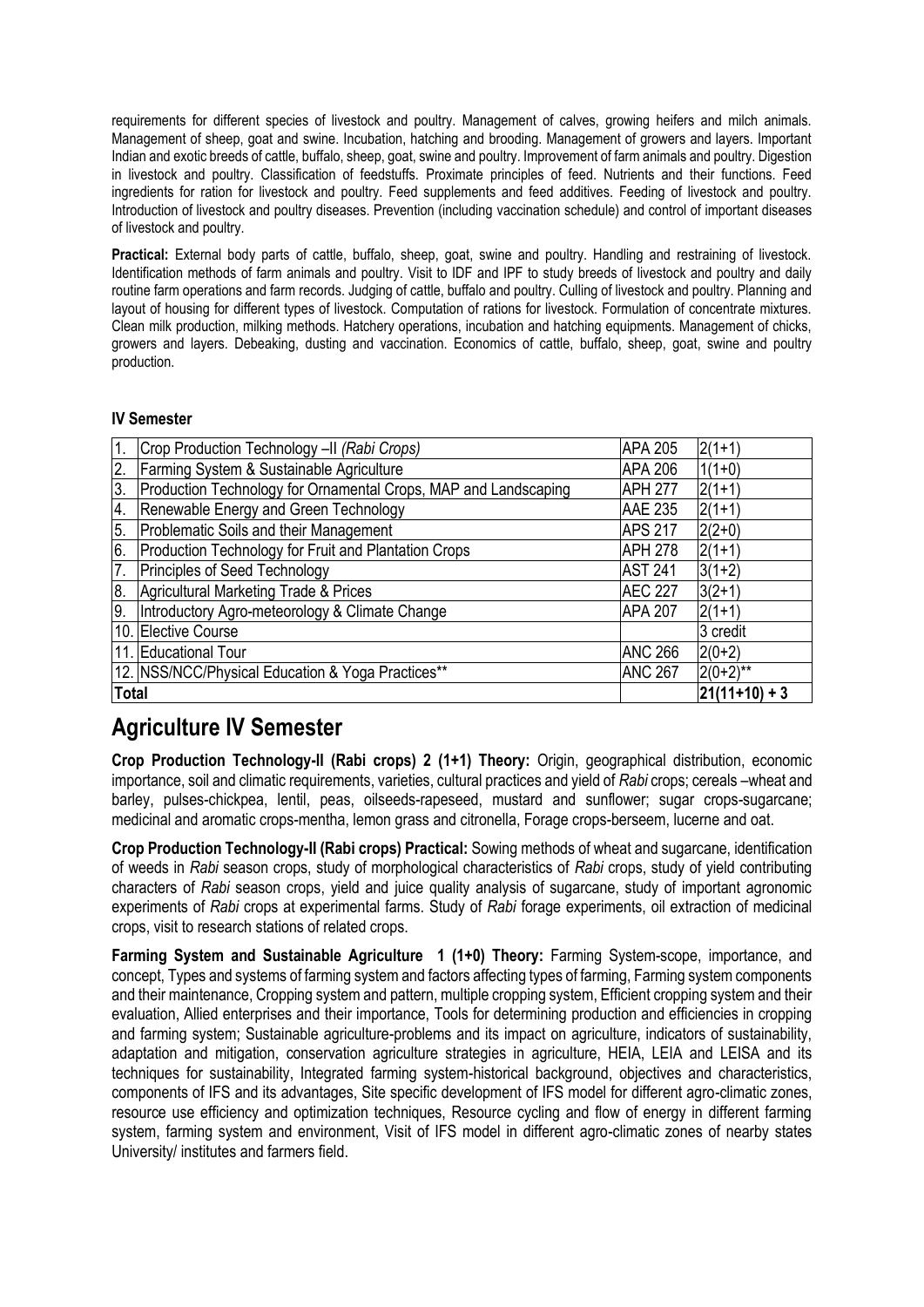**Production Technology for Ornamental Crops, MAPs and Landscaping 2(1+1) Theory:** Importance and scope of ornamental crops, medicinal and aromatic plants and landscaping. Principles of landscaping. Landscape uses of trees, shrubs and climbers. Production technology of important cut flowers like rose, gerbera, carnation, lilium and orchids under protected conditions and gladiolus, tuberose, chrysanthemum under open conditions. Package of practices for loose flowers like marigold and jasmine under open conditions. Production technology of important medicinal plants like ashwagandha, asparagus, aloe, costus, Cinnamomum, periwinkle, isabgol and aromatic plants like mint, lemongrass, citronella, palmarosa, ocimum, rose, geranium, vetiver. Processing and value addition in ornamental crops and MAPs produce.

**Production Technology for Ornamental Crops, MAPs and Landscaping Practical:** Identification of Ornamental plants. Identification of Medicinal and Aromatic Plants. Nursery bed preparation and seed sowing. Training and pruning of Ornamental plants. Planning and layout of garden. Bed preparation and planting of MAP. Protected structures – care and maintenance. Intercultural operations in flowers and MAP. Harvesting and post harvest handling of cut and loose flowers. Processing of MAP. Visit to commercial flower/MAP unit.

**Renewable Energy and Green Technology 2 (1+1) Theory:** Classification of energy sources, contribution of these of sources in agricultural sector, Familiarization with biomass utilization for biofuel production and their application, Familiarization with types of biogas plants and gasifiers, biogas, bioalcohol, biodiesel and biooil production and their utilization as bioenergy resource, introduction of solar energy, collection and their application, Familiarization with solar energy gadgets: solar cooker, solar water heater, application of solar energy: solar drying, solar pond, solar distillation, solar photovoltaic system and their application, introduction of wind energy and their application.

**Renewable Energy and Green Technology Practical:** Familiarization with renewable energy gadgets. To study biogas plants, To study gasifier, To study the production process of biodiesel, To study briquetting machine, To study the production process of bio-fuels. Familiarization with different solar energy gadgets. To study solar photovoltaic system: solar light, solar pumping, solar fencing. To study solar cooker. To study solar drying system. To study solar distillation and solar pond.

**Problematic Soils and their Management 2 (2+0) Theory:** Soil quality and health, Distribution of Waste land and problem soils in India. Their categorization based on properties. Reclamation and management of Saline and sodic soils, Acid soils, Acid Sulphate soils, Eroded and Compacted soils, Flooded soils, Polluted soils. Irrigation water – quality and standards, utilization of saline water in agriculture. Remote sensing and GIS in diagnosis and management of problem soils. Multipurpose tree species, bio remediation through MPTs of soils, land capability and classification, land suitability classification. Problematic soils under different Agro-ecosystems.

**Production Technology for Fruit and Plantation Crops 2 (1+1) Theory:** Importance and scope of fruit and plantation crop industry in India; Importance of rootstocks; Production technologies for the cultivation of major fruits-mango, banana, citrus, grape, guava, litchi, papaya, sapota, apple, pear, peach, walnut, almond and; minor fruits- date, ber, pineapple, pomegranate, jackfruit, strawberry, plantation crops-coconut, arecanut, cashew, tea, coffee & rubber.

**Production Technology for Fruit and Plantation Crops Practical:** Seed propagation. Scarification and stratification of seeds. Propagation methods for fruit and plantation crops. Description and identification of fruit. Preparation of plant bio regulators and their uses, Important pests, diseases and physiological disorders of above fruit and plantation crops, Visit to commercial orchards.

Principles of Seed Technology 3 (1+2) Theory: Seed and seed technology: introduction, definition and importance. Deterioration causes of crop varieties and their control; Maintenance of genetic purity during seed production, seed quality; Definition, Characters of good quality seed, different classes of seed. Foundation and certified seed production of important **cereals, pulses, oilseeds, fodder and vegetables**. Seed certification, phases of certification, procedure for seed certification, field inspection. Seed Act and Seed Act enforcement. Duty and powers of seed inspector, offences and penalties. Seeds Control Order 1983, Varietal Identification through Grow Out Test and Electrophoresis, Molecular and Biochemical test. Detection of genetically modified crops, Transgene contamination in non-GM crops, GM crops and organic seed production.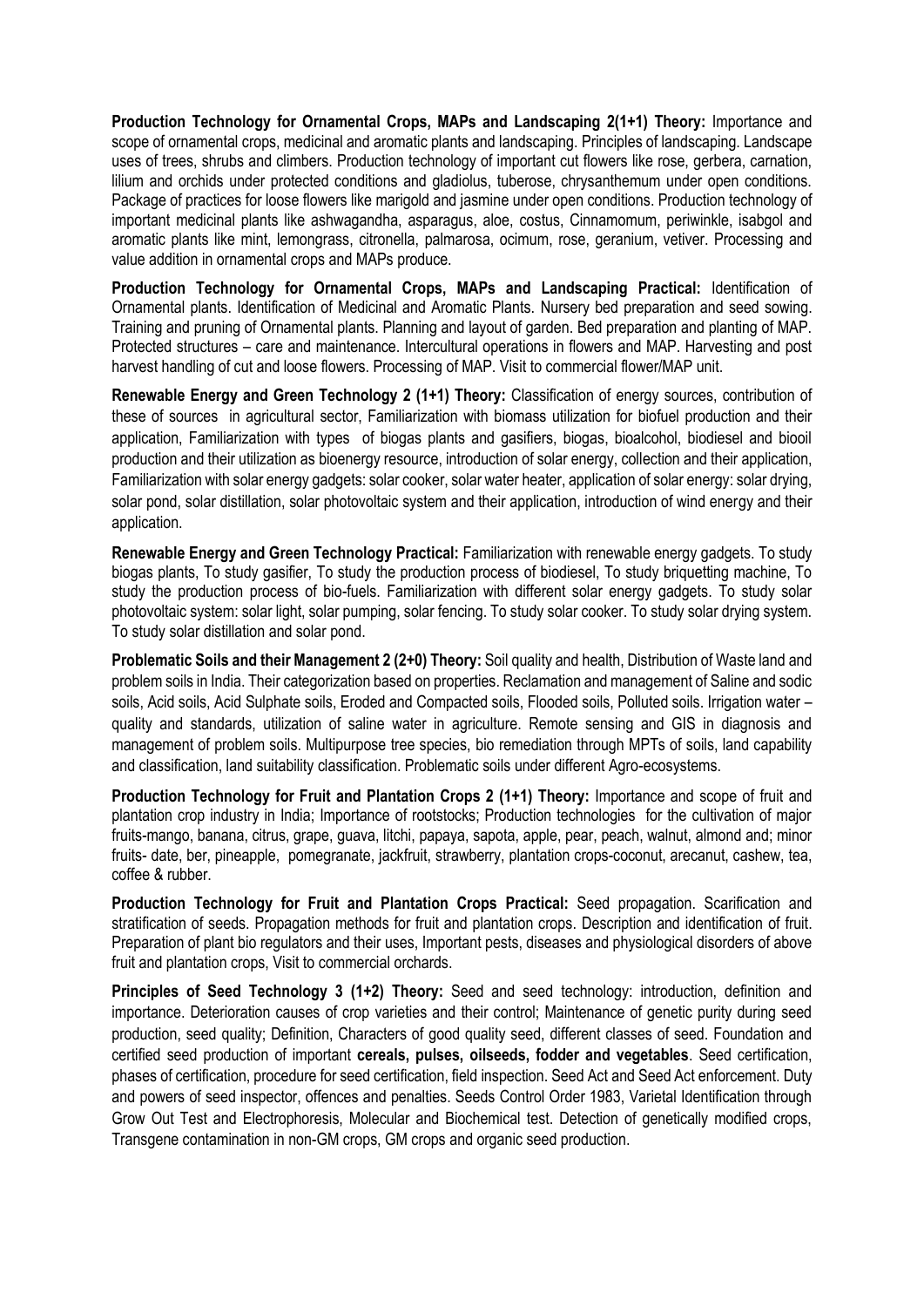Seed drying, processing and their steps, seed testing for quality assessment, seed treatment, its importance, method of application and seed packing. Seed storage; general principles, stages and factors affecting seed longevity during storage. Measures for pest and disease control during storage. Seed marketing: structure and organization, sales generation activities, promotional media. Factors affecting seed marketing, Role of WTO and OECD in seed marketing. Private and public sectors and their production and marketing strategies.

**Principles of Seed Technology Practical:** Seed production in major cereals: Wheat, Rice, Maize, Sorghum, Bajra and Ragi. Seed production in major pulses: Urd, Mung, Pigeonpea, Lentil, Gram, Field bean, pea. Seed production in major oilseeds: Soybean, Sunflower, Rapeseed, Groundnut and Mustard. Seed production in important vegetable crops. Seed sampling and testing: Physical purity, germination, viability, etc. Seed and seedling vigour test. Genetic purity test: Grow out test and electrophoresis. Seed certification: Procedure, Field inspection, Preparation of field inspection report. Visit to seed production farms, seed testing laboratories and seed processing plant.

**Agricultural Marketing, Trade and Prices 3 (2+1) Theory:** Agricultural Marketing: Concepts and definitions of market, marketing, agricultural marketing, market structure, marketing mix and market segmentation, classification and characteristics of agricultural markets**;** demand, supply and producer's surplus of agri-commodities: nature and determinants of demand and supply of farm products, producer's surplus – meaning and its types, marketable and marketed surplus, factors affecting marketable surplus of agri-commodities; product life cycle (PLC) and competitive strategies: Meaning and stages in PLC; characteristics of PLC; strategies in different stages of PLC; pricing and promotion strategies: pricing considerations and approaches – cost based and competition based pricing; market promotion – advertising, personal selling, sales promotion and publicity – their meaning and merits & demerits; marketing process and functions: Marketing process-concentration, dispersion and equalization; exchange functions – buying and selling; physical functions – storage, transport and processing; facilitating functions – packaging, branding, grading, quality control and labeling (Agmark);Market functionaries and marketing channels: Types and importance of agencies involved in agricultural marketing; meaning and definition of marketing channel;number of channel levels; marketing channels for different farm products; Integration, efficiency, costs and price spread: Meaning, definition and types of market integration; marketing efficiency; marketing costs, margins and price spread; factors affecting cost of marketing; reasons for higher marketing costs of farm commodities; ways of reducing marketing costs; Role of Govt. in agricultural marketing: Public sector institutions- CWC, SWC, FCI, CACP & DMI – their objectives and functions; cooperative marketing in India; Risk in marketing: Types of risk in marketing; speculation & hedging; an overview of futures trading; Agricultural prices and policy: Meaning and functions of price; administered prices; need for agricultural price policy; Trade: Concept of International Trade and its need, theories of absolute and comparative advantage. Present status and prospects of international trade in agri-commodities; GATT and WTO; Agreement on Agriculture (AoA) and its implications on Indian agriculture; IPR.

**Agricultural Marketing, Trade and Prices Practical:** Plotting and study of demand and supply curves and calculation of elasticities**;** Study of relationship between market arrivals and prices of some selected commodities; Computation of marketable and marketed surplus of important commodities; Study of price behaviour over time for some selected commodities; Construction of index numbers; Visit to a local market to study various marketing functions performed by different agencies, identification of marketing channels for selected commodity, collection of data regarding marketing costs, margins and price spread and presentation of report in the class; Visit to market institutions – NAFED, SWC, CWC, cooperative marketing society, etc. to study their organization and functioning; Application of principles of comparative advantage of international trade.

**Introductory Agrometeorology & Climate Change 2(1+1) Theory** Meaning and scope of agricultural meteorology; Earth atmosphere- its composition, extent and structure; Atmospheric weather variables; Atmospheric pressure, its variation with height; Wind, types of wind, daily and seasonal variation of wind speed, cyclone, anticyclone, land breeze and sea breeze; Nature and properties of solar radiation, solar constant, depletion of solar radiation, short wave, longwave and thermal radiation, net radiation, albedo; Atmospheric temperature, temperature inversion, lapse rate, daily and seasonal variations of temperature, vertical profile of temperature, Energy balance of earth; Atmospheric humidity, concept of saturation, vapor pressure, process of condensation, formation of dew, fog, mist, frost, cloud; Precipitation, process of precipitation, types of precipitation such as rain, snow, sleet, and hail, cloud formation and classification; Artificial rainmaking. Monsoon- mechanism and importance in Indian agriculture, Weather hazards - drought, floods, frost, tropical cyclones and extreme weather conditions such as heat-wave and cold-wave. Agriculture and weather relations; Modifications of crop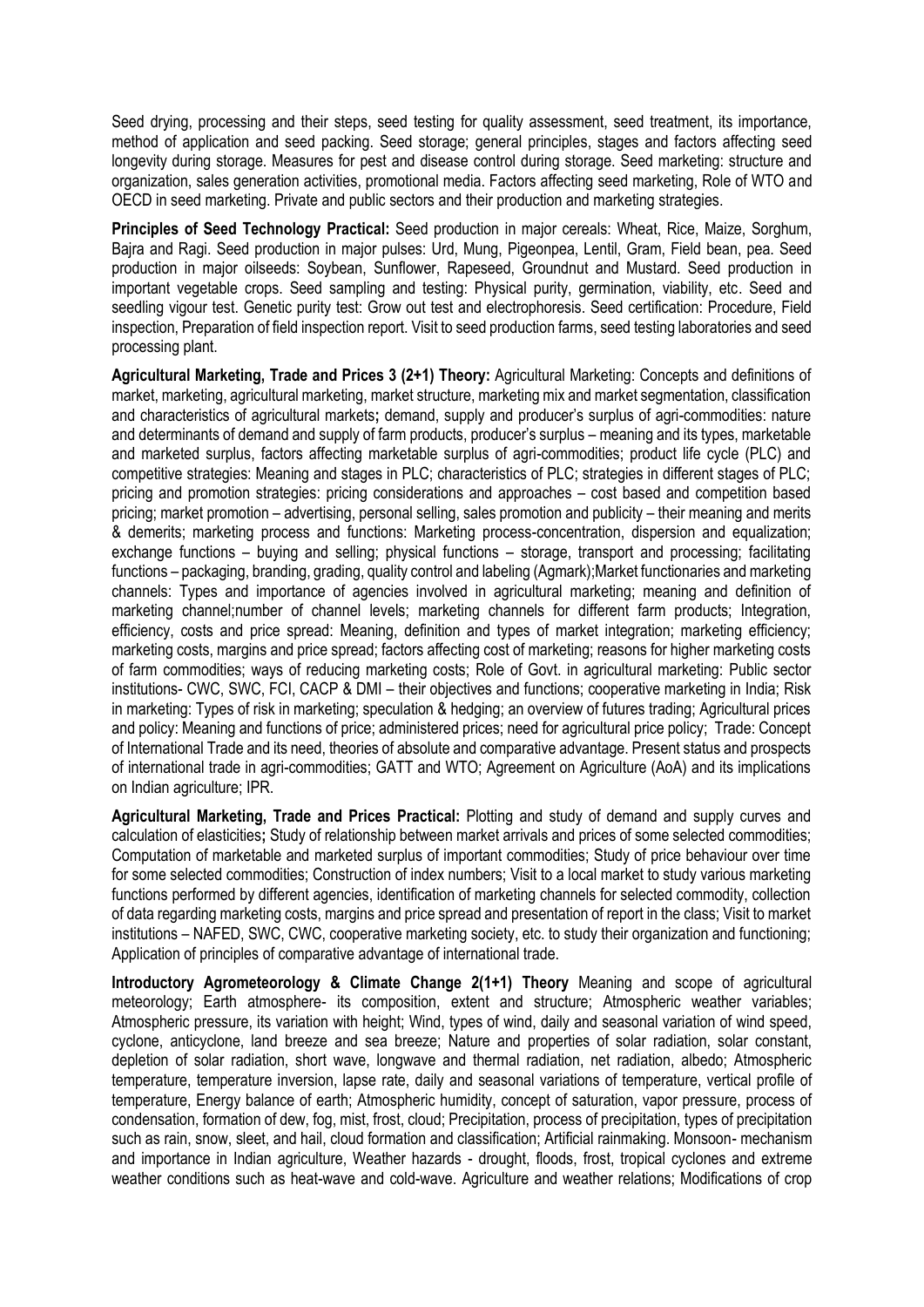microclimate, climatic normals for crop and livestock production. Weather forecasting- types of weather forecast and their uses. Climate change, climatic variability, global warming, causes of climate change and its impact on regional and national Agriculture.

**Introductory Agrometeorology & Climate Change Practical**: Visit of Agrometeorological Observatory, site selection of observatory, exposure of instruments and weather data recording. Measurement of total, shortwave and longwave radiation, and its estimation using Planck's intensity law. Measurement of albedo and sunshine duration, computation of Radiation Intensity using BSS. Measurement of maximum and minimum air temperatures, its tabulation, trend and variation analysis. Measurement of soil temperature and computation of soil heat flux. Determination of vapor pressure and relative humidity. Determination of dew point temperature. Measurement of atmospheric pressure and analysis of atmospheric conditions. Measurement of wind speed and wind direction, preparation of wind rose. Measurement, tabulation and analysis of rain. Measurement of open pan evaporation and evapotranspiration. Computation of PET and AET.

### **Electives:**

**Weed Management 3(2+1) Theory:** Introduction to weeds, characteristics of weeds their harmful and beneficial effects on ecosystem. Classification, reproduction and dissemination of weeds. Herbicide classification, concept of adjuvant, surfactant, herbicide formulation and their use. Introduction to mode of action of herbicides and selectivity. Allelopathy and its application for weed management. Bio-herbicides and their application in agriculture. Concept of herbicide mixture and utility in agriculture. Herbicide compatibility with agro-chemicals and their application. Integration of herbicides with non chemical methods of weed management. Herbicide Resistance and its management.

**Weed Management Practical:** Techniques of weed preservation. Weed identification and their losses study. Biology of important weeds. Study of herbicide formulations and mixture of herbicide. Herbicide and agrochemicals study. Shift of weed flora study in long term experiments. Study of methods of herbicide application, spraying equipments. Calculations of herbicide doses and weed control efficiency and weed index.

### **National Service Scheme IV** 2 (0+2)

Youth and crime: Sociological and psychological factors influencing youth crime, cybercrime, pear mentoring in preventing crime and awareness for juvenile justice. **Civil/self-defense:** Civil defense services, aims and objectives of civil defense; needs and training of self-defense. **Resource mobilization:** Writing a project proposal of self-fund units (SFUs) and its establishment **Additional life skills:** Positive thinking, self-confidence and esteem, setting life goals and working to achieve them, management of stress including time management.

### **V Semester**

| 1.           | Principles of Integrated Pest and Disease Management              | <b>APP 337</b> | $3(2+1)$    |
|--------------|-------------------------------------------------------------------|----------------|-------------|
| 2.           | Manures, Fertilizers and Soil Fertility Management                | <b>APS 316</b> | $3(2+1)$    |
| 3.           | Pests of Crops and Stored Grain and their Management              | <b>APE 322</b> | $3(2+1)$    |
| 4.           | Diseases of Field and Horticultural Crops and their Management -I | <b>APP 338</b> | $3(2+1)$    |
| 5.           | Crop Improvement-I (Kharif Crops)                                 | AGP 312        | $2(1+1)$    |
| 6.           | Entrepreneurship Development and Business Communication           | <b>AAC 349</b> | $2(1+1)$    |
| 7.           | Geo-informatics and Nano-technology and Precision Farming         | <b>APA 304</b> | $2(1+1)$    |
| 8.           | Practical Crop Production - I (Kharifcrops)                       | <b>APA 305</b> | $2(0+2)$    |
| 9.           | Intellectual Property Rights                                      | <b>ABB 352</b> | $1(1+0)$    |
|              | 10. Elective Course                                               |                | 3 credit    |
| <b>Total</b> |                                                                   |                | 21(12+09)+3 |

Elective Courses: A student can select three elective courses out of the following and offer during 4<sup>th</sup>, 5<sup>th</sup> and 6<sup>th</sup> semesters.

| S.N.     | Courses                        | <b>Course Code</b> | <b>Credit Hours</b> |
|----------|--------------------------------|--------------------|---------------------|
|          | <b>Protected Cultivation</b>   | <b>AES 391</b>     | $3(2+1)$            |
| <u>.</u> | Micro propagation Technologies | <b>AES 392</b>     | $3(1+2)$            |
| J.       | Hi-tech. Horticulture          | AES 393            | $3(2+1)$            |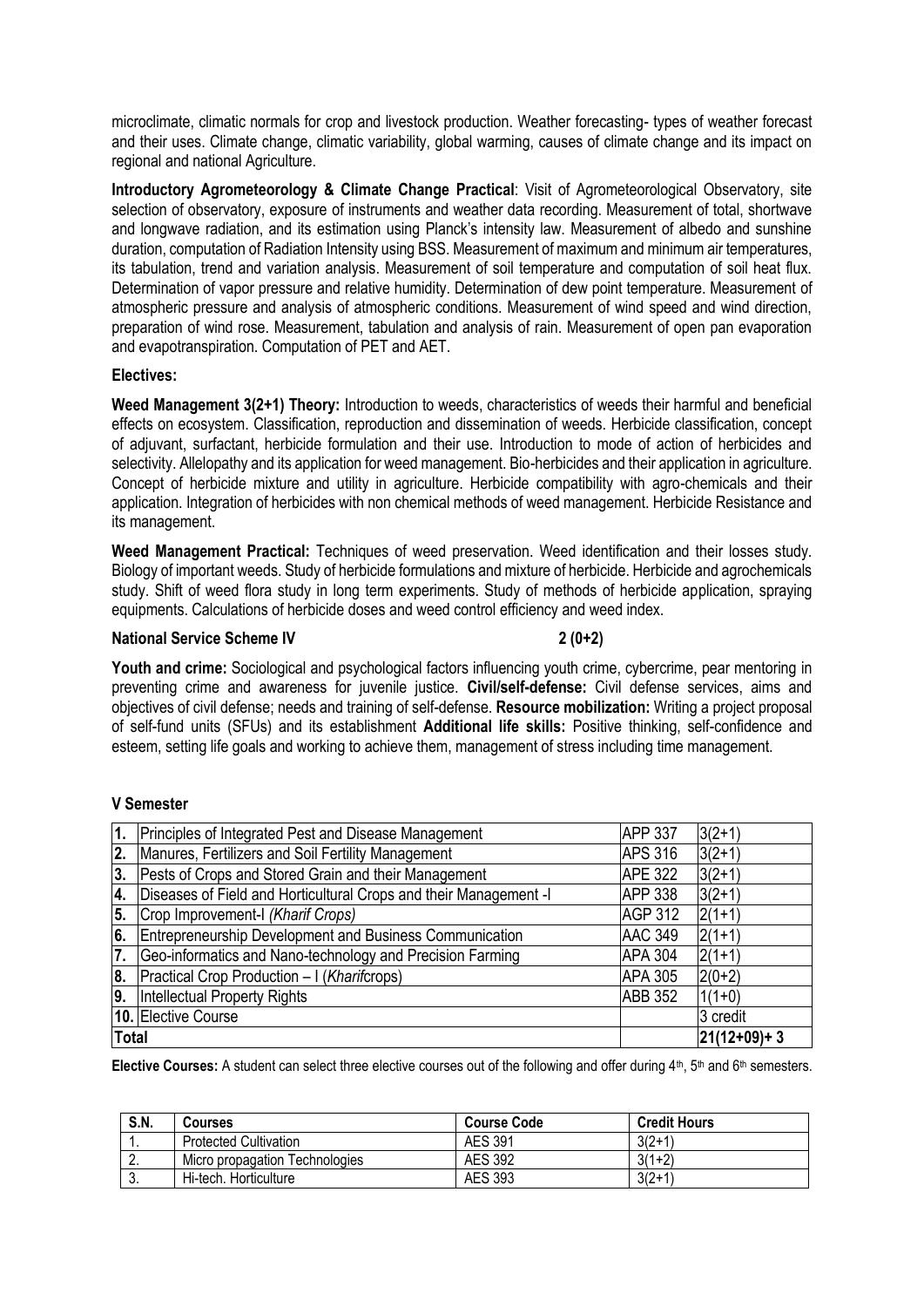| . . | Landscapınd                              | 394<br><b>AES</b> | $3/2+1$<br>ے ان   |
|-----|------------------------------------------|-------------------|-------------------|
| J.  | System Simulation and /<br>Agro-advisory | <b>AES 395</b>    | $3/2 + 1$<br>ے ان |
| v.  | Agricultural Journalism                  | <b>AES 396</b>    | $3/2 + 1$<br>ے اد |

### **Principles of Integrated Pest and Disease Management 3 (2+1)**

**Theory:** Categories of insect pests and diseases, IPM: Introduction, history, importance, concepts, principles and tools of IPM. Economic importance of insect pests, diseases and pest risk analysis. Methods of detection and diagnosis of insect pest and diseases. Calculation and dynamics of economic injury level and importance of Economic threshold level. Methods of control: Host plant resistance, cultural, mechanical, physical, legislative, biological and chemical control. Ecological management of crop environment. Introduction to conventional pesticides for the insect pests and disease management. Survey surveillance and forecasting of Insect pestand diseases. Development and validation of IPM module. Implementation and impact of IPM (IPM module for Insect pest and disease. Safety issues in pesticide uses. Political, social and legal implication of IPM. Case histories of important IPM programmes. Case histories of important IPM programmes.

**Practical:** Methods of diagnosis and detection of various insect pests, and plant diseases, Methods of insect pests and plant disease measurement, Assessment of crop yield losses, calculations based on economics of IPM,Identification of biocontrol agents, different predators and natural enemies. Mass multiplication of *Trichoderma, Pseudomona*s, *Trichogramma*, NPV etc. Identification and nature of damage of important insect pests and diseases and their management. Crop (agro-ecosystem) dynamics of a selected insect pest and diseases. Plan & assess preventive strategies (IPM module) and decision making. crop monitoring attacked by insect, pestand diseases . Awareness campaign at farmers fields.

### **Manures, Fertilizers and Soil Fertility Management 3 (2+1)**

**Theory:** Introduction and importance of organic manures, properties and methods of preparation of bulky and concentrated manures. Green/leaf manuring. Fertilizer recommendation approaches. Integrated nutrient management.

Chemical fertilizers: classification, composition and properties of major nitrogenous, phosphatic, potassic fertilizers, secondary & micronutrient fertilizers, Complex fertilizers, nano fertilizers Soil amendments, Fertilizer Storage, Fertilizer Control Order. History of soil fertility and plant nutrition. criteria of essentiality. role, deficiency and toxicity symptoms of essential plant nutrients, Mechanisms of nutrient transport to plants, factors affecting nutrient availability to plants. Chemistry of soil nitrogen, phosphorus, potassium, calcium, magnesium, sulphur and micronutrients. Soil fertility evaluation, Soil testing. Critical levels of different nutrients in soil. Forms of nutrients in soil, plant analysis, rapid plant tissue tests. Indicator plants. Methods of fertilizer recommendations to crops. Factor influencing nutrient use efficiency (NUE), methods of application under rainfed and irrigated conditions.

**Practical:** Introduction of analytical instruments and their principles, calibration and applications, Colorimetry and flame photometry. Estimation of soil organic carbon, Estimation of alkaline hydrolysable N in soils. Estimation of soil extractable P in soils. Estimation of exchangeable K; Ca and Mg in soils . Estimation of soil extractable S in soils.. Estimation of DTPA extractable Zn in soils. Estimation of N in plants. Estimation of P in plants. Estimation of K in plants. Estimation of S in plants.

### **Pests of Crops and Stored Grains and their Management 3(2+1)**

**Theory:** General account on nature and type of damage by different arthropods pests. Scientific name, order, family, host range, distribution, biology and bionomics, nature of damage, and management of major pests and scientific name, order, family, host range, distribution, nature of damage and control practice other important arthropod pests of various field crop, vegetable crop, fruit crop, plantation crops, ornamental crops, spices and condiments. Factors affecting losses of stored grain and role of physical, biological, mechanical and chemical factors in deterioration of grain. Insect pests, mites, rodents, birds and microorganisms associated with stored grain and their management. Storage structure and methods of grain storage and fundamental principles of grain store management.

**Practical:** Identification of different types of damage. Identification and study of life cycle and seasonal history of various insect pests attacking crops and their produce: (a) Field Crops; (b) Vegetable Crops; (c) Fruit Crops; (d) Plantation, gardens, Narcotics, spices & condiments. Identification of insect pests and Mites associated with stored grain. Determination of insect infestation by different methods. Assessment of losses due to insects. Calculations on the doses of insecticides application technique. Fumigation of grain store / godown. Identification of rodents and rodent control operations in godowns. Identification of birds and bird control operations in godowns. Determination of moisture content of grain. Methods of grain sampling under storage condition. Visit to Indian Storage Management and Research Institute, Hapur and Quality Laboratory, Department of Food., Delhi. Visit to nearest FCI godowns

### **Diseases of Field & Horticultural Crops & their Management-I 3 (2+1)**

**Theory:** Symptoms, etiology, disease cycle and management of major diseases of following crops: Field Crops: Rice: blast, brown spot, bacterial blight, sheath blight, false smut, khaira and tungro; Maize: stalk rots, downy mildew, leaf spots; Sorghum: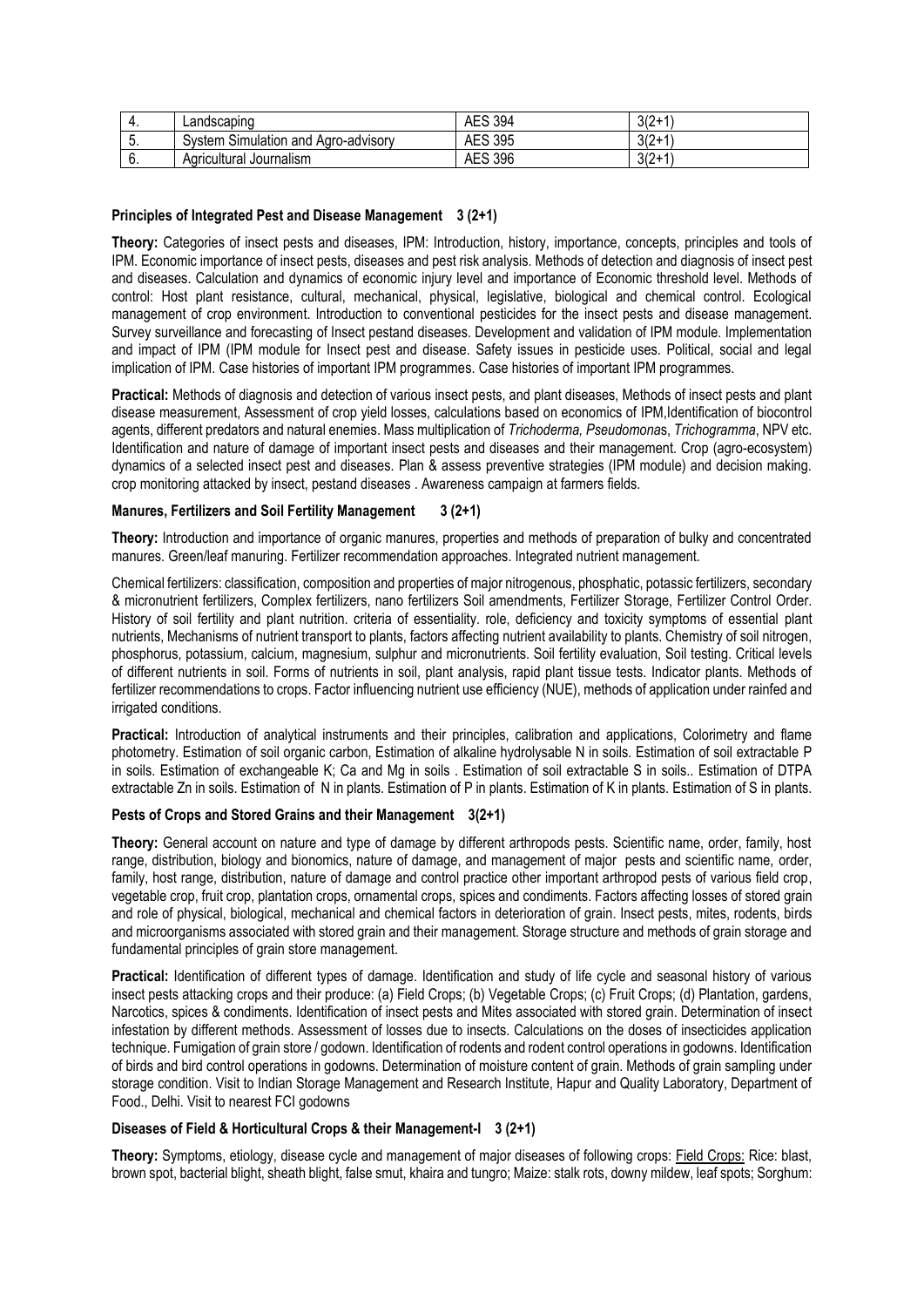smuts, grain mold and anthracnose, Bajra :downy mildew and ergot; Groundnut: early and late leaf spots, wilt; Soybean: Rhizoctonia blight, bacterial spot, seed and seedling rot and mosaic; Pigeonpea: Phytophthora blight, wilt and sterility mosaic; Finger millet: Blast and leaf spot; black & green gram: Cercospora leaf spot and anthracnose, web blight and yellow mosaic; Castor: Phytophthora blight; Tobacco: black shank, black root rot and mosaic. Horticultural Crops: Guava: wilt and anthracnose; Banana: Panama wilt, bacterial wilt, Sigatoka and bunchy top; Papaya: foot rot, leaf curl and mosaic, Pomegranate: bacterial blight; Cruciferous vegetables: Alternaria leaf spot and black rot; Brinjal: Phomopsis blight and fruit rot and Sclerotinia blight; Tomato: damping off, wilt, early and late blight, buck eye rot and leaf curl and mosaic; Okra: Yellow Vein Mosaic; Beans: anthracnose and bacterial blight; Ginger: soft rot; Colocasia: Phytophthora blight; Coconut: wilt and bud rot; Tea: blister blight; Coffee: rust

**Practical:** Identification and histopathological studies of selected diseases of field and horticultural crops covered in theory. Field visit for the diagnosis of field problems. Collection and preservation of plant diseased specimens for Herbarium; Note: Students should submit 50 pressed and well-mounted specimens.

### **1. Crop Improvement – I (***Kharif***) 2 (1+1)**

**Theory:** Centers of origin, distribution of species, wild relatives in different cereals; pulses; oilseeds; fibres; fodders and cash crops; vegetable and horticultural crops; Plant genetic resources, its utilization and conservation, study of genetics of qualitative and quantitative characters; Important concepts of breeding self pollinated, cross pollinated and vegetatively propagated crops; Major breeding objectives and procedures including conventional and modern innovative approaches for development of hybrids and varieties for yield, adaptability, stability, abiotic and biotic stress tolerance and quality (physical, chemical, nutritional); Hybrid seed production technology in Maize, Rice, Sorghum, Pearl millet and Pigeonpea, etc. Ideotype concept and climate resilient crop varieties for future.

**Practical:** Floral biology, emasculation and hybridization techniques in different crop species; viz., Rice, Jute, Maize, Sorghum, Pearl millet, Ragi, Pigeonpea, Urdbean, Mungbean, Soybean, Groundnut, Seasame, Caster, Cotton, Cowpea, Tobacco, Brinjal, Okra and Cucurbitaceous crops. Maintenance breeding of different *kharif* crops. Handling of germplasm and segregating populations by different methods like pedigree, bulk and single seed decent methods; Study of field techniques for seed production and hybrid seeds production in *Kharif* crops; Estimation of heterosis, inbreeding depression and heritability; Layout of field experiments; Study of quality characters, donor parents for different characters; Visit to seed production plots; Visit to AICRP plots of different field crops.

### **Entrepreneurship Development and Business Communication 2 (1+1)**

**Theory:** Concept of Entrepreneur, Entrepreneurship Development, Characteristics of entrepreneurs; SWOT Analysis & achievement motivation, Government policy and programs and institutions for entrepreneurship development, Impact of economic reforms on Agribusiness/ Agrienterprises, Entrepreneurial Development Process; Business Leadership Skills; Developing organizational skill (controlling, supervising, problem solving, monitoring & evaluation), Developing Managerial skills, Business Leadership Skills (Communication, direction and motivation Skills), Problem solving skill, Supply chain management and Total quality management, Project Planning Formulation and report preparation; Financing of enterprise, Opportunities for agri-entrepreneurship and rural enterprise.

**Practical:** Assessing entrepreneurial traits, problem solving skills, managerial skills and achievement motivation, exercise in creativity, time audit through planning, monitoring and supervision, identification and selection of business idea, preparation of business plan and proposal writing, visit to entrepreneurship development institute and entrepreneurs.

### **Geoinformatics, Nano-technology and Precision Farming 2(1+1)**

**Theory:** Precision agriculture: concepts and techniques; their issues and concerns for Indian agriculture; Geo-informaticsdefinition, concepts, tool and techniques; their use in Precision Agriculture. Crop discrimination and Yield monitoring, soil mapping; fertilizer recommendation using geospatial technologies; Spatial data and their management in GIS; Remote sensing concepts and application in agriculture; Image processing and interpretation; Global positioning system (GPS), components and its functions; Introduction to crop Simulation Models and their uses for optimization of Agricultural Inputs; STCR approach for precision agriculture; Nanotechnology, definition, concepts and techniques, brief introduction about nanoscale effects, nano-particles, nano-pesticides, nano-fertilizers, nano-sensors, Use of nanotechnology in seed, water, fertilizer, plant protection for scaling-up farm productivity.

**Practical:** Introduction to GIS software, spatial data creation and editing. Introduction to image processing software. Visual and digital interpretation of remote sensing images. Generation of spectral profiles of different objects. Supervised and unsupervised classification and acreage estimation. Multispectral remote sensing for soil mapping. Creation of thematic layers of soil fertility based on GIS. Creation of productivity and management zones. Fertilizers recommendations based of VRT and STCR techniques. Crop stress (biotic/abiotic) monitoring using geospatial technology. Use of GPS for agricultural survey. Formulation, characterization and applications of nanoparticles in agriculture. Projects formulation and execution related to precision farming.

### **Practical Crop Production-I** *(Kharif Crops)* **2 (0+2)**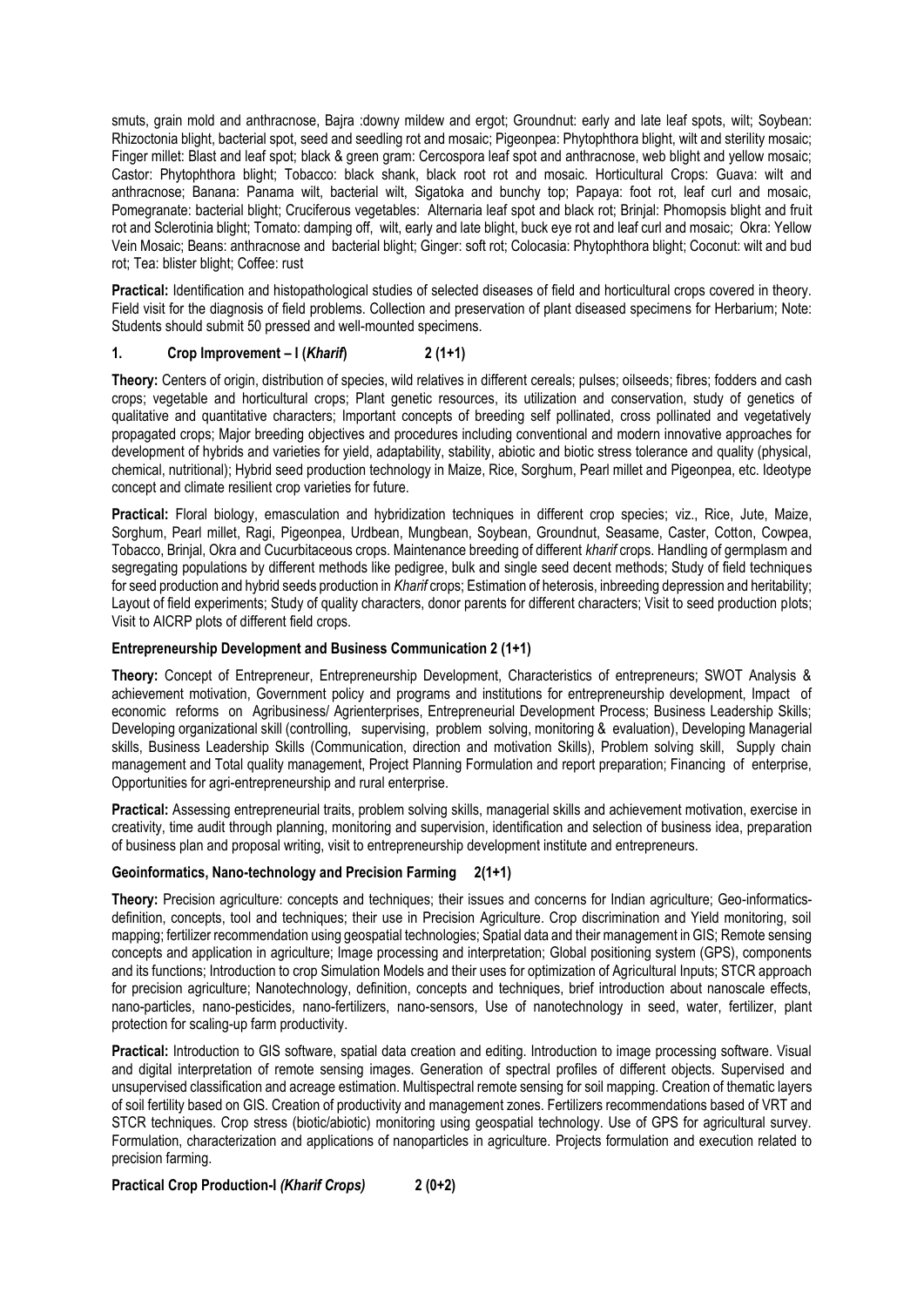Crop planning, raising field crops in multiple cropping systems: Field preparation, seed, treatment, nursery raising, sowing, nutrient, water and weed management and management of insect-pests diseases of crops, harvesting, threshing, drying winnowing, storage and marketing of produce. The emphasis will be given to seed production, mechanization, resource conservation and integrated nutrient, insect-pest and disease management technologies. Preparation of balance sheet including cost of cultivation, net returns per student as well as per team of 8-10 students

### **Intellectual Property Rights 1 (1+0)**

Introduction and meaning of intellectual property, brief introduction to GATT, WTO, TRIPs and WIPO, Treaties for IPR protection: Madrid protocol, Berne Convention, Budapest treaty, etc. Types of Intellectual Property and legislations covering IPR in India:-Patents, Copyrights, Trademark, Industrial design, Geographical indications, Integrated circuits, Trade secrets. Patents Act 1970 and Patent system in India, patentability, process and product patent, filing of patent, patent specification, patent claims, Patent opposition and revocation, infringement, Compulsory licensing, Patent Cooperation Treaty, Patent search and patent database. Origin and history including a brief introduction to UPOV for protection of plant varieties, Protection of plant varieties under UPOV and PPV&FR Act of India, Plant breeders rights, Registration of plant varieties under PPV&FR Act 2001, breeders, researcher and farmers rights. Traditional knowledge-meaning and rights of TK holders. Convention on Biological Diversity, International treaty on plant genetic resources for food and agriculture (ITPGRFA). Indian Biological Diversity Act, 2002 and its salient features, access and benefit sharing.

### **ELECTIVE COURSES**

### **Landscaping 3(2+1)**

**Theory:** Importance and scope of landscaping. Principles of landscaping, garden styles and types, terrace gardening, vertical gardening, garden components, adornments, lawn making, rockery, water garden, walk-paths, bridges, other constructed features etc. gardens for special purposes. Trees: selection, propagation, planting schemes, canopy management, shrubs and herbaceous perennials: selection, propagation, planting schemes, architecture. Climber and creepers: importance, selection, propagation, planting, Annuals: selection, propagation, planting scheme, Other garden plants: palms, ferns, grasses and cacti succulents. Pot plants: selection, arrangement, management. Bio-aesthetic planning: definition, need, planning; landscaping of urban and rural areas, Peri-urban landscaping, Landscaping of schools, public places like bus station, railway station, townships, river banks, hospitals, play grounds, airports, industries, institutions. Bonsai: principles and management, lawn: establishment and maintenance. CAD application.

**Practical:** Identification of trees, shrubs, annuals, pot plants; Propagation of trees, shrubs and annuals, care and maintenance of plants, potting and repotting, identification of tools and implements used in landscape design, training and pruning of plants for special effects, lawn establishment and maintenance, layout of formal gardens, informal gardens, special type of gardens (sunken garden, terrace garden, rock garden) and designing of conservatory and lathe house. Use of computer software, visit to important gardens/ parks/ institutes.

### **Protected Cultivation 3(2+1)**

**Theory:** Protected cultivation- importance and scope, Status of protected cultivation in India and World types of protected structure based on site and climate. Cladding material involved in greenhouse/ poly house. Greenhouse design, environment control, artificial lights, Automation. Soil preparation and management, Substrate management. Types of benches and containers. Irrigation and fertigation management. Propagation and production of quality planting material of horticultural crops. Greenhouse cultivation of important horticultural crops – rose, carnation, chrysanthemum, gerbera, orchid, anthurium, lilium, tulip, tomato, bell pepper, cucumber, strawberry, pot plants, etc. Cultivation of economically important medicinal and aromatic plants. Off-season production of flowers and vegetables. Insect pest and disease management.

**Practical:** Raising of seedlings and saplings under protected conditions, use of protrays in quality planting material production, Bed preparation and planting of crop for production, Inter cultural operations, Soil EC and pH measurement, Regulation of irrigation and fertilizers through drip, fogging ad misting.

#### **Micro propagation Technologies 3(1+2)**

**Theory:** Introduction, History, Advantages and limitations; Types of cultures (seed, embryo, organ, callus, cell), Stages of micropropagation, Axillary bud proliferation (Shoot tip and meristem culture, bud culture),Organogenesis (callus and direct organ formation), Somatic embryogenesis, cell suspension cultures, Production of secondary metabolites , Somaclonal variation, Cryopreservation

**Practical:** Identification and use of equipments in tissue culture Laboratory, Nutrition media composition, sterilization techniques for media, containers and small instruments, sterilization techniques for explants, Preparation of stocks and working solution, Preparation of working medium, Culturing of explants :Seeds, shoot tip and single node, Callus induction, Induction of somatic embryos regeneration of whole plants from different explants, Hardening procedures.

### **Hi-tech. Horticulture 3(2+1)**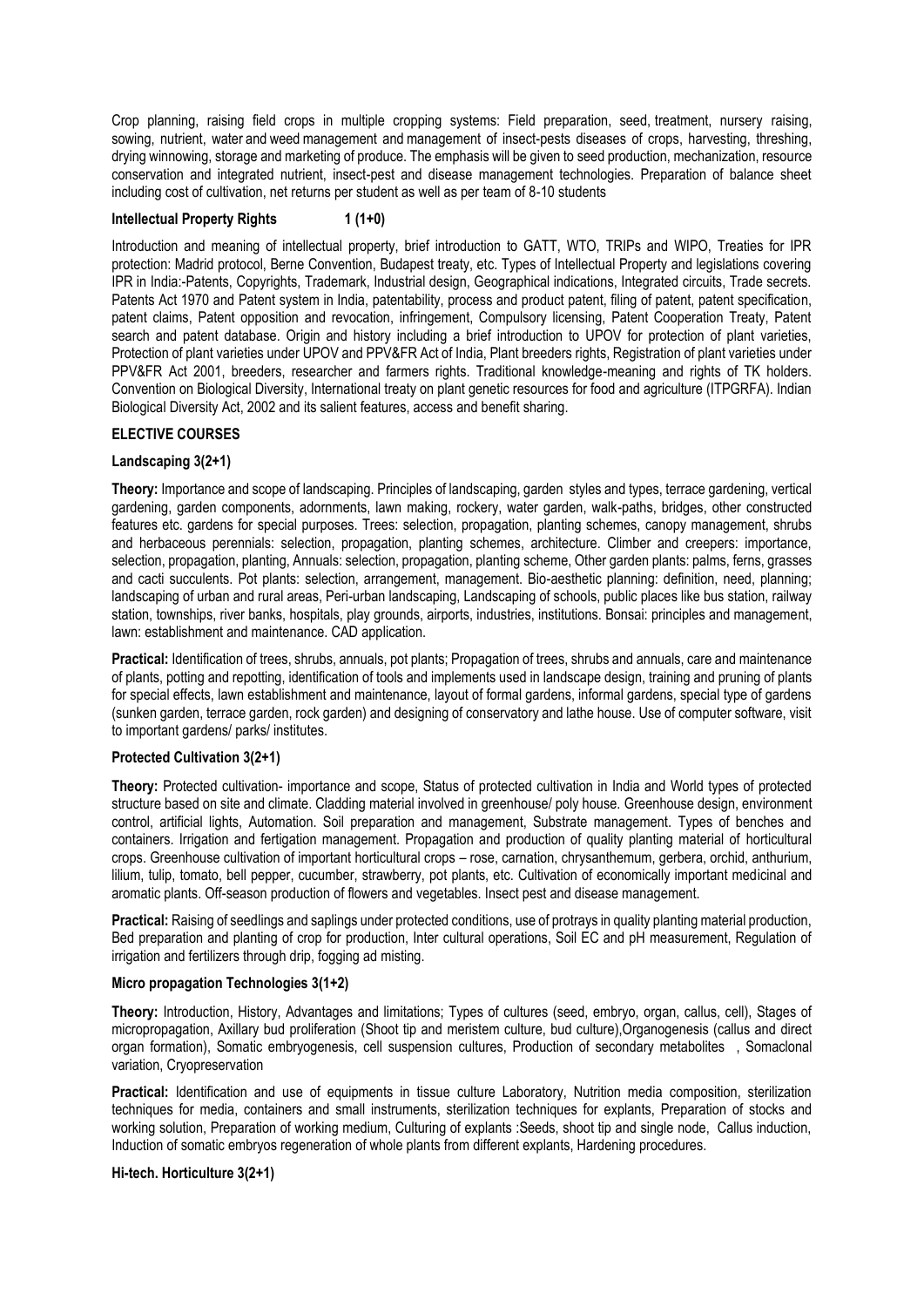**Theory:** Introduction & importance; Nursery management and mechanization; micro propagation of horticultural crops; Modern field preparation and planting methods, Protected cultivation: advantages, controlled conditions, method and techniques, Micro irrigation systems and its components; EC, pH based fertilizer scheduling, canopy management, high density orcharding, Components of precision farming: Remote sensing, Geographical Information System (GIS), Differential Geo-positioning System (DGPS), Variable Rate applicator (VRA), application of precision farming in horticultural crops (fruits, vegetables and ornamental crops); mechanized harvesting of produce.

**Practical:** Types of polyhouses and shade net houses, Intercultural operations, tools and equipments identification and application, Micro propagation, Nursery-protrays, micro-irrigation, EC, pH based fertilizer scheduling, canopy management, visit to hi-tech orchard/nursery.

### **System Simulation and Agroadvisory 3(2+1)**

**Theory:** System Approach for representing soil-plant-atmospheric continuum, system boundaries, Crop models, concepts & techniques, types of crop models, data requirements, relational diagrams. Evaluation of crop responses to weather elements; Elementary crop growth models; calibration, validation, verification and sensitivity analysis.Potential and achievable crop production- concept and modelling techniques for their estimation. Crop production in moisture and nutrients limited conditions; components of soil water and nutrients balance. Weather forecasting, types, methods, tools & techniques, forecast verification; Value added weather forecast, ITK for weather forecast and its validity; Crop-Weather Calendars; Preparation of agro-advisory bulletin based on weather forecast. Use of crop simulation model for preparation of Agro-advisory and its effective dissemination.

**Practical:** Preparation of crop weather calendars. Preparation of agro-advisories based on weather forecast using various approaches and synoptic charts. Working with statistical and simulation models for crop growth. Potential & achievable production; yield forecasting, insect & disease forecasting models. Simulation with limitations of water and nutrient management options. Sensitivity analysis of varying weather and crop management practices. Use of statistical approaches in data analysis and preparation of historical, past and present meteorological data for medium range weather forecast. Feedback from farmers about the agroadvisory.

### **Agricultural Journalism 3(2+1)**

**Theory:** Agricultural Journalism: The nature and scope of agricultural journalism characteristics and training of the agricultural journalist, how agricultural journalism is similar to and different from other types of journalism. Newspapers and magazines as communication media: Characteristics; kinds and functions of newspapers and magazines, characteristics of newspaper and magazine readers. Form and content of newspapers and magazines: Style and language of newspapers and magazines, parts of newspapers and magazines. The agricultural story: Types of agricultural stories, subject matter of the agricultural story, structure of the agricultural story. Gathering agricultural information: Sources of agricultural information, interviews, coverage of events, abstracting from research and scientific materials, wire services, other agricultural news sources. Writing the story: Organizing the material, treatment of the story, writing the news lead and the body, readability measures. Illustrating agricultural stories: Use of photographs, use of artwork (graphs, charts, maps, etc.), writing the captions. Editorial mechanics: Copy reading, headline and title writing, proofreading, lay outing.

**Practical:** Practice in interviewing. Covering agricultural events. Abstracting stories from research and scientific materials and from wire services. Writing different types of agricultural stories. Selecting pictures and artwork for the agricultural story. Practice in editing, copy reading, headline and title writing, proofreading, layouting. Testing copy with a readability formula. Visit to a publishing office.

### **VI Semester**

| 1.           | Rainfed Agriculture & Watershed Management                          | <b>APA 307</b> | $2(1+1)$            |
|--------------|---------------------------------------------------------------------|----------------|---------------------|
| 2.           | Protected Cultivation and Secondary Agriculture                     | <b>AAE 332</b> | $2(1+1)$            |
| 3.           | Diseases of Field and Horticultural Crops and their Management-II   | APP 339        | $3(2+1)$            |
| 4.           | Post-harvest Management and Value Addition of Fruits and Vegetables | <b>APH 376</b> | $2(1+1)$            |
| 5.           | Management of Beneficial Insects                                    | <b>APE 323</b> | $2(1+1)$            |
| 6.           | Crop Improvement-II (Rabi crops)                                    | AGP 313        | $2(1+1)$            |
| 17.          | Practical Crop Production -II (Rabi crops)                          | <b>APA 306</b> | $2(0+2)$            |
| 8.           | Principles of Organic Farming                                       | <b>APA 308</b> | $2(1+1)$            |
| 9.           | Farm Management, Production & Resource Economics                    | <b>AEC 328</b> | $2(1+1)$            |
|              | 10. Principles of Food Science and Nutrition                        | <b>AFS 381</b> | $2(2+0)$            |
|              | 11. Elective Course                                                 |                | 3 credits           |
| <b>Total</b> |                                                                     |                | $ 21 (11 + 10) + 3$ |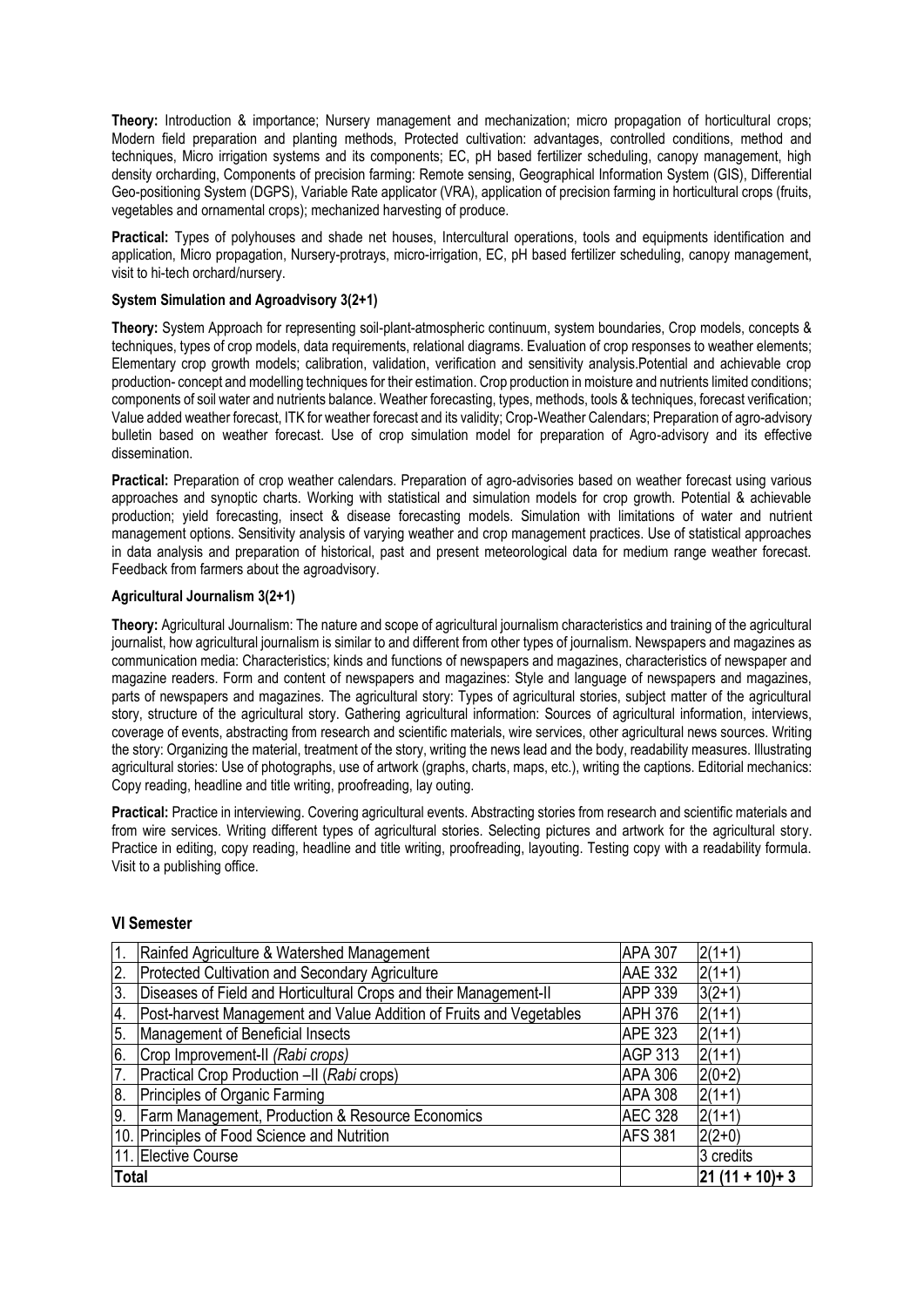# **Rainfed Agriculture and Watershed Management – (New) 2(1+1)**

# **Theory**

Rainfed agriculture: Introduction, types, History of rainfed agriculture and watershed in India; Problems and prospects of rainfed agriculture in India ; Soil and climatic conditions prevalent in rainfed areas; Soil and water conservation techniques, Drought: types, effect of water deficit on physio- morphological characteristics of the plants, Crop adaptation and mitigation to drought; Water harvesting: importance, its techniques, Efficient utilization of water through soil and crop management practices,Management of crops in rainfed areas, Contingent crop planning for aberrant weather conditions, Concept, objective, principles and components of watershed management, factors affecting watershed management.

# **Practical**

Studies on climate classification, studies on rainfall pattern in rainfed areas of the country and pattern of onset and withdrawal of monsoons. Studies on cropping pattern of different rainfed areas in the country and demarcation of rainfed area on map of India. Interpretation of meteorological data and scheduling of supplemental irrigation on the basis of evapo-transpiration demand of crops. Critical analysis of rainfall and possible drought period in the country, effective rainfall and its calculation. Studies on cultural practices for mitigating moisture stress. Characterization and delineation of model watershed. Field demonstration on soil & moisture conservation measures. Field demonstration on construction of water harvesting structures. Visit to rainfed research station/watershed**.**

# **Protected Cultivation and Secondary Agriculture 2 (1+1)**

# **Theory**

Green house technology: Introduction, Types of Green Houses; Plant response to Green house environment, Planning and design of greenhouses, Design criteria of green house for cooling and heating purposes. Green house equipments, materials of construction for traditional and low cost green houses. Irrigation systems used in greenhouses, typical applications, passive solar green house, hot air green house heating systems, green house drying. Cost estimation and economic analysis.

Important Engineering properties such as physical, thermal and aero & hydrodynamic properties of cereals, pulses and oilseed, their application in PHT equipment design and operation. Drying and dehydration; moisture measurement, EMC, drying theory, various drying method, commercial grain dryer (deep bed dryer, flat bed dryer, tray dryer, fluidized bed dryer, recirculatory dryer and solar dryer). Material handling equipment; conveyer and elevators, their principle, working and selection.

# **Practical**

Study of different type of green houses based on shape. Determine the rate of air exchange in an active summer winter cooling system. Determination of drying rate of agricultural products inside green house. Study of green house equipments. Visit to various Post Harvest Laboratories. Determination of Moisture content of various grains by oven drying & infrared moisture methods. Determination of engineering properties (shape and size, bulk density and porosity of biomaterials). Determination of Moisture content of various grains by moisture meter. Field visit to seed processing plant.

# **Diseases of Field & Horticultural Crops & their Management-II 3(2+1)**

# **Theory**

Symptoms, etiology, disease cycle and management of following diseases: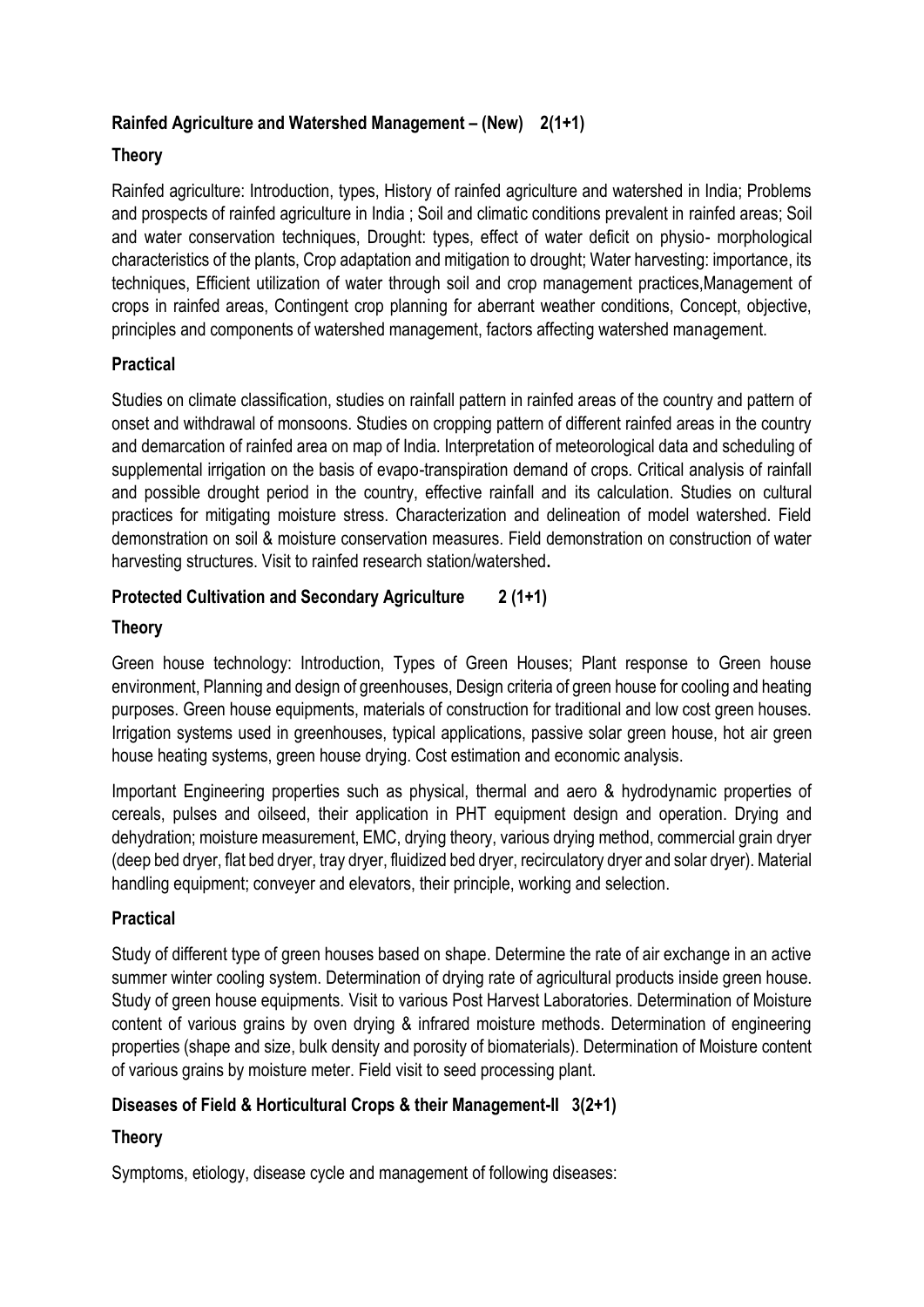# Field Crops:

Wheat: rusts, loose smut, karnal bunt, powdery mildew, alternaria blight, and ear cockle;

Sugarcane: red rot, smut, wilt, grassy shoot, ratoon stunting and Pokkah Boeng;

Sunflower: Sclerotinia stem rot and Alternaria blight; Mustard: Alternaria blight, white rust, downy mildew and Sclerotinia stem rot: Gram: wilt, grey mould and Ascochyta blight; Lentil: rust and wilt; Cotton; anthracnose, vascular wilt, and black arm; Pea: downy mildew, powdery mildew and rust.

## Horticultural Crops:

Mango: anthracnose, malformation, bacterial blight and powdery mildew; Citrus: canker and gummosis; Grape vine: downy mildew, Powdery mildew and anthracnose; Apple: scab, powdery mildew, fire blight and crown gall; Peach: leaf curl.

Strawberry: leaf spot Potato: early and late blight, black scurf, leaf roll, and mosaic;

Cucurbits: downy mildew, powdery mildew, wilt; Onion and garlic: purple blotch, and Stemphylium blight; Chillies: anthracnose and fruit rot, wilt and leaf curl; Turmeric: leaf spot Coriander: stem gall Marigold: Botrytis blight; Rose: dieback, powdery mildew and black leaf spot.

## Practical

Identification and histopathological studies of selected diseases of field and horticultural crops covered in theory. Field visit for the diagnosis of field problems. Collection and preservation of plant diseased specimens for herbarium.

Note: Students should submit 50 pressed and well-mountedspecimens.

# **Post-harvest Management and Value Addition of Fruits and Vegetables 2(1+1)**

### **Theory**

Importance of post-harvest processing of fruits and vegetables, extent and possible causes of post harvest losses; Pre-harvest factors affecting postharvest quality, maturity, ripening and changes occurring during ripening; Respiration and factors affecting respiration rate; Harvesting and field handling; Storage (ZECC, cold storage, CA, MA, and hypobaric); Value addition concept; Principles and methods of preservation; Intermediate moisture food- Jam, jelly, marmalade, preserve, candy – Concepts and Standards; Fermented and non-fermented beverages. Tomato products- Concepts and Standards; Drying/ Dehydration of fruits and vegetables – Concept and methods, osmotic drying. Canning -Concepts and Standards, packaging of products.

# **Practical**

Applications of different types of packaging, containers for shelf life extension. Effect of temperature on shelf life and quality of produce. Demonstration of chilling and freezing injury in vegetables and fruits. Extraction and preservation of pulps and juices. Preparation of jam, jelly, RTS, nectar, squash, osmotically dried products, fruit bar and candy and tomato products, canned products. Quality evaluation of products -- physico-chemical and sensory. Visit to processing unit/ industry.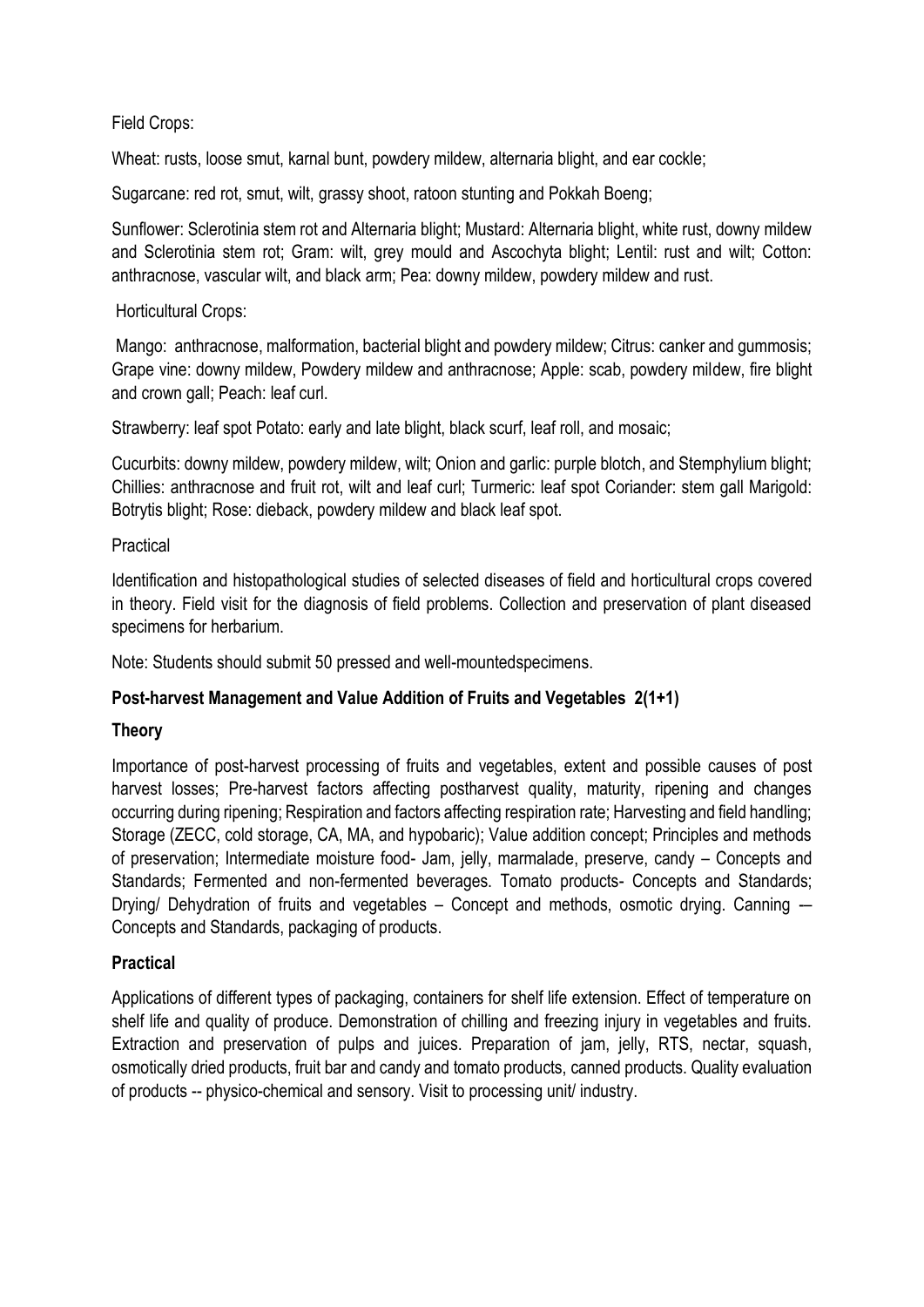# **Management of Beneficial Insects 2 (1+1)**

# **Theory**

Importance of beneficial Insects, Beekeeping and pollinators, bee biology, commercial methods of rearing, equipment used, seasonal management, bee enemies and disease. Bee pasturage, bee foraging and communication. Insect pests and diseases of honey bee. Role of pollinators in cross pollinated plants.

Types of silkworm, voltinism and biology of silkworm. Mulberry cultivation, mulberry varieties and methods of harvesting and preservation of leaves. Rearing, mounting and harvesting of cocoons. Pest and diseases of silkworm, management, rearing appliances of mulberry silkworm and methods of disinfection.

Species of lac insect, morphology, biology, host plant, lac production – seed lac, button lac, shellac, lacproducts. Identification of major parasitoids and predators commonly being used in biological control.

Insect orders bearing predators and parasitoids used in pest control and their mass multiplication techniques. Important species of pollinator, weed killers and scavengers with their importance.

# **Practical**

Honey bee species, castes of bees. Beekeeping appliances and seasonal management, bee enemies and disease. Bee pasturage, bee foraging and communication. Types of silkworm, voltinism and biology of silkworm. Mulberry cultivation, mulberry varieties and methods of harvesting and preservation of leaves. Species of lac insect, host plant identification. Identification of other important pollinators, weed killers and scavengers. Visit to research and training institutions devoted to beekeeping, sericulture, lac culture and natural enemies. Identification and techniques for mass multiplication of natural enemies.

# **Crop Improvement – II (***Rabi***) 2 (1+1)**

# **Theory**

Centers of origin, distribution of species, wild relatives in different cereals; pulses; oilseeds; fodder crops and cash crops; vegetable and horticultural crops; Plant genetic resources, its utilization and conservation; study of genetics of qualitative and quantitative characters; Major breeding objectives and procedures including conventional and modern innovative approaches for development of hybrids and varieties for yield, adaptability, stability, abiotic and biotic stress tolerance and quality (physical, chemical, nutritional); Hybrid seed production technology of *rabi* crops. Ideotype concept and climate resilient crop varieties for future.

# **Practical**

Floral biology, emasculation and hybridization techniques in different crop species namely Wheat, Oat, Barley, Chickpea, Lentil, Field pea, Rajma, Horse gram, Rapeseed Mustard, Sunflower, Safflower, Potato, Berseem. Sugarcane, Tomato, Chilli, Onion; Handling of germplasm and segregating populations by different methods like pedigree, bulk and single seed decent methods; Study of field techniques for seed production and hybrid seeds production in *Rabi* crops; Estimation of heterosis, inbreeding depression and heritability; Layout of field experiments; Study of quality characters, study of donor parents for different characters; Visit to seed production plots; Visit to AICRP plots of different field crops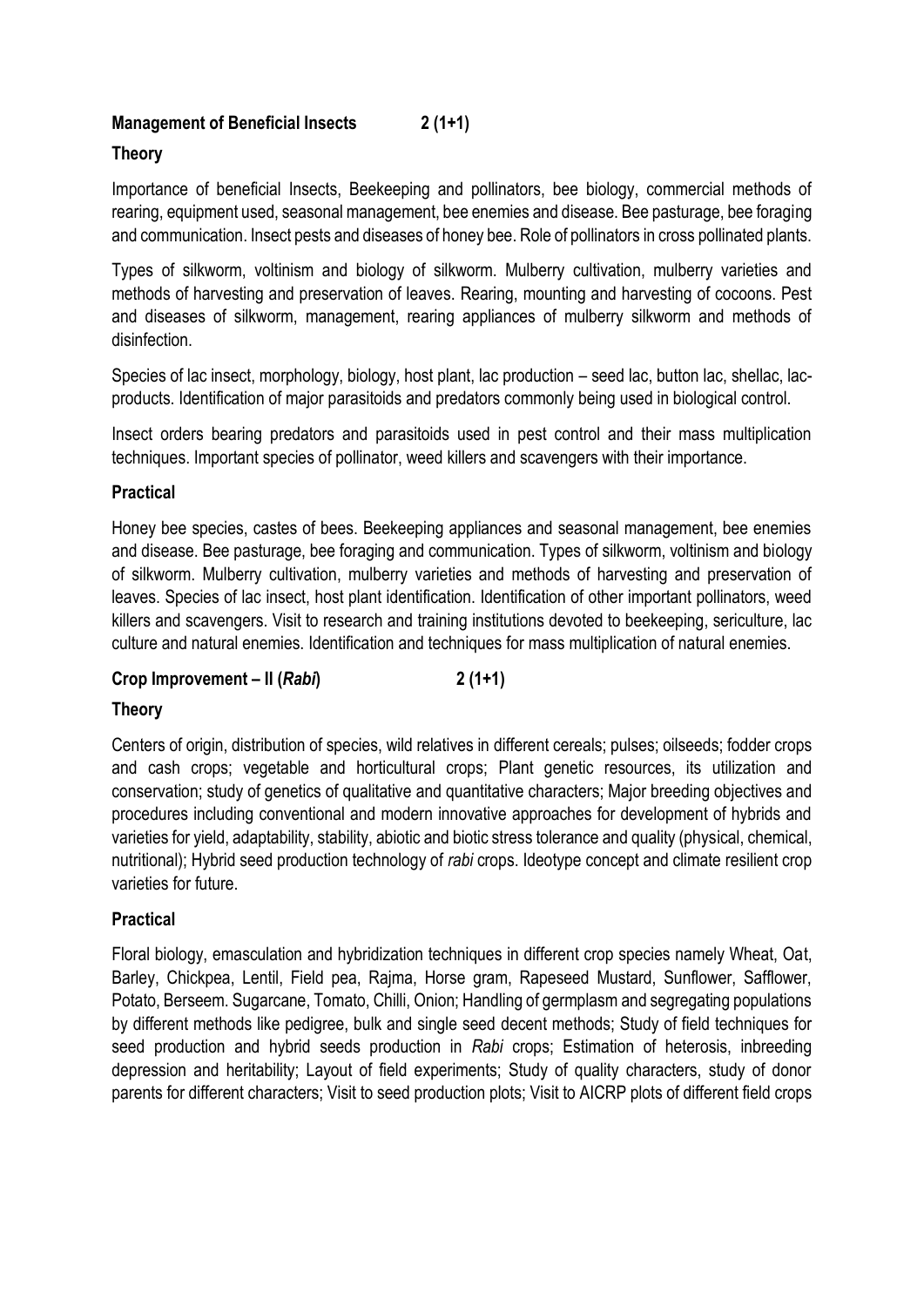# **Practical Crop Production-II** *(Rabi Crops)* **2 (0+2)**

# **Practical**

Crop planning, raising field crops in multiple cropping systems: Field preparation, seed, treatment, nursery raising, sowing, nutrient, water and weed management and management of insect-pests diseases of crops, harvesting, threshing, drying winnowing, storage and marketing of produce. The emphasis will be given to seed production, mechanization, resource conservation and integrated nutrient, insect-pest and disease management technologies. Preparation of balance sheet including cost of cultivation, net returns per student as well as per team of 8-10 students.

# **Principles of Organic Farming 2(1+1)**

## **Theory**

Organic farming, principles and its scope in India; Initiatives taken by Government (central/state), NGOs and other organizations for promotion of organic agriculture; Organic ecosystem and their concepts; Organic nutrient resources and its fortification; Restrictions to nutrient use in organic farming; Choice of crops and varieties in organic farming; Fundamentals of insect, pest, disease and weed management under organic mode of production; Operational structure of NPOP; Certification process and standards of organic farming; Processing, leveling, economic considerations and viability, marketing and export potential of organic products.

# **Practical**

Visit of organic farms to study the various components and their utilization; Preparation of enrich compost, vermicompost, bio-fertilizers/bio-inoculants and their quality analysis; Indigenous technology knowledge (ITK) for nutrient, insect, pest disease and weed management; Cost of organic production system; Post harvest management; Quality aspect, grading, packaging and handling.

# **Farm Management, Production and Resource Economics 2 (1+1)**

# **Theory**

Meaning and concept of farm management, objectives and relationship with other sciences. Meaning and definition of farms, its types and characteristics, factor determining types and size of farms.Principles of farm management: concept of production function and its type, use of production function in decisionmaking on a farm, factor-product, factor-factor and product-product relationship, law of equi-marginal/or principles of opportunity cost and law of comparative advantage. Meaning and concept of cost, types of costs and their interrelationship, importance of cost in managing farm business and estimation of gross farm income, net farm income, family labor income and farm business income. Farm business analysis: meaning and concept of farm income and profitability, technical and economic efficiency measures in crop and livestock enterprises. Importance of farm records and accounts in managing a farm, various types of farm records needed to maintain on farm, farm inventory, balance sheet, profit and loss accounts. Meaning and importance of farm planning and budgeting, partial and complete budgeting, steps in farm planning and budgeting-linear programming, appraisal of farm resources, selection of crops and livestock's enterprises. Concept of risk and uncertainty occurs in agriculture production, nature and sources of risks and its management strategies**,** Crop/livestock/machinery insurance – weather based crop insurance, features, determinants of compensation. Concepts of resource economics, differences between NRE and agricultural economics, unique properties of natural resources. Positive and negative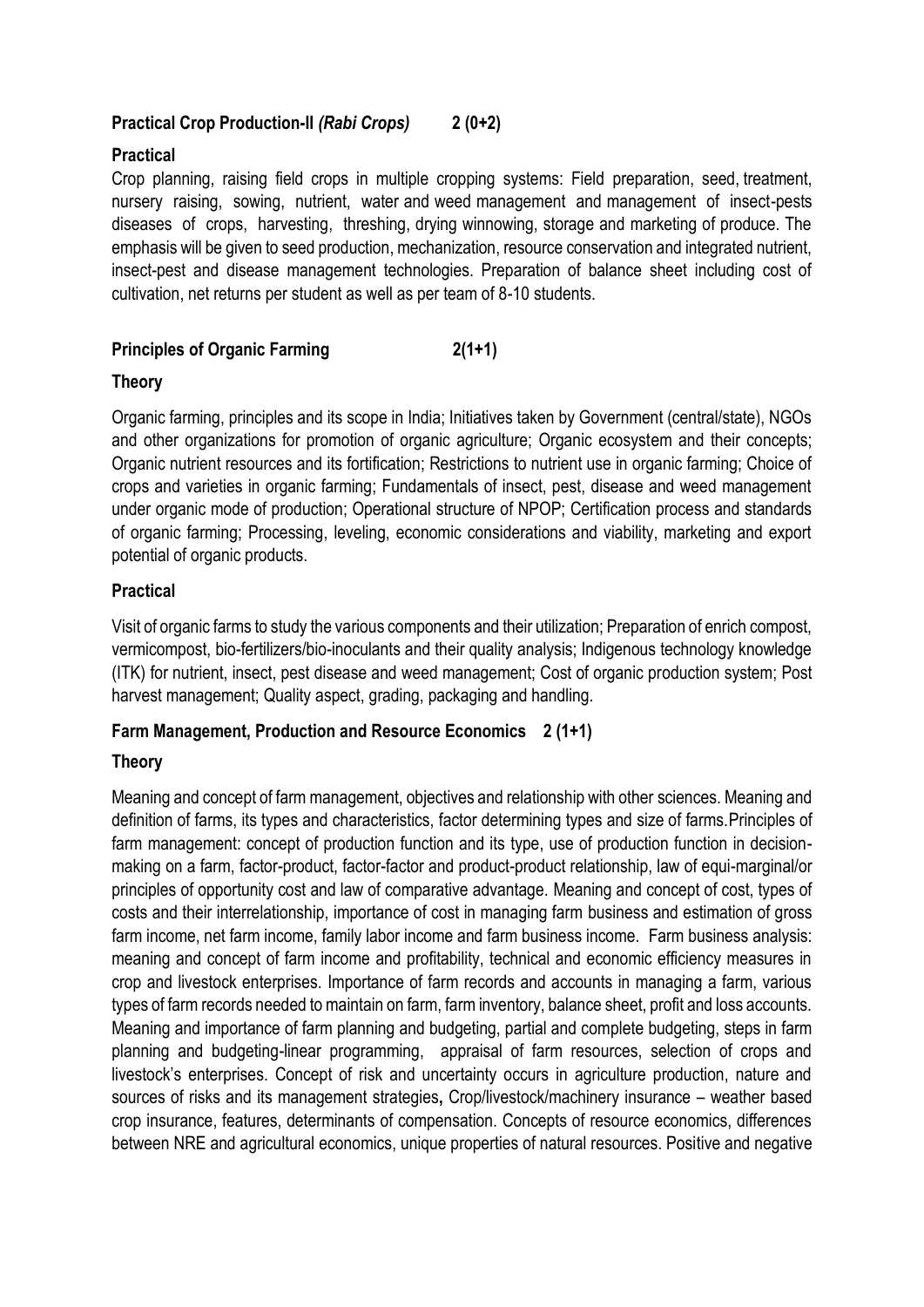externalities in agriculture, Inefficiency and welfare loss, solutions, Important issues in economics and management of common property resources of land, water, pasture and forest resources etc.

# **Practical**

Preparation of farm layout. Determination of cost of fencing of a farm. Computation of depreciation cost of farm assets. Application of equi-marginal returns/opportunity cost principle in allocation of farm resources. Determination of most profitable level of inputs use in a farm production process. Determination of least cost combination of inputs. Selection of most profitable enterprise combination. Application of cost principles including CACP concepts in the estimation of cost of crop and livestock enterprises. Preparation of farm plan and budget, farm records and accounts and profit & loss accounts. Collection and analysis of data on various resources in India.

# **Principles of Food Science and Nutrition 2 (2+0) Theory**

Concepts of Food Science (definitions, measurements, density, phase change, pH, osmosis, surface tension, colloidal systems etc.); Food composition and chemistry (water, carbohydrates, proteins, fats, vitamins, minerals, flavours, colours, miscellaneous bioactives, important reactions); Food microbiology (bacteria, yeast, moulds, spoilage of fresh & processed foods, Production of fermented foods); Principles and methods of food processing and preservation (use of heat, low temperature, chemicals, radiation, drying etc.); Food and nutrition, Malnutrition (over and under nutrition), nutritional disorders; Energy metabolism (carbohydrate, fat, proteins); Balanced/ modified diets, Menu planning, New trends in food science and nutrition.

|                                                                                                 | <b>VII Semester</b>                                                    |                 |                               |
|-------------------------------------------------------------------------------------------------|------------------------------------------------------------------------|-----------------|-------------------------------|
| SN.<br><b>Rural Agricultural Work Experience and Agro-industrial Attachment</b><br>(RAWE & AIA) |                                                                        |                 |                               |
|                                                                                                 | <b>Activities</b>                                                      | No. of<br>weeks | <b>Credit</b><br><b>Hours</b> |
| 1                                                                                               | General orientation & On campus training by different<br>faculties     |                 |                               |
| $\overline{2}$                                                                                  | Village attachment                                                     | 8               | 14                            |
|                                                                                                 | Unit attachment in Univ./ College. KVK/ Research Station<br>Attachment | 5               |                               |
| 3                                                                                               | <b>Plant clinic</b>                                                    | $\overline{2}$  | 02                            |
|                                                                                                 | <b>Agro-Industrial Attachment</b>                                      | 3               | 04                            |
| 4                                                                                               | Project Report Preparation, Presentation and Evaluation                |                 |                               |
|                                                                                                 | Total weeks for RAWE & AIA                                             | 20              | 20                            |

### **VII Semester**

• **Agro- Industrial Attachment:** The students would be attached with the agro-industries for a period of 3 weeks to get an experience of the industrial environment and working**.**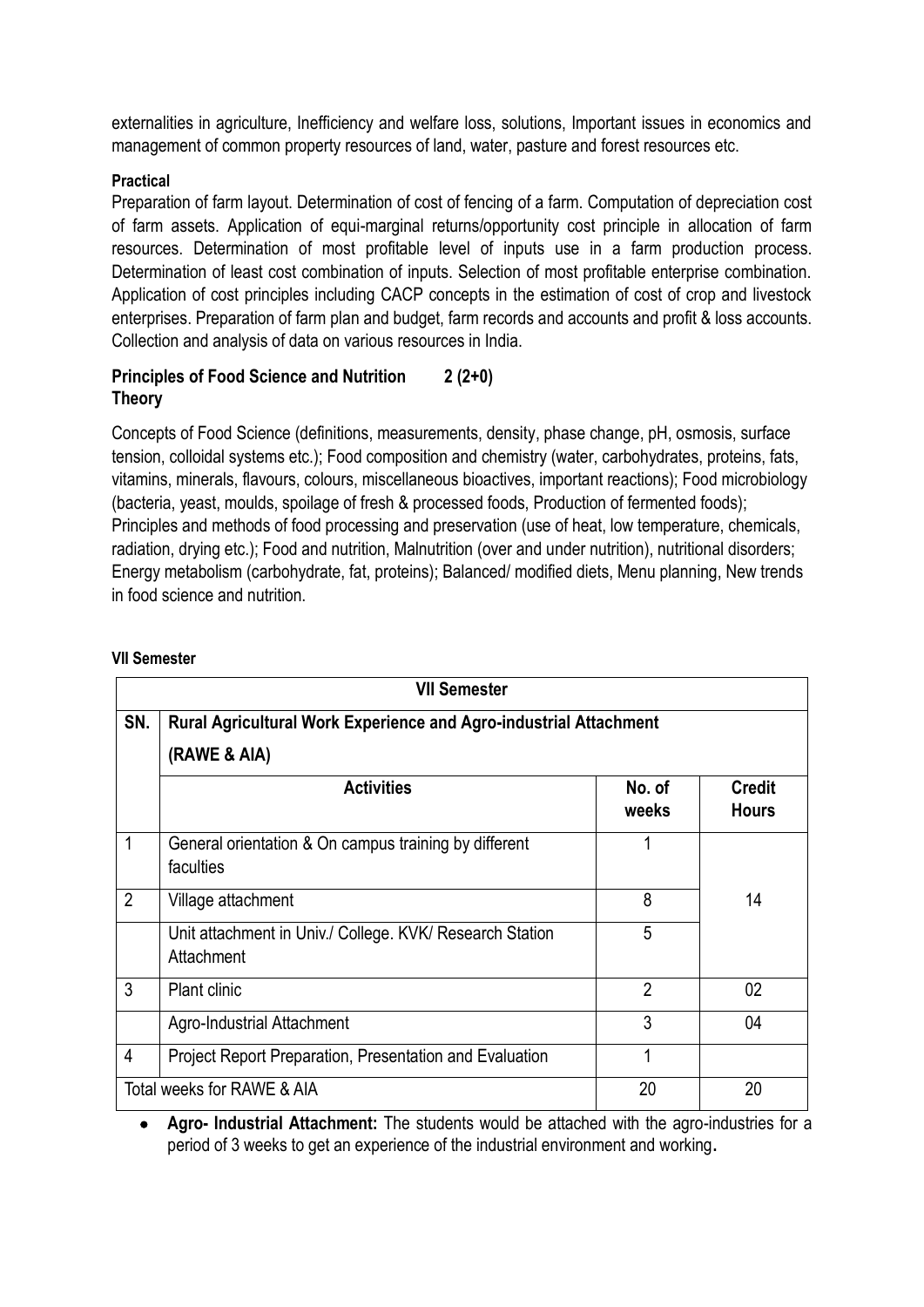# **RAWE Component-I Village Attachment Training Programme**

| SI. No.        | <b>Activity</b>                                        | <b>Duration</b> |
|----------------|--------------------------------------------------------|-----------------|
|                | Orientation and Survey of Village                      | 1 week          |
| $\overline{2}$ | Agronomical Interventions                              | 1 week          |
| 3              | <b>Plant Protection Interventions</b>                  | 1 week          |
| 4              | Soil Improvement Interventions                         | 1 week          |
|                | (Soil sampling and testing)                            |                 |
| 5              | Fruit and Vegetable production interventions           | 1 week          |
| 6              | Food Processing and Storage interventions              |                 |
| $\overline{7}$ | <b>Animal Production Interventions</b>                 | 1 week          |
| 8              | <b>Extension and Transfer of Technology activities</b> | 1 week          |

# **RAWE Component –II Agro Industrial Attachment**

- Students shall be placed in Agro-and Cottage industries and Commodities Boards for 03 weeks.
- Industries include Seed/Sapling production, Pesticides-insecticides, Post harvest-processing-value addition, Agri-finance institutions, etc.

# **Activities and Tasks during Agro-Industrial Attachment Programme**

- Acquaintance with industry and staff
- Study of structure, functioning, objective and mandates of the industry
- Study of various processing units and hands-on trainings under supervision of industry staff
- Ethics of industry
- Employment generated by the industry
- Contribution of the industry promoting environment
- Learning business network including outlets of the industry
- Skill development in all crucial tasks of the industry
- Documentation of the activities and task performed by the students
- Performance evaluation, appraisal and ranking of students

**Modules for Skill Development and Entrepreneurship:** A student has to register 20 credits opting for two modules of (0+10) credits each (total 20 credits) from the package of modules in the **VIII semester.**

| Sr. | Title of the module                                   | <b>Credits</b> |
|-----|-------------------------------------------------------|----------------|
|     | Production Technology for Bioagents and Biofertilizer | $0 + 10$       |
| 2.  | Seed Production and Technology                        | $0 + 10$       |
| 3.  | <b>Mushroom Cultivation Technology</b>                | $0 + 10$       |
| 4.  | Soil, Plant, Water and Seed Testing                   | $0 + 10$       |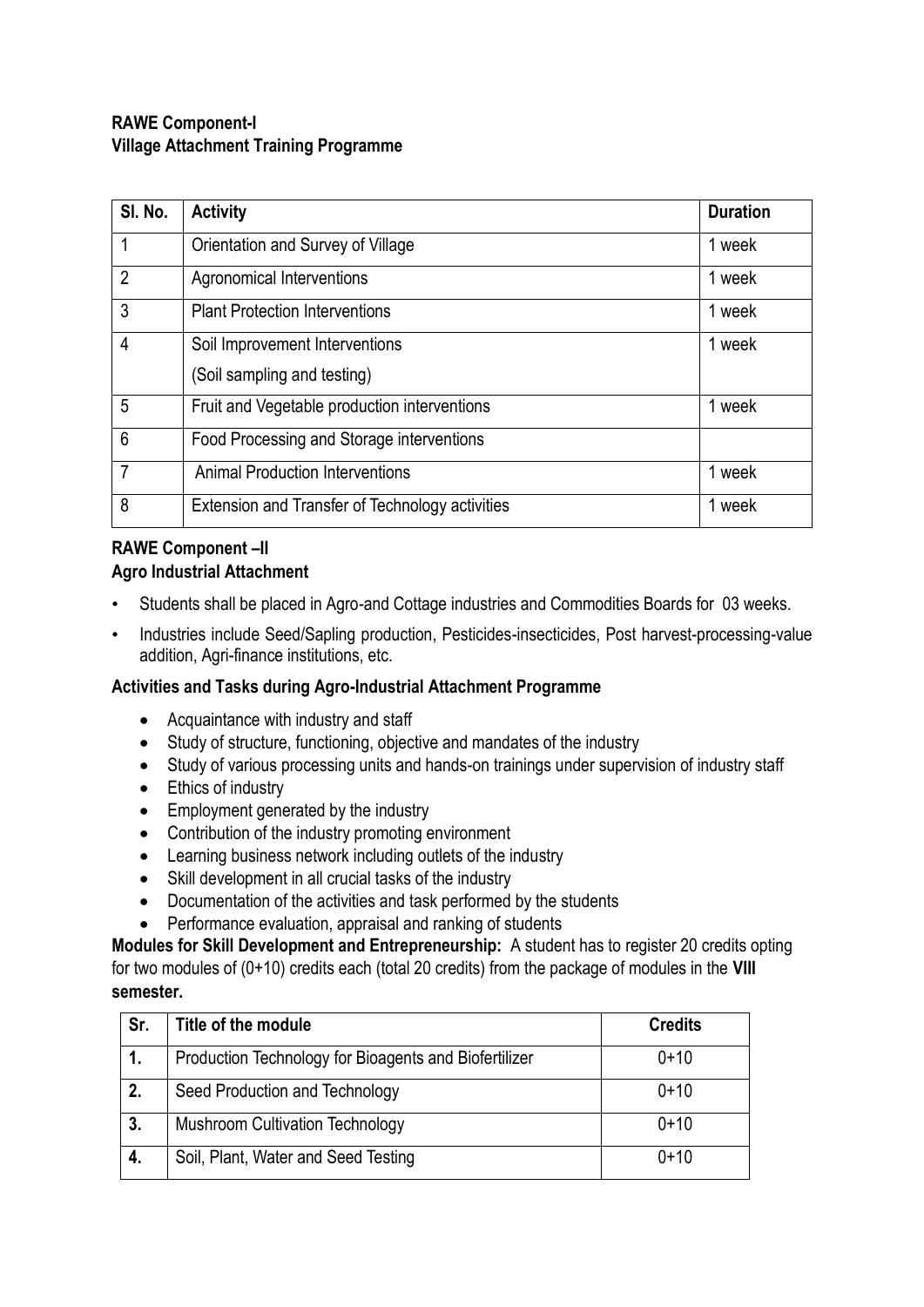| 5.  | <b>Commercial Beekeeping</b>         | $0 + 10$ |
|-----|--------------------------------------|----------|
| 6.  | <b>Poultry Production Technology</b> | $0 + 10$ |
| 7.  | <b>Commercial Horticulture</b>       | $0 + 10$ |
| 8.  | Floriculture and Landscaping         | $0 + 10$ |
| 9.  | Food Processing                      | $0 + 10$ |
| 10. | Agriculture Waste Management         | $0 + 10$ |
| 11. | <b>Organic Production Technology</b> | $0+10$   |
| 12. | <b>Commercial Sericulture</b>        | $0 + 10$ |

# **NOTE: In addition to above ELP modules other important modules may be given to the students by SAUs**

# **Evaluation of Experiential Learning Programme/ HOT**

| SI.No. | <b>Parameters</b>                   | <b>Max. Marks</b> |
|--------|-------------------------------------|-------------------|
| 1.     | <b>Project Planning and Writing</b> | 10                |
| 2.     | Presentation                        | 10                |
| 3.     | Regularity                          | 10                |
| 4.     | <b>Monthly Assessment</b>           | 10                |
| 5.     | Output delivery                     | 10                |
| 6.     | <b>Technical Skill Development</b>  | 10                |
| 7.     | <b>Entrepreneurship Skills</b>      | 10                |
| 8.     | <b>Business networking skills</b>   | 10                |
| 9.     | <b>Report Writing Skills</b>        | 10                |
| 10.    | <b>Final Presentation</b>           | 10                |

### Total 100

|   | SN. Rural Agricultural Work Experience and Agro-industrial Attachment (RAWE &AIA) |                           |    |  |
|---|-----------------------------------------------------------------------------------|---------------------------|----|--|
|   | <b>Activities</b>                                                                 | No. of weeks Credit Hours |    |  |
| 1 | General orientation & On campus training by different faculties                   |                           |    |  |
| 2 | Village attachment                                                                |                           | 14 |  |
|   | Unit attachment in Univ./ College. KVK/ Research Station Attachment               |                           |    |  |
| β | <b>Plant clinic</b>                                                               |                           |    |  |
|   | Agro-Industrial Attachment                                                        |                           | 04 |  |
| 4 | Project Report Preparation, Presentation and Evaluation                           |                           |    |  |
|   | Total weeks for RAWE & AIA                                                        |                           |    |  |

**Modules for Skill Development and Entrepreneurship:** A student has to register 20 credits opting for two modules of (0+10) credits each (total 20 credits) from the package of modules in the **VIII semester.**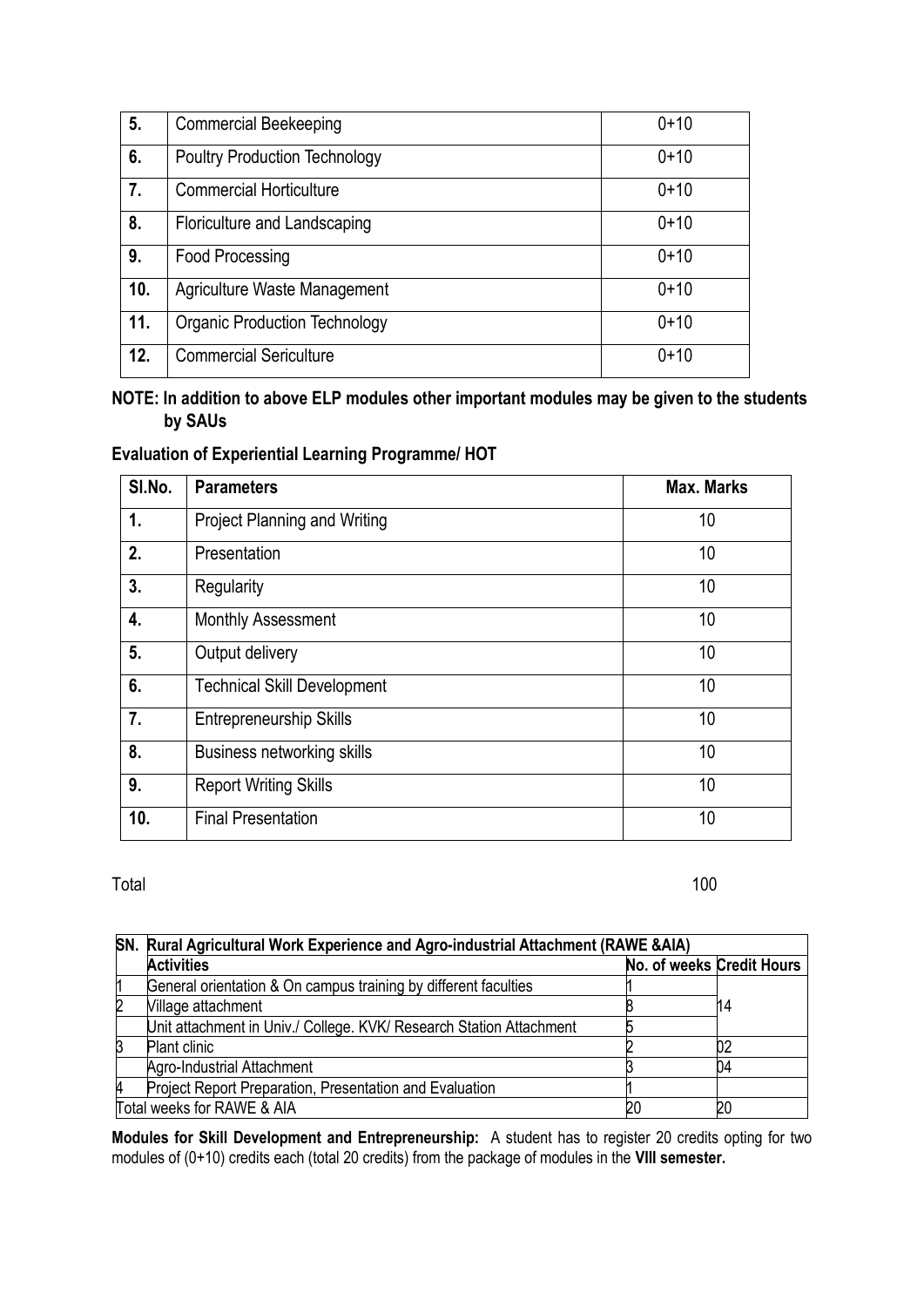| Sr. | Title of the module                                     | <b>Credits</b> | <b>Course Code</b> |
|-----|---------------------------------------------------------|----------------|--------------------|
| 13. | Production Technology for Bio-agents and Bio-fertilizer | $0 + 10$       | <b>AEL 406</b>     |
| 14. | Seed Production and Technology                          | $0 + 10$       | <b>AEL 407</b>     |
| 15. | <b>Mushroom Cultivation Technology</b>                  | $0 + 10$       | <b>AEL 408</b>     |
| 16. | Soil, Plant, Water and Seed Testing                     | $0 + 10$       | <b>AEL 409</b>     |
| 17. | <b>Commercial Beekeeping</b>                            | $0 + 10$       | <b>AEL 410</b>     |
| 18. | <b>Poultry Production Technology</b>                    | $0 + 10$       | <b>AEL 411</b>     |
| 19. | <b>Commercial Horticulture</b>                          | $0 + 10$       | <b>AEL 412</b>     |
| 20. | Floriculture and Landscaping                            | $0 + 10$       | <b>AEL 413</b>     |
| 21. | Food Processing                                         | $0 + 10$       | <b>AEL 414</b>     |
| 22. | Agriculture Waste Management                            | $0 + 10$       | <b>AEL 415</b>     |
| 23. | <b>Organic Production Technology</b>                    | $0 + 10$       | <b>AEL 416</b>     |
| 24. | <b>Commercial Sericulture</b>                           | $0 + 10$       | <b>AEL 417</b>     |

# **NOTE: In addition to above ELP modules other important modules may be given to the students by SAUs**

Elective Courses: A student can select three elective courses out of the following and offer during 4<sup>th</sup>, 5<sup>th</sup> and 6<sup>th</sup> semesters.

| <b>S.N.</b> | <b>Courses</b>                      | <b>Credit Hours</b> | <b>Course Code</b> |
|-------------|-------------------------------------|---------------------|--------------------|
| 7.          | <b>Agribusiness Management</b>      | $3(2+1)$            | <b>AES 291</b>     |
| 8.          | Agrochemicals                       | $3(2+1)$            | <b>AES 292</b>     |
| 9.          | <b>Commercial Plant Breeding</b>    | $3(1+2)$            | <b>AES 293</b>     |
| 10.         | Landscaping                         | $3(2+1)$            | <b>AES 294</b>     |
| 11.         | Food Safety and Standards           | $3(2+1)$            | <b>AES 295</b>     |
| 12.         | Bio-pesticides & Bio-fertilizers    | $3(2+1)$            | <b>AES 296</b>     |
| 13.         | <b>Protected Cultivation</b>        | $3(2+1)$            | <b>AES 391</b>     |
| 14.         | Micro propagation Technologies      | $3(1+2)$            | <b>AES 392</b>     |
| 15.         | Hi-tech. Horticulture               | $3(2+1)$            | AES 393            |
| 16.         | Weed Management                     | $3(2+1)$            | <b>AES 394</b>     |
| 17.         | System Simulation and Agro-advisory | $3(2+1)$            | <b>AES 395</b>     |
| 18.         | Agricultural Journalism             | $3(2+1)$            | <b>AES 396</b>     |

**Total Credit Hours= Remedial Courses 04/03\***

| <b>Non-Gradial Courses</b>   | $03^{**}$                    |             |            |
|------------------------------|------------------------------|-------------|------------|
| Core courses                 | $18(12+6)/24(16+8)/23(14+9)$ | $21(11+10)$ | $21(12+9)$ |
| $21(11+10)$                  |                              |             |            |
| <b>Elective Courses</b>      | 9                            |             |            |
| <b>RAWE</b>                  | 20                           |             |            |
| <b>Experiential Learning</b> | 20                           |             |            |
| Total                        | 180/181+03                   |             |            |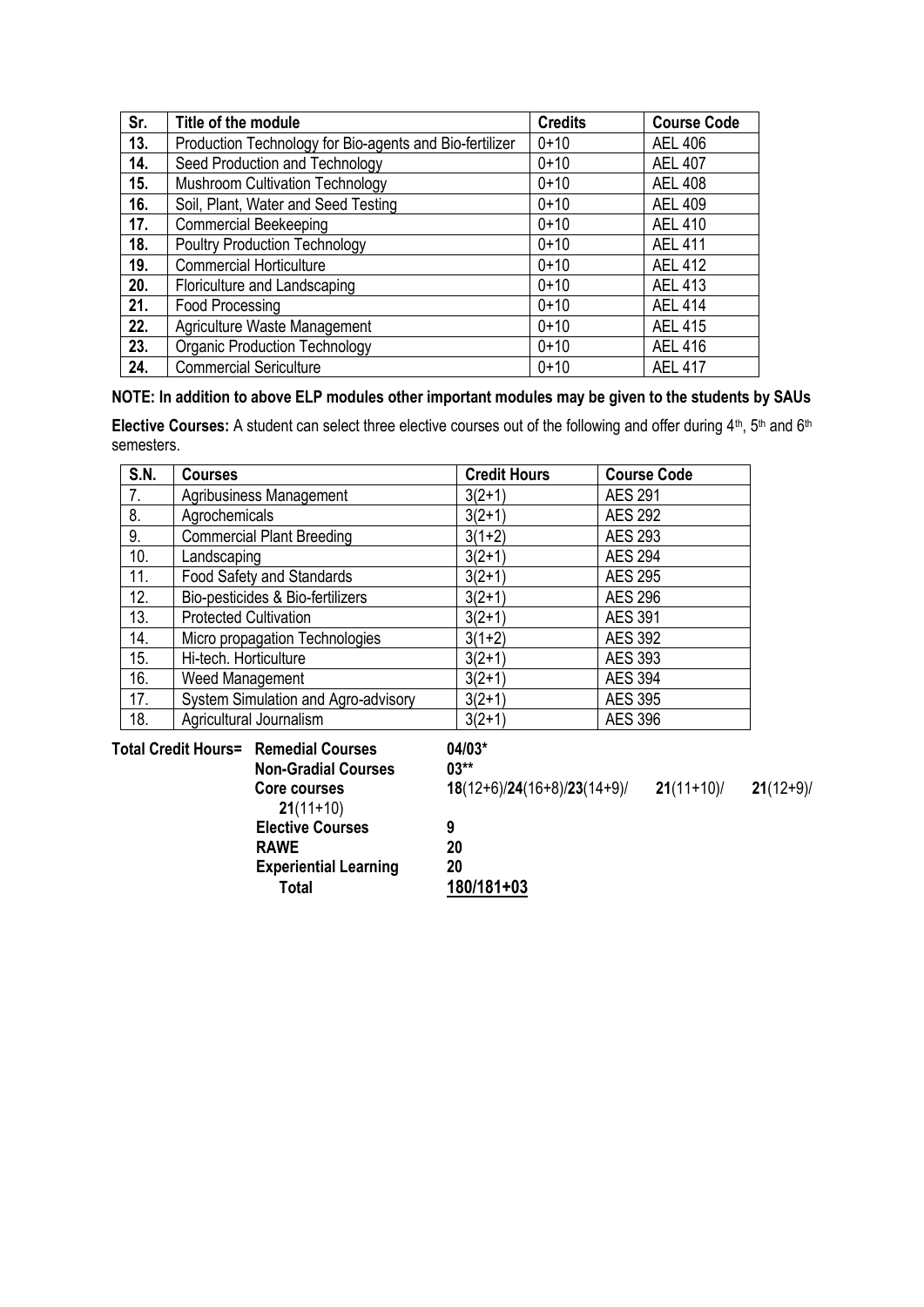# **HORTICULTURE**

# **B.Sc. (Hons.) Horticulture**

# **Department Wise Courses**

|                           | <b>Fruit Science</b>                                               |                          |                                                  |                |
|---------------------------|--------------------------------------------------------------------|--------------------------|--------------------------------------------------|----------------|
| 1.                        | <b>Fundamentals of Horticulture</b>                                | $3(2+1)$                 |                                                  | <b>HFS 101</b> |
| 2.                        | Plant Propagation and Nursery Management                           | $2(1+1)$                 | $\mathsf{II}$                                    | <b>HFS 103</b> |
| 3.                        | <b>Tropical and Subtropical Fruits</b>                             | $3(2+1)$                 | $\overline{\mathsf{I}}$                          | <b>HFS 104</b> |
| 4.                        | Orchard and Estate Management                                      | $2(1+1)$                 | V                                                | <b>HFS 301</b> |
| 5.                        | <b>Plantation Crops</b>                                            | $3(2+1)$                 | IV                                               | <b>HFS 203</b> |
| 6.                        | Temperate Fruit crops                                              | $2(1+1)$                 | Ш                                                | <b>HFS 201</b> |
| 7.                        | Weed Management in Horticultural Crops                             | $2(1+1)$                 | III                                              | <b>HFS 202</b> |
| 8.                        | Principles of Plant Breeding                                       | $3(2+1)$                 | $\mathsf{II}$                                    | <b>HFS 105</b> |
| 9.                        | Principles of Genetics and Cytogenetics                            | $3(2+1)$                 |                                                  | <b>HFS 102</b> |
|                           | 10. Breeding of Fruit and Plantation Crops                         | $3(2+1)$                 | IV                                               | <b>HFS 204</b> |
|                           | 11. Dryland Horticulture                                           | $2(1+1)$                 | IV                                               | <b>HFS 205</b> |
|                           | <b>Total</b>                                                       | $17+11=28$               |                                                  |                |
| Ш                         | Vegetable Science                                                  |                          |                                                  |                |
| 1.                        | Tropical and Subtropical Vegetable crops                           | $3(2+1)$                 | II                                               | <b>HVS 101</b> |
| 2.                        | <b>Spices and Condiments</b>                                       | $3(2+1)$                 | IV                                               | <b>HVS 202</b> |
| 3.                        | Breeding of Vegetable Tuber and Spice Crops                        | $3(2+1)$                 | V                                                | <b>HVS 301</b> |
| 4.                        | Seed Production of Vegetable Tuber and Spice Crops                 | $3(2+1)$                 | VI                                               | <b>HVS 303</b> |
| 5.                        | Temperate Vegetable crops                                          | $2(1+1)$                 | III                                              | <b>HVS 201</b> |
| 6.                        | Potato and Tuber Crops                                             | $2(1+1)$                 | V                                                | <b>HVS 302</b> |
| 7.                        | Precision Farming and Protected Cultivation                        | $3(2+1)$                 | IV                                               | <b>HVS 203</b> |
| 8.                        | Total                                                              | $12 + 7 = 19$            |                                                  |                |
| III                       | <b>Postharvest Technology</b>                                      |                          |                                                  |                |
| 1.                        | Postharvest Management of Horticultural Crops                      | $3(2+1)$                 | VI                                               | <b>HPH 316</b> |
| $\overline{\mathbf{2}}$ . | Processing of Horticultural Crops                                  | $3(1+2)$                 | VI                                               | <b>HPH 317</b> |
| 3.                        | Fundamentals of Food Technology                                    | $\overline{2}(1+1)$      | Ш                                                | <b>HPH 216</b> |
| 4.                        | <b>Total</b>                                                       | $4 + 4 = 8$              |                                                  |                |
| IV                        | Floriculture & Landscape Architecture                              |                          |                                                  |                |
| 1.                        | Ornamental Horticulture                                            | $3(2+1)$                 | IV                                               | <b>HFL 222</b> |
| 2.                        | Breeding and Seed Production of Flower and Ornamental Crops 3(2+1) |                          | VI                                               | <b>HFL 322</b> |
| 3.                        | Principles of Landscape Architecture                               | $1(0+1)$                 |                                                  | <b>HFL 121</b> |
| 4.                        | Commercial Floriculture                                            | $3(2+1)$                 | $\begin{array}{c} \hline \text{III} \end{array}$ | <b>HFL 221</b> |
| 15.<br>6.                 | Medicinal and Aromatic Crops<br><b>Total</b>                       | $3(2+1)$<br>$8 + 5 = 13$ | V                                                | <b>HFL 321</b> |
| V                         | <b>Plant Protection</b>                                            |                          |                                                  |                |
| 1.                        | <b>Fundamentals of Plant Pathology</b>                             | $3(2+1)$                 | $\mathsf{III}$                                   | <b>HPP 226</b> |
| $\overline{\mathbf{2}}$ . | Diseases of Fruit, Plantation and Medicinal and Aromatic Crops     | $3(2+1)$                 | Ш                                                | <b>HPP 227</b> |
| 3.                        | Diseases of Vegetable, Ornamental and Spice Crops                  | $3(2+1)$                 | V                                                | <b>HPP 326</b> |
| 4.                        | <b>Fundamentals of Entomology</b>                                  | $3(2+1)$                 | III                                              | <b>HPP 228</b> |
| 5.                        | Nematode Pests of Horticultural Crops and theirManagement          | $2(1+1)$                 | Ш                                                | <b>HPP 229</b> |
| 6.                        | Insect Pests of Fruit, Plantation, Medicinal and Aromatic Crops    | $3(2+1)$                 | IV                                               | <b>HPP 230</b> |
| 7.                        | Apiculture, Sericulture and Lac Culture                            | $2(1+1)$                 | VI                                               | <b>HPP 327</b> |
| 8.                        | Insect Pests of Vegetable, Ornamental and Spice Crops              | $3(2+1)$                 | VI                                               | <b>HPP 328</b> |
| 9.                        | <b>Total</b>                                                       | $14 + 8 = 22$            |                                                  |                |
| VI                        | Natural Resource Management                                        |                          |                                                  |                |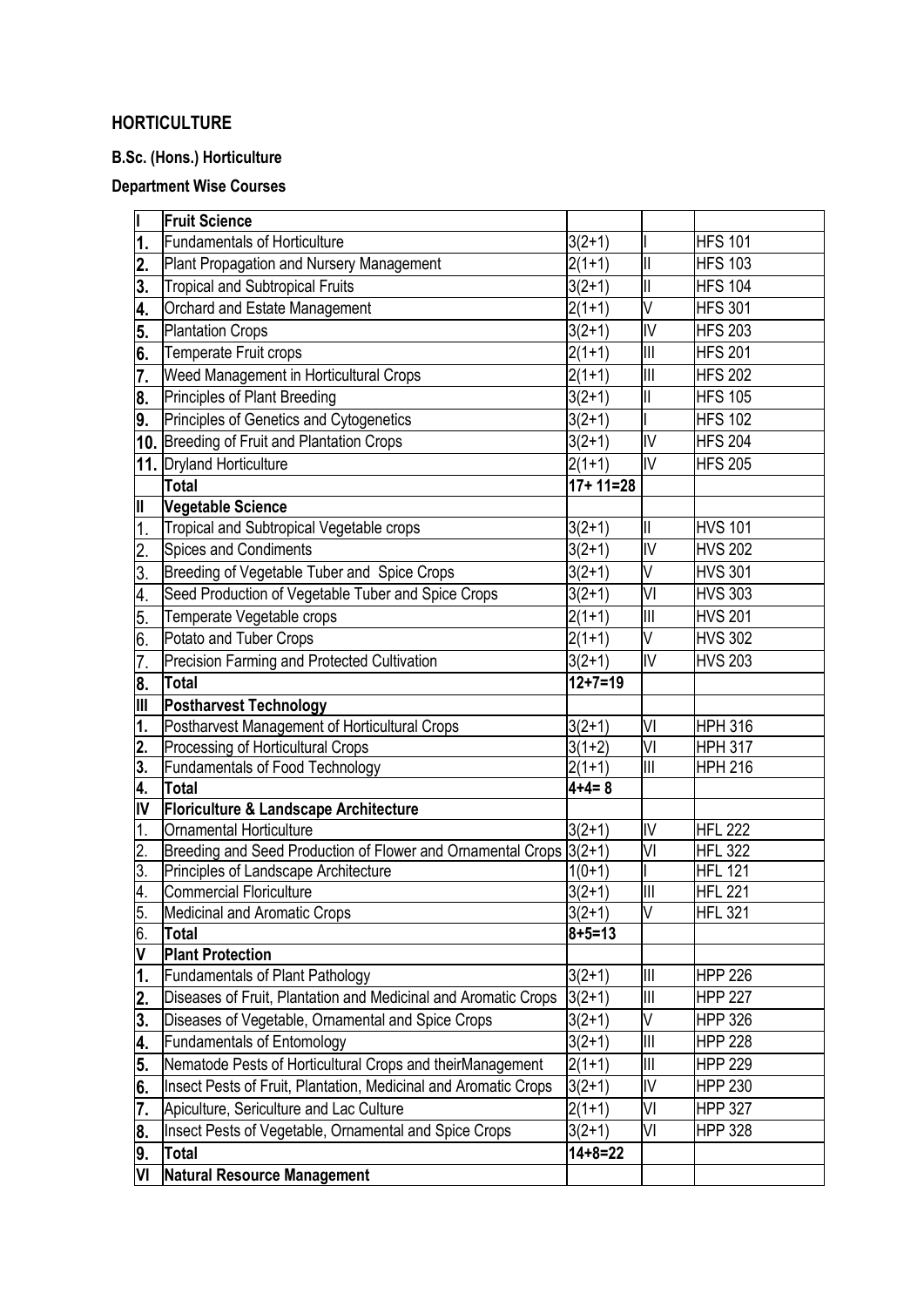| $\mathbf 1$      | <b>Fundamentals of Soil Science</b>                   | $2(1+1)$     |                         | <b>HNR 131</b>          |
|------------------|-------------------------------------------------------|--------------|-------------------------|-------------------------|
| $\overline{2}$ . | Soil Fertility and Nutrient Management                | $2(1+1)$     | $\mathbf{II}$           | <b>HNR 132</b>          |
| 3.               | Environmental Studies and Disaster Management#        | $3(2+1)$     | Ш                       | <b>HNR 133</b>          |
| 4.               | Soil, Water and Plant Analysis                        | $2(1+1)$     | Ī                       | <b>HNR 231</b>          |
| 5.               | Farm Power and Machinery                              | $2(1+1)$     | IV                      | <b>HNR 232</b>          |
| 6.               | Water Management in Horticultural Crops               | $2(1+1)$     | $\mathbf{II}$           | <b>HNR 134</b>          |
| 7.               | <b>Organic Farming</b>                                | $3(2+1)$     | V                       | <b>HNR 331</b>          |
| 8.               | Agro-meteorology and Climate Change                   | $2(1+1)$     | V                       | <b>HNR 332</b>          |
| 9.               | Introductory Agro-forestry                            | $2(1+1)$     | V                       | <b>HNR 333</b>          |
| 10.              | Introduction to Major Field Crops                     | $2(1+1)$     | V                       | <b>HNR 334</b>          |
| 11.              | Total                                                 | $12+10=22$   |                         |                         |
| VII              | <b>Basic Sciences</b>                                 |              |                         |                         |
| 1.               | <b>Elementary Statistics and Computer Application</b> | $3(2+1)$     |                         | <b>ABB 158</b>          |
| $\overline{2}$ . | <b>Elementary Plant Biochemistry</b>                  | $2(1+1)$     |                         | <b>ABB 159</b>          |
| 3.               | Elementary Plant Biotechnology                        | $2(1+1)$     | III                     | <b>ABB 255</b>          |
| 4.               | Introductory Crop Physiology                          | $2(1+1)$     |                         | <b>ABB 160</b>          |
| 5.               | Growth and Development of Horticultural Crops         | $2(1+1)$     | $\mathbf{  }$           | <b>ABB 162</b>          |
| 6.               | Introductory Microbiology                             | $2(1+1)$     |                         | <b>ABB 161</b>          |
|                  | <b>Total</b>                                          | $7 + 6 = 13$ |                         |                         |
|                  | <b>VIII Social Sciences</b>                           |              |                         |                         |
| 1.               | Economics and Marketing#                              | $3(2+1)$     |                         | <b>HSS 166</b>          |
| $\overline{2}$ . | Horti-Business Management                             | $2(2+0)$     | VI                      | <b>HSS 366</b>          |
| 3.               | <b>Fundamentals of Extension Education</b>            | $2(1+1)$     | VI                      | <b>HSS 367</b>          |
| 4.               | Entrepreneurship Development and Business Management# | $2(1+1)$     | VI                      | <b>HSS 368</b>          |
| 5                | Communication Skills and Personality Development#     | $2(1+1)$     |                         | <b>FBS 142</b>          |
| 6.               | Information and Communication Technology#*            | $2(1+1)$     | $\overline{\mathbb{I}}$ | <b>HSS 169</b>          |
| $\overline{7}$   | Physical and Health Education (NC)*                   | $1(0+1)$     | $\mathbf{II}$           | <b>HSS 170</b>          |
| œ.               | NSS(NC)*                                              | $1(0+1)$     |                         | <b>HSS 167/ HSS 267</b> |
| 9.               | <b>Total</b>                                          | $8 + 7 = 15$ |                         |                         |
|                  | <b>Grand Total</b>                                    | 82+58=140    |                         |                         |

# **Semester wise courses**

| S.N.           | <b>Title of the Course</b>                            | <b>Credit Hours</b> |                |
|----------------|-------------------------------------------------------|---------------------|----------------|
|                | Semester-I                                            |                     |                |
|                | <b>Elementary Statistics and Computer Application</b> | $3(2+1)$            | <b>ABB 158</b> |
| $\overline{2}$ | <b>Fundamental of Soil Science</b>                    | $2(1+1)$            | <b>HNR 131</b> |
| 3              | <b>Economics and Marketing</b>                        | $3(2+1)$            | <b>HSS 166</b> |
| $\overline{4}$ | <b>Elementary Plant Biochemistry</b>                  | $2(1+1)$            | <b>ABB 159</b> |
| 5              | <b>Introductory Crop Physiology</b>                   | $2(1+1)$            | <b>ABB 160</b> |
| 6              | <b>Fundamentals of Horticulture</b>                   | $3(2+1)$            | <b>HFS 101</b> |
|                | Principles of Landscape Architecture                  | $1(0+1)$            | <b>HFL 121</b> |
| 8              | Principles of Genetics and Cytogenetics               | $3(2+1)$            | <b>HFS 102</b> |
| 9              | <b>Introductory Microbiology</b>                      | $2(1+1)$            | <b>ABB 161</b> |
| 10             | Communication Skills and Personality Development#     | $2(1+1)$            | <b>FBS 142</b> |
| 11             | National Service Scheme/National Cadet Corp           | $1(0+1)(NC)^{*}$    | <b>HSS 167</b> |
|                | <b>Total</b>                                          | $24(13+11)$         |                |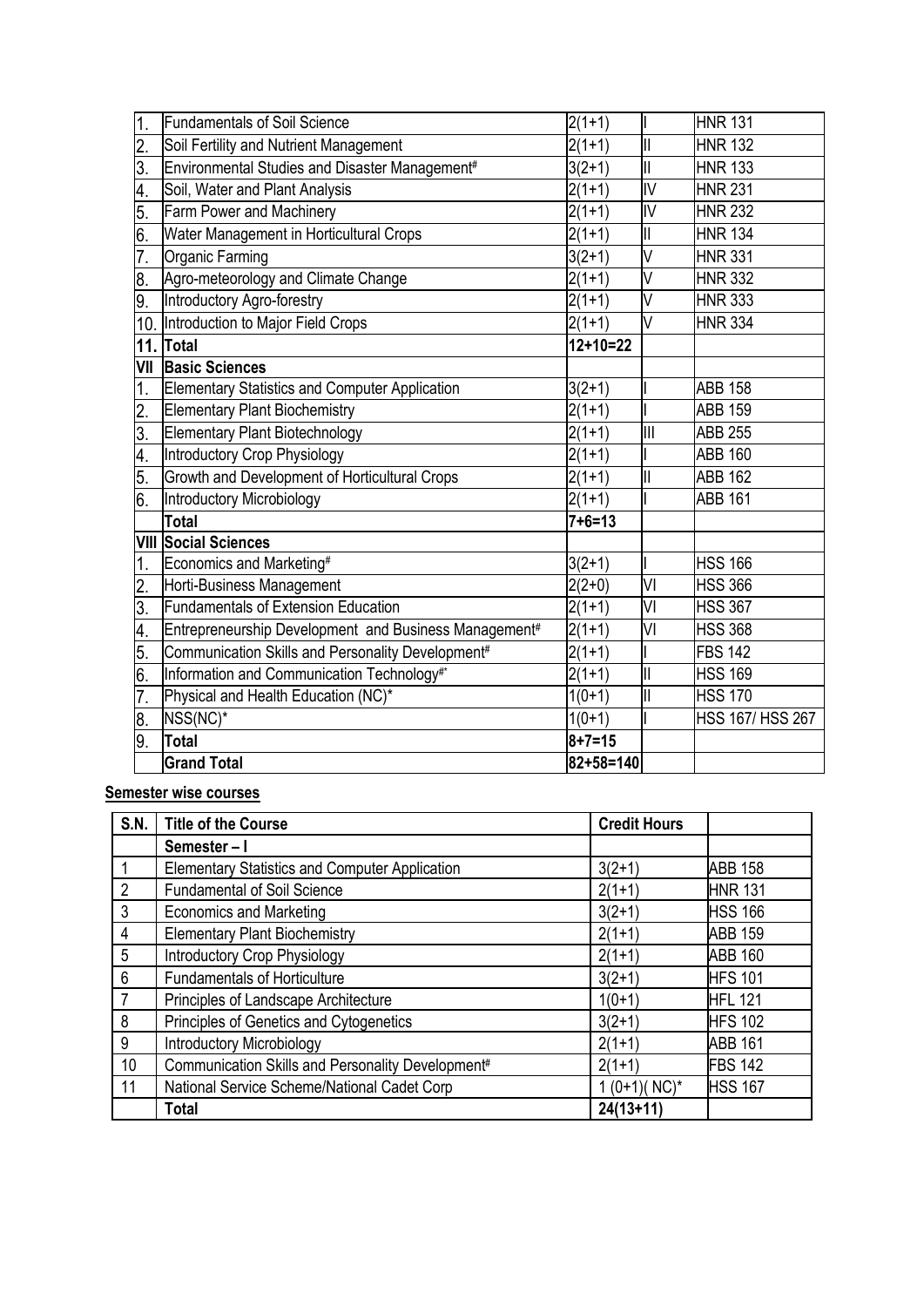#### **Elementary Statistics and Computer Application**

**Theory:** Introduction to statistics, limitations of statistics. Basic concepts: Variable statistics, types and sources of data, classification and tabulation of data, construction of frequency distribution, tables, graphic representation of data, simple, multiple component and percentage, bar diagram, pie diagram, histogram, frequency polygon and frequency curve average and measures of location, mean, mode, median, geometric mean, harmonic mean, percentiles and quadrilles, for raw and grouped data. Dispersion: Range, standard deviation, variance, coefficient of variation for raw and grouped data. Probability: Basic concept, additive and multiplicative laws. Theoretical distributions, binominal, poison and normal distributions, sampling, basic concepts, sampling vs. complete enumeration parameter and statistic, sampling methods, simple random sampling and stratified random sampling. Tests of Significance: Basic concepts, tests for equality of means, and independent and paired t-tests, chi-square test for application of attributes and test for goodness of fit of Mendalian ratios. Correlation: Scatter diagram, correlation co-efficient and its properties, regression, fitting of simple linear regression, test of significance of correlation and regression coefficient. Experimental designs: Basic concepts, completely randomized design, randomized block design, latin square designs, factorial experiments, basic concepts, analysis of factorial experiments up to 3 factors – split plot design, strip plot design, long term experiments, plot size, guard rows. Computer application: Introduction to computers and personal computers, basic concepts, operating system, DOS and Windows, MS Word- Features of word processing, creating document and tables and printing of document, MS Excel-Concept of electronic spreadsheet, creating, editing and saving of spreadsheet, inbuilt statistical functions and formula bar, MS Power point-preparation, presentation of slides and slide show. Introduction to programming languages, BASIC language, concepts, basic and programming techniques, MS Office, Win Word, Excel, Power point, introduction to multi-media and its application. Visual basic-concepts, basic and programming techniques, introduction to internet.

**Practical:** Construction of frequency distribution table and its graphical representation, histogram, frequency polygon, frequency curve, bar chart, simple, multiple, component and percentage bar charts, pie chart, mean, mode for row and grouped data, percentiles, quadrille, and median for row and grouped data, coefficient of variation, 't' test for independent, will equal and unequal variants, paired 't' test, chi-square test for contingency tables and theoretical ratios, correlation and linear regression. Studies on computer components – Basic language, visual basic, programming techniques, MS Office, Excel, power point.

#### **Fundamental of Soil Science**

**Theory:** Composition of earth's crust, soil as a natural body – major components. Eluviations and alleviations formation of various soils. Physical parameters; texture – definition, methods of textural analysis, stock's law, assumption, limitations, textural classes, use of textural triangle; absolute specific gravity/particle density, definition, apparent specific gravity/bulk density – factors influencing, field bulk density. Relation between BD (bulk density), AD – practical problems. Pore space – definition, factors affecting capillary and non-capillary porosity, soil colour – definition, its significance, colour variable, value hue and chroma. Munsellcolour chart, factors influencing, parent material, soil moisture, organic matter, soil structure, definition, classification, clay prism like structure, factors influencing genesis of soil structure, soil consistency, plasticity, Atterberg's constants. Soil air, air capacity, composition, factors influencing, amount of air space, soil air renewal, soil temperature, sources and distribution of heat, factors influencing, measurement, chemical properties, soil colloids, organic, humus, inorganic, secondary silicate, clay, hydrous oxides. Ion exchange, cation-anion importance, soil water, forms, hygroscopic, capillary and gravitational, soil moisture constants, hygroscopic coefficient, wilting point, field capacity, moisture equivalent, maximum water holding capacity, energy concepts, PF scale, measurement, gravimetric – electric and tensiometer methods – pressure plate and pressure membrane apparatus – Neutron probe – soil water movement – classification – aerial photography – satellite of soil features – their interpretation; soil orders; land capability classification; soil of different eco-systems and their properties, Rock & Minerals classification, Pedogenic process. Objectives of soil science research institute in India (NBSS&LUP, ISSS, LTFE& NSSTL). Management of Soil Crusting, Soil Compaction and Soil Compression. Soil Biology benefits and harmful effects. Methods and objective of soil survey, Remote sensing application in soil and plant Studies, Soil degradation.

Practical: Collection and preparation of soil samples, estimation of moisture, EC, pH and bulk density. Textural analysis of

soil by Robinson's pipette method. Description of soil profile in the field. Quantification of minerals and their abundance.

Determination of Soil colour using Munsell Chart. Estimation of water holding capacity and hydraulic conductivity of soils.

Estimation of Infiltration rate using double ring infiltrometer method. Estimation of soil moisture using gypsum block and

neutron probe method. Soil compaction measurement with Pentrometer. Determination of pore space of soil. Determination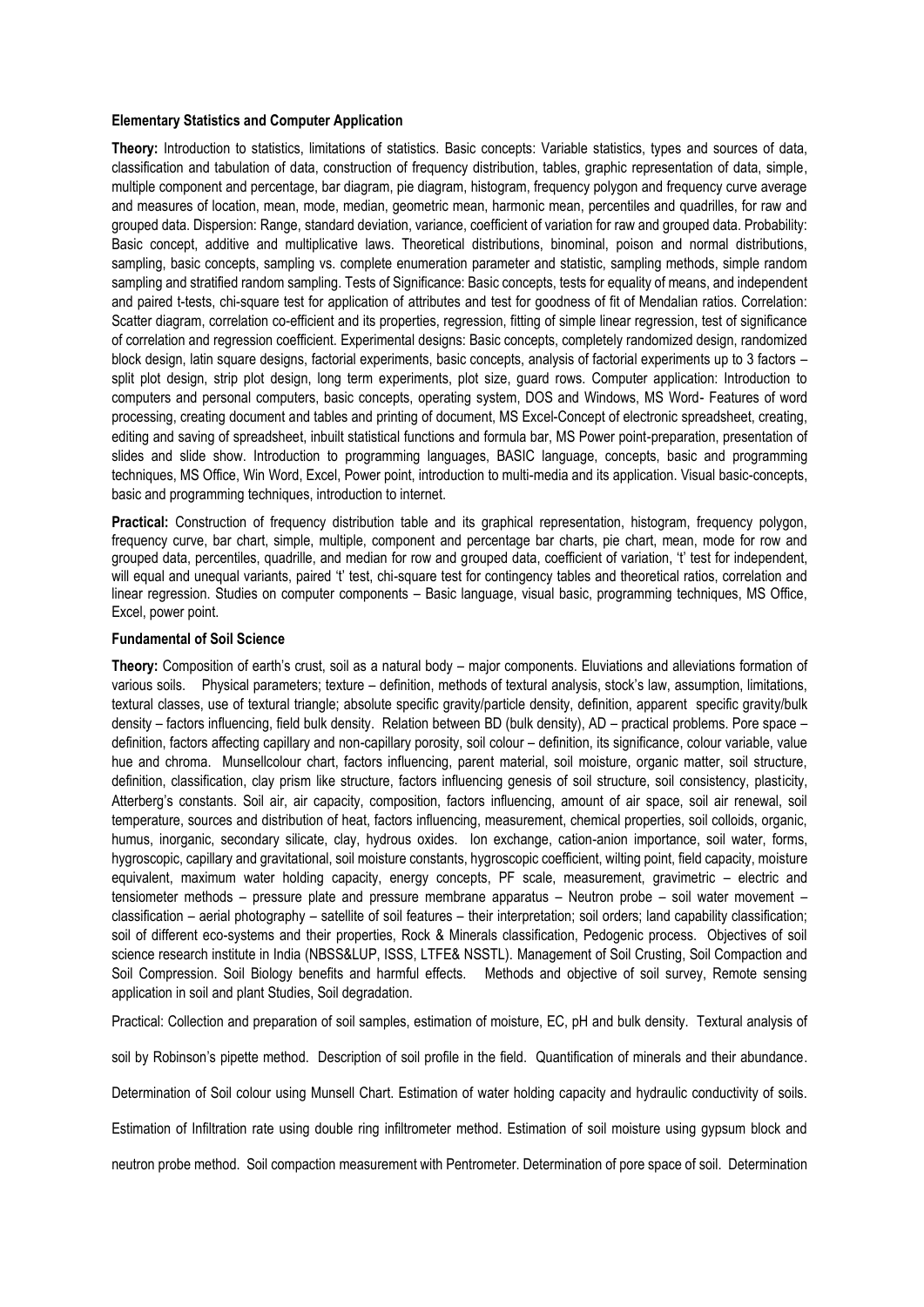of filed capacity and permanent wilting point of soil. Determination of soil water potential characteristic curves by tensiometer

and pressure plate apparatus. Aggregate size distribution analysis of soil. Air capacity of soil by field method.

#### Economics and Marketing

**Theory:** Nature and scope of economics, definition and concepts, divisions of economics, economic systems, approaches to the study of economics. Consumption – theory of consumer behaviour, laws of consumption, classification of goods. Wants – their characteristics and classification, utility and its measurement, cardinal and ordinal, law of diminishing marginal utility, law of equi-marginal utility, indifference curve and its properties, consumer equilibrium. Theory of demand, demand schedule and curve, market demand. Price, income and cross elasticities, Engil's law of family expenditure – consumer's surplus. Theory of firm, factors of production – land and its characteristics, labour and division of labour, theories of population. Capital and its characteristics – classification and capital formation. Enterprises – forms of business organization – merits and demerits. Laws or return – law of diminishing marginal return – cost concepts. Law of supply – supply schedule and curve elasticities. Market equilibrium, distribution – theories of rent, wage, interest and profit. Price determination and forecasting under various market structures. Marketing- definition – Marketing Process – Need for marketing – Role of marketing -Marketing functions – Classification of markets – Marketing of various channels – Price spread – Marketing Efficiency – Integration – Constraints in marketing of agricultural produce. Market intelligence – Basic guidelines for preparation of project reports- Bank norms – Insurance – SWOT analysis – Crisis management.

**Practical:** Techno-economic parameters for preparation of projects. Preparation of Bankable projects for various agricultural products and its value added products. Identification of marketing channel– Calculation of Price Spread – Identification of Market Structure – Visit to different Markets.

#### **Elementary Plant Biochemistry**

**Theory:** Carbohydrates: Occurrence, classification and structure, physical and chemical properties of carbohydrates, isomerism, optical activity, reducing property, reaction with acids and alkalis, ozone formation. Lipids: Classification, important fatty acids and triglycerides, essential fatty acids. Physical and chemical control of oils, their rancidity, phospholipids, types and importance. Plant pigments – structure and function of chlorophyll and carotenoids, sterols, basic structure, role of brassino sterols in plants. Proteins: Classification, function and solubility, amino acids – classification and structure, essential amino acids, properties of amino acids, colour reactions, amphoteric nature and isomerism; structure of proteins –primary, secondary tertiary and quaternary properties and reaction of proteins. Enzymes: Classification and mechanism of action; factors affecting enzyme action, co-factors and coenzymes. Vitamins and minerals as co-enzymes/co-factors. Carbohydrate metabolism – glycolysis and TCA-cycle; metabolism of lipids, fatty acid oxidation, biosynthesis of fatty acids, electron transport chain, bioenergetics of glucose and fatty acids, structure and function of nucleic acid replication, transcription and translation.

**Practical:** Preparation of standard solutions and reagents; Carbohydrates: Qualitative reactions; Estimation of starch; Estimation of reducing and non reducing sugars from fruits; Amino acids: Reactions of amino acids; Proteins: Estimation of proteins by Lowry's method; Fatty acids: Estimation of free fatty acids; Determination of iodine number of vegetable oils; Vitamins: Estimation of Ascorbic acid; Techniques: Paper chromatography, Thin layer chromatography; Electrophoresis of pigments extracted from flowers, Extraction of oil from oil seeds; Enzymes: Enzyme assay, Enzyme Immobilization.

#### **Introductory Crop Physiology**

**Theory:** Water Relations in Plants: Role of water in plant metabolism, osmosis inhibition, diffusion, water potential and its components, measurement of water potential in plants, absorption of water, mechanism of absorption and ascent of sap. Stomata: Structure, distribution, classification, mechanism of opening and closing of stomata. Osmotic pressure, guttation, stem bleeding; transpiration methods and mechanism and factors affecting transpiration. Drought: Different types of stresses; water, heat and cold tolerance; mechanism of tolerance. Plant Nutrition: Essentiality, mechanism of absorption and its role in plant metabolism. Biological Nitrogen Fixation Photosynthesis, structure and function of chloroplast, dark and light reactions, cyclic and non-cyclic electron transfer,  $CO<sub>2</sub>$  fixation – C3, C4 and CA metabolism, advantages of C4 pathway. Photorespiration and its implications, factors affecting photosynthesis. Mode of herbicide action, Secondary metabolites and plant defense.

**Practical:** Measurement of water potential, osmosis, root pressure, structure of the stomata, distribution, opening and closing of the stomata, measurement, transpiration and calculation of transpirational pull demonstration. Importance of light and chlorophyll in photosynthesis, pigment identification in horticultural crops, measurement of relative water content (RWC), studying plant movements.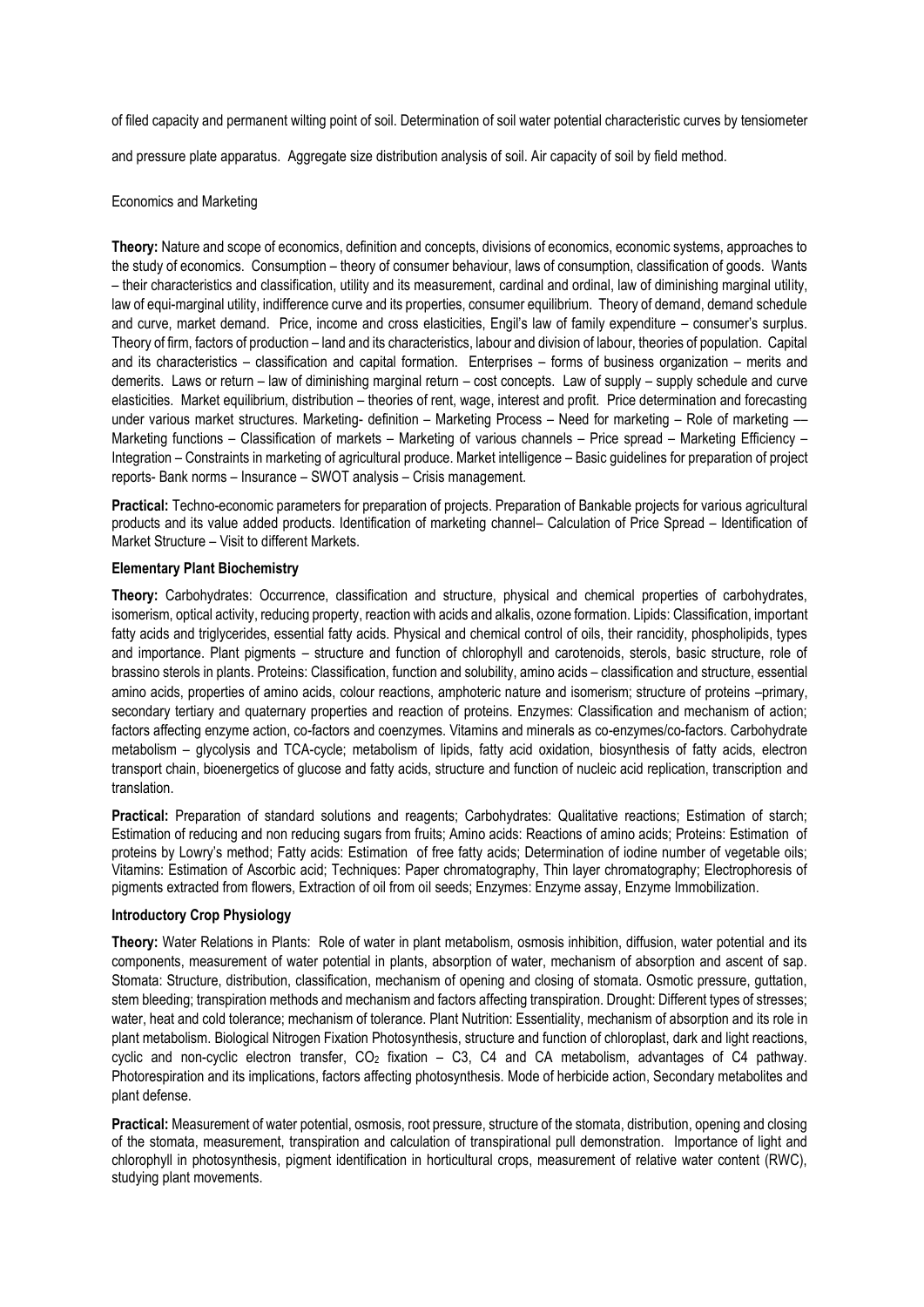#### **Fundamentals of Horticulture**

**Theory:** Scope and importance, classification of horticultural crops and nutritive value, area and production, exports and imports, fruit and vegetable zones of India and of different states, nursery techniques and their management, soil and climate, vegetable gardens, nutrition and kitchen garden and other types of gardens – principles, planning and layout, management of orchards, planting systems and planting densities. Production and practices for fruit, vegetable and floriculture crops. Principles objectives, types and methods of pruning and training of fruit crops, types and use of growth regulators in horticulture, water management– irrigation methods, merits and demerits, weed management, fertility management in horticultural crops-manures and fertilizers, different methods of application, cropping systems, intercropping, multi-tier cropping, mulching– objectives, types merits and demerits, Classification of bearing habits of fruit trees, factors influencing the fruitfulness and unfruitfulness. Rejuvenation of old orchards, top working, frame working, principles of organic farming, market chain management.

**Practical:** Features of orchard, planning and layout of orchard, tools and implements, identification of various horticultural crops, layout of nutrition garden, preparation of nursery beds for sowing of vegetable seeds, digging of pits for fruit plants, planting systems, training and pruning of orchard trees, preparation of fertilizer mixtures and field application, preparation and application of growth regulators, layout of different irrigation systems, identification and management of nutritional disorder in fruits, assessment of bearing habits, maturity standards, harvesting, grading, packaging and storage.

### **Principles of Landscape Architecture**

**Theory:** Historical Importance of Indian gardens, Gardens of ancient world, Definitions, Famous gardens of India and abroad, formal, informal, free style and wild gardens, basic themes of gardens viz. circular, rectangular and diagonal themes, Steps in preparation of garden design. Use of Auto CAD and Arch CAD in designing gardens. Factors affecting landscape design viz. intial approach, view, human choice, simplicity, topography etc., Principles of Landscape gardens viz. Axis, rhythm, balance, time and light, space, texture, form, mass effect, focal point, mobility, emphasis, unity and harmony etc.. Elements of landscape gardens viz. tangible and intangible elements. Bio-aesthetic planning, definition, objectives, Planning and designing of home gardens, colonies, country planning, urban landscape, Development of institutional gardens, planning and planting of avenues, beautifying schools, railway lines, railway stations, factories, bus stands, air ports corporate buildings, dams, hydro electric stations, river banks, play grounds, Gardens for places of religious importance viz. temples, churches, mosques, tombs etc, Importance, features and establishment of English garden , Japanese gardens , Mughal, gardens, French and Persian garden, Italian gardens, Hindu gardens and Buddhist gardens, Xeriscaping, definition, principles and practice.

**Practical:** Study of garden equipments. Study of Graphic language, Use of drawing equipments, graphic symbols and notations in landscaping designing, Study and designing of different styles of gardens, Study and designing of gardens based on different themes, Designing gardens using Auto-cad/ archi-cad, Designing gardens for home, traffic islands, schools and colleges, public buildings, factories, railway stations, air ports, temples, churches, play grounds, corporate buildings/ malls. Designing and planting of avenues for state and National highways, Design and establishment of Japanese, English and Mughal gardens. Visit to public, institutional and botanical gardens.

#### **Principles of Genetics and Cytogenetics**

**Theory:** Historical background of genetics, theories and hypothesis. Physical basis of heredity, cell reproduction, mitosis, meiosis and its significance. Gametogenesis and syngamy in plants. Mendelian genetics–Mendel's principles of heredity, deviation from Mendelian inheritance, pleiotropy, threshold characters, co-dominance, penetrance and expressivity. Chromosome theory of inheritance, gene interaction. Modification of monohybrid and dihybrid rations. Multiple alleles, quantitative inheritance linkage and crossing over, sex linked inheritance and characters. Cytoplasmic inheritance and maternal effects. Chemical basis of heredity, structure of DNA and its replication. Evidence to prove DNA and RNA – as genetic material. Mutations and their classification. Chromosomal aberrations, changes in chromosome structure and number.

**Practical:** Study of fixatives and stains. Squash and smear techniques. Demonstrations of permanent slides and cell division, illustration in plant cells, pollen fertility and viability, determination of gametes, Solving problems of monohybrid, dihybrid, and test cross ratios using chi-square test, gene interactions, estimation of linkages using three point test cross from F<sub>2</sub> data and construction of linkage maps. Genetic variation in pea.

#### **Introductory Microbiology**

**Theory:** History and Scope of Microbiology: The discovery of micro-organism, spontaneous generation conflict, germ theory of diseases, microbial effect on organic and inorganic matter. Development of microbiology in India and composition of microbial world. Microscopy and Specimen Preparation: The bright field microscope, fixation, dyes and simple staining, differential staining. Difference between prokaryotic and eukaryotic cells. Prokaryotic cell structure and functions. Types of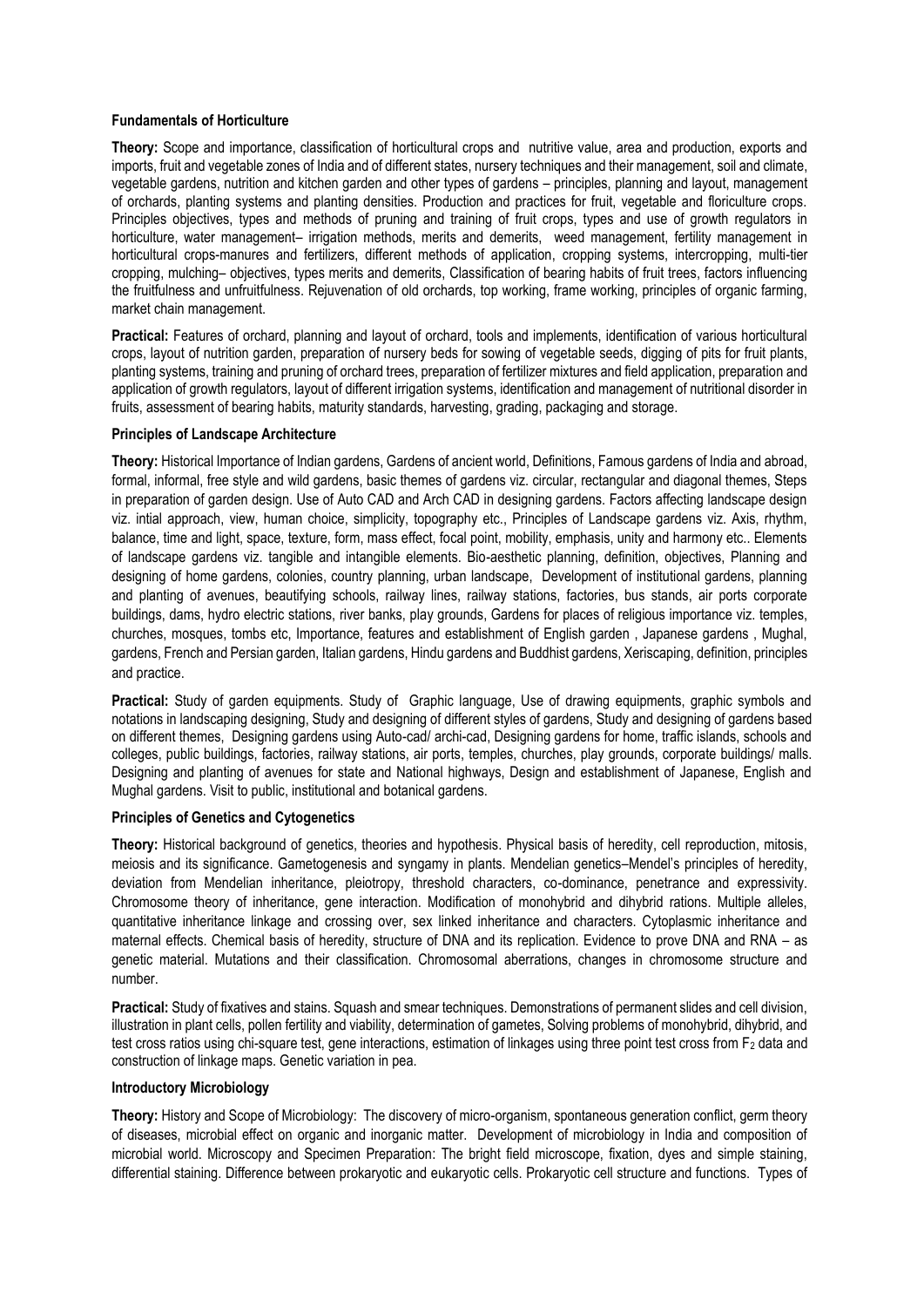culture media and pre-culture techniques. Microbial growth in models of bacterial, yeast and mycelia growth curve. Measurement of bacterial growth. General properties of viruses and brief description of bacteriophages. DNA as genetic material. Antibiosis, symbiosis, intra-microbial and extra-microbial association. **Sterilization methods – Physical and chemical, Isolation of pure cultures and preservation of cultures, Plant growth promoting microorganisms and mushrooms – Economical importance, Industrially important microorganisms in large scale production and common microbial fermentations. Mushrooms- edible and poisonous types, nutritive values, Culturing and production techniques.**

Practical: Examination of natural infusion and living bacteria; examination of stained cells by simple staining and Gram staining. Methods for sterilization and nutrient agar preparation. Broth culture, agar slopes, streak plates and pour plats, turbid metric estimation of microbial growth, mushroom culture- Spawn production, Culture and production techniques, harvesting, packing and storage.

### **Communication Skills and Personality Development#**

**Theory:** Structural Grammar: Introduction of Word Classes; Structure of Verb in English; Uses of Tenses; Study of Voice; Study of Conjunctions and Prepositions; Sentence Patterns in English. Spoken English: Conversations of different situations in everyday life; the concept of stress; stress shift in words and sentences; silent letters in words and pronunciation of words with silent letters, the basic intonation patterns. Reading and comprehension of general and technical articles, précis writing, summarizing, abstracting; individual and group presentations, impromptu presentation, public speaking; Group discussion. Organizing seminars and conferences.

**Practical:** Structural Grammar: Exercises in word classes, identification and study of verbs in sentences, application of tenses and voice, exercises in conjunctions and prepositions, other structural grammar exercises, report writing, letter writing (different types of letters). Spoken English: Conversations of everyday life, the concept of stress; stress shift. Silent letters in words, basic intonation patterns, preparing and address.

### **National Service Scheme**

Orientation of students in national problems, study of philosophy of NSS, fundamentals rights, directive principles of state policy, socio-economic structure of Indian society, population problems, brief of five year plan. Functional literacy, non-formal education of rural youth, eradication of social evils, awareness programmes, consumer awareness, highlights of consumer act. Environment enrichment and conservation, health, family welfare and nutrition. NCC: Introduction to NCC, defense services, system of NCCtraining, foot drill, sizing, forming up in three ranks, open and close order march, dressing, getting on parade, dismissing and falling out, saluting, marching, arms drill, shoulder arm, order arm, present arm, Guard of Honour, ceremonial drill, weapon training – rifle bayonet, light machine gun, sten machine carbine, introduction and characteristic stripping, assembling and cleaning, loading, unloading and firing. Field craft, visual training, targets, judging distance, fire discipline and fire control orders, battle craft, field signals, description of ground, section formation, section battle drill, scouts and patrols, ambush, field engineering, map reading, conventional signs, grid systems, use of service protractor, prismatic compass and its use, self-defense, general principles, precautions and training, attacks and counter attacks, marching and searching, first aid, hygiene and sanitation, civil defense, leadership and NCC song**.** 

|                | Semester - II                                  |                  |                |
|----------------|------------------------------------------------|------------------|----------------|
|                | Plant Propagation and Nursery Management       | $2(1+1)$         | <b>HFS 103</b> |
| $\overline{2}$ | <b>Tropical and Subtropical Fruits</b>         | $3(2+1)$         | <b>HFS 104</b> |
| 3              | Principles of Plant Breeding                   | $3(2+1)$         | <b>HFS 105</b> |
| 4              | Tropical and Subtropical Vegetables crops      | $3(2+1)$         | <b>HVS 101</b> |
| 5              | Soil Fertility and Nutrient Management         | $2(1+1)$         | <b>HNR 132</b> |
| 6              | Environmental Studies and Disaster Management# | $3(2+1)$         | <b>HNR 133</b> |
|                | Water Management in Horticultural Crops        | $2(1+1)$         | <b>HNR 134</b> |
| 8              | Growth and Development of Horticultural Crops  | $2(1+1)$         | <b>ABB 162</b> |
| 9              | Information and Communication Technology#*     | $2(1+1)$ (NC)*   | <b>HSS 169</b> |
| 10             | Physical and Health Education                  | $1(0+1)$ (NC)*   | <b>HSS 170</b> |
| 11             | National Service Scheme/National Cadet Corp    | $1(0+1)(NC)^{*}$ | <b>HSS 167</b> |
|                | <b>Total</b>                                   | $24(13+11)$      |                |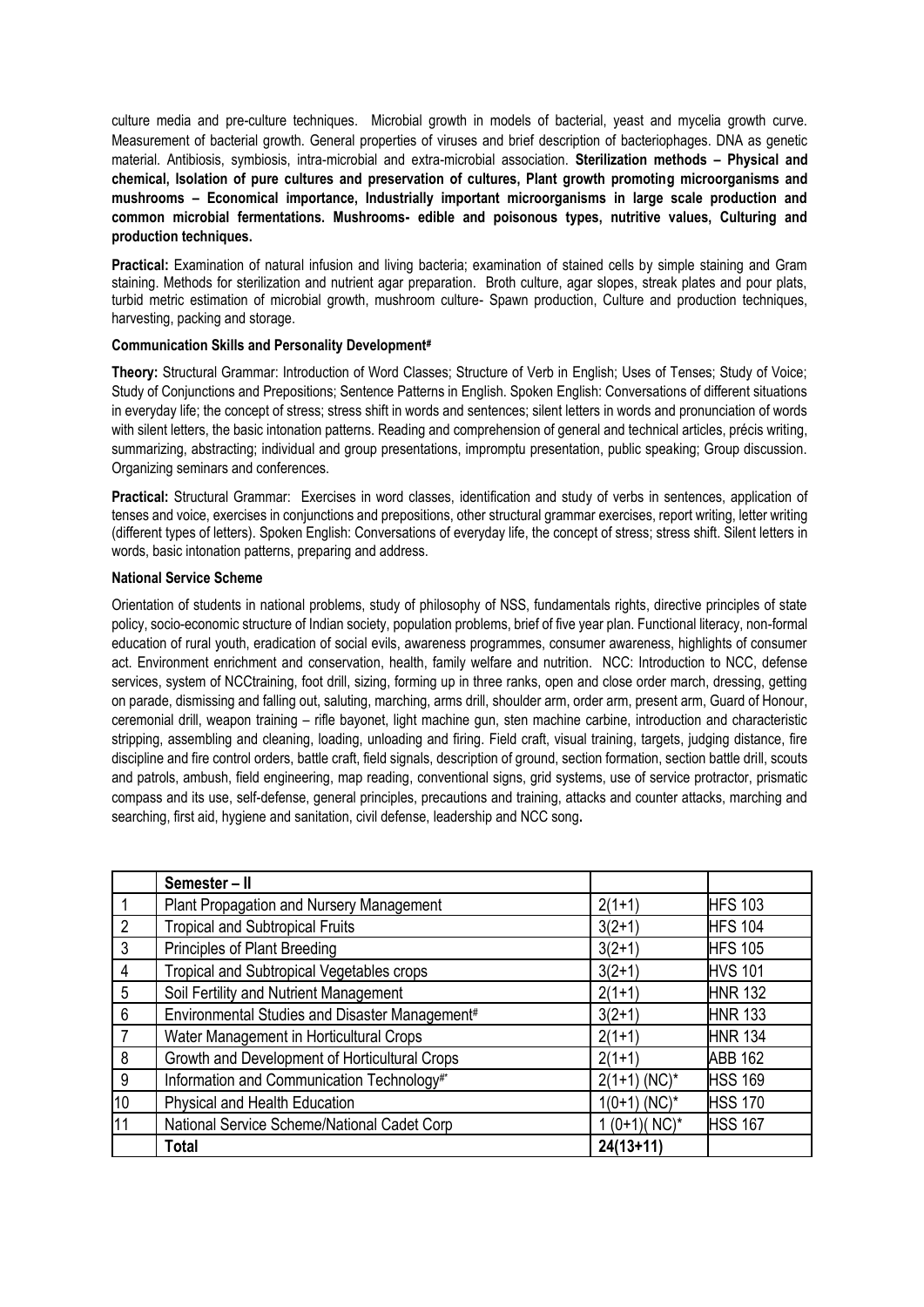### **Plant Propagation and Nursery Management 2 (1+1)**

**Theroy:** Propagation: Need and potentialities for plant multiplication, sexual and asexual methods of propagation, advantages and disadvantages. Seed dormancy types of dormancy (scarification & stratification) internal and external factors, nursery techniques nursery management, apomixes – mono-embrony, polyembrony, chimera& bud sport. Propagation Structures: Mist chamber, humidifiers, greenhouses, glasshouses, cold frames, hot beds, polyhouses, phytotrons nursery (tools and implements), use of growth regulators in seed, types and stages of seed germination with examples and vegetative propagation, methods and techniques of division-stolons, pseudobulbs, offsets, runners, cutting, layering, grafting, formation of graft union, factor affecting, healing of graftage and budding physiological & bio chemical basis of rooting, factors influencing rooting of cuttings and layering, graft incompatibility. Anatomical studies of bud union, selection and maintenance of mother trees, collection of scion wood stick, scion-stock relationship, and their influences, bud wood certification, techniques of propagation through specialized organs, corm, runners, suckers. Micrografting, meristem culture, callus culture, anther culture, organogenesis, somaclonal variation hardening of plants in nurseries. Nursery registration act. Insect/pest/disease control in nursery, Cost of establishment of propagation structures.

**Practical:** Media for propagation of plants in nursery beds, potting and repotting. Preparation of nursery beds and sowing of seeds. Raising of rootstock. Seed treatments for breaking dormancy and inducing vigorous seedling growth. Preparation of plant material for potting. Hardening plants in the nursery. Practicing different types of cuttings, layering, graftings and buddings including opacity and grafting, top grafting and bridge grafting etc. Use of mist chamber in propagation and hardening of plants. Preparation of plant growth regulators for seed germination and vegetative propagation. Visit to a tissue culture laboratory. Digging, labelling and packing of nursery fruit plants. Maintenance of nursery records. Use of different types of nursery tools and implements for general nursery and virus tested plant material in the nursery. Cost of establishment of a mist chamber, greenhouse, glasshouse, polyhouse and their maintenance.. Nutrient and plant protection applications during nursery.

### **Tropical and Sub-Tropical Fruits 3 (2+1)**

**Theroy:** Horticultural classification of fruits including genome classification. Horticultural zones of India, detailed study of area, production and export potential, varieties, climate and soil requirements, propagation techniques, planting density and systems, after care, training and pruning. Management of water, nutrient and weeds, special horticultural techniques including plant growth regulators, their solution preparation and use in commercial orchards. Physiological disorders. Post-harvest technology, harvest indices, harvesting methods, grading, packaging and storage of the following crops. Mango, , banana, grapes, citrus, papaya, sapota, guava, pomegranate, bael, ber, amla, anona, fig, pineapple, jackfruit, avocado, mangosteen, litchi, carambola, durian, rambutan, bilimbi, loquat, rose apple breadfruit and passion fruit. Bearing in mango and citrus, causes and control measures of special production problems, alternate and irregular bearing overcome, control measures. Seediness and kokkan disease in banana, citrus decline and casual factors and their management. Bud forecasting in grapes, sex expression and seed production in papaya, latex extraction and crude papain production, economic of production.

**Practical:** Description and identification of varieties based on flower and fruit morphology in above crops. Training and pruning of grapes, mango, guava and citrus. Selection of site and planting system, pre-treatment of banana suckers, desuckering in banana, sex forms in papaya. Use of plastics in fruit production. Visit to commercial orchards and diagnosis of maladies. Manure and fertilizer application including bio-fertilizer in fruit crops, preparation and application of growth regulators in banana, grapes and mango. Seed production in papaya, latex extraction and preparation of crude papain. Ripening of fruits, grading and packaging, production economics for tropical and sub-tropical fruits. Mapping of arid and semi-arid zones of India. Botanical description and identification of ber, fig, jamun, pomegranate, carissa, phalsa, wood apple, West Indian cherry, tamarind, aonla, bael and annona.

### Principles of Plant Breeding 3 (2+1)

**Theory:** Plant breeding as a dynamic science, genetic basis of Plant Breeding – classical, quantitative and molecular, Plant Breeding in India – limitations, major achievements, goal setting for future. Sexual reproduction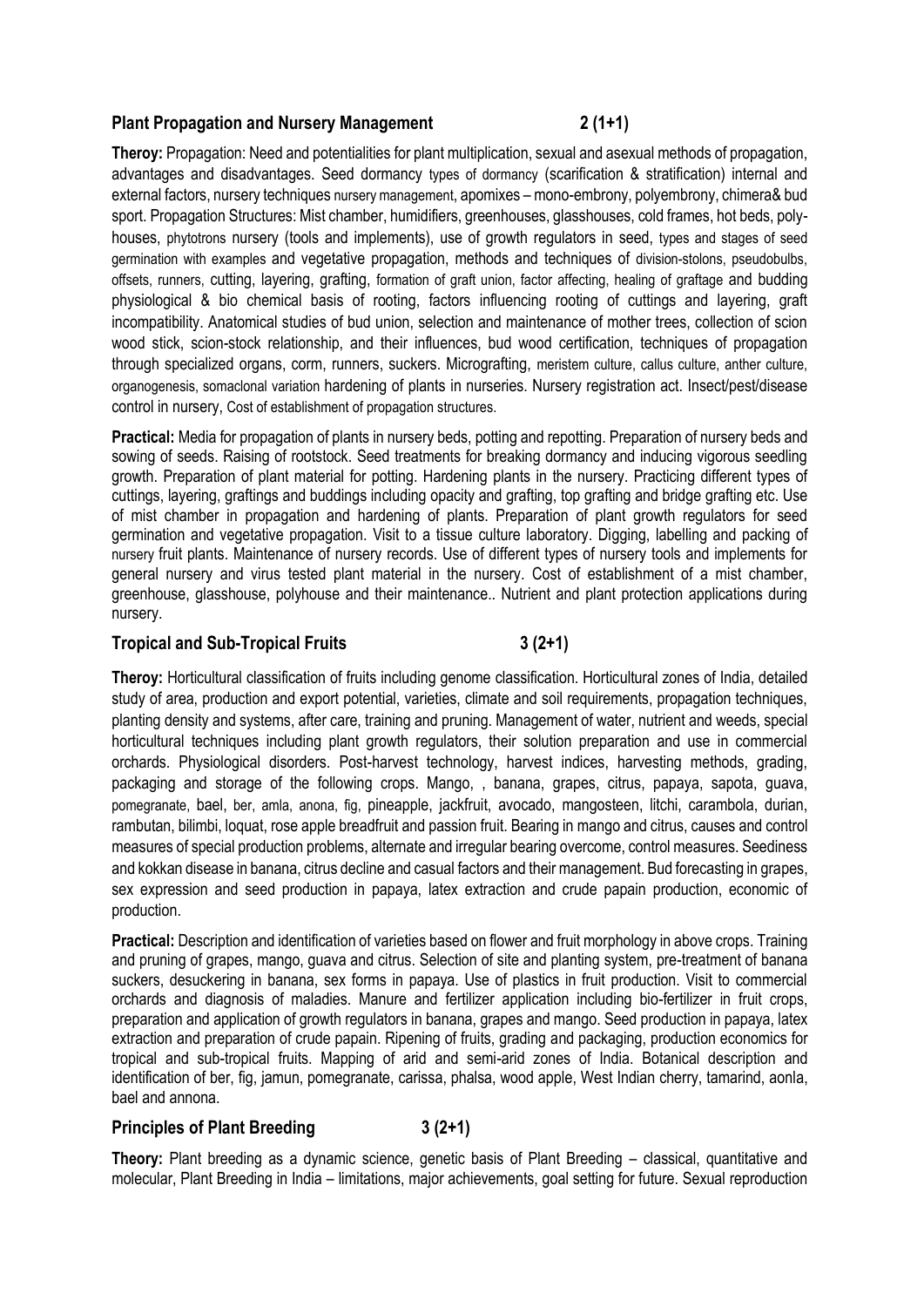(cross and self-pollination), asexual reproduction, pollination control mechanism (incompatibility and sterility and implications of reproductive systems on population structure). Genetic components of polygenic variation and breeding strategies, selection as a basis of crop breeding and marker assisted selection Hybridization and selection – goals of hybridization, selection of plants; population developed by hybridization – simple crosses, bulk crosses and complex crosses. General and special breeding techniques. Heterosis – concepts, estimation and its genetic basis. Calculation of heterosis, heterobeltosis, GCA, SCA, inbreeding depression, heritability and genetic advance. Emasculation, pollination techniques in important horticultural crops. Breeding for resistance of biotic and abiotic stresses. Polyploidy breeding. Mutation breeding.

**Practical:** Breeding objectives and techniques in important horticultural crops. Floral biology – its measurement, emasculation, crossing and selfing techniques in major crops. Determination of mode of reproduction in crop plants, handling of breeding material, segregating generations (pedigree, bulk and back cross methods), Field layout, and maintenance of experimental records in self and cross pollinated crops. Demonstration of hybrid variation and production techniques. Hardy Weinberg Law and calculation, male sterility and incompatibility studies in horticultural crops calculation of inbreeding depression, heterosis, heterobeltioses, GCA, SCA, GA, heritability.

## **Tropical and Sub-tropical Vegetable Crops 3 (2+1)**

**Theory:** Area, production, economic importance and export potential of tropical and sub-tropical vegetable crops. Description of varieties and hybrid, climate and soil requirements, seed rate, preparation of field, nursery practices; transplanting of vegetable crops and planting for directly sown/transplanted vegetable crops. Spacing, planting systems, water and weed management; nutrient management and deficiencies, use of chemicals and growth regulators. Cropping systems, harvest, yield, post-harvest handling, economics and marketing of tropical and subtropical vegetable crops such as tomato, brinjal, chillies, capsicum, okra, amaranthus, cluster beans, cowpea, lablab, snap bean, cucurbits, moringa, curry leaf, portulaca, basella, sorrel and roselle.

**Practical:** Identification and description of tropical and sub-tropical vegetable crops; nursery practices and transplanting, preparation of field and sowing/planting for direct sown and planted vegetable crops. Herbicide use in vegetable culture; top dressing of fertilizers and intercultural; use of growth regulators; identification of nutrient deficiencies. Physiological disorder. Harvest indices and maturity standards, post-harvest handling and storage, marketing, seed extraction (cost of cultivation for tropical and sub-tropical vegetable crops), project preparation for commercial cultivation.

### **Soil Fertility and Nutrient Management 2 (1+1)**

**Theory:** Introduction to soil fertility and productivity- factors affecting. Essential plant nutrient elements- functions, deficiency systems, transformations and availability. Acid, calcareous and salt affected soils – characteristics and management. Soil organic matter, Role of microorganisms in organic matter- decomposition – humus formation. Importance of C:N ratio and pH in plant nutrition, soil buffering capacity. Integrated plant nutrient management. Soil fertility evaluation methods, critical limits of plant nutrient elements and hunger signs. NPK fertilizers: composition and application methodology, luxury consumption, nutrient interactions, deficiency symptoms, visual diagnosis. Plant nutrient toxicity symptoms and remedies measures. Soil test crop response and targeted yield concept. Biofertilizer. Nutrient use efficiency and management. Secondary and micronutrient fertilizer. Fertilizer control order. Manures and fertilizers classification and manufacturing process. Properties and fate of major and micronutrient in soils. Fertilizer use efficiency and management. Effect of potential toxic elements in soil productivity.

**Practical:** Analysis of soil for organic matter, available N,P,K and Micronutrients and interpretations. Gypsum requirement of saline and alkali soils. Lime requirement of acid soils. Estimation of organic carbon content in soil. Determination of Boron and chlorine content In soil. Determination of Calcium, Magnesium and Sulphur in soil. Sampling of organic manure and fertilizer for chemical analysis. Physical properties of organic manure and fertilizers. Total nitrogen in urea and farmyard manure. Estimation of ammonical nitrogen and nitrate nitrogen in ammonical fertilizer. Estimation of water soluble  $P_2O_5$ , Ca and S in SSP, Lime and Gypsum. Estimation of Potassium in MOP/SOP and Zinc in zinc sulphate. Visiting of fertilizer testing laboratory.

### **Environmental Studies and Disaster Management 3(2+1)**

**Theory:** Multidisciplinary nature of environmental studies Definition, scope and importance. Natural Resources: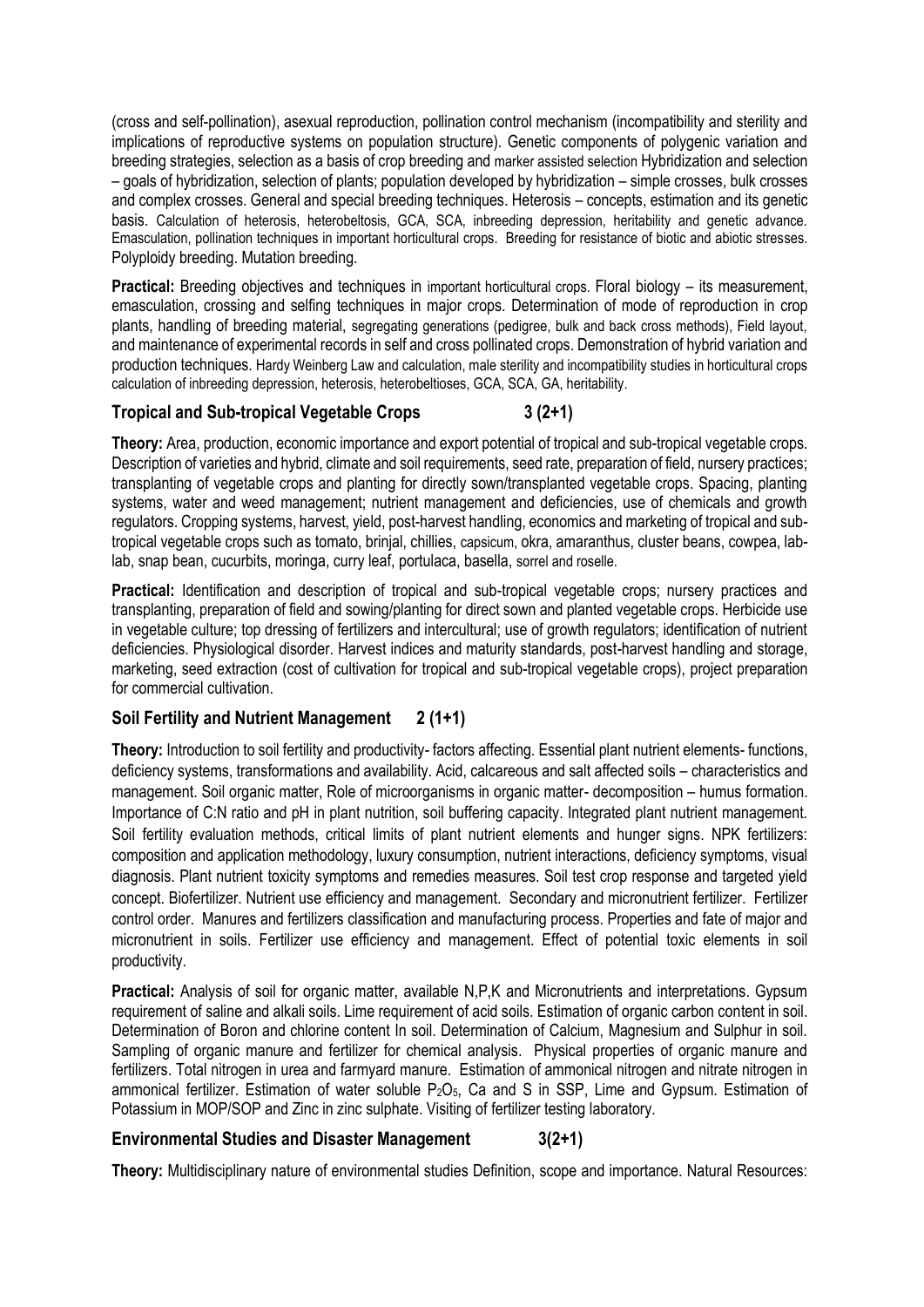Renewable and non-renewable resources. Natural resources and associated problems. a) Forest resources: Use and over-exploitation, deforestation, case studies. Timber extraction, mining, dams and their effects on forest and tribal people. b) Water resources: Use and over-utilization of surface and ground water, floods, drought, conflicts over water, dams-benefits and problems. c) Mineral resources: Use and exploitation, environmental effects of extracting and using mineral resources, case studies. d) Food resources: World food problems, changes caused by agriculture and overgrazing, effects of modern agriculture, fertilizer-pesticide problems, water logging, salinity, case studies. e) Energy resources: Growing energy needs, renewable and non-renewable energy sources, use of alternate energy sources. Case studies. f) Land resources: Land as a resource, land degradation, man induced landslides, soil erosion and desertification. Role of an individual in conservation of natural resources. Equitable use of resources for sustainable lifestyles. Ecosystems, Concept of an ecosystem. Structure and function of an ecosystem. Producers, consumers and decomposers. Energy flow in the ecosystem. Ecological succession. Food chains, food webs and ecological pyramids. Introduction, types, characteristic features, structure and function of the following ecosystem:- a. Forest ecosystem, b. Grassland ecosystem, c. Desert ecosystem d. Aquatic ecosystems (ponds, streams, lakes, rivers, oceans, estuaries). Biodiversity and its conservation:- Introduction, definition, genetic, species & ecosystem diversity and biogeographical classification of India. Value of biodiversity - consumptive use, productive use, social, ethical, aesthetic and option values. Biodiversity at global, National and local levels, India as a mega-diversity nation. Hot-spots of biodiversity. Threats to biodiversity - habitat loss, poaching of wildlife, man-wildlife conflicts. Endangered and endemic species of India. Conservation of biodiversity: In-situ and Ex-situ conservation of biodiversity. Environmental Pollution: definition, cause, effects and control measures of - Air, Water, Soil, Marine, Noise and Thermal pollution and Nuclear hazards. Solid Waste Management: causes, effects and control measures of urban and industrial wastes. Role of an individual in prevention of pollution. Social Issues and the Environment: From Unsustainable to Sustainable development, Urban problems related to energy, Water conservation, rain water harvesting, watershed management, Environmental ethics: Issues and possible solutions, climate change, global warming, acid rain, ozone layer depletion, nuclear accidents and holocaust dies. Wasteland reclamation, Consumerism and waste products, Environment Protection Act, Air, Water, Wildlife and Forest Conservation Acts, Issues involved in enforcement of environmental legislation and Public awareness. Human Population and the Environment: population growth, variation among nations, population explosion, Family Welfare Programme. Environment and human health: Human Rights, Value Education, HIV/AIDS. Women and Child Welfare. Role of Information Technology in Environment and human health. Field work: Visit to a local area to document environmental assets river/forest/grassland/hill/mountain, visit to a local polluted site-Urban/Rural/Industrial/Agricultural, study of common plants, insects, birds and study of simple ecosystems-pond, river, hill slopes, etc. Natural Disasters-Meaning and nature of natural disasters, their types and effects. Floods, drought, cyclone, earthquakes, landslides, avalanches, volcanic eruptions, Heat and cold waves, Climatic change: global warming, Sea level rise, ozone depletion. Man Made Disasters- Nuclear disasters, chemical disasters, biological disasters, building fire, coal fire, forest fire, oil fire, air pollution, water pollution, deforestation, industrial waste water pollution, road accidents, rail accidents, air accidents, sea accidents. Disaster Management- Effect to migrate natural disaster at national and global levels. International strategy for disaster reduction. Concept of disaster management, national disaster management framework; financial arrangements; role of NGOs, community –based organizations and media. Central, state, district and local administration; Armed forces in disaster response; Disaster response; Police and other organizations.

**Practical:** Visit to local areas - river/forest/ grassland/catchment etc. to document components of ecosystem. Study of common plants, insects, birds and animals. Visit to industries to study pollution abatement techniques and case studies - solid waste management, Human population and the Environment.

### **Water Management in Horticultural Crops 2(1+1)**

**Theory:** Importance of water, water resources in India. Area of different crops under irrigation, function of water for plant growth, effect of moisture stress on crop growth. Available and unavailable soil moisture – distribution of soil moisture – water budgeting – rooting characteristics – moisture extraction pattern. Water requirement of horticultural crops – lysimeter studies – Plant water potential climatological approach – use of pan evaporimeter – factor for crop growth stages – critical stages of crop growth for irrigation. Irrigation scheduling – different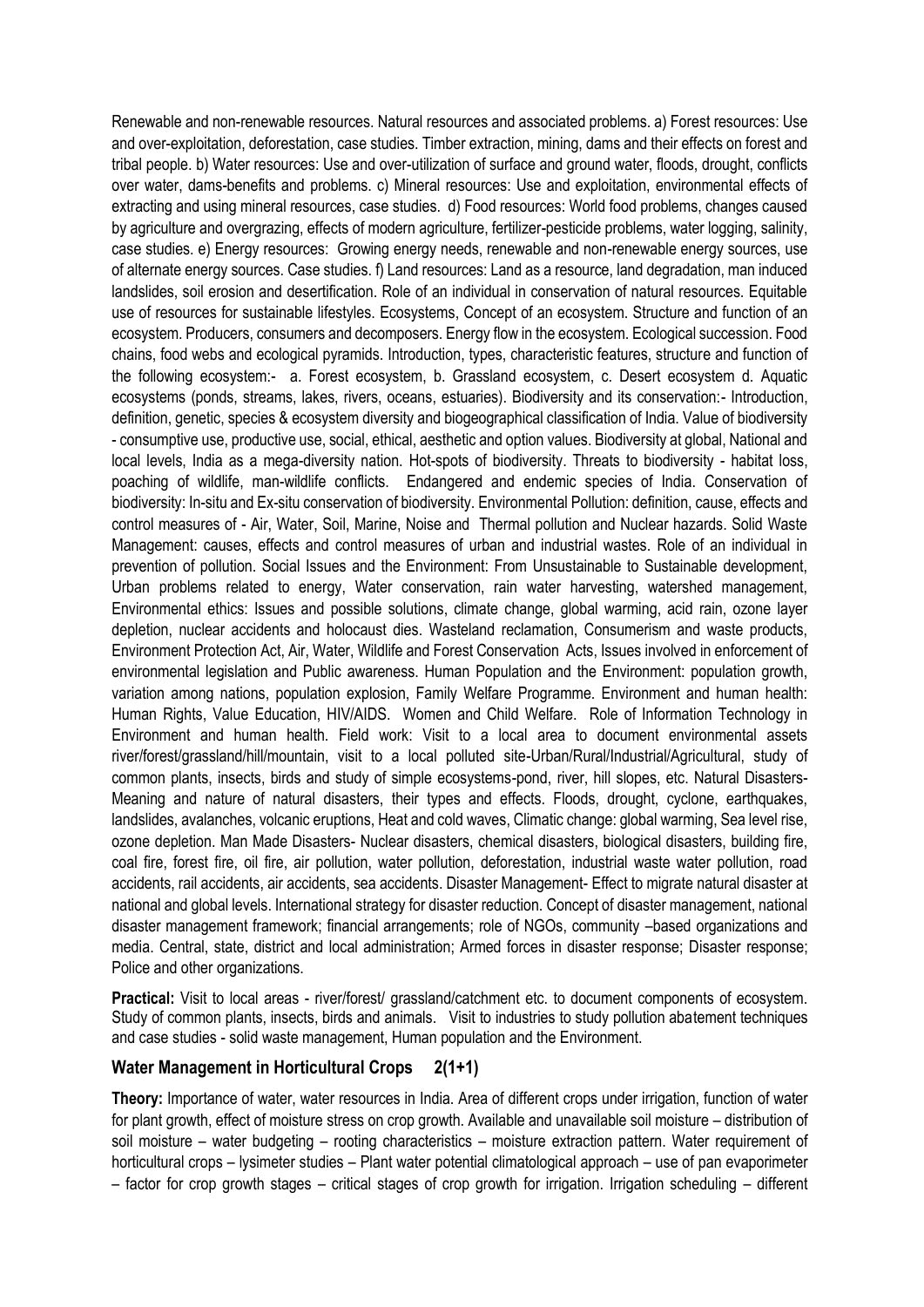approaches – methods of irrigation – surface and sub-surface pressurized methods viz., sprinkler and drip irrigation, their suitability, merits and limitations, fertigation, economic use of irrigation water. Water management problem, soils quality of irrigation water, irrigation management practices for different soils and crops. Layout of different irrigation systems, drip, sprinkler. Layout of underground pipeline system.

**Practical:** Measurements of irrigation water by using water measuring devices, use of common formula in irrigation practices, practicing of land leveling and land shaping implements, layout for different methods of irrigation. Estimation of soil moisture constants and soil moisture by using different, methods and instruments, scheduling of irrigation, different approaches, practicing use of instruments, estimation of irrigation efficiency and water requirements of horticultural crops, irrigation planning and scheduling, soil moisture conservation practices.

## **Growth and Development of Horticultural Crops 2(1+1)**

**Theory:** Growth and development-definitions, components, photosynthetic productivity, Canopy photosynthesis and productivity, leaf area index (LAI) - optimum LAI in horticultural crops, canopy development; different stages of growth, growth curves, Crop development and dynamics (Case studies of annual/perennial horticultural crops), growth analysis in horticultural crops. Plant bio-regulators- auxin, gibberellin, cytokinin, ethylene inhibitors and retardants, basic functions, biosynthesis, role in crop growth and development, propagation, flowering, fruit setting, fruit thinning, fruit development, fruit drop, and fruit ripening. Flowering-factors affecting flowering, physiology of flowering, photoperiodism-long day, short day and day neutral plants, vernalisation and its application in horticulture, pruning and training physiological basis of training and pruning-source and sink relationship, translocation of assimilates. Physiology of seed development and maturation, seed dormancy and bud dormancy, causes and breaking methods in horticultural crops. Physiology of fruit growth and development, fruit setting, factors affecting fruit set and development, physiology of ripening of fruits-climatic and non-climacteric fruits. Physiology of fruits under post-harvest storage.

**Practical:** Estimation of photosynthetic potential of horticultural crops, leaf area index, growth analysis parameters including harvest index, bioassay of plant hormones, identification of synthetic plant hormones and growth retardants, preparations of hormonal solution and induction of rooting in cuttings, ripening of fruits and control of flower and fruit drop. Important physiological disorders and their remedial measures in fruits and vegetables, seed dormancy, seed germination and breaking seed dormancy with chemicals and growth regulators.

# **Information and Communication Technology 2(1+1)**

**Theory:** IT and its importance. IT tools, IT-enabled services and their impact on society; computer fundamentals; hardware and software; input and output devices; word and character representation; features of machine language, assembly language, high-level language and their advantages and disadvantages; principles of programming- algorithms and flowcharts; Operating systems (OS) - definition, basic concepts, introduction to WINDOWS and LINUX Operating Systems; Local area network (LAN), Wide area network(WAN), Internet and World Wide Web, HTML and IP; Introduction to MS Office - Word, Excel, Power Point. Audio visual aids - definition, advantages, classification and choice of A.V aids; cone of experience and criteria for selection and evaluation of AV aids; video conferencing. Communication process, Berlo' s model, feedback and barriers to communication.

**Practical:** Exercises on binary number system, algorithm and flow chart; MS Word; MS Excel; MS Power Point; Internet applications: Web Browsing, Creation and operation of Email account; Analysis of fisheries data using MS Excel. Handling of audio visual equipments. Planning, preparation, presentation of posters, charts, overhead transparencies and slides. Organization of an audio visual programme.

# **Physical and Health Education (NC) 1(0+1)**

**Practical:** Physical Education: Introduction to physical education. Posture, exercise for good posture, physical fitness exercises for agility, strength, coordination, endurance and speed. Rules are regulations of important games, skill development in any one of the games – football, hockey, cricket, volleyball, ball badminton, throw ball, tennikoit. Participation in one of the indoor games – shuttle badminton, chess and table tennis. Rules and regulations of athletic events, participation in any one of the athletic events – broad jump, high jump, triple jump, javelin throw, discuss throw, shot put, short and long distance running, Safety education, movement education, effective way of doing day-today activities. First-aid training, coaching for major games and indoor games. Asans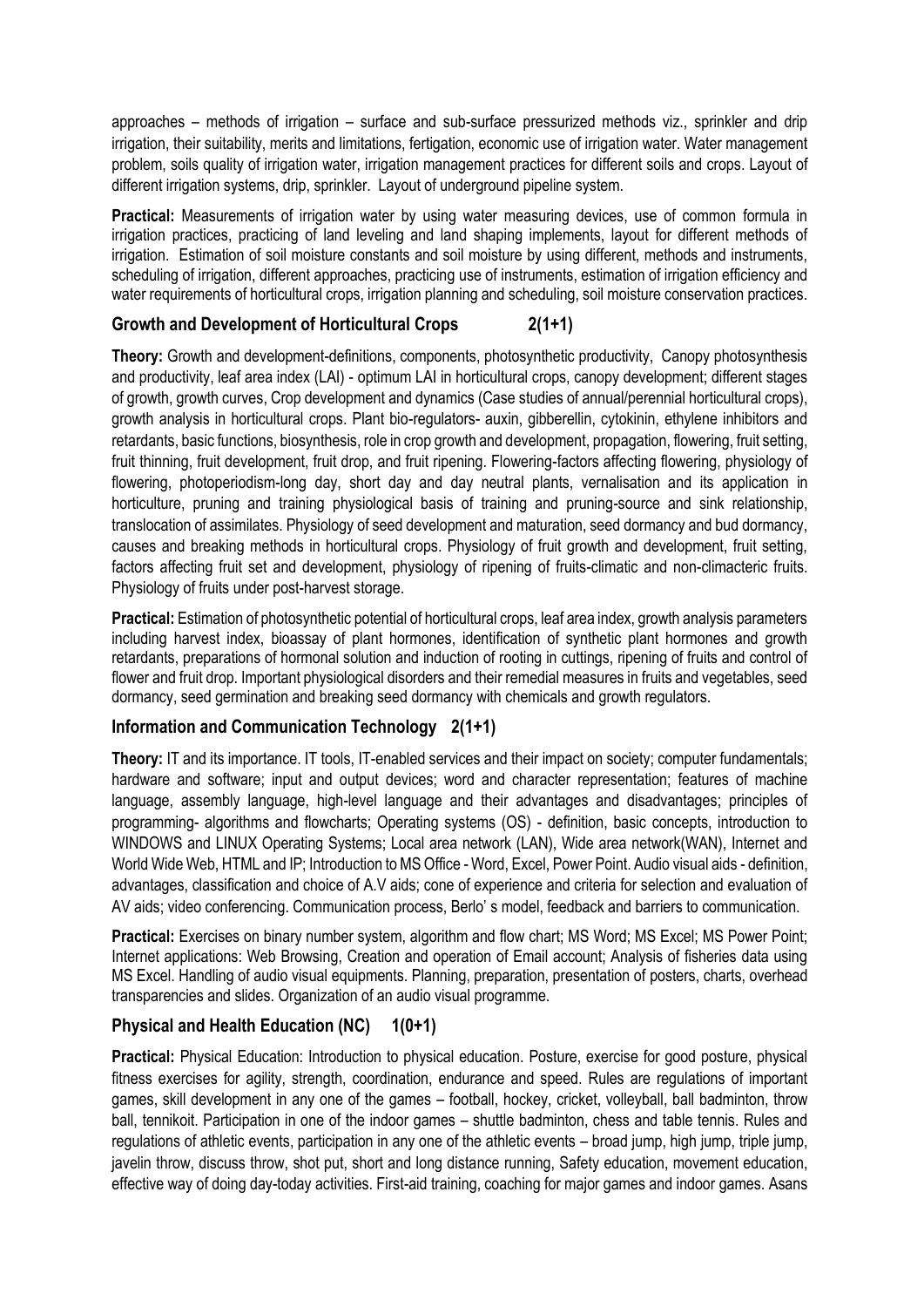and indigenous ways for physical fitness and curative exercises. Exercises and games for leisure time, use and experience. Importance of Asanas and Surya namaskar. Free hand exercises and Yoga. Recreation: definition, agencies promoting recreation, camping and recreation. Note: Warming up and conditioning exercises are compulsory before the commencement of each class.

|                | Semester - III                                              |                  |                |
|----------------|-------------------------------------------------------------|------------------|----------------|
|                | <b>Fundamentals of Plant Pathology</b>                      | $3(2+1)$         | <b>HPP 226</b> |
| $\overline{2}$ | <b>Fundamentals of Entomology</b>                           | $3(2+1)$         | <b>HPP 228</b> |
| 3              | Temperate Vegetable Crops                                   | $2(1+1)$         | <b>HVS 201</b> |
| 4              | Nematode pests of horticultural crops and their Management  | $2(1+1)$         | <b>HPP 229</b> |
| 5              | Diseases of fruit, Plantation, Medicinal and Aromatic Crops | $3(2+1)$         | <b>HPP 227</b> |
| 6              | Fundamentals of Food Technology                             | $2(1+1)$         | <b>HPH 216</b> |
|                | <b>Temperate Fruit Crops</b>                                | $2(1+1)$         | <b>HFS 201</b> |
| 8              | Weed Management in Horticultural Crops                      | $2(1+1)$         | <b>HFS 202</b> |
| 9              | <b>Commercial Floriculture</b>                              | $3(2+1)$         | <b>HFL 221</b> |
| 10             | Elementary Plant Biotechnology                              | $2(1+1)$         | <b>ABB 255</b> |
| 11             | National Service Scheme/National Cadet Corp                 | $1(0+1)(NC)^{*}$ | <b>HSS 267</b> |
|                | <b>Total</b>                                                | 24 (14+10)       |                |

## **Fundamentals of Plant Pathology**

**Theory:** Introduction to the science of phytopathology, its objectives, scope and historical background. Classification of plant diseases, symptoms, signs, and related terminology. Parasitic causes of plant diseases (fungi, bacteria, viruses, phytoplasma, protozoa, algae and flowering parasitic plants), their characteristics and classification. Non-parasitic causes of plant diseases. Infection process. Survival and dispersal of plant pathogens. Plant disease epidemiology, forecasting and disease assessment. Principles and methods of plant disease management. Integrated plant disease management. Fungicides classification based on chemical nature, Commonly used fungicides, bactericides and nematicides.

**Practical:** Familiarity with general plant pathological laboratory and field equipments. Study of disease symptoms and signs and host parasite relationship. Identification and isolation of plant pathogens. Koch's postulates. Preparation of fungicidal solutions, slurries, pastes and their applications.

## **Fundamentals of Entomology**

**Theory:** Introduction to phylum arthropoda. Importance of class Insecta. Insect dominance. History of entomology in India, Importance of entomology in different fields. Definition, division and scope of entomology. Comparative account of external morphonology-types of mouth parts, antennae, legs, wings and genetalia. Structure, function of cuticle &moulting and body segmentation, Anatomy of digestive, Circulatory, Sensory, respiratory, glandular, excretory, nervous and reproductive systems. Types of reproduction. Postembryonic development-eclosion. Matamorphosis. Types of egg larvae and pupa. Classification of insectsupto orders, sub-order and families of economic importance and their distinguished characters. Plant mites – morphological features, important families with examples.

**Practical:** Insect collection and preservation. Identification of important insects. General body organization of insects. Study on morphology of grasshopper or cockroach. Preparation of permanent mounts of mouth parts, antennae, legs and wings. Dissection of grasshopper and caterpillar for study of internal morphology. Observations on metamorphosis of larvae and pupae. Dissection of cockroaches.

#### **Temperate Vegetable Crops**

**Theory:** Importance of cool season vegetable crops in nutrition and national economy. Area, production, export potential, description of varieties and hybrids, origin, climate and soil, production technologies, post-harvest technology and Marketing of cabbage, cauliflower, knol-khol, sprouting broccoli, Brussels' sprout, lettuce, palak, Chinese cabbage, spinach, garlic, onion, leek, radish, carrot, turnip, beet root, peas, broad beans, rhubarb, asparagus, globe artichoke, Vegetable kale.

**Practical:** Identification and description of varieties/hybrids; propagation methods, nursery management; preparation of field, sowing/transplanting; identification of physiological and nutritional disorders and their corrections; post-harvest handling; cost of cultivation and field visits to commercial farms.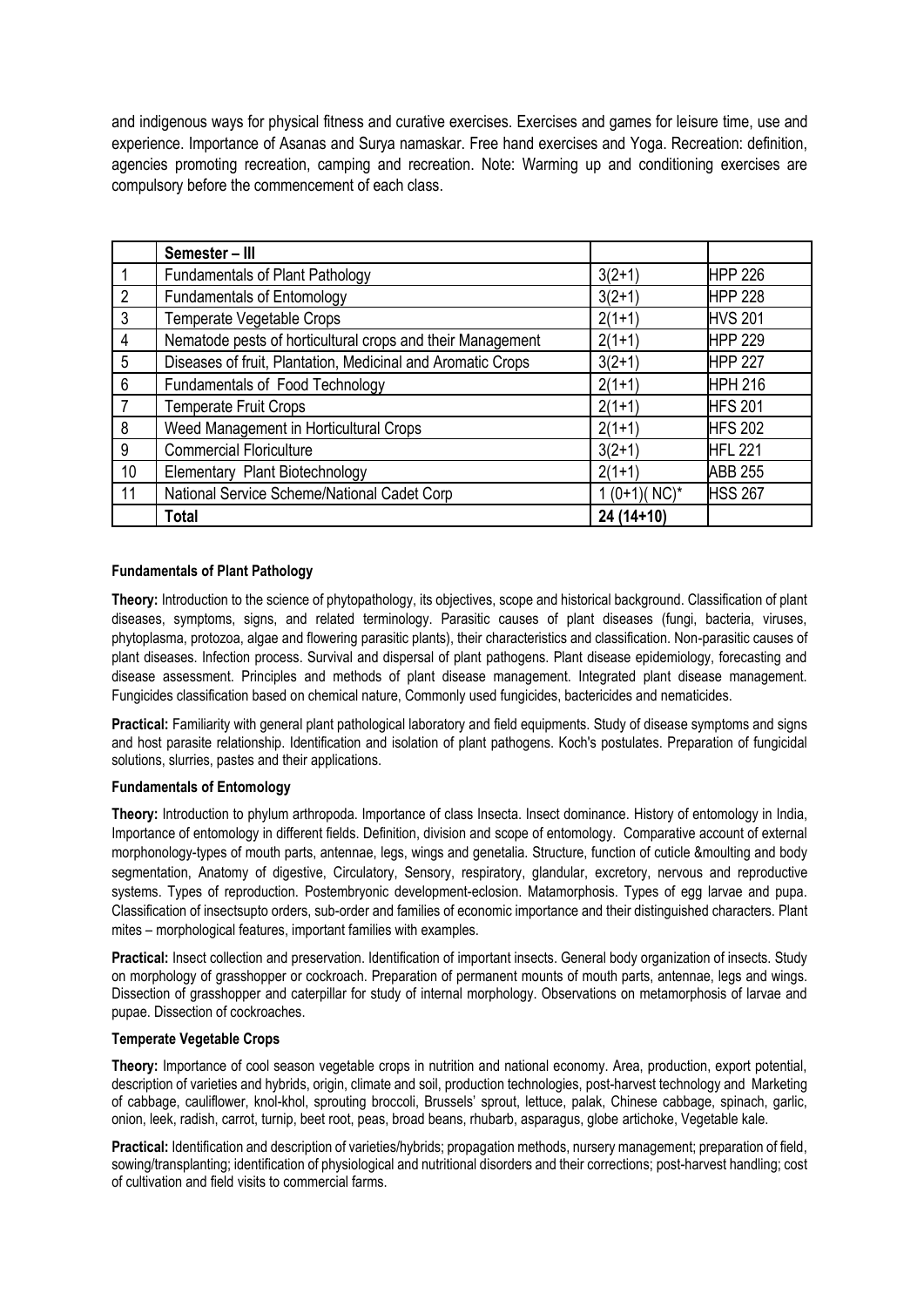#### **Nematode pests of horticultural crops and their Management**

**Theory:** History and development of nematology - definition, economic importance. General characters of plant parasitic nematodes, their morphology, taxonomy, classification, biology, symptomatology and control of important plant parasitic nematodes of fruits – (tropical, sub-tropical and temperate) vegetables, tuber, ornamental, spice and plantation crops. Role of nematodes in plant disease complex. Integrated nematode management.

**Practical:** Methods of sampling and extraction of nematodes from soil and plant parts, killing, fixing and preparation of temporary and permanent nematode mounts. Nematicides and their use. Collection and preservation of 20 plant species/parts damaged by plant parasitic nematodes.

## **Diseases of fruit, Plantation, Medicinal and Aromatic Crops**

**Theory:** Etiology, symptoms, mode of spread, epidemiology and integrated management of the diseases of fruits, plantation, medicinal and aromatic crops *viz* mango, banana, grape, citrus, guava, sapota, papaya, jack fruit, pineapple, pomegranate, ber, apple, pear, peach, plum, almond, walnut, strawberry, areca nut, coconut, oil palm, coffee, tea, cocoa, cashew, rubber, betel vine senna, neem, hemp, belladonna, pyrethrum, camphor, costus, crotalaria, datura, dioscorea, mint, opium, *Solanumkhasianum* and Tephrosia. Important post-harvest diseases of fruit, plantation and medicinal and aromatic crops and their management.

**Practical:** Observations of disease symptoms, identification of casual organisms and host parasite relationship of important diseases. Examination of scrapings and cultures of important pathogens of fruits, plantation, medicinal and aromatic crops.

#### **Fundamentals of Food Technology 2(1+1)**

**Theory:** Food and its function, physico-chemical properties of foods, food preparation techniques, nutrition, relation of nutrition of good health. Characteristics of well and malnourished population. Energy, definition, determination of energy requirements, food energy, total energy needs of the body. Mineral nutrition: macro and micro-minerals (Ca, Fe and P), function, utilization, requirements, sources, effects of deficiency. Vitamins: functions, sources, effects of deficiency, requirements of water soluble and fat-soluble vitamins. Balanced diet: recommended dietary allowances for various age groups, assessment of nutritional status of the population.

**Practical**: Methods of measuring food ingredients, effect of cooking on volume and weight, determination of percentage of edible portion. Browning reactions of fruits and vegetables. Microscopic examination of starches, estimation of energy, value proteins and fats of foods. Planning diet for various age groups.

#### **Temperate Fruit Crops**

**Theory:** Classification of temperate fruits, detailed study of areas, production, varieties, climate and soil requirements, propagation, planting density, cropping systems, after care training and pruning, self-incompatibility and pollinisers, use of growth regulators, nutrient and weed management, harvesting, post-harvest handling and storage of apple, pear, peach, apricot, plum, cherry, persimmon, strawberry, kiwi, Queens land nut (Mecademia nut), almond, walnut, pecan nut, hazel nut and chest nut. Re-plant problem, rejuvenation and special production problems like pre-mature leaf fall, physiological disorders, important insect – pests and diseases and their control measures. Special production problems like alternate bearing problem and their remedies.

**Practical:** Nursery management practices, description and identification of varieties of above crops, manuring and fertilization, planting systems, preparation and use of growth regulators, training and pruning in apple, pear, plum, peach and nut crops. Visit to private orchards to diagnose maladies. Working out economics for apple, pear, plum and peach.

#### **Weed Management in Horticultural Crops**

**Theory:** Weeds: Introduction, harmful and beneficial effects, classification, propagation and dissemination; Weed biology and ecology, crop weed association, crop weed competition and allelopathy Concepts of weed prevention, control and eradication; Methods of weed control: physical, cultural, chemical and biological methods. Integrated weed management; Herbicides: advantages and limitation of herbicide usage in India, Herbicide classification, formulations, methods of application; Introduction to Adjuvants and their use in herbicides; Introduction to selectivity of herbicides; Compatibility of herbicides with other agro chemicals; Weed management in major field and horticultural crops, shift of weed flora in cropping systems, aquatic and problematic weeds and their control.

**Practical:** Identification of weeds; Survey of weeds in crop fields and other habitats; Preparation of herbarium of weeds; Calculations on weed control efficiency and weed index; Herbicide label information; Computation of herbicide doses; Study of herbicide application equipment and calibration; Demonstration of methods of herbicide application; Preparation of list of commonly available herbicides; Study of phytotoxicity symptoms of herbicides in different crops; Biology of nut sedge,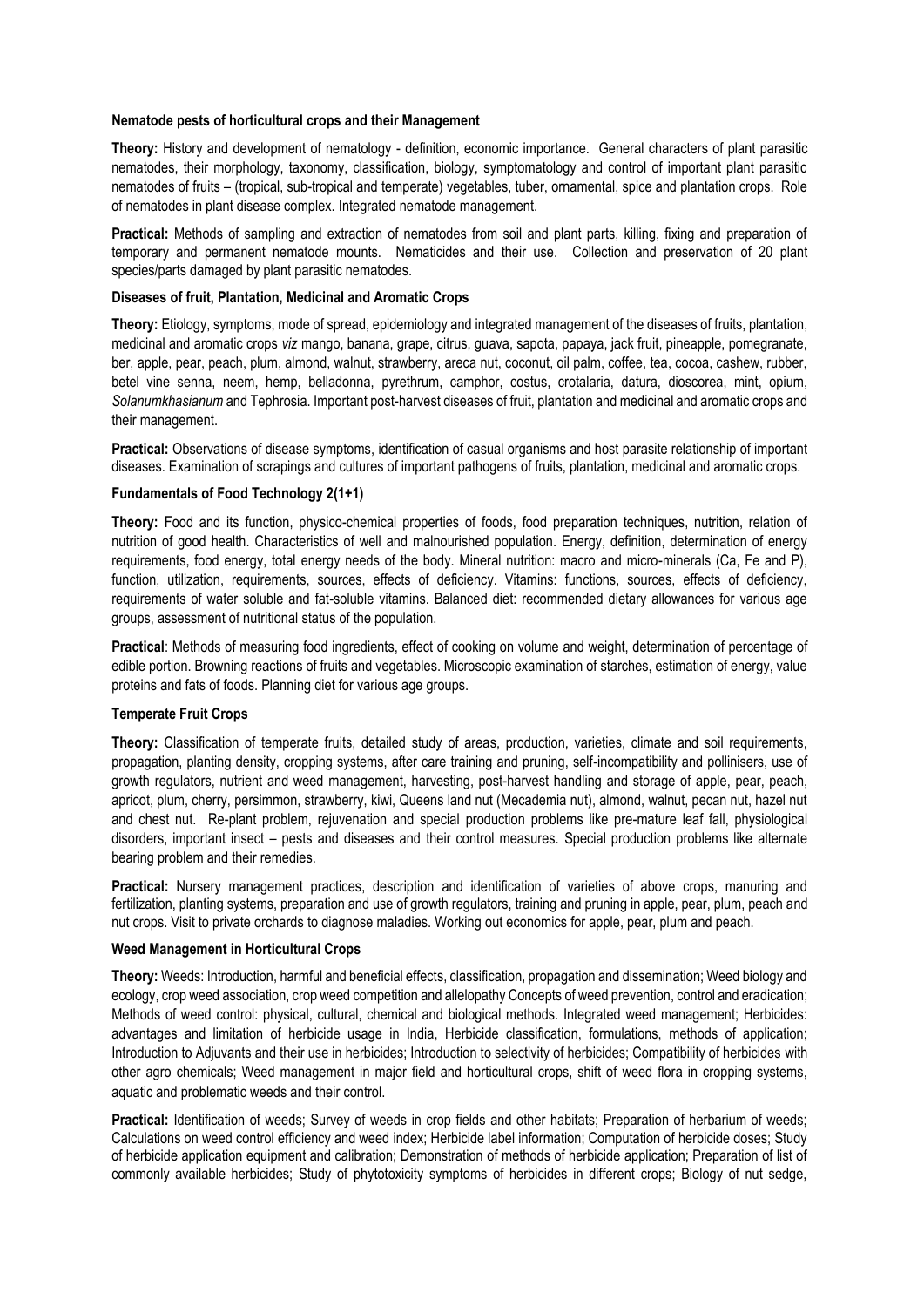bermuda grass, parthenium and celosia; Economics of weed control practices; Tours and visits of problem areas.

#### **Commercial Floriculture**

**Theory:** Scope and importance of commercial floriculture in India, production techniques of commercial flower crops like rose, marigold, chrysanthemum, orchid, carnation, gladiolus, jasmine, crossandra, anthurium, dahlia, tuberose, bird of paradise, china aster and gerbera for domestic and export market, production techniques of flowers and foliage filler materials growing of flowers under protected environments such as glass house, plastic house etc., postharvest technology of cut flowers in respect of commercial flower crops, dehydration technique for drying of flowers, production techniques for bulbous.

**Practical:** Identification of commercially important floricultural crops. Propagation practices in chrysanthemum, sowing of seeds and raising of seedlings of annuals. Propagation by cutting, layering, budding and grafting. Training and pruning of roses. Use of chemicals and other compounds for prolonging the vase life of cut flowers. Drying and preservation of flowers. Flower arrangement practices.

#### **Elementary Plant Biotechnology**

**Theory:** Concepts of Plant Biotechnology: History of Plant Tissue Culture and Plant Genetic Engineering; Scope and importance in Crop Improvement: Totipotency and Morphogenesis, Nutritional requirements of in-vitro cultures; Techniques of In-vitro cultures, Micropropagation, Anther culture, Pollen culture, Ovule culture, Embryo culture, Test tube fertilization, Endosperm culture, Factors affecting above in-vitro culture; Applications and Achievements; Somaclonal variation, Types, Reasons: Somatic embryogenesis and synthetic seed production technology; Protoplast isolation, Culture, Manipulation and Fusion; Products of somatic hybrids and cybrids, Applications in crop improvement. Genetic engineering; Restriction enzymes; Vectors for gene transfer – Gene cloning – Direct and indirect method of gene transfer – Transgenic plants and their applications. Blotting techniques – DNA finger printing – DNA based markers – RFLP, AFLP, RAPD, SSR and DNA Probes – Mapping QTL – Future prospects. MAS, and its application in crop improvement. Nanotechnology: Definition and scope, types of nano material and their synthesis, green synthesis. Tools and techniques to characterize the nano particles. Nano-biotechnological applications with examples, Nano toxicology and safety.

**Practical:** Requirements for Plant Tissue Culture Laboratory; Techniques in Plant Tissue Culture; Media components and preparations; Sterilization techniques and Inoculation of various explants; Aseptic manipulation of various explants; Callus induction and Plant Regeneration; Micro propagation of important crops; Anther, Embryo and Endosperm culture; Hardening / Acclimatization of regenerated plants; Somatic embryogenesis and synthetic seed production; Isolation of protoplast; Demonstration of Culturing of protoplast; Demonstration of Isolation of DNA; Demonstration of Gene transfer techniques, direct methods; Demonstration of Gene transfer techniques, indirect methods; Demonstration of Confirmation of Genetic transformation; Demonstration of gel-electrophoricsis techniques. Green synthesis of nano particles and their size characterization.

#### **National Service Scheme**

Orientation of students in national problems, study of philosophy of NSS, fundamentals rights, directive principles of state policy, socio-economic structure of Indian society, population problems, brief of five year plan. Functional literacy, non-formal education of rural youth, eradication of social evils, awareness programmes, consumer awareness, highlights of consumer act. Environment enrichment and conservation, health, family welfare and nutrition. NCC: Introduction to NCC, defense services, system of NCCtraining, foot drill, sizing, forming up in three ranks, open and close order march, dressing, getting on parade, dismissing and falling out, saluting, marching, arms drill, shoulder arm, order arm, present arm, Guard of Honour, ceremonial drill, weapon training – rifle bayonet, light machine gun, sten machine carbine, introduction and characteristic stripping, assembling and cleaning, loading, unloading and firing. Field craft, visual training, targets, judging distance, fire discipline and fire control orders, battle craft, field signals, description of ground, section formation, section battle drill, scouts and patrols, ambush, field engineering, map reading, conventional signs, grid systems, use of service protractor, prismatic compass and its use, self-defense, general principles, precautions and training, attacks and counter attacks, marching and searching, first aid, hygiene and sanitation, civil defense, leadership and NCC song**.** 

| Semester – IV                          |          |                |
|----------------------------------------|----------|----------------|
| Soil, Water and Plant Analysis         | $2(1+1)$ | <b>HNR 231</b> |
| <b>Spices and Condiments</b>           | $3(2+1)$ | <b>HVS 202</b> |
| <b>Ornamental Horticulture</b>         | $3(2+1)$ | <b>HFL 222</b> |
| <b>Plantation Crops</b>                | $3(2+1)$ | <b>HFS 203</b> |
| Breeding of Fruit and Plantation Crops | $3(2+1)$ | <b>HFS 204</b> |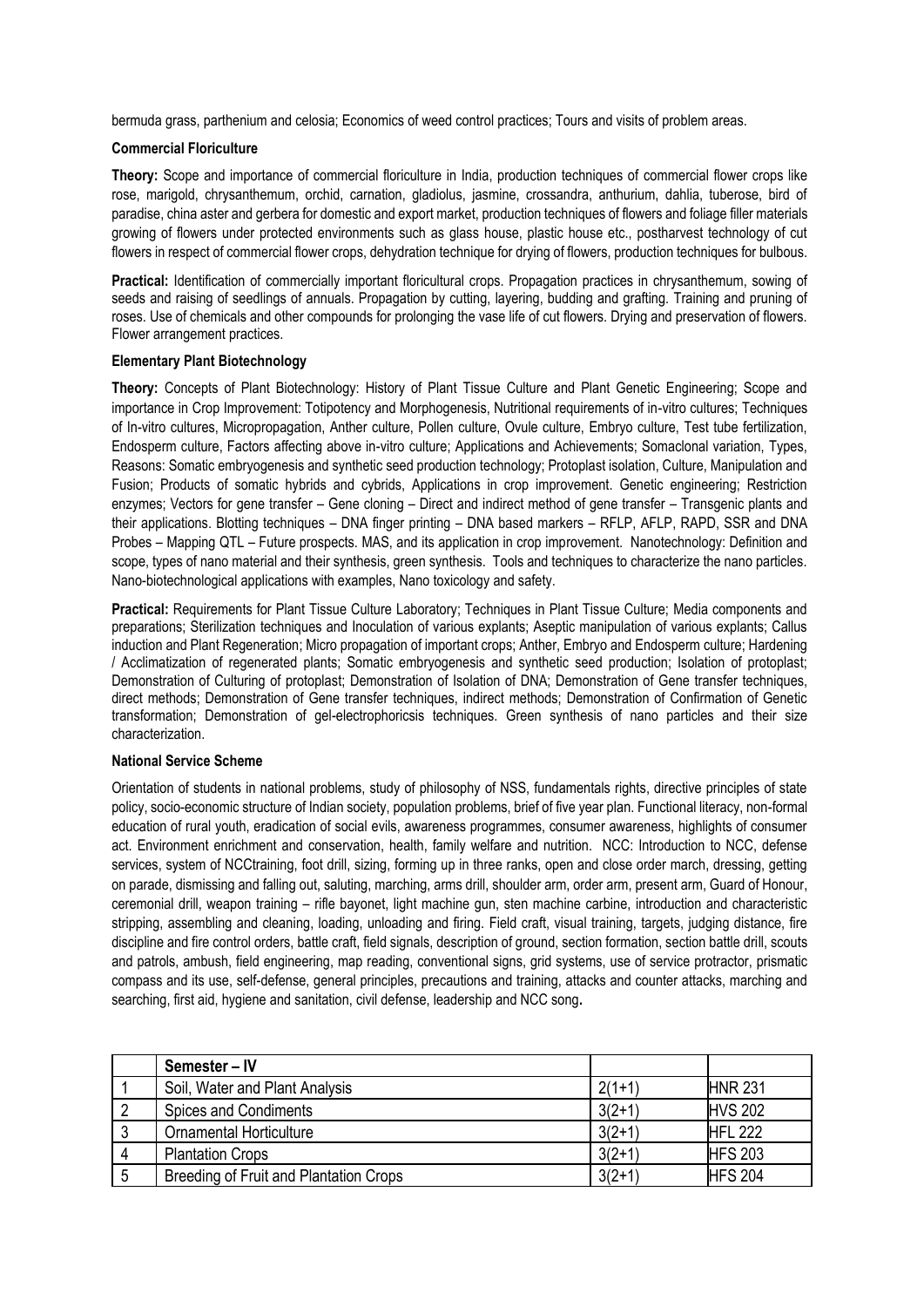| 6               | Farm Power and Machinery                                      | $2(1+1)$         | <b>HNR 232</b> |
|-----------------|---------------------------------------------------------------|------------------|----------------|
|                 | Insect Pests of Fruit, Plantation, Medicinal & Aromatic Crops | $3(2+1)$         | <b>HPP 230</b> |
| -8              | Precision Farming and Protected Cultivation                   | $3(2+1)$         | <b>HVS 203</b> |
| 9               | Dry land Horticulture                                         | $2(1+1)$         | <b>HFS 205</b> |
| 10 <sup>1</sup> | National Service Scheme/National Cadet Corp                   | $1(0+1)(NC)^{*}$ | <b>HSS 267</b> |
|                 | Total                                                         | $24(15+9)$       |                |

# **Horticulture IV Semester**

**Soil, Water and Plant Analysis 2(1+1) Theory:** Methods of soil and plant sampling and processing for analysis. Characterization of hydraulic mobility – diffusion and mass flow. Renewal of gases in soil and their abundance. Methods of estimation of oxygen diffusion rate and redox potential. Use of radio tracer techniques in soil fertility evaluation. Soil micro-organisms and their importance. Saline, alkali, acid, waterlogged and sandy soils, their appraisal and management. Chemical and mineral composition of horticultural crops. Leaf analysis standards, index tissue, interpretation of leaf analysis values Quality of irrigation water. Radio tracer technology application in plant nutrient studies. Rapid tissue tests for soil and plant. Management of poor quality irrigation water in crop management. Soil and Water pollution.

**Soil, Water and Plant Analysis Practical:** Introduction to analytical chemistry, Collection and preparation of soil, water and plant samples for analysis. Determination of pH, electrical conductivity, sodium adsorption ratio and exchangeable sodium percentage of soils. Estimation of available macro and micronutrient elements in soils and their contents in plants. Irrigation water quality analysis. Determination of pH and EC in irrigation water samples, Determination of Carbonates and bicarbonates in soil and irrigation water, Determination of Calcium and Magnesium in soil and irrigation water. Determination of N, P, K, Ca, Mg, Sand micronutrients in plant samples. Determination of Sodium, Potassium, Chlorine and Boron in irrigation water.

**Spices and Condiments 3(2+1) Theory:** History, scope and importance, Present status, area and production, uses, export potential and role in national economy. Classification, soil and climate, propagation-seed, vegetative and micropropagation systems and methods of planting. Nutritional management, irrigation practices, weed control, mulching and cover cropping. Training and pruning practices, role of growth regulators, shade crops and shade regulation. Harvesting, post-harvest technology, packaging, storage, value added products, methods of extraction of essential oil and oleoresins. Economics of cultivation, role of Spice Board and Pepper. Export Promotion Council, institutions and research centers in R&D. Crops: Cardamom, pepper, betel vine ginger, turmeric, clove, nutmeg, cinnamon, all spice, curry leaf, coriander, fenugreek, fennel, cumin, dill, celery, bishops weed, saffron, vanilla, thyme and rosemary.

**Spices and Condiments Practical:** Identification of varieties: propagation, seed treatment – sowing; layout, planting; hoeing and earthing up; manuring and use of weedicides, training and pruning; fixing maturity standards, harvesting, curing, processing, grading and extraction of essential oils and oleoresins. Visit to commercial plantations.

**Ornamental Horticulture 2(1+1) Theory:** History, definitions, scope of ornamental horticulture, aesthetic values, Floriculture industry, Importance, area and production, industrial importance of ornamental plants and flowers. Importance, classification, design values and general cultivation aspects for ornamental plants *viz*. Annuals, biennales herbaceous perennials, grasses and bulbous ornamentals. shrubs, climbers, trees, indoor plants, palms and cycads, ferns and sellagenellas, cacti and succulents, Importance, design and establishment of garden features/components viz. hedge, edge, borders, flower beds, bridges, paths, drives, fences, garden walls, gates, carpet bed, arbour, Patio, decking, retaining walls, shade garden, sunken garden, roof garden, terrace garden, pebble garden, rockery, pools, waterfalls, fountains, bog garden, avenue planting and children garden. Lawn types, establishment and maintenance. Importance of Garden adornments viz. floral clock, bird bath, statutes, sculptures, lanterns, water basins, garden benches etc.. Importance of flower arrangement, Ikebana, techniques, types, suitable flowers and cut foliage, uses of vertical garden, bottle garden, terrariums, art of making bonsai, culture of bonsai and maintenance.

**Ornamental Horticulture Practical:** Identification and description of annuals, biennials, herbaceous perennials, climbers, shrubs, trees, indoor plants, ferns and sellagenellas, Palms and cycads and Cacti and succulents. Planning and designing and establishment of garden features viz. lawn, hedge and edge, rockery, water garden,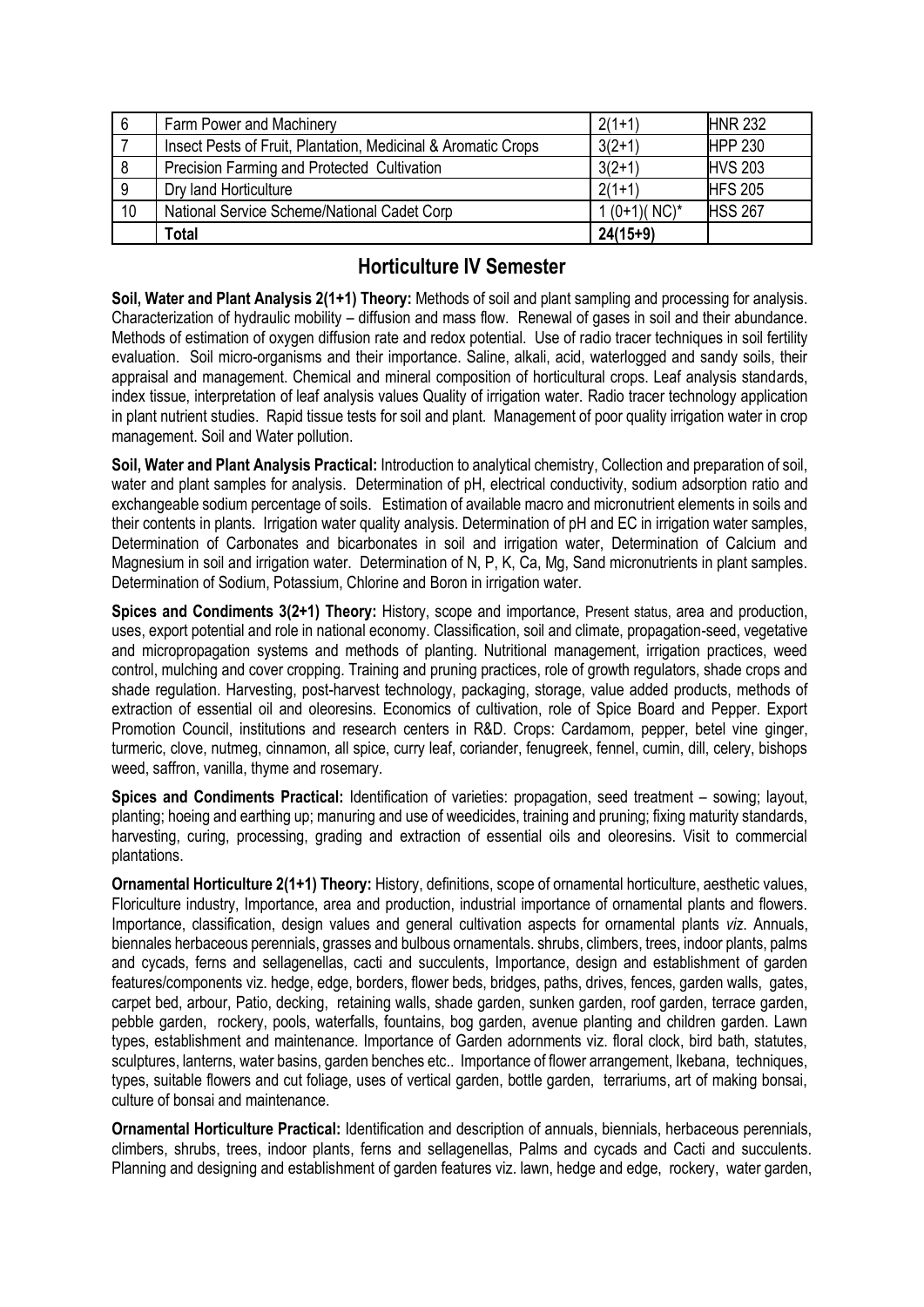carpet bedding, shade garden, roof garden, Study and creation of terrariums, vertical garden, study and practice of different types of flower arrangements, preparation of floral bouquets, preparation of floral rangoli, veni etc., Study of Bonsai techniques, Bonsai practicing and training. Visit to nurseries and floriculture units.

**Farm Power and Machinery 2(1+1) Theory:** Basic concepts of various forms of energy, unit and dimensions of force energy and power, calculations with realistic examples. IC Engines: Basic principles of operation of compression, ignition and spark ignition engines, two stroke and four stroke engines, cooling and lubrication system, power transmission system, broad understanding of performance and efficiency, tractors, power tillers and their types and uses. Electric motors: types, construction and performance comparison. Tillage: objectives, method of ploughing. Primary tillage implements: construction and function of indigenous ploughs, improved indigenous ploughs, mould board ploughs, disc and rotary ploughs. Secondary tillage implements: construction and function of tillers, harrows, levelers, ridgers and bund formers. Sowing and transplanting equipment: seed drills, potato planters, seedling transplanter. Grafting, pruning and training tools and equipment. Inter-culture equipment: sweep. Junior hoe, weeders, long handle weeders. Crop harvesting equipments: potato diggers, fruit pluckers, tapioca puller and hoists.

**Farm Power and Machinery Practical:** Calculation on force, power and energy. IC engines – showing the components of dismantled engines and motors. Primary and secondary tillage implements, hitching, adjustments and operations. Spraying equipment, calibration and operation. Plant protection equipment, calculation of dilution ratio and operation.

**Breeding of Fruit and Plantation Crops 3 (2+1) Theory:** Fruit breeding - History, importance in fruit production, distribution, domestication and adaptation of commercially important fruits, variability for economic traits, breeding strategies, clonal selection, bud mutations, mutagenesis and its application in crop improvement – policy manipulations – *in vitro* breeding tools (important fruit and plantation crops).

**Breeding of Fruit and Plantation Crops Practical:** Exercises on floral biology, pollen viability; emasculation and pollination procedures; hybrid seed germination; raising and evaluation of segregating populations; use of mutagens to induce mutations and polyploidy in major crops like Mango, Banana, Citrus, Grapes, Guava, Sapota, Papaya, Custard apple, Aonla, Ber, Litchi, Pomegranate, Jamun, Arecanut, Coconut, Pistchonut, Apple, Pear, Plum, Peach, Apricut and Strawberry.

**Plantation Crops 3 (2+1) Theory:** History and development, scope and importance, area and production, export and import potential, role in national and state economy, uses, industrial importance, by products utilization, soil and climate, varieties, propagation: principles and practices of seed, vegetative and micro-propagation, planting systems and method, gap filling, systems of cultivation, mulching, shade regulation, weed and water management, training, pruning and handling, nutrition, foliar feeding, role of growth regulators, soil management, liming practices, tipping practices, top working, physiological disorders, harvesting, post-harvest handling and processing, packaging and marketing, yield and economics of coconut, arecanut, oil palm, palmyrah palm, cacao, cashew nut, coffee, tea, Date palm and rubber.

**Plantation Crops Practical:** Description and identification of coconut varieties, selection of coconut and arecanut mother palm and seed nut, planting of seed nuts in nursery, layout and planting of coconut, arecanut, oil palm, cashew nut, cacao gardens, manuring, irrigation; mulching, raising masonry nursery for palm, nursery management in cacao. Description and identification of species and varieties in coffee, harvesting, grading, pulping, fermenting, washing, drying and packing of coffee, seed berry collection, seed extraction, treatment and sowing of coffee, epicotyl, softwood, grafting and top working in cashew, working out the economics and project preparation for coconut, arecanut, oil palm, cashew nut, cacao, etc. Mother plant selection, preparation of cuttings and rooting of tea under specialized structure, training, centering, pruning, tipping and harvesting of tea.

**Insect Pests of Fruit, Plantation, Medicinal and Aromatic Crops 3(2+1) Theory:** General – economic classification of insects; Bio-ecology and insect-pest management with reference to fruit, plantation, medicinal and aromatic crops; pest surveillance. Distribution, host range, bio-ecology, injury, integrated management of important insect pests affecting tropical, sub-tropical and temperate fruits, plantation, medicinal and aromatic crops like coconut, areca nut, oil palm, cashew, cacao, tea, coffee, cinchona, rubber, betel vine senna, neem, belladonna, pyrethrum, costus, crotalaria, datura, dioscorea, mint, opium, *Solanum khasianum* and. Storage insects – distribution, host range, bio-ecology, injury, integrated management of important insect pests attacking stored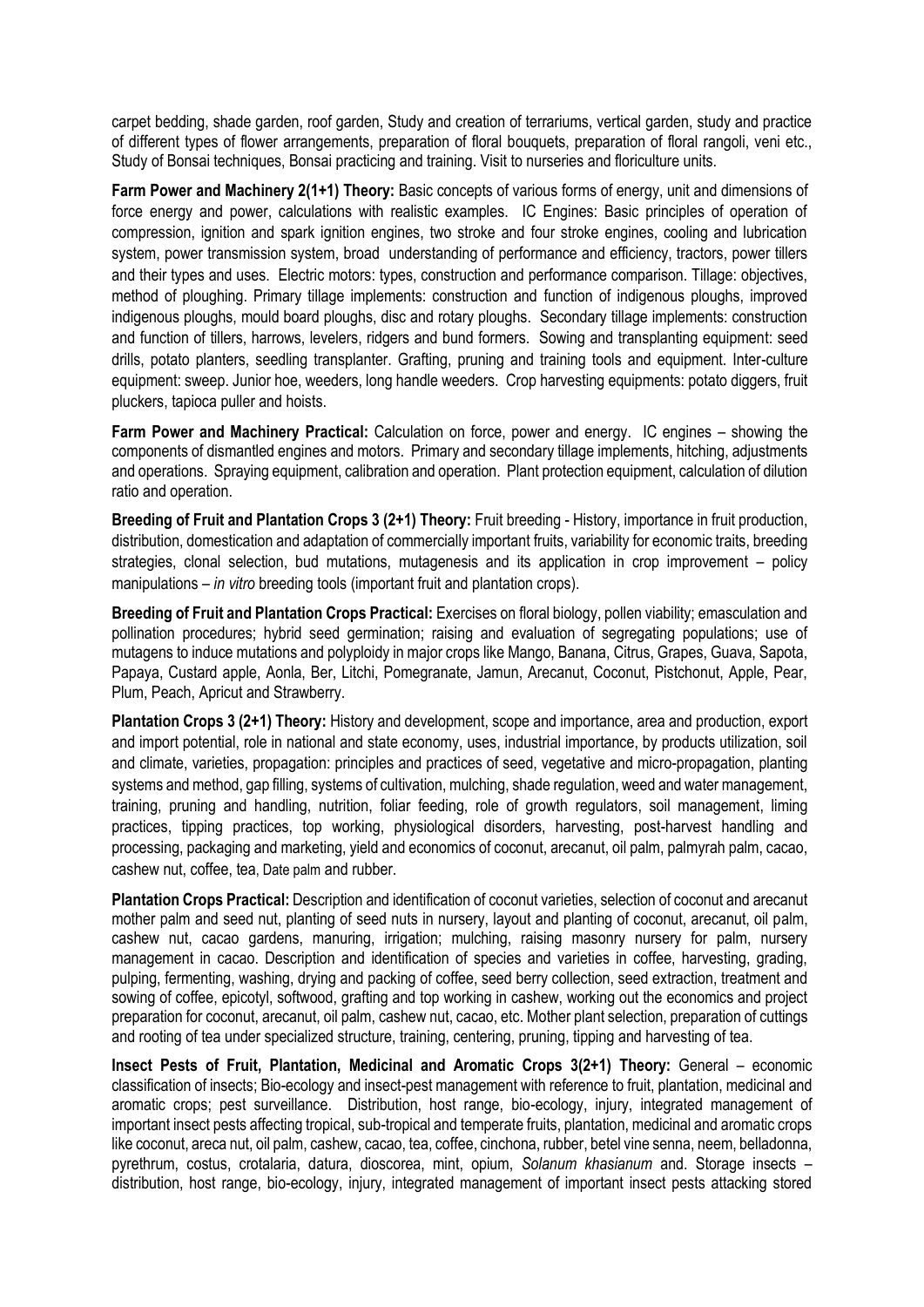fruits, plantation, medicinal and aromatic crops and their processed products. Insecticide residue problems in fruit, plantation, medicinal and aromatic crops and their maximum residue limits (MRLs).

**Insect Pests of Fruit, Plantation, Medicinal and Aromatic Crops Practical:** Study of symptoms of damage, collection, identification, preservation, assessment of damage and population of important insect – pests affecting fruits, plantation, medicinal and aromatic crops in field and storage.

**Precision Farming & Protected Cultivation 3 (2+1) Theory:** Precision farming – laser leveling, mechanized direct seed sowing; seedling and sapling transplanting, mapping of soils and plant attributes, site specific input application, weed management, insect pests and disease management, yield mapping in horticultural crops. Green house technology, Introduction, Types of Green Houses; Plant response to Greenhouse environment, Planning and design of greenhouses, Design criteria of greenhouse for cooling and heating purposes. Green house equipment, materials of construction for traditional and low cost green houses. Irrigation systems used in greenhouses, Typical applications, passive solar green house, hot air greenhouse heating systems, green house drying. Cost estimation and economic analysis. Choice of crops for cultivation under greenhouses, problems / constraints of greenhouse cultivation and future strategies. Growing media, soil culture, type of soil required, drainage, flooding and leaching, soil pasteurization in peat moss and mixtures, rock wool and other inert media, nutrient film technique (NFT) / hydroponics.

**Precision Farming & Protected Cultivation Practical:** Study of different types of greenhouses based on shape, construction and cladding materials; Calculation of air rate exchange in an active summer winter cooling system; Calculation of rate of air exchange in an active winter cooling system; Estimation of drying rate of agricultural products inside green house; Testing of soil and water to study its suitability for growing crops in greenhouses; The study of fertigation requirements for greenhouses crops and estimation of E.C. in the fertigation solution; The study of various growing media used in raising of greenhouse crops and their preparation and pasteurization / sterilization; Visit to commercial greenhouses; Economics of protected cultivation.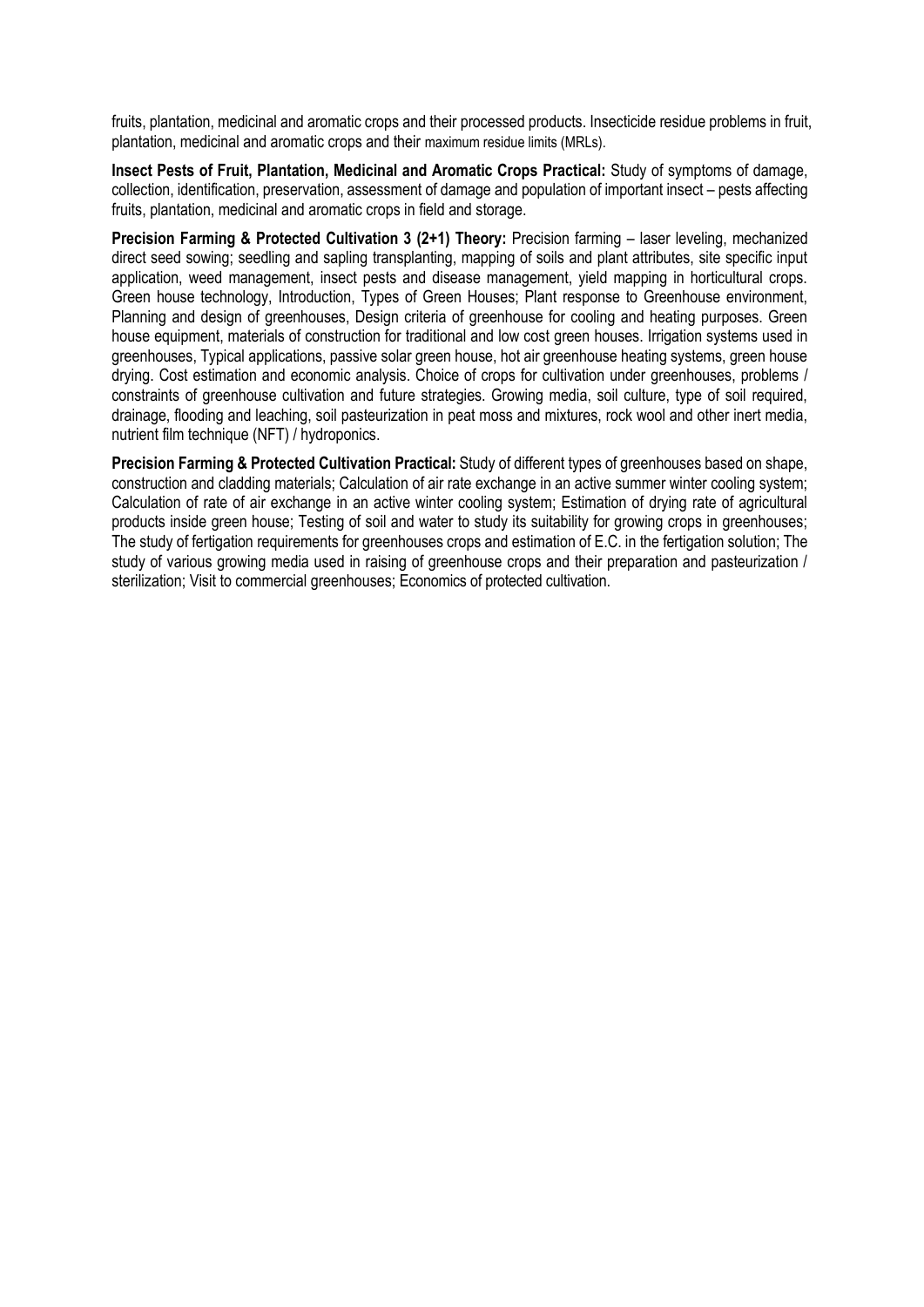**Dryland Horticulture 2 (1+1) Theory:** Definition, importance and limitation of dry land horticulture, present status and future scope. Constraints encounter in dry lands. Agro-climatic features in rain shadow areas, scarse water resources, high temperature, soil erosion, run-off losses etc. Techniques and management of dry land horticulture. watershed development, soil and water conservation methods-terraces, contour bunds,etc. Methods of control and impounding of run-off water-farm ponds, trenches, macro catch pits,etc.,*in-situ* water harvesting methods, micro catchment, different types of tree basins etc. Methods of reducing evapotranspiration, use of shelter belts, mulches, antitranspirants, growth regulators, etc. water use efficiency-need based, economic and conjunctive use of water, micro systems of irrigation etc. Selection of plants having drought resistance. Special techniques, planting and after care-use of seedling races, root stocks, *in-situ* grafting, deep pitting/planting, canopy management etc. Characters and special adaptation of crops: ber, aonla, annona, jamun, wood apple, bael, pomegranate, carissa, date palm, phalsa, fig, west Indian cherry and tamarind.

**Dryland Horticulture Practical:** Study of rainfall patterns. Contour bunding/trenching, micro catchments, soil erosion and its control. Study of evapotranspiration, mulches and micro irrigation systems. Special techniques of planting and aftercare in dry lands. Study of morphological and anatomical features of drought tolerant fruit crops.

**National Service Scheme IV: Youth and crime** Sociological and psychological factors influencing youth crime, cyber crime, pear mentoring in preventing crime and awareness for juvenile justice. **Civil/self defence** Civil defence services, aims and objectives of civil defence; needs and training of self defence. **Resource mobilisation**  Writing a project proposal of self fund units (SFUs) and its establishment. **Additional life skills** Positive thinking, self confidence and esteem, setting life goals and working to achieve them, management of stress including time management.

|                | Semester - V                                        |            |                |
|----------------|-----------------------------------------------------|------------|----------------|
|                | Organic Farming                                     | $3(2+1)$   | <b>HNR 331</b> |
| $\overline{2}$ | Introduction to Major Field Crops                   | $2(1+1)$   | <b>HNR 334</b> |
| 3              | Medicinal and Aromatic crops                        | $3(2+1)$   | <b>HFL 321</b> |
| 4              | <b>Introductory Agroforestry</b>                    | $2(1+1)$   | <b>HNR 333</b> |
| 5              | Breeding of Vegetable, Tuber and Spice Crops        | $3(2+1)$   | <b>HVS 301</b> |
| 6              | Diseases of Vegetables, Ornamentals and Spice Crops | $3(2+1)$   | <b>HPP 326</b> |
| 7              | Orchard and Estate Management                       | $2(1+1)$   | <b>HFS 301</b> |
| 8              | Agro-meteorology and Climate Change                 | $2(1+1)$   | <b>HNR 332</b> |
| 9              | Potato and Tuber crops                              | $2(1+1)$   | <b>HVS 302</b> |
|                | <b>Total</b>                                        | $22(13+9)$ |                |

## **Organic Farming 3(2+1)**

**Theory:** Introduction, concept, relevance in present context; Organic production requirements; Biological intensive nutrient management-organic manures, vermicomposting, green manuring, recycling of organic residues, biofertilizers; Soil improvement and amendments; Integrated diseases and pest management – use of biocontrol agents, biopesticides pheromones, trap crops, bird perches; Weed management; Quality considerations, certification, labeling and accreditation processors, marketing, exports.

Practical: Raising of vegetable crops organically through nutrient, diseases and pest management; vermicomposting; vegetable and ornamental nursery raising; macro quality analysis, grading, packaging, postharvest management.

## **Introduction to Major Field Crops 2(1+1)**

**Theory:** Classification and distribution of field crops, definitions and concept of multiple cropping, mixed cropping, intercropping, relay and alley cropping, cultural practices for raising major cereals, pulses, oil seeds and fodder crops, green manuring, crop rotation.

**Practical:** Identification of crop plants, seeds and weeds. Preparation of cropping scheme. Application of herbicides in field crops.

## **Medicinal and Aromatic Crops 3(2+1)**

**Theory:** History, scope, opportunities and constraints in the cultivation and maintenance of medicinal and aromatic plants in India. Importance, origin, distribution, area, production, climatic and soil requirements, propagation and nursery techniques,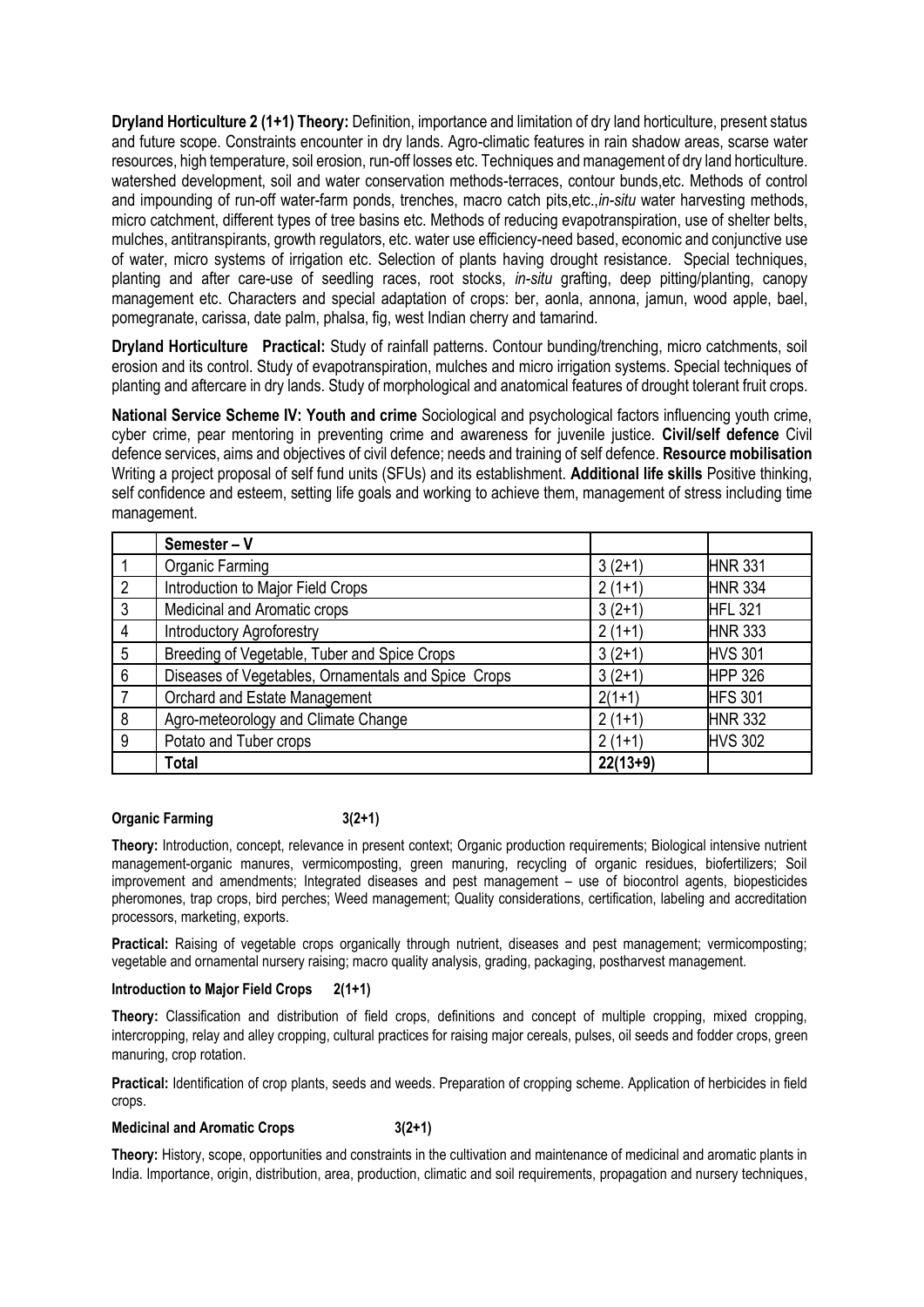planting and after care, cultural practices, training and pruning, nutritional and water requirements. Plant protection, harvesting and processing of under mentioned important medicinal and aromatic plants. Study of chemical composition of a few important medicinal and aromatic plants, extraction, use and economics of drugs and essential oils in medicinal and aromatic plants. Therapeutic and pharmaceutical uses of important species. Storage techniques of essential oils. Medicinal Plants: *Withania*, periwinkle, Rauvolfia, Dioscorea, Isabgol, opium poppy *Ammimajus*, Belladonna, Cinchona, Pyrethrum and other species relevant to local conditions. Aromatic Plants: Citronella grass, khus grass, flag (baje), lavender, geranium, patchouli, bursera, menthe, musk, occimum and other species relevant to the local conditions. Marketing.

**Practical** Collection of medicinal and aromatic plants from their natural habitat and study their morphological description, nursery techniques, harvesting, curing and processing techniques and extraction of essential oils.

#### **Introductory Agro-forestry 2(1+1)**

**Theory:** Agroforestry – definition, objectives and potential. Distinction between agroforestry and social forestry. Status of Indian forests and role in India farming systems. Agroforestry system, sub-system and practice: agri-silviculture, silvipastoral, horti-silviculture, horti-silvipastoral, shifting cultivation, taungya, home gardens, alley cropping, intercropping, wind breaks, shelterbelts and energy plantations. Planning for agroforestry – constraints, diagnosis and design methodology, selection of tree crop species for agro-forestry. Agroforestry projects – national, overseas, MPTS – their management practices, economics of cultivation – nursery and planting (*Acacia catechu*, *Dalbergiasissoo*, Tectona, Populus, Morus, Grewia, Eucalyptus, Quercus spp. and bamboo, tamarind, neem etc.).

**Practical:** Identification and seeds and seedlings of multipurpose tree species. Nursery practices for poplar, Grewiaoptiva, Morusalba, Acacia catechu, *Dalbergiasissoo*, robinia, leucaena etc. Visit to agro-forestry fields to study the compatibility of MPTS with agricultural crops: silvipastoral, alley cropping, horti-silviculture, agro-silvipasture, fuel and fodder blocks. Visit to social forestry plantations – railway line plantations, canal plantations, roadside plantations, industrial plantations and shelterbelts. Rapid assessment of farmers needs for green manure, fodder, fuel wood in selected villages. Economics and marketing of products raised in agro-forestry systems.

#### **Breeding of Vegetable, Tuber and Spice Crops 3(2+1)**

**Theory:** Breeding objectives and important concepts of breeding self pollinated, cross pollinated and vegetatively propagated crops. Plant genetic resources, their conservation and utilization in crop improvement. Breeding for insect resistance, breeding for disease resistance, breeding for abiotic resistance, male sterility and incompatibility and their utilization in development of hybrids. Origin, distribution of species, wild relatives and forms of vegetable crops Tomato, Brinjal, Bhendi, Capsicum, Chilli, Cucurbits, Cabbage, Cauliflower, Tuber crops, Potato, Carrot, Radish, Spice crops (Ginger, Turmeric).Breeding procedures for development of hybrids/varieties in various crops. Genetic basis of adoptability and stability.

**Practical:** Floral biology and pollination mechanism in self and cross pollinated vegetables, tuber crops and spices. Working out phenotypic and genotypic heritability, genetic advance. GCA, SCA, combining ability, heterosis, heterobeltosis, standard heterosis, GxE interactions (stability analysis) Preparation and uses of chemical and physical mutagens. Polyploidy breeding and chromosomal studies. Techniques of F1 hybrid seed production. Maintenance of breeding records.

#### **Diseases of Vegetable, Ornamental and Spice Crops 3(2+1)**

**Theory:** Etiology, symptoms, mode of spread, epidemiology and integrated management of diseases of the following vegetables, ornamental and spice crops: tomato, brinjal, chilli, bhindi, cabbage, cauliflower, radish, knol-khol, pea, beans, beet root, onion, garlic, fenugreek, ginger, potato, turmeric, pepper, cumin, cardamom, nutmeg, coriander, clove, cinnamon, jasmine, rose, crossandra, tuberose, gerebera, anthurium, geranium. Important post-harvest diseases of vegetables and ornamental crops and their management.

**Practical:** Observations of symptoms, causal organisms and host parasitic relationship of important diseases, examination of cultures of important pathogens of vegetables, ornamental and spice crops in field as well as in protected cultivation.

## **Orchard and Estate Management 2(1+1)**

**Theory:** Orchard &estate management, importance, objectives, merits and demerits, clean cultivation, sod culture, Sod mulch, herbicides and inorganic and organic mulches. Tropical, sub-tropical and temperate horticultural systems, competitive and complimentary effect of root and shoot systems. Biological efficiency of cropping systems in horticulture, systems of irrigation. Soil management in relation to nutrient and water uptake and their effect on soil environment, moisture, organisms and soil properties. Factors influencing the fruitfulness and unfruitfulness. Rejuvenation of old orchards, top working, frame working, Integrated nutrient and pest management. Utilization of resources constraints in existing systems. Crop model and crop regulation in relation to cropping systems. Climate aberrations and mitigation measures of Horticultural crops.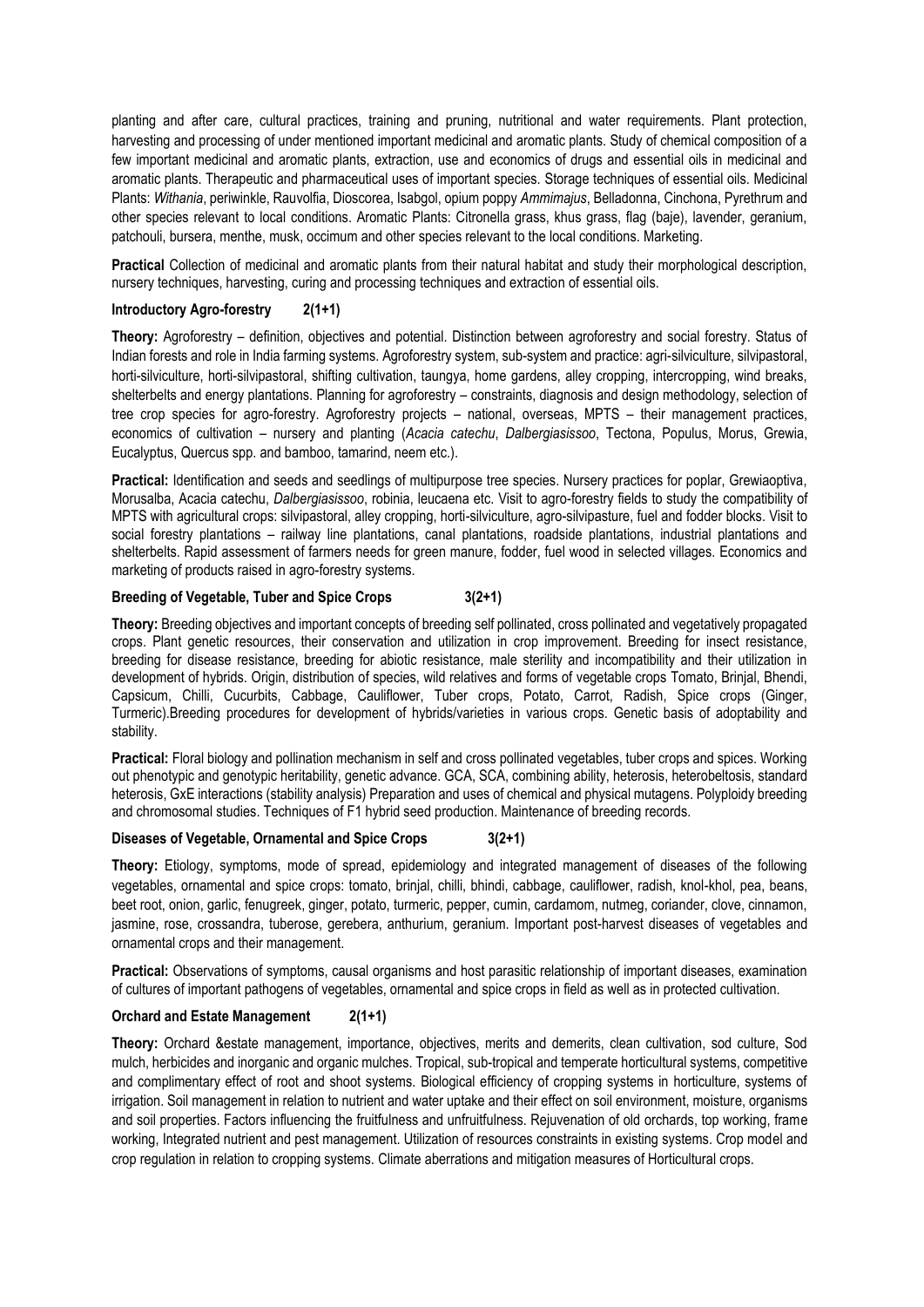**Practical:** Layout of different systems of orchard and estate, soil management, clean, inter, cover and mixed cropping, fillers. Use of mulch materials, organic and inorganic, moisture conservation, weed control. Layout of various irrigation systems.

## **Agro-meteorology and Climate Change 2(1+1)**

**Theory:** Agricultural Meteorology- Introduction, definition of meteorology, scope and practical utility of Agricultural meteorology. Composition and structure of atmosphere and definition of weather and climate, aspects involved in weather and climate, atmospheric temperature, soil temperature, solar radiation, atmospheric pressure, atmospheric humidity, evaporation and transpiration, monsoons, rainfall, clouds, drought, weather disasters and their management atmospheric pollution and role of meteorology. Basics of weather forecasting. Climate change-causes. Global warming-causes and remote sensing. Effect of climate change on horticulture Past and future changes in greenhouse gases within the atmosphere. Sources and sinks for greenhouse gases. Atmospheric chemistry. Plants sense and respond to changes in CO2 concentration. Measurement of short-term effects and mechanisms underlying the observed responses in C3 and C4 species. plant development affected by growth in elevated CO2. Physiology of rising CO2 on nitrogen use and soil fertility, its implication for production. Methodology for studying effect of CO2. Change in secondary metabolites and pest disease reaction of plants. The mechanisms of ozone and UV damage and tolerance in plants. Increased temperature and plants in tropical/sub-tropical climates- effect on growing season, timing of flowering, duration of fruit development and impacts on crop yields and potential species ranges, interaction of temperature with other abiotic/biotic stress. Mitigation strategies and prospects for genetic manipulation of crops to maximize production in the future atmosphere. Modifying Rubisco, acclimation, metabolism of oxidizing radicals, and sink capacity as potential strategies.

**Practical:** Site selection for Agromet observatory; Measurement of temperature; Measurement of rainfall; Measurement of evaporation (atmospheric/soil); Measurement of atmospheric pressure; Measurement of sunshine duration and solar radiation; Measurement of wind direction and speed and relative humidity; Study of weather forecasting and synoptic charts. Visit to Meteorological observatory, Visit to IMD meteorological observatory-Lay out planof standard meteorological observatory. Recording of air and soil temperature. Measurement of radiation and components, Measurement of rainfalldifferent types of rain gauges, Measurement of wind speed and direction and atmospheric humidity, Recording of evaporation. Synoptic charts and weather reports, symbols, *etc*.

## Potato and Tuber Crops 2 (1+1)

**Theory:** Origin, area, production, economic importance and export potential of potato and tropical, sub-tropical and temperate tuber crops; description of varieties and hybrids. Climate and soil requirement, season; seed rate; preparation of field; planting practices; spacing; water, nutrient and weed management; nutrient deficiencies. Use of chemicals and growth regulators; cropping systems. Harvesting practices, yield; economic of cultivation. Post- harvest handling and storage, field and seed standards, marketing. Crops to be covered – potato, sweet potato, arrow root, cassava, colocasia, xanthosoma, amorphophallus, dioscorea, Jerusalem artichoke, horse radish and other under exploited tuber crops.

**Practical:** Identification and description of potato and tropical, sub-tropical and temperate tuber crops; planting systems and practices; field preparation and sowing/planting. Top dressing of fertilizers and interculture and use of herbicides and growth regulators; identification of nutrient deficiencies, physiological disorders; harvest indices and maturity standards, post-harvest handling and storage, marketing. Seed collection, working out cost of cultivation, project preparation of commercial cultivation.

|                | Semester - VI                                                |            |                |
|----------------|--------------------------------------------------------------|------------|----------------|
|                | Apiculture, Sericulture and Lac culture                      | $2(1+1)$   | <b>HPP 327</b> |
| $\mathfrak{p}$ | Insect Pests of Vegetable, Ornamental and Spice Crops        | $3(2+1)$   | <b>HPP 328</b> |
| 3              | Postharvest Management of Horticultural Crops                | $3(2+1)$   | <b>HPH 316</b> |
| 4              | Seed production of Vegetable, Tuber and Spice Crops          | $3(2+1)$   | <b>HVS 303</b> |
| 5              | Breeding and Seed Production of Flower and Ornamental Plants | $3(2+1)$   | <b>HFL 322</b> |
| 6              | Processing of Horticultural Crops                            | $3(1+2)$   | <b>HPH 317</b> |
|                | Horti-Business Management                                    | $2(2+0)$   | <b>HSS 366</b> |
| 8              | Entrepreneurship Development and Business Management#        | $2(1+1)$   | <b>HSS 368</b> |
| 9              | Fundamentals of Extension Education                          | $2(1+1)$   | <b>HSS 367</b> |
|                | Total                                                        | $23(14+9)$ |                |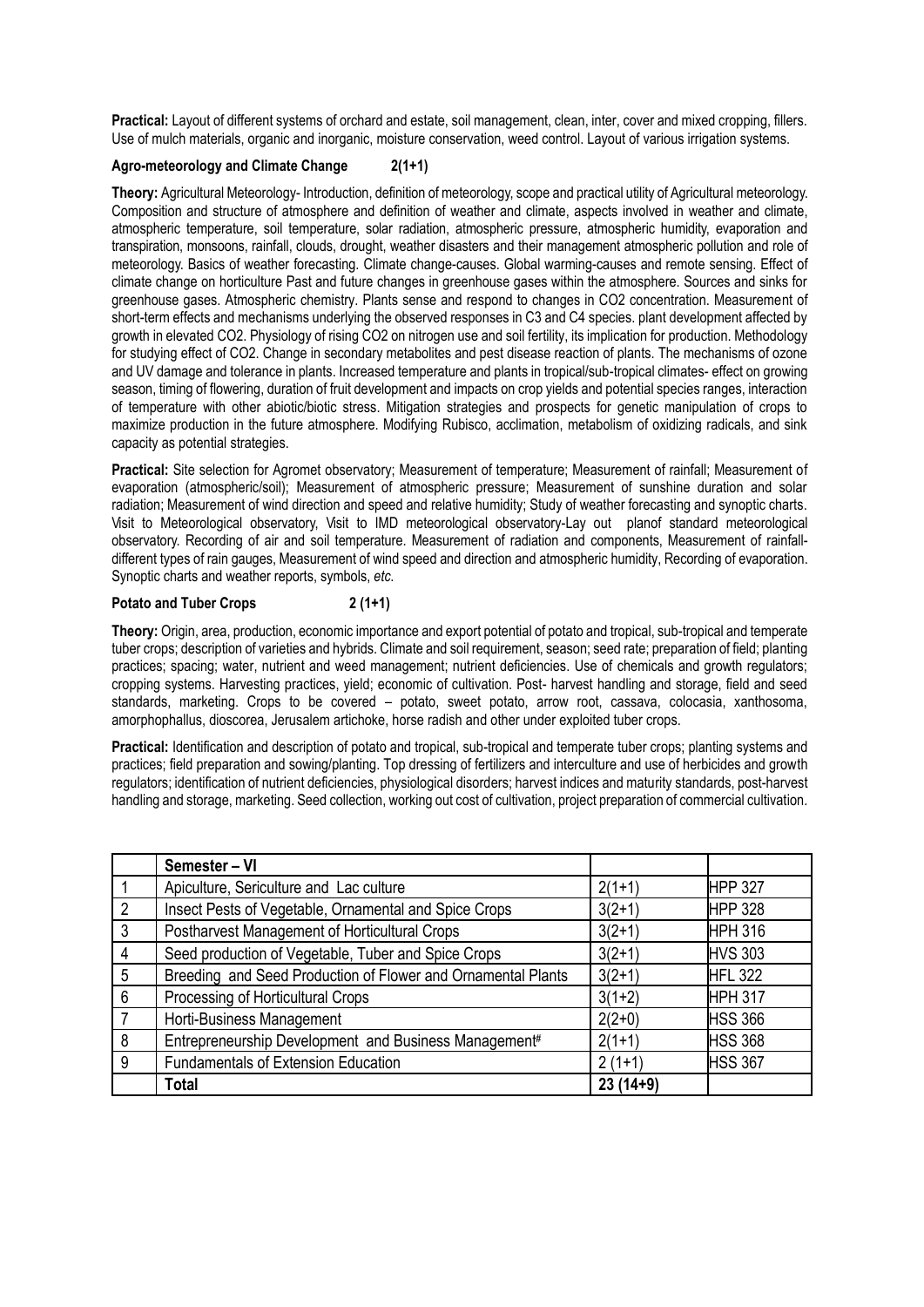# **Apiculture, Sericulture and Lac culture 2(1+1) Theroy**

Introduction to beneficial insects. Importance and History of apiculture. Species of honey bees, Rock bee, Little bee, Indian bee, European bee, Italian bee and Dammar bee, lifecycle and caste determination. Bee colony maintenance, bee colony activities, starting of new colony, location site, transferring colony, replacement of queen, combining colonies, swarm prevention, colony management in different seasons, Equipment for apiary, types of bee hives and their description. Bee pasturage. Honey extraction, honey composition and value, bee wax and tissues.. Importance, History and development in India, silkworms kinds and their hosts, systematic position, distribution, lifecycles in brief, Silk glands. Mulberry silkworm-morphological features, races, rearing house and equipments, disinfection and hygiene. Grainage acid treatment, packing and transportation of eggs, Incubation, black boxing, hatching of eggs. Silkworm rearing young age /chawki rearing and old age rearing of silkworms. Feeding, spacing, environmental conditions and sanitation. Cocoon characters colour, shape, hardiness and shell ratio. Defective cocoons and stifling of cocoons. Uses of silk and by-products. Economics of silk production. Moriculture-Mulberry varieties, package of practices, Pests and diseases and their management. Lac growing areas in India, Lac insects, biology, behaviour, lac cultivation, food plants, pruning, inoculation, cropping, kinds of lac. Enemies of lac-insects.

## **Practical**

Honey bee colony, different bee hives and apiculture equipment. Summer and Winter management of colony. Honey extraction and bottling. Study of pests and diseases of honeybees. Establishment of mulberry garden. Preparation of mulberry cuttings, planting methods under irrigated and rainfed conditions. Maintenance of mulberry garden-pruning, fertilization, irrigation and leaf harvest. Mulberry pests and diseases and their management and nutritional disorders. Study of different kinds of silkworms and mulberry silkworm morphology, silk glands. Sericulture equipments for silkworm rearing. Mulberry silkworm rearing room requirements. Rearing of silkworms-chalky rearing. Rearing of silkworms late age silkworm rearing and study of mountages. Study of silkworm pests and their management. Study of silkworm diseases and its management. Lac insects-biology, behaviour, lac cultivation, food plants, pruning, inoculation, cropping, kinds of lac. Enemies of lac insects.

## **Insect Pests of Vegetable, Ornamental and Spice Crops 3(2+1)** Theroy

Economic importance of insects in vegetable, ornamental and spice crops -ecology and pest management with reference to these crops. Pest surveillance in important vegetable, ornamental and spice crops. Distribution, host range, bio-ecology, injury, integrated management of important insect-pests affecting vegetable, ornamental and spice crops. Important storage insect-pests of vegetable, ornamental and spice crops, their host range, bio-ecology, injury and integrated management. Insect –pests of processed vegetables and ornamental crops, their host range, bio-ecology, injury and integrated management. Insecticidal residue problems in vegetables and ornamental crops, tolerance limits etc.

## **Practical**

Study of symptoms, damage, collection, identification, preservation, assessment of damage/population of important insect-pests affecting vegetable, ornamental and spice crops in field and during storage.

## **Postharvest Management of Horticultural Crops 3(2+1) Theroy**

Importance of Postharvest Technology in horticultural crops. Maturity indices, harvesting, handling, grading of fruits, vegetables, cut flowers, plantation crops, spices, medicinal and aromatic plants. Preharvest factors affecting quality, factors responsible for deterioration of horticultural produce, physiological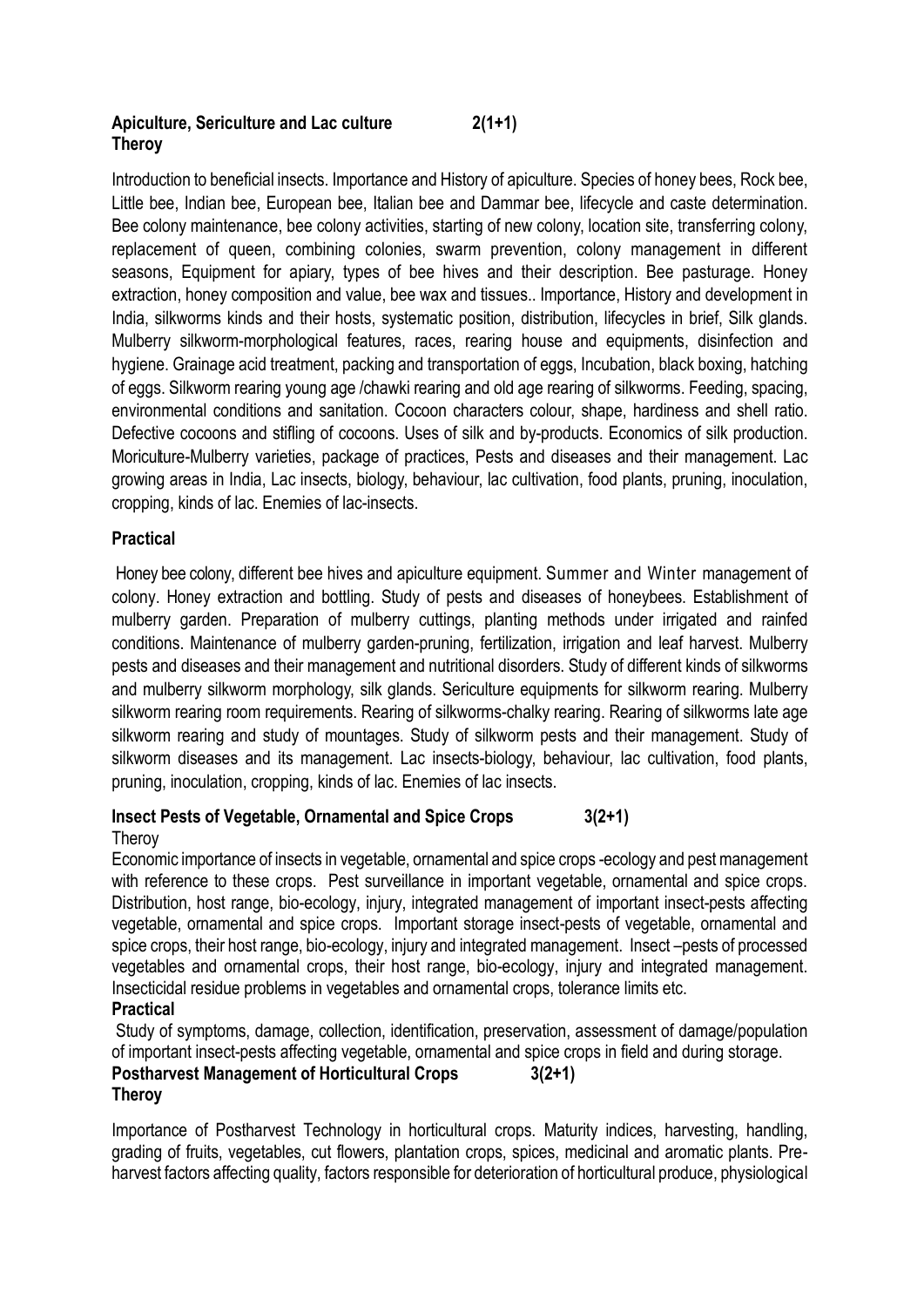and bio-chemical changes, hardening and delaying ripening process. Postharvest treatments of horticultural crops. Quality parameters and specifications. Structure of fruits, vegetables and cut flowers related to physiological changes after harvest. Methods of storage for local market and export. Preharvest treatment and pre-cooling, pre-storage treatments. Different systems of storage, packaging methods and types of packages, recent advances in packaging. Types of containers and cushioning materials, vacuum packaging, cold storage, poly shrink packaging, grape guard packing treatments. Modes of transport.

## Practical

Practice in judging the maturity of various horticultural produce, determination of physiological loss in weight and quality. Grading of horticultural produce, post-harvest treatment of horticultural crops, physical and chemical methods. Packaging studies in fruits, vegetables, plantation crops, spices and cut flowers by using different packaging materials, methods of storage, post-harvest disorders in horticultural produce. Identification of storage pests and diseases in spices. Visit to markets, packing houses and cold storage units.

## **Seed Production of Vegetable, Tuber and Spice Crops 3(2+1) Theroy**

Introduction and history of seed industry in India. Definition of seed, classes-types of seed. Differences between grain and seed. Importance and scope of vegetable seed production in India. Principles of vegetable seed production. Role of temperature, humidity and light in vegetable seed production, land requirements, climate, season, planting time, nursery management, seed rate, rouging, seed extraction and storage of cole crops, root vegetables, solanaceous vegetables, cucurbits, okra, leafy vegetables, bulb crops, leguminous vegetables and exotic vegetables. Seed germination and purity analysis. Field and seed standards. Seed drying and extraction. Seed legislation.

## **Practical**

Study of seed structure, colour size, shape and texture. Field inspection of seed crops. Practices in rouging. Harvesting and seed extraction. Germination and purity analysis. Methods of seed production, Seed certification in cole crops, root vegetables, bulb crops, solanaceous vegetables, cucurbits, okra, leafy vegetables, leguminous vegetables and exotic vegetables. Seed processing machines. Visit to seed production units.

## **Breeding and Seed Production of Flower and Ornamental Crops 3(2+1)**

## **Theroy**

History of improvements of ornamental plants, Centre of origin of flower crops and ornamental crops, objectives and techniques in ornamental plant breeding. Introduction, selection, hybridization, mutation and biotechnological technique for improvement of ornamental and flower crops viz., Rose, Jasmine, Chrysanthemum, Tuberose, Gerbera, Gladiolus, dahlia Heliconia, Lilium, Gaillardia, Petunia, Hibiscus, Bouganvillea, Zinnia, Cosmos, Dianthus, Snapdragon, Pansy, crossandra, marigold, , geranium, antirrhinium, china aster, orchids, anthurium, carnation, hibiscus etc. Breeding for disease resistance. Development of promising cultivars of important ornamentals and flower crops. Role of heterosis and its exploitation, production of F1 hybrids and utilization of male sterility, production of open pollinated seed. Harvesting processing and storage of seeds, seed certification.

## Practical

Study of floral biology and pollination in important species and cultivars. Techniques of inducing polyploidy and mutation. Production of pure and hybrid seeds. Harvesting, conditioning and testing of seeds. Practice in seed production methods.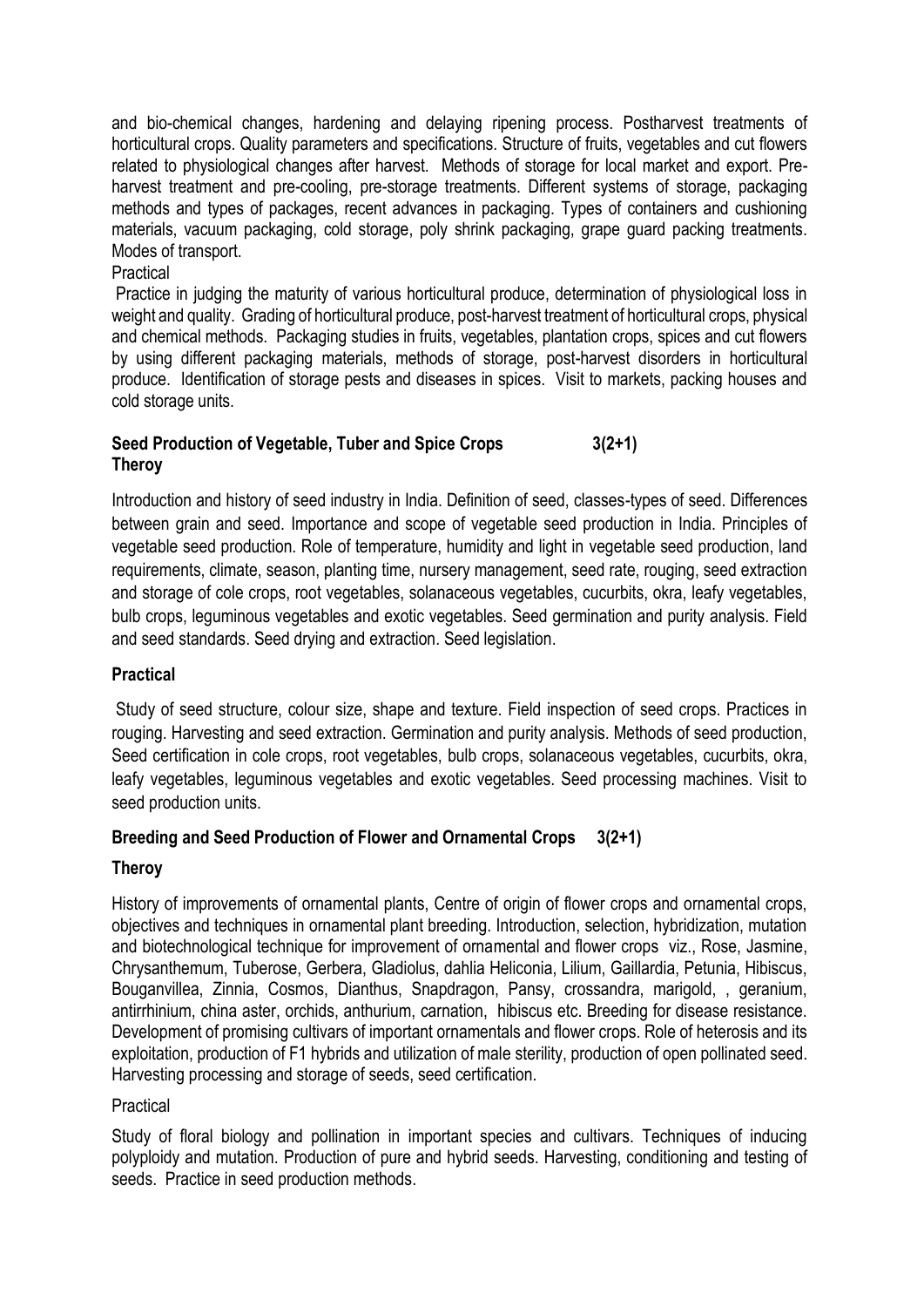## **Processing of Horticultural Crops 3(1+2) Theroy**

Importance and scope of fruit and vegetable preservation industry in India, food pipe line, losses in postharvest operations, unit operations in food processing. Principles and guidelines for the location of processing units. Principles and methods of preservation by heat - pasteurization, canning, bottling. Methods of preparation of juices, squashes, syrups, cordials and fermented beverages. Jam, jelly and marmalade. Preservation by sugar and chemicals, candies, crystallized fruits, preserves chemical preservatives, preservation with salt and vinegar, pickling, chutneys and sauces, tomato and mushrooms, freezing preservation. Processing of plantation crops, products, spoilage in processed foods, quality control of processed products, Govt. policy on import and export of processed fruits. Food laws.

Practical

Equipments used in food processing units. Physico-chemical analysis of fruits and vegetables. Canning of fruits and vegetables, preparation of squash, RTS, cordial, syrup, jam, jelly, marmalade, candies, preserves, chutneys, sauces, pickles (hot and sweet). Dehydration of fruits and vegetables – tomato product dehydration, refrigeration and freezing, cut out analysis of processed foods. Processing of plantation crops. Visit to processing units.

## **Horti-Business Management 2 (2+0) Theroy**

Farm management - definition, nature, characteristics and scope. Farm management principles and decision making, production function, technical relationships, cost concepts, curves and functions – factors, product, relationship – factors relationship, product relationship, optimum conditions, principles of opportunity cost-equi-marginal returns and comparative advantages, time value of money, economic of scale, returns to scale, cost of cultivation and production, break even analysis, decision making under risk and uncertainty. Farming systems and types. Planning – meaning, steps and methods of planning, types of plan, characteristics of effective plans. Organizations – forms of business organizations, organizational principles, division of labour. Unity of command, scalar pattern, job design, span of control responsibility, power authority and accountability. Direction – guiding, leading, motivating, supervising, coordination – meaning, types and methods of controlling – evaluation, control systems and devices. Budgeting as a tool for planning and control. Record keeping as a tool of control. Functional areas of management – operations management – physical facilities, implementing the plan, scheduling the work, controlling production in terms of quantity and quality. Materials management – types of inventories, inventory costs, managing the inventories, economic order quantity (EOQ). Personnel management – recruitment, selection and training, job specialization. Marketing management – definitions, planning the marketing programmes, marketing mix and four P's. Financial management – financial statements and rations, capital budgeting. Project management – project preparation evaluation measures.

# **Entrepreneurship Development and Business Management 2(1+1) Theroy**

Entrepreneurship Development: Assessing overall business environment in the Indian economy. Overview of Indian social, political and economic systems and their implications for decision making by individual entrepreneurs. Globalization and the emerging business / entrepreneurial environment. Concept of entrepreneurship; entrepreneurial and managerial characteristics; managing an enterprise; motivation and entrepreneurship development; importance of planning, monitoring, evaluation and follow up; managing competition; entrepreneurship development programs; SWOT analysis, Generation, incubation and commercialization of ideas and innovations. Government schemes and incentives for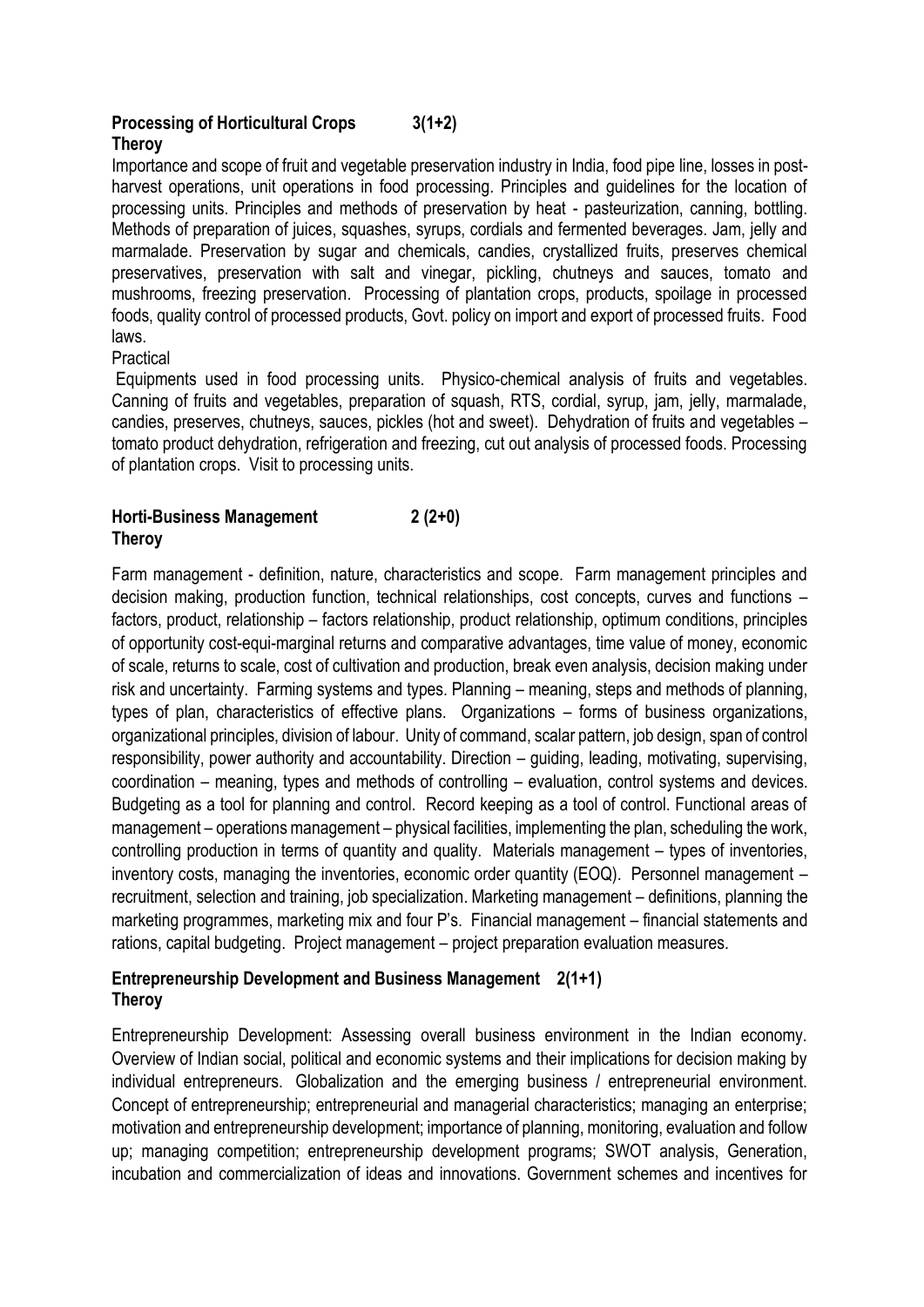promotion of entrepreneurship. Government policy on Small and Medium Enterprises (SMEs) / SSIs. Export and Import Policies relevant to horticulture sector. Venture capital. Contract farming and joint ventures, public-private partnerships. Supply chain management and total quality management. Overview of horti inputs industry. Characteristics of Indian horticultural processing and export industry. Social Responsibility of Business. Communication Skills: meaning and process of communication, verbal and non-verbal communication; listening and note taking, writing skills, oral presentation skills developing organizational and managerial skills, problem solving skills. field diary and lab record; indexing, footnote and bibliographic procedures.

## **Practical**

Listening and note taking, writing skills, oral presentation skills; field diary and lab record; indexing, footnote and bibliographic procedures. Reading and comprehension of general and technical articles, précis writing, summarizing, abstracting; Conducting market survey to the demand for product, preparing advertisements for popularization of product, news writing, preparing project proposals, individual, group presentation, features of oral presentation, presentation, evaluation of presentation and evaluation of sheet, dyadic communication-face to face conversation, telephone conversation, rate of speech and clarity of voice, speaking and listening politeness, telephone etiquettes, organising general and group meeting, salient features of participation in seminars and conferences, conducting and participating in mock interviews.

## **Fundamentals of Extension Education2 (1+1) Theroy**

Extension education: meaning, definition, nature, scope, objectives, principles, approaches and history. Horticulture extension: process, principles and selected programmes of leading national and international forest institutes. People's participation in Horticulture programmes. Motivation of Farmers, rural youth and voluntary organizations for Horticulture extension work Rural Development: meaning, definition, objectives and genesis. Transfer of technology programmes like lab to land programme (LLP) national demonstration (ND), front line demonstration (FLD) Krishi Vigyan Kendras (KVK), Technology Assessment and Refinement Programme (TARP) etc. of ICAR. Communication: meaning, definition, elements and selected models. Audio – visual aids: importance, classification and selection. Adoption and diffusion process, Teaching and learning-concepts and principles, Teaching steps, Programming planning process – meaning, scope, principles and steps. Evaluation: meaning, importance and methods. Scope and importance of Participatory Rural Appraisal (PRA) & Rapid Rural Appraisal (RRA). Management and administration: meaning, definition, principles and functions. Concepts of human resource development (HRD), rural leadership. ICT in Extension education, ICT use in rural India. **Practical**

# Visits to study structure, functions, linkages and extension programmes of ICFRE institutes/voluntary organizations/Mahila Mandal, Village Panchayat, State Dept. of Horticulture /All India Radio (AIR). Exercises on distortion of message, script writing for farm broadcasts and telecasts, planning, preparation & use of NPVA like poster, chart, flash cards, folders etc. and AVA like OHP & 35 mm slide projector transparencies. Identification of local leaders to study their role in extension work. Evaluation of some selected case studies of forestry extension programmes. Preparation of Village Agricultural productions plan.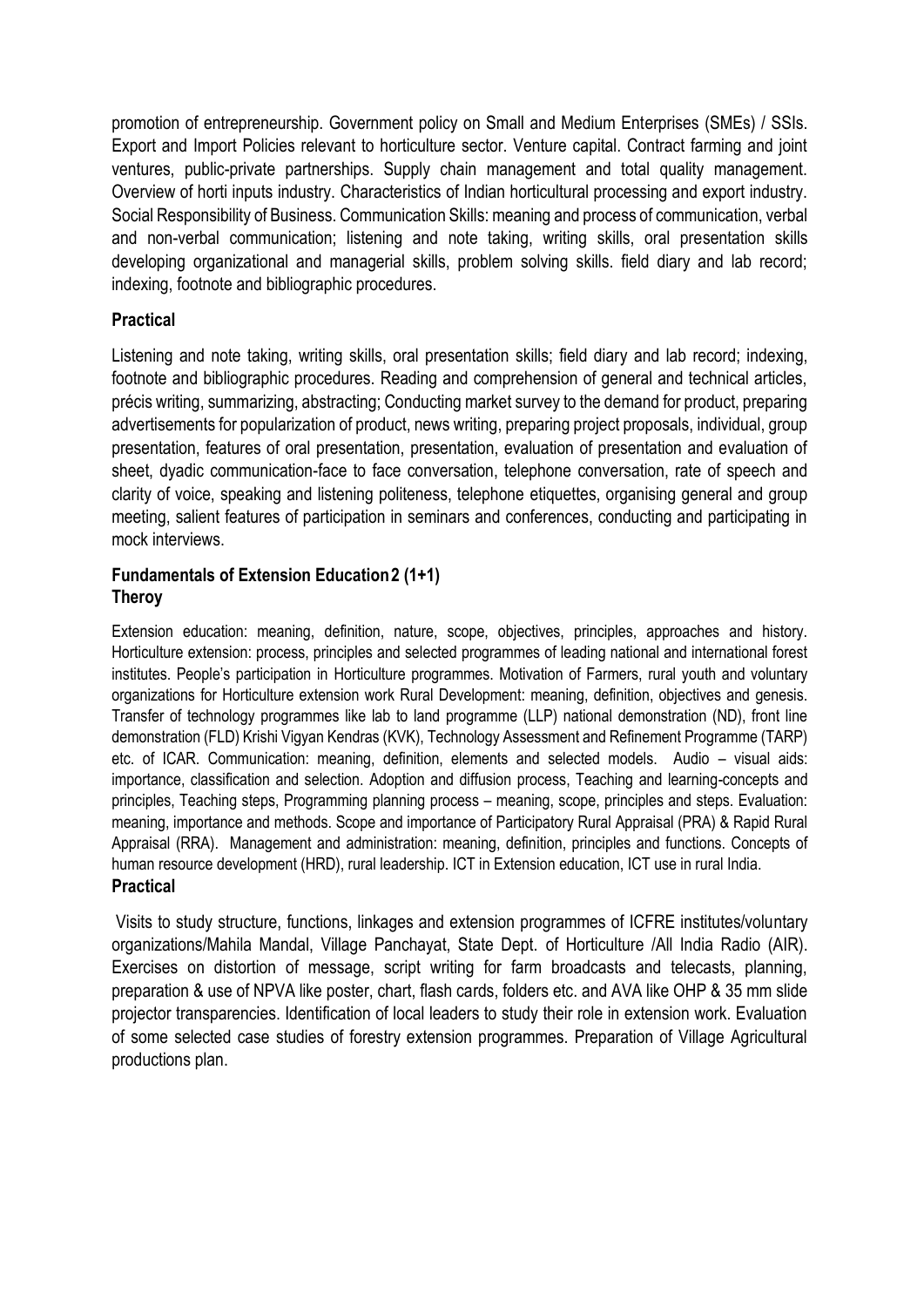## **Semester – VII Rural Horticultural Work Experience Programme**

| S.N. | <b>Title of the Course</b>                     | <b>Credit Hours</b> |
|------|------------------------------------------------|---------------------|
|      | <b>STUDENT READY - Placement in Industries</b> | $0 + 10$            |
|      | STUDENT READY- Placement in Villages           | $0 + 10$            |
|      | Total                                          | $20(0+20)$          |

## **RHWE Programme schedule**

| S. No.       |                                    | <b>Duration</b> |
|--------------|------------------------------------|-----------------|
|              | <b>Orientation Programme</b>       | 2 weeks         |
|              | Village stay                       | 12 weeks        |
| ົ<br>J       | All India Study Tour               | 3 weeks         |
|              | <b>Placement Programme</b>         | 4 weeks         |
| 5            | Report writing & Final Examination | 3 weeks         |
| <b>Total</b> |                                    | 24 Weeks        |

**Semester – VIII** 

| S.N.            | <b>STUDENT READY: Experimental Learning programme</b>             | <b>Credit Hours</b> |
|-----------------|-------------------------------------------------------------------|---------------------|
|                 | <b>Commercial Horticulture</b>                                    | No change           |
| $\overline{2}$  | Protective Cultivation of High Value Horticulture Crops           | No change           |
| 3               | Processing of Fruits and Vegetables for Value Addition            | No change           |
| 4               | Floriculture and Landscape Architecture                           | <b>New Module</b>   |
| 5               | Bio-inputs: Bio-fertilizers and Bio-pesticides.                   | <b>New Module</b>   |
| $6\phantom{1}6$ | Mass Multiplication of Plant And Molecules through Tissue Culture | <b>New Module</b>   |
|                 | Mushroom culture                                                  | <b>New Module</b>   |
| 8               | Bee keeping                                                       | <b>New Module</b>   |
|                 | Total                                                             | $20(0+20)$          |

The student undergoing ELP may be allowed to register for a maximum two courses in which they have failed but completed requisite percentage of attendance.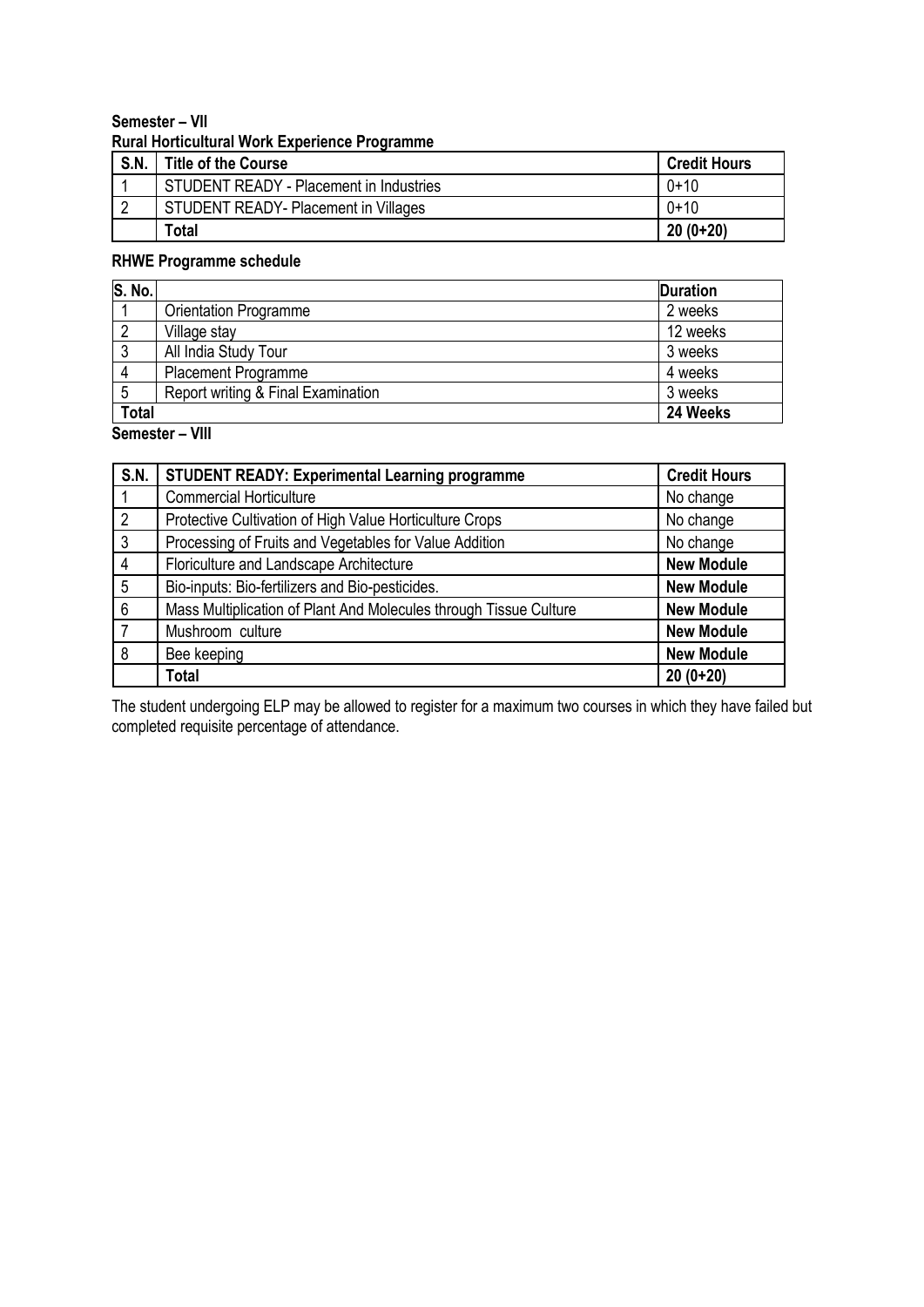# **FORESTRY**

## **B.Sc. (Hons.) FORESTRY**

## **Semester wise distribution of courses**

|     | S.No Catalog   | <b>Course</b>                                            | <b>Credit</b> |
|-----|----------------|----------------------------------------------------------|---------------|
|     |                | Semester I (12+9=21 Credit Hours including 2 Non-Credit) |               |
| 1.  | <b>FSA 101</b> | Introduction to Forestry                                 | $2 + 0$       |
| 2.  | <b>FSA 102</b> | Dendrology                                               | $2 + 1$       |
| 3.  | <b>FNR 116</b> | Introduction to Agronomy and Horticulture                | $2 + 1$       |
| 4.  | <b>FNR 117</b> | Geology & Soils                                          | $2 + 1$       |
| 5.  | <b>FBS 141</b> | Information and Communication Technology                 | $1 + 1$       |
| 6.  | <b>FBS 142</b> | <b>Communication Skills and Personality Development</b>  | $1 + 1$       |
| 7.  | <b>FBS 143</b> | <b>Plant Biochemistry</b>                                | $1 + 1$       |
| 8.  |                | FBS 144/FBS 145 Forest Botany/Basic Mathematics          | $1 + 1$       |
| 9.  | <b>FBS 146</b> | Physical Education-I                                     | $0+1*$        |
| 10. | <b>FBS 147</b> | NCC-I/NSS-1                                              | $0+1*$        |
|     |                | <b>TOTAL</b>                                             | $12 + 9$      |

#### **Introduction to Forestry**

**Theory:** Forests - definitions, role, benefits - direct and indirect. History of Forestry - definitions, divisions and interrelationships. Classification of forests - High forests, coppice forests, virgin forest and second growth forests, pure and mixed forests - even and uneven aged stands. Forest types of India- classification. Agroforestry - farm forestry, social forestry, joint forest management - concepts, programmes and objectives. Important acts and policies related to Indian forests. Global warming - forestry options for mitigation and adaptation - carbon sequestration. Important events/dates related to forests and environment - themes and philosophy.

Introduction to world forests - geographical distribution and their classification, factors influencing global forests distribution productivity and increment of world forests. Forest resources and forestry practices in different regions of the world - Western Europe, North America, Central Africa, Australia, Central America, Russia, Japan, and China. General problems of forest development and economy. Forest based industries in the developed and developing countries. Trade patterns of forest based raw materials. Recent trends in forestry development in the world. National and international organizations in forestry.

## **Dendrology**

**Theory:** Introduction – importance and scope of dendrology, Principles andsystems of plant classification systems. Detailed study of Bentham and Hooker natural system, its advantages and disadvantages. Plant Nomenclature – objectives, principles and International Code of Botanical Nomenclature. Role of vegetative morphology in identification of woody forest flora. Peculiarities of bole, general form of woody trunk and deviations like buttresses, flutes, etc. Morphology and description of barks of common trees. Characteristics of blaze, bark colour, exudations etc. Morphology of leaf, different types of leaves, colour of young and old leaves in some species as (regular) features of identification. Reproductive morphology of plants with reference to description and identification of reproductive parts. Detailed study of the families- diagnose the features – floral variations – distribution and economic importance –systematic position as per Bentham & Hooker Sytem of classification - Magnoliaceae, Annonaceae, Guttiferae, Dipterocarpaceae, Malvaceae, Sterculiaceae, Tiliaceae, Rutaceae, Meliaceae, Sapindaceae, Anacardiaceae, Leguminosae, Rhizophoraceae, Combretaceae, Myrtaceae, Rubiaceae, Sapotaceae, Apocyanaceae, Bignoniaceae, Lamiaceae, Lauraceae, Euphorbiaceae, Orchidaceae, Palmae and Graminae. Brief description of the families - Bombacaceae, Santalaceae, Casuarinaceae.

**Practical:** Morphological description of plant parts and method of collection of plants. Techniques of preparing herbarium specimens. General study of herbarium. Dissection of flowers- making sketches- construction of floral diagrams of one species of the following families: Annonaceae and Guttiferae, Dipterocarpaceae and Malvaceae, Sterculiaceae and Tiliaceae, Rutaceae and Meliaceae, Sapindaceae and Anacardiaceae, Leguminosae- Papilionaceae- Mimosae –Caesalpiniaceae, Rhizophoraceae, Combretaceae, Myrtaceae, Rubiaceae, Sapotaceae, Apocyanaceae and Bignoniaceae, Lamiaceae, Euphorbiaceae, Santalaceae and Casuarinaceae, Orchidaceae, Graminae and Pinaceae.

## **Introduction to Agronomy and Horticulture**

**Theory:** Agronomy, scope and its role in crop production-Major Field crops of India – classification, area, distribution and productivity of major Field crops. Farming and cropping systems – mono, sole and multiple cropping, relay, sequential and inter cropping. Tillage- definition- objectives – types of tillage- tillage implements – tilth - characteristics of good tilth - Soil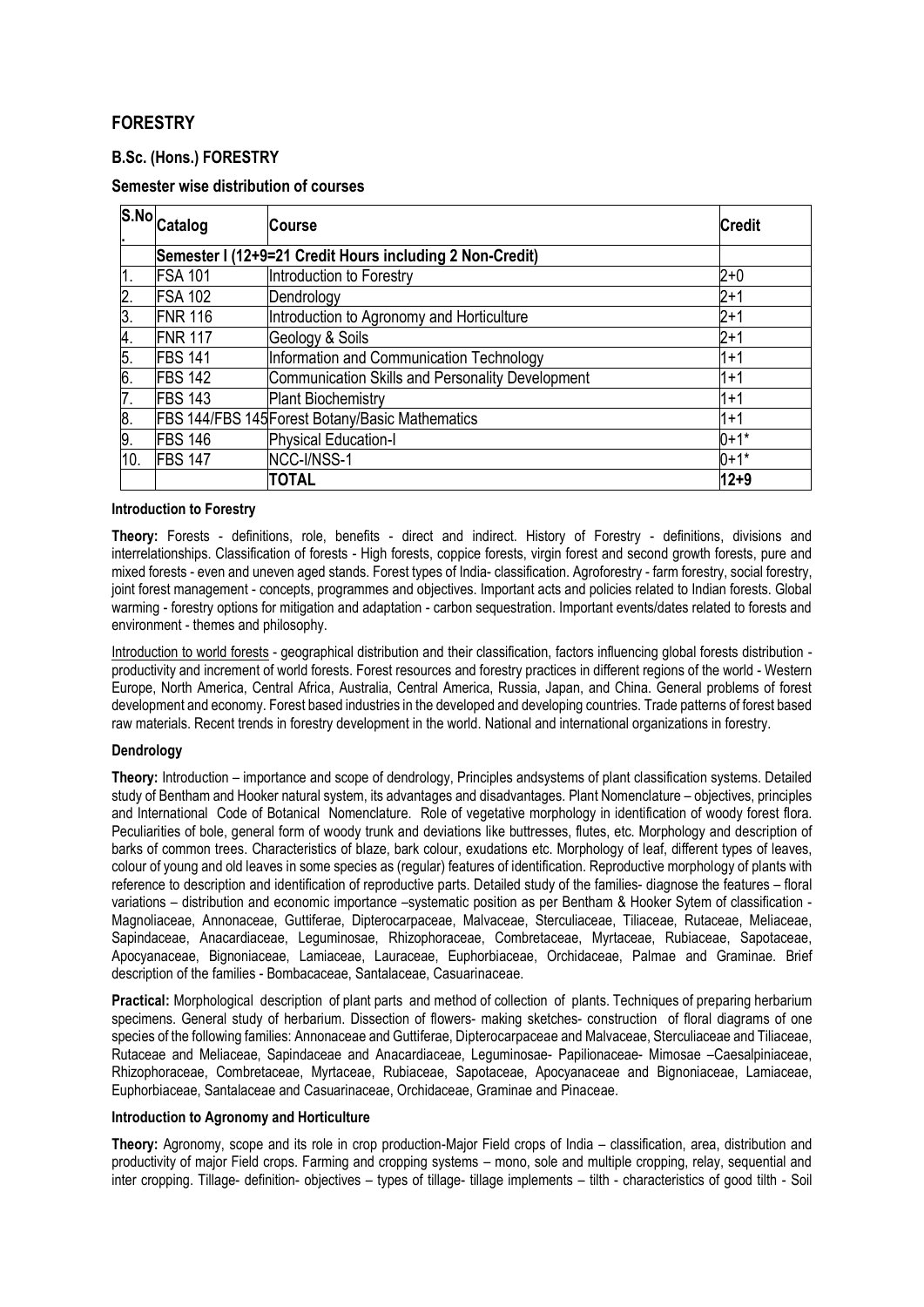productivity and fertility- Crop nutrition – nutrients –classification – Nutrient sources- organic manures –fertilizers – biofertilizers- Integrated Nutrient Management-Importance of water in plant growth- Soil properties influencing moisture availability – texture, structure and organic matter status-Irrigation and drainage. Weed control – definition and characteristics of weeds, classification of weeds – damages due to weeds - benefits of weeds. -Control vs prevention of weeds – methods of weed control-Classification of herbicides–Integrated weed management. Soil and its management-Definitions and importance of horticulture- Economic importance and classification of horticultural crops and their culture and nutritive value- area and production- exports and imports- fruit, vegetables, plantation and spice crops-soil and climate–principles-planning and layoutmanagement of orchards- planting systems and planting densities- Principles and methods of pruning and training of fruit, plantation crops-use of growth regulators in horticulture crops-Horticultural zones of state and country.

**Practical:** Identification of field crop and tillage implements. Preparation of seed beds, identification of fertilizers and manures – mixing chemical fertilizers – calculating fertilizer requirements. Identification of green manure plants. Identification of important weeds of the region with particular reference to forest plantations. Preparation of weed herbarium. Calculations of spray volume and herbicide concentrations. Methods of application of herbicides. Identification of horticultural crops-garden tools and implements. planning and layout of orchard and plantations. Digging and filling of pits for fruit and plantation cropsplanting systems, training and pruning of orchard trees-preparation and application of regulators, layout of different irrigation systems, identification and management of nutritional disorder in fruits-bearing habits and maturity standards, harvesting, grading, packaging and storage.

## **Geology & Soils**

**Theory:** Introduction to geology - its significance, composition of earth's crust, soil as a natural body - major components by volume. Pedology -rocks- types – igneous, sedimentary and metamorphic , classification - soil forming minerals - definition, classification-silicates, oxides, carbonates , sulphides, phosphates-occurrence. Weathering of rocks and minerals -weathering factors -physical-chemical-biological agents involved, weathering indices. Factors of soil formation-parent material, climate, organism, relief, time. Soil forming processes-eluviations and illuviation, formation of various soils. Physical parameterstexture-definition, methods of textural analysis, Stokes law, textural classes, use of textural triangle, absolute specific gravitydefinition apparent specific gravity/bulk density-factors influencing-field bulk density, relation between bulk density-particle density. Pore space-definition-factors affecting capillary and non capillary porosity- soil colour-definition-its significance colour variable-hue, value, chroma, Munsell colour chart-factors influencing-parent material-soil moisture-organic matter. Soil structure-definition-classification-clay- prism like structure-factors influencing genesis of soil structure, soil consistency, plasticity-Atterberg's constants. Soil air-composition, factors influencing-amount of air space. Soil temperature-sources and distribution of heat-factors influencing-measurement. Chemical properties -soil colloids organic- humus-inorganic-secondary silicate-clay-hydrous oxides. Soil organic matter decomposition - concept of pH - soil acidity -nutrient availability-soil buffering capacity – a brief overview of saline, sodic and calcareous soils. Soil water-forms-hygroscopic, capillary and gravitational-soil moisture constants-hygroscopic coefficient-wilting point-field capacity-moisture equivalent, maximum water holding capacity, energy concepts-pF scale measurement-gravimetric-electric and tensiometer methods-pressure plate and pressure membrane apparatus-Neutron probe-soil water movement-saturated and unsaturated infiltration and percolation. Elementary knowledge of soil classification – soil orders. Forest soils- characteristics- distinguishing features- changes in physical and chemical properties compared to agricultural soils.

**Practical:** Identification of rocks and minerals; Collection and preparation of soil samples; Soil analyses for moisture, colour, bulk density, organic matter, pH, EC; Textural analysis by hydrometer method; Study of soil profile; Study tour for identification of rocks and minerals and profile studies; Practicals on introduction to Tensiometer, pressure plate and neutron probe etc.

## **Information and Communication Technology**

**Theory:** Introduction to computers, hard ware and soft ware, basic works of computer, operating systems. DOS, WINDOWS commands for managing files. Windows component like icons, desktop, My Computer, recycle bin, My Documents, task bar, start menu options. Familiarizing with MS OFFICE (MS Excel, MS Word, MS PowerPoint). Introductions to FOSS for OS and for work related to word processing, spreadsheet and presentation. Introduction to intra and internet and its application. Introduction to statistical packages and image processing software. Audio visual aids - definition, advantages, classification and choice of A.V aids; cone of experience and criteria for selection and evaluation of A.V aids; video conferencing. Communication process, Berlo' s model, feedback and barriers to communication.

**Practical:** Exercises on binary number system, algorithm and flow chart; MS Word; MS Excel; MS Power Point; Internet applications: Web Browsing, Creation and operation of Email account; Analysis of fisheries data using MS Excel. Handling of audio visual equipments. Planning, preparation, presentation of posters, charts, overhead transparencies and slides. Organization of an audio visual programme.

## **Communication Skills and Personality Development**

**Theory:** Communication Skills: Structural and functional grammar; meaning and process of communication, verbal and nonverbal communication; listening and note taking, writing skills, oral presentation skills; field diary and lab record; indexing, footnote and bibliographic procedures. Reading and comprehension of general and technical articles, precise writing,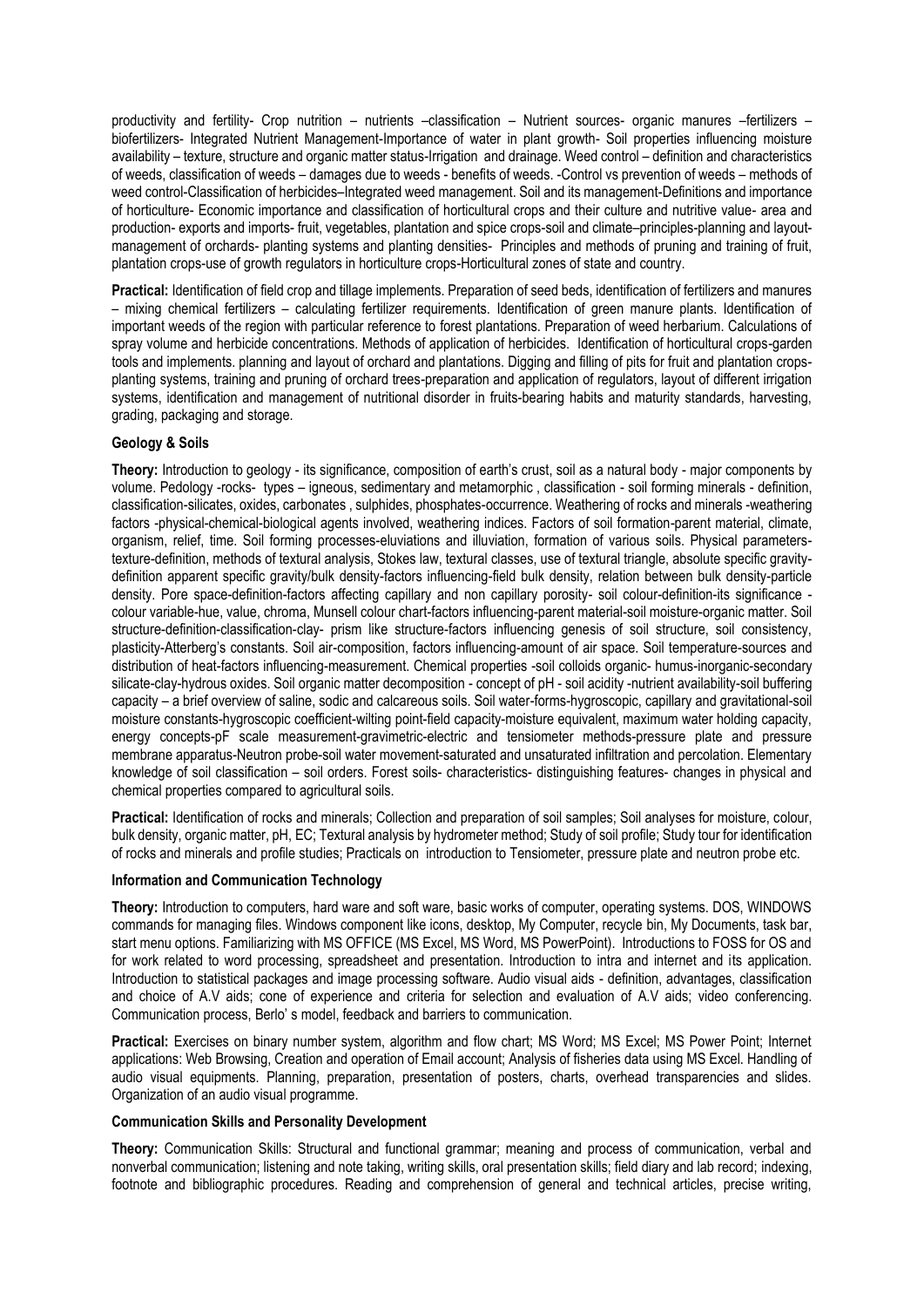summarizing, abstracting; individual and group presentations, impromptu presentation, public speaking; Group discussion. Organizing seminars and conferences. Applied Grammar: Introduction to Word Classes. Structure of the Verb in English. Uses of Tenses. Study of Voice. Use of Conjunctions and Prepositions. Sentence Patterns in English. Spoken English: Conversations of Different Situations in Everyday Life. The Concept of Stress, Stress Shift in Words and Sentences. Words with Silent Letters and their Pronunciations. The Basic Intonation Patterns.

Practical: Listening and note taking, writing skills, oral presentation skills; field diary and lab record; indexing, footnote and bibliographic procedures. Reading and comprehension of general and technical articles, precise writing, summarizing, abstracting; individual and group presentations.

#### **Plant Biochemistry**

**Theory:** Chemistry of carbohydrates – classification, mono, di and polysaccharides, anomerism, epimerism, mutarotation, configuration of sugar sand inversion. Chemistry of lipids – classification, simple lipids and phosphorlipids. Fatty acids and fat constants, lipids of chloroplast, membrane lipids. Chemistry amino acids, peptides and proteins, classification, levels of protein structure. Chemistry of nucleic acids – bases, sugars, Nucleosides and Nucleotides.Structure and function of RNA and DNA. Enzymes – classification, enzyme kinetics, enzyme inhibition, allosteric enzymes, lysozymes, coenzymes. Metabolism of carbohydrates –glycolysis, TCA cycle, HMP shunt, glyoxylic acid cycle, electron transportchain. Lipids metabolism–beta-oxidation and fatty acid biosynthesis. Photosynthesis – light reaction, dark reaction, Hill's reaction, photorespiration, C4 pathway, C3 and C4 plants, CO2 fixation, regulation of photosynthesis. Plant hormones and the irmodeofaction.

**Practical:** Qualitative tests for carbohydrates, Quantitative estimation of reducing sugars by DNS method, Quantitative test for total carbohydrates by Anthronere agent, Qualitative tests for lipids, Determination of Saponification number of oils/fats, Determination of Iodine number of fatty acids, Qualitative tests for proteins/ amino acids, Estimation of protein by Lowry's method, Determination of Michaelis constant of enzymes, Estimation of RNA.

#### **Forest Botany**

**Theory:** Introduction to Allied and Applied Branches of Botany; General classification of plants – Phanerogams, Cryptogams, Angiosperms and Gymnosperms, Dicotyledons and Monocotyledons; General body organization and characters of Algae (e.g. *Chlamydomonas*), Fungi (*Mucor*), Bryophytes (*Moss*) and Pteridophytes (*Nephrolepis*); Parts of flowering plants- Root system and Shoot system, typical structure of root, stem and leaf; Functions of root, stem and leaves; Basic Structure of Flower-Essential and Non essential parts of flower; Morphology of root, stem and leaves; Morphology of Flower with emphasis on Inflorescence; Types of Phyllotaxy and Venation in leaves, types of placentation and aestivation in flower; Basic types of tissues (Structure and Function) - Dermal, Vascular and Ground tissues; Parenchyma, Sclerenchyma, Collenchyma, Chlorenchyma, Aerenchyma, Cambium, Xylem and Phloem; Types of vascular bundles in flowering plants.

**Practical:** Morphology of root, stem and leaves with special emphasis on underground and aerial modifications in root and stem; simple and compound leaves; types of phyllotaxy and venation (live specimens); typical structure of bisexual flower; types of inflorescence (live specimens); types of tissues with the aid of permanently mounted slides; Tissue organization in Dicot root, stem and leaves; Tissue organization in Monocot root, stem and leaves with the aid of permanent slides or study charts.

## **Basic Mathematics**

Elementary idea of complex number. Arithmetic and Geometric progressions. Elementary idea of permutation and combinations. Matrix of asystem of linear equations. Binomial theorem for positive integral index, any index and their applications, addition and subtraction formulae. A, B and C, D formulae. Sine and Cosine formulae. Inverse Trigonometric functions, ratios and their interrelationships. Limit of functions - differentiations and integrations simple applications – maxima and minima least square techniques- Introduction tomatrices and determinants, special type of matrices, addition, subtraction and multiplication of matrices.

## **PhysicalEducation–I**

**Practical:** Concept of Physical Education - Meaning, need & importance, aim, & objectives. Condition in exercises - warming up, warming down (general & specific), and flexibility exercise. Physical Fitness exercises for speed, strength, agility, endurance and coordination. Posture & Concept - Definition, values of good posture, causes & drawbacks of bad posture , Common postural deviation, their causes and correct exercises, Kyphosis, Scoliosis, Lordosis, Knock knee & Bowlegs, Flatfoot. Running ABC'S, walking ABC'S -Major games - Rules and regulations of important games, Skill development in anyone of the games - Football, Basketball & ball Badminton. Indoor games - Participation inone of the indoor games - Shuttle badminton & table tennis. Athletic events-Rules & regulations of athletic events, Participation in any of the athletic events – Broad jump, high jump and short put. Conduct of Health Related Physical Fitness Test (TPFP): One mile run/ Beep test, Sit-Up 60sec, Sit and reach, Modified pull-ups. NOTE: (one to be selected major games, indoor games and Athletic events).

**NSS:** Aims and objectives of NSS. NSS logo, motto etc. Orientation of students in national problems, study of philosophy of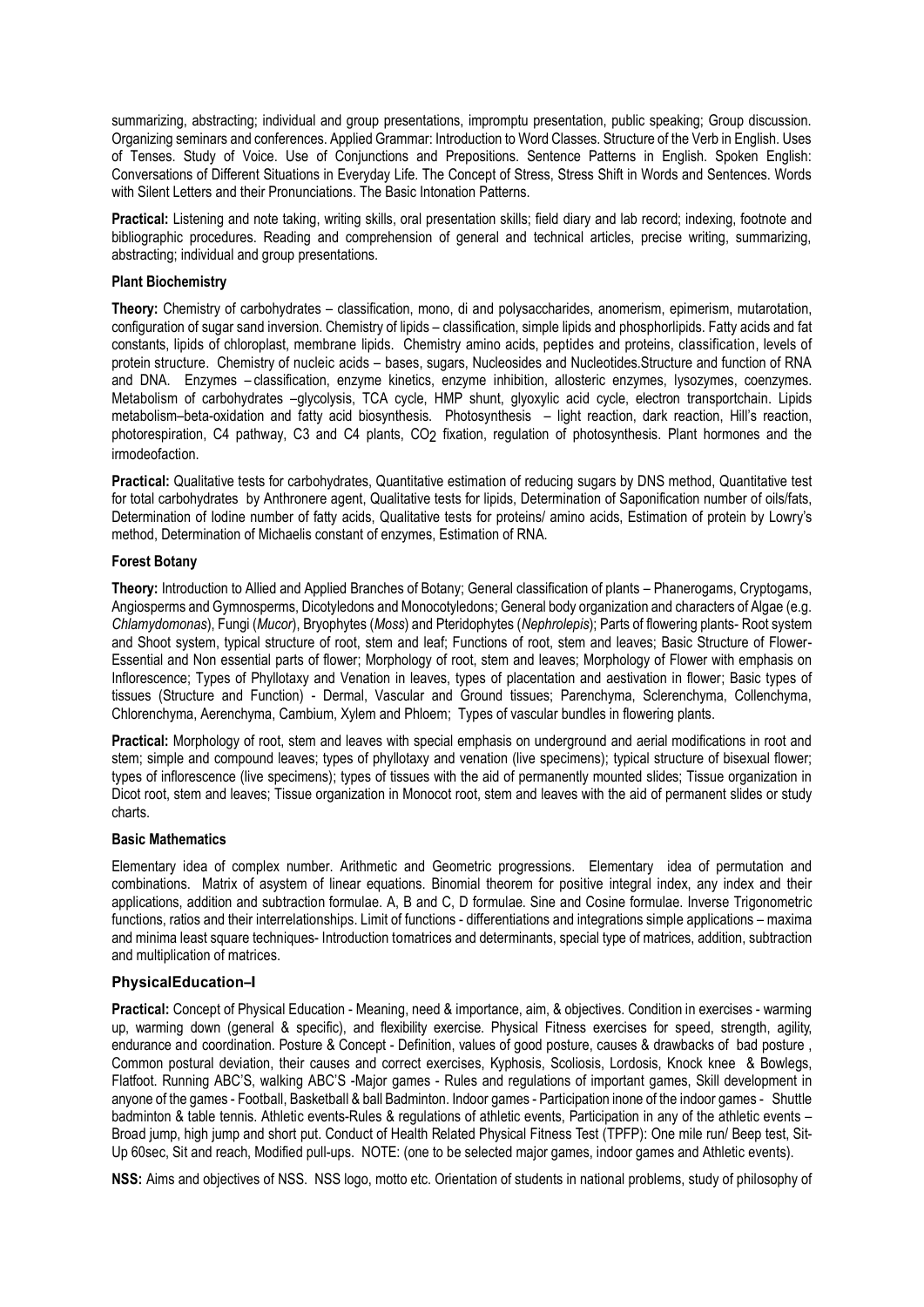NSS, fundamentals rights, directive principles of state policy, Village adoption.

|     | Semester II (13+9=22 Credit Hours including 2 Non-Credit) |                                            |          |
|-----|-----------------------------------------------------------|--------------------------------------------|----------|
| 1.  | <b>FBT 111</b>                                            | Plant Physiology                           | $2 + 1$  |
| 2.  | <b>FBT 112</b>                                            | Plant Cytology and Genetics                | $1 + 1$  |
| 3.  | <b>FSA 103</b>                                            | Theory and Practice of Silviculture        | $2 + 1$  |
| 4.  | <b>FPU 126</b>                                            | <b>Wood Anatomy</b>                        | $2 + 1$  |
| 15. | <b>FWM 136</b>                                            | <b>Wildlife Biology</b>                    | $2 + 1$  |
| 6.  | <b>FNR 118</b>                                            | <b>Forest Protection</b>                   | $2 + 1$  |
| 17. | <b>FBS 148</b>                                            | Statistical Methods & Experimental Designs | $2 + 1$  |
| 8.  | FBS 149                                                   | Physical Education-II                      | $0+1*$   |
| 19. | <b>FBS 147</b>                                            | <b>NCC-II/NSS-II</b>                       | $0+1*$   |
|     |                                                           | <b>TOTAL</b>                               | $13 + 9$ |

## **Theory and Practice of Silviculture 3 (2+1)**

**Theory:** Definitions: Forests and Forestry- Silviculture objectives and scope of silviculture-relation with other branches of Forestry Silvics. Site factors - climatic, edaphic, physiographic, biotic and their interactions. Trees and their distinguishing features, growth and development. Root growth- fine root/functional root production- Direct and indirect benefits- biophysical interactions- trees and buffering functions- C sequestration potential of forests. Silvicultural systems-definition, scope and classification. Systems of concentrated regeneration- systems of diffused regeneration- accessory systems- Clear felling systems- Shelterwood system - Selection system and its modifications- Coppice systems- Culm selection system in Bamboo, Canopy lifting system in Andaman. Silvicultural systems followed in other countries. Regeneration of forests – objectives - ecology of regenerationnatural, and artificial regeneration. Natural regeneration- seed production, seed dispersal, germination and establishment, requirement for natural regeneration, advance growth, coppice, root sucker, regeneration survey, natural regeneration supplemented by artificial regeneration. Artificial regeneration - object of artificial regeneration - advantages. Factors governing the choice of regeneration techniques. Tree planting- Sowing v/s planting different kinds of pits- tending and cultural operations- weeding- kinds of weeding- release operations- singling, cleaning– liberation cutting

**Practical:** Acquaintance with modern silvicultural tools. Visits to different forest areas/types. Study of forest composition. Visiting plantations raised by forest department, Exercise on nursery practice- seed collection, seed pre-treatment- nursery stock preparation- field preparation- marking, alignment and stacking, pit making-planting, various tending operations- weeding, cleaning, singling, pruning, pollarding, lopping, and thinning- fertilization in trees-plant protection and sanitation measures.

## **Plant Physiology 3 (2+1)**

**Theory:** Introduction to tree physiology. Photosynthesis - C3, C4 and CAM plants - Photorespiration - Factors affecting photosynthesis. Respiration - energetics of dark respiration. Plant-water relations, Concept of water potential, ascent of sap and water balance. Stomatal physiology - stomatal conductance – resistance. Mineral nutrition - macro-micro nutrients - Arnon's criteria of essentiality – deficiency. Plant growth regulators – classification. Tree structure, Growth and development - growth kinetics. Growth regulation and co-ordination - Plant growth analysis - Canopy architecture. Forest Biomes. Light interactions models of forest canopies - Sun plants and shade plants - shade tolerance. Temperature - temperature influence on forest development - energy budgets - low and high temperature - Physiological adaptations for high temperature - chilling injury. Water stress - Mechanism of drought tolerance and drought resistances - Physiological basis of drought avoidance and tolerance. Water relations of forest trees – Transpiration from forest canopies – Evapotranspiration models of forest stands - Water use efficiency of forest stands. Salinity stress its effects on tree growth. Resistance to salinity. Forest and microclimate . Carbon balance and dry matter production in forest trees - Dry matter production and partitioning – source/ sink - . GPP and NPP of forest stands -Carbon cycling - Nutrient dynamics and plant growth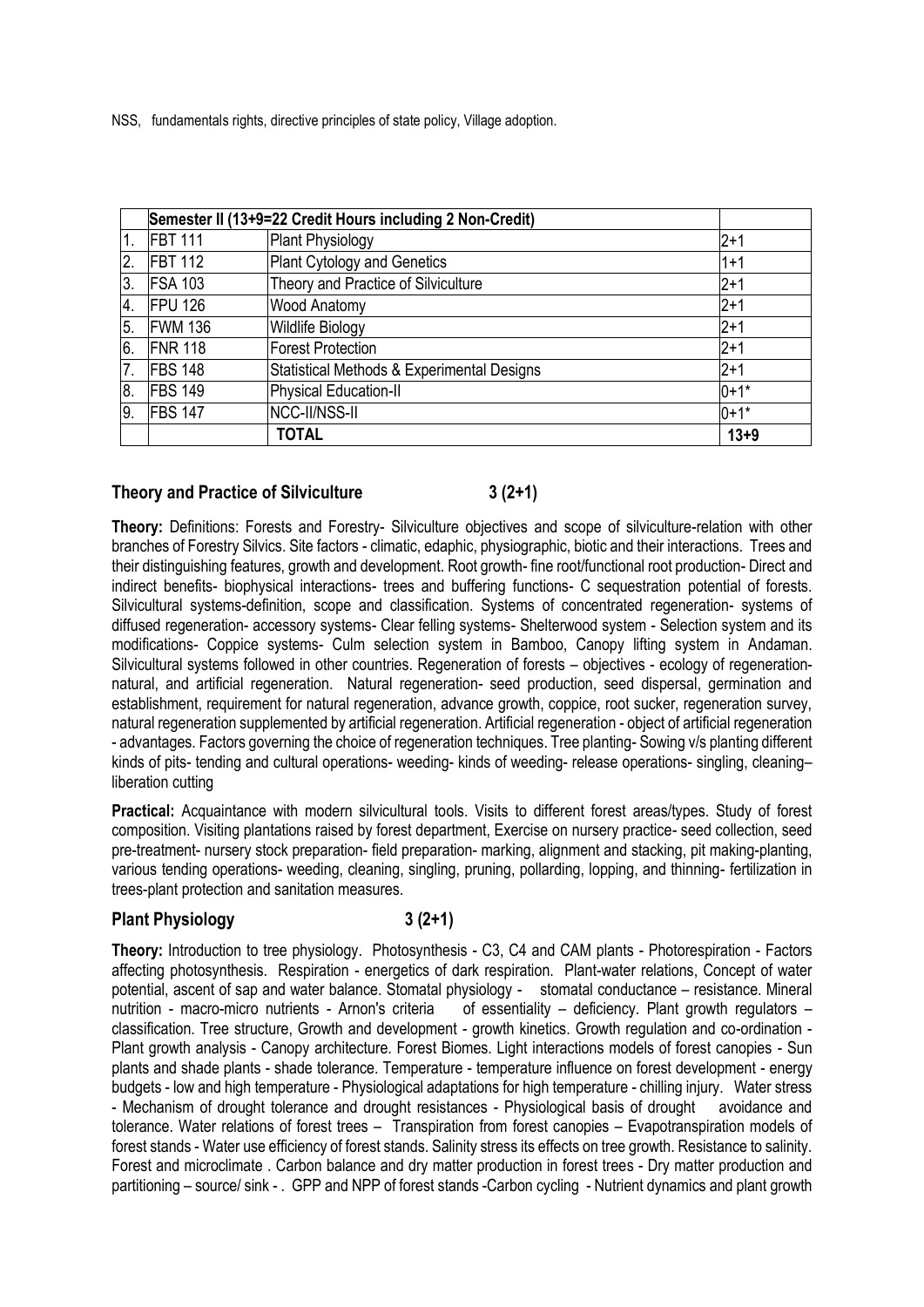– Nutrient cycling of C,N,P,S.

Practical: Preparation of solutions. C3 and C4 leaf anatomy. Estimation of transpiration using porometer. Estimation of photosynthesis using IRGA. Extraction and estimation of chlorophyll in plants. Estimation of stomatal index. Demonstration of plasmolysis. Estimation of water potential in plants using Plant water status console. Estimation of leaf area of plants. Plant growth analysis – RGR, NAR, and LAR - specific leaf area and leaf weight ratio - LAI - CGR – LAD etc… Measurement of moisture stress tolerance parameters in trees - membrane stability, chlorophyll stability, proline content, wax and cuticle thickness. Measurement of relative water content, leaf water potential, osmotic potential. Measurements of stomatal resistance/stomatal conductance under varying stress condition. Observation on tree architecture of important species.

## **Plant Cytology and Genetics 2 (1+1)**

**Theory:** History of genetics. Mendel's principles of inheritance – segregation – independent assortment. Cell – structure and functions. Cell organelles. Cell reproduction – mitosis – meiosis and its significance. Chromosome theory of inheritance. Modification to Mendelian inheritance – multiple alleles – codominance – gene interaction – epistasis –pleotrophy – polygenic inheritance – penetrance and expressivity – cytoplasmic inheritance. Linkage and crossing over – cytological consequence of crossing over. Detection of linkage and linkage maps. Chromosomal aberrations-numerical and structural. Structure of DNA and types and its replication. Chromosomes – its structure and function. Fine structure of gene; Gene expression and their functions. RNA its structure function and types. Gene action – protein synthesis. Mutation, its classification and uses.

**Practical:** Study of fixatives and stains. Preparation of slides showing various stages of mitosis. Preparation of slides showing various stages of meiosis. Working out problems related to monohybrid cross, dihybrid cross, independent assortment, linkage, gene mapping, probability and chi-square, multiple alleles etc.

## **Forest Protection 3 (2+1)**

**Theory:** Introduction – Importance of protection in Indian Forestry – classification of injurious agencies. Injury to forest due to fires, causes and character of forest fires – fire prevention activity – fire suppression – fire fighting equipments – fire control policy and objectives. Fire fighting in other countries. Injury to forest due to man, lopping – cutting for fuel wood – Encroachment- different types, control of encroachment illegal felling of trees- method of control legislation. Forest weeds and weed management, management of woody climbers, parasites and epiphytes. Importance of Forest Pathology, tree disease classification, Principles of tree disease management, - Causes and symptoms- losses due to forest tree diseases, root diseases (wilt, root- and butt rot), stem diseases (heart rots, stem blisters, rusts, stem wilt, cankers, pink diseases, gummosis, water blister) and foliar diseases (rust, powdery mildew, leaf spot, leaf and twig blight, abnormal leaf fall, needle blight etc.) Etiology, symptoms, mode of spread, epidemiology and management, including chemical, biological, cultural and silvicultural practices. Nursery diseases and their management. Disease due to physiological causes. Abiotic diseases. Forest Entomology in India. Methods and principles of pest control: Mechanical, physical, silvicultural, legal, biological and chemical. Principles and techniques of Integrated Pest Management in forests. Classification of forest pests: types of damages and symptoms; factors for outbreak of pests. Nature of damage and management: Insect pests of forest seeds, forest nursery and standing trees of timber yielding species of natural forest and Plantation forest species. Insect pests of freshly felled trees, finished timbers and their management.

**Practical:** Visit to forest areas with fire damages, Studying fire registers as records, studying encroachments and problems caused due to disturbance-visit to illegally felled areas- Visit to fire station, Study and acquaint with machinery used for fire control, identification of weeds, parasites and epiphytes. Observation of symptoms in laboratory and in forests - examination of scrapings - host-parasite relationships - causal organisms of above forest diseases. Examination of cultures of important pathogens. Visit to nurseries and plantations. Insect pests of forest seeds; forest nurseries; standing trees; freshly felled trees and finished products. Survey and identification of invertebrate fauna from forest areas. Methods of isolating soil invertebrate macro and micro fauna. Insecticides and their formulations, plant protection appliances.

## **Wood Anatomy 3 (2 + 1)**

**Theory:** Introduction to wood anatomy. Classification of plant kingdom. Gymnosperms versus angiosperms. Kinds of woody plants. The plant body; a tree and its various parts. Meristems; promeristem, primary meristem, secondary meristem. Simple tissues; parenchyma, collenchyma, sclerenchyma and the vascular tissues. Parts of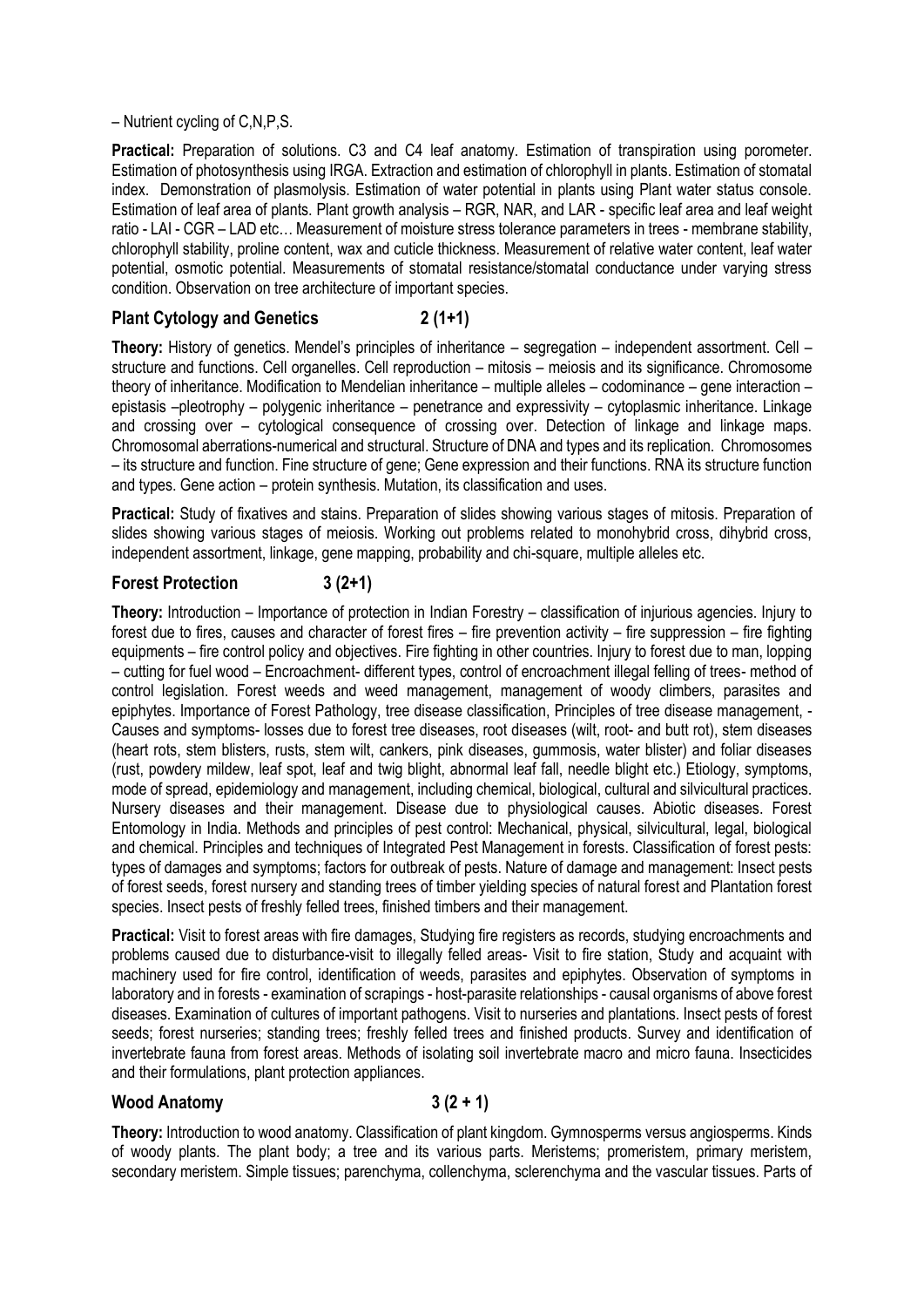the primary body; typical stems and roots of dicots and monocots. Secondary growth in woody plants. Mechanism of wood formation in general, and with special reference to typical dicot stem. Ray initials and fusiform initials; anticlinal and periclinal division. Physiological significance of wood formation. The macroscopic features of wood, sapwood, heartwood, pith, early wood, late wood, growth rings, wood rays, etc. Sapwood versus heart wood, anatomical differences. Transformation of sapwood to heartwood; factors affecting transformation. Microscopic features of wood. Prosenchymatous elements, tracheids, vessels, fibers. Parenchymatous elements, parenchyma and rays, resin canals, gum canals, latex canals, infiltrants in wood. Three dimensional features of wood; transverse, tangential and radial surfaces. Elements of wood cell walls. The structure and arrangement of simple pit, bordered pits. Extractives in wood. Comparative anatomy of gymnosperms and angiosperms. Anatomical features of common Indian timbers; classification into porous and non-porous woods, ring porous and diffuse porous woods. Effect of growth rate on wood properties. Juvenile wood and mature wood.

**Practical:** Study of primary growth in stems of typical dicots and monocots. Study of wood formation in typical dicot stem. Study of vascular bundles in monocots. Parts of the logs (woody trunks), and the three distinctive surfaces of wood (i.e. cross, radial and tangential planes). Timber identification and its importance. Procedures for field identification of timbers. Study of physical features of wood. Study of gross features of wood. Study of anatomical features of wood, pores or vessels, different types. Study of soft tissue in timbers and their different types distributions. Study of wood rays, and their different types. Study of the non-porous woods, their physical and anatomical description. Study of infiltration and inclusions in wood. Anatomical keys and methods to use them. Dichotomous keys, punched card keys and computer aided identification. Field identification of important timbers of Kerala.

## **Statistical Methods & Experimental Designs 3 (2+1)**

**Theory:** Basic concepts: Variable statistics, types and sources of data, classification and tabulation of data. Construction of frequency distribution, tables - graphic representation of data, simple, multiple component and percentage, bar diagram, pie diagram, histogram , frequency polygon and frequency curve average and measures of location, mean, mode, median, geometric mean, harmonic mean, percentiles and quadrilles for raw and grouped data. Dispersion: Range, standard deviation, variance, coefficient of variation for raw and grouped data. Probability: Basic concept, additive and multiplicative laws. Theoretical distributions, binominal, poisson and normal distributions, sampling, basic concepts, sampling vs. Complete enumeration parameter and static, sampling methods, simple random sampling and stratified random sampling. Tests of significance: Basic concepts, tests for equality mean, an independent and paired t-tests, chi square tests for application of attributes and test for goodness to fit of mendalian ratios. Correlation: Scatter diagram correlation c o -efficient and its properties, regression, fitting of sample linear regression, tests of significance of correlation and regression co-efficient. Introduction to design of experiment- Basic principles of experimental design- replication, randomization and local control. Analysis of variance - assumptions - construction of ANOVA table- conclusions based on ANOVA. Comparisons based on means - critical difference, DMRT. Transformations of data - square root, logarithmic and angular transformations. Completely randomised design -Lay out, analysis, advantages and limitations, Randomised block design - layout, analysis, choice of no. of blocks, a d v a n t a g e s and limitations. Latin square designs - layout, analysis, applications, advantages and limitations

**Practical:** Formation of frequency distribution, Diagrammatic and graphic representation. Calculation of different measures of central tendency. Computation of various measures of dispersion. Calculation of coefficient of variation - coefficients of skewness and kurtosis. Computation of product moment correlation coefficient - rank correlation coefficient - and coefficient of concordance. Fitting of linear regression models for prediction. Simple problems on probability - fitting of binomial distribution. Fitting of poisson distribution, problems on normal distribution. Selection of simple random sample – estimation of parameters – sample size determination. Selection of stratified random sample – equal, proportional and Neyman's allocation in stratified sampling.Large sample tests.Small sample tests, t and F tests, Chi –square test, test of goodness of fit – test of independence of attributes in a contingency table - computation of mean – square contingency. Analysis of variance - construction of ANOVA table of one-way classified data. Analysis of variance - construction of ANOVA table of two-way classified data.

Layout and analysis of CRD, Layout and analysis of RBD. Analysis of data from 2<sup>n</sup> factorial experiments in RBD. Formation of Yate's table - calculation of main effects and interaction effects. Layout and analysis of split-plot design.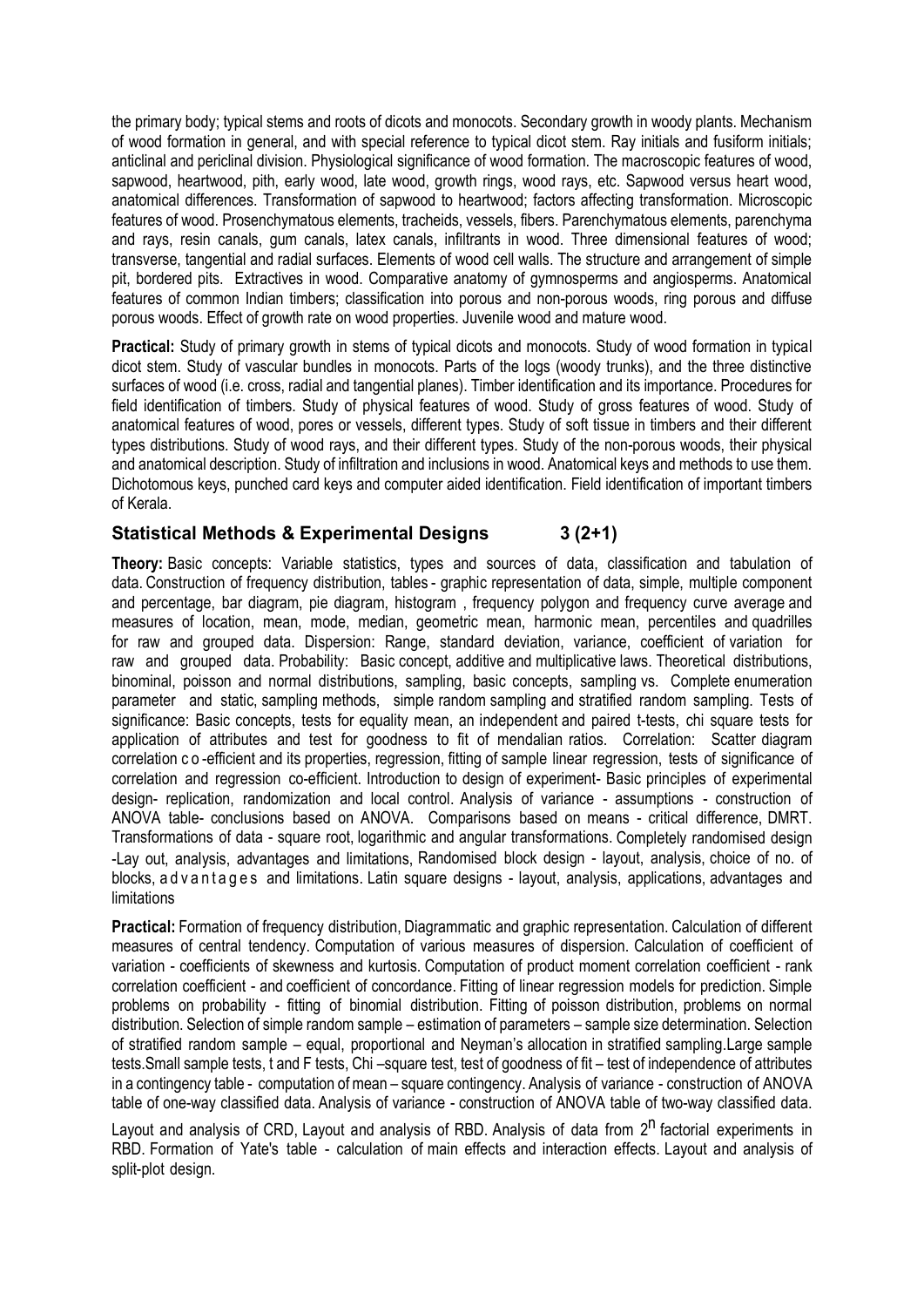## **Wildlife Biology 3 (2+1)**

**Theory:** History of Wildlife studies in India; Classification of Indian Mammals, Basic requirements of wildlife – food, water, shelter, space, limiting factors; Food chain, Food web, Ecological pyramids; Wildlife Ecology: Biotic factors, Biological basis of wildlife, Productivity; Effect of light and temperature on animals; Wildlife Habitat: Niche, Territory, Home Range, Territoriality, Edge, Cruising Radius, Carrying Capacity; Animal behavior and adaptation; Habitat Improvement: Food, Water, Shelter improvement.

**Practical:** Visit to various protected areas and observations on the morphological, behavioral, feeding and reproductive activities of different species of wild animals in India. Various study methods on the wild animals, such as focal animal sampling, Sherman trapping, mist netting, camera trapping, for identification, determination of age and sexing of animals including the small mammals. Faecal analysis of wild animals.

## **Physical Education – I** 1(0+1)

**Practical:** Concept of Physical Education - Meaning, need & importance, aim, & objectives. Conditioning exercises - warming up, warming down (general & specific), and flexibility exercise. Physical Fitness exercises for speed, strength, agility, endurance and coo rdination. Posture & Concept - Definition, values of good posture, causes & drawbacks of bad posture , Common postoral deviation, their causes and correct exercises, Kyphosis, Scoliosis, Lordosis, Knock knee & Bow legs, Flatfoot. Running ABC'S, walking ABC'S - Major games - Rules and regulations of important games, Skill development in any one of the games- Football, Basketball & Ball badminton. Indoor games - Participation in one of the indoor games - Shuttle badminton & table tennis . Athletic events - Rules & regulations of athletic events, Participation in any of the athletic events – Broad jump, high jump and short put. Conduct of Health Related Physical Fitness Test (TPFP): One mile run/ Beep test, Sit-Up 60sec, Sit and reach, Modified pull-ups. NOTE: (one to be selected major games, indoor games and Athletic events).

## **Physical Education – II 1(0+1)**

Practical: Concept of Health - Physical health, mental health, social health, spiritual health, spectrum of health. Fitness & wellness - Motor components. Regular exercises, Amount of training, Scientific way of training, Rest and relaxation, conditioning, Good posture, Heredity, Environment, Standard of living, Balance Diet, Stress & tension, Drugs, Intoxication. Means of Fitness Development - Aerobic activities, anaerobic activities, Sports & Games, Yoga, Recreational Activity. Safety Education – Swimming. Yoga - Meaning & importance of Yoga, Role of Yoga in life, Teaching of Yoga. Physical Fitness test - TPFP Fitness test: One mile run/ Beep test, Sit-Up 60sec, Sit and reach, Modified pull-ups. Major games - Rules and regulations of important game, Skill development in any one of the game - Hockey, Volleyball, Handball and Kho Kho. Indoor games - Participation in one of the indoor games – (Table Tennis & Badminton). Athletic events - Rules & regulations of athletic events participation in any one of the athletic events- Triple jump, Discus throw and Javelin throw. NOTE: (one to be selected,major games, indoor games and Athletic events)

## **NSS-II 1(0+1)**

Socio-economic structure of Indian society, population problems, brief of Five Year Plan. Functional literacy, nonformal education of rural youth, eradication of social evils, village adoption- continued.

|                  | Semester III (14+9=23 Credit Hours including 2 Non-Credit) |                                                      |          |
|------------------|------------------------------------------------------------|------------------------------------------------------|----------|
| $\overline{1}$ . | <b>FNR 216</b>                                             | <b>Environmental Studies and Disaster Management</b> | $2 + 1$  |
| $\overline{2}$ . | <b>FNR 217</b>                                             | Forest Survey & Engineering                          | $2+1$    |
| I3.              | <b>FNR 218</b>                                             | Soil Biology & Fertility                             | $2 + 1$  |
| $\overline{4}$ . | <b>FNR 219</b>                                             | Forest Ecology & Biodiversity                        | $2 + 1$  |
| 5.               | IFBT 211                                                   | Tree Improvement                                     | $2 + 1$  |
| 6.               | <b>FSA 201</b>                                             | Principles of Agroforestry                           | $2 + 1$  |
| 7.               | <b>FSA 202</b>                                             | <b>Forest Mensuration</b>                            | $2 + 1$  |
| 8.               | <b>FBS 241</b>                                             | Physical Education-III                               | $0+1*$   |
| 9                | <b>FBS 247</b>                                             | NCC-III/NSS-III                                      | $0+1*$   |
|                  |                                                            | <b>TOTAL</b>                                         | $14 + 9$ |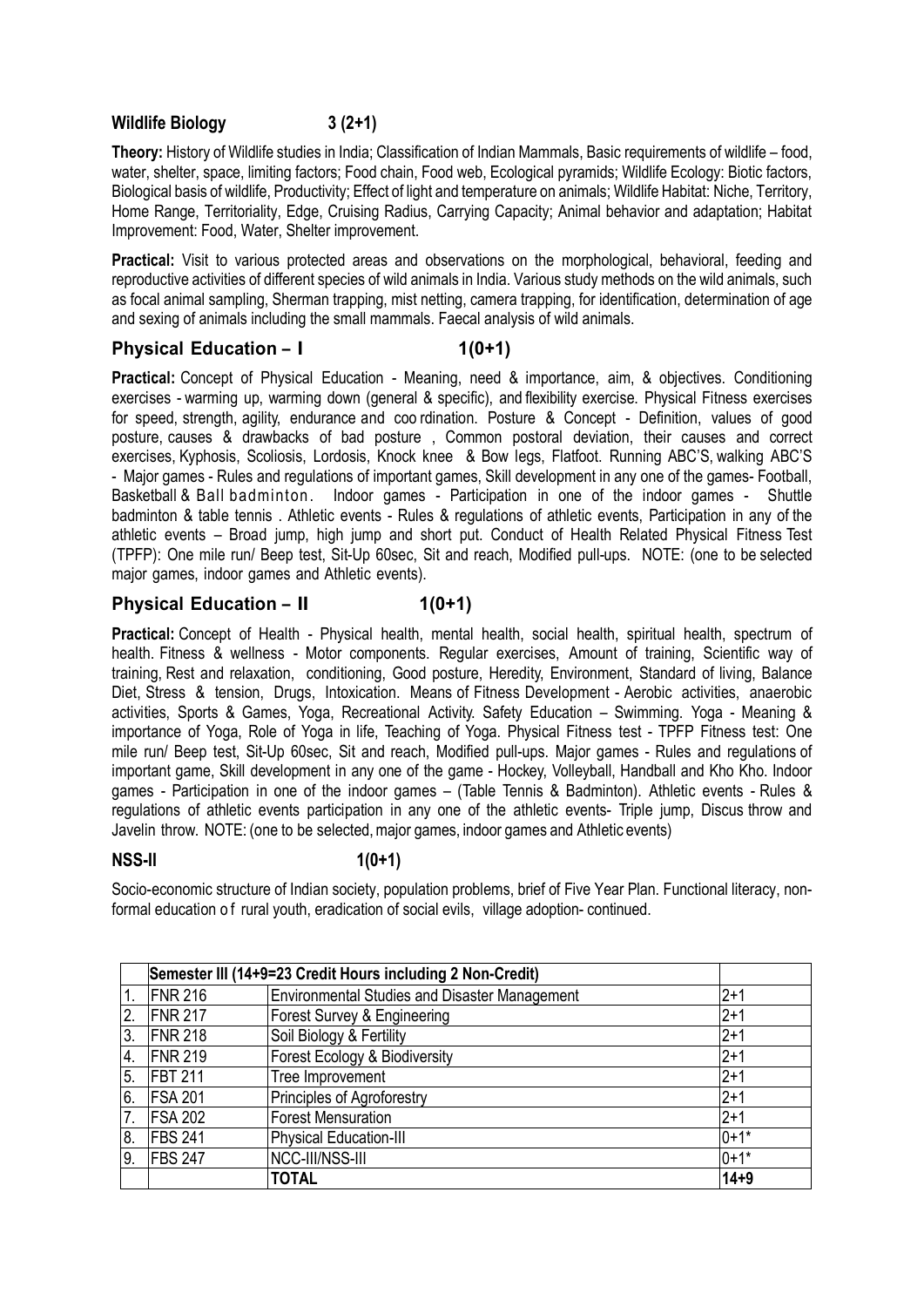#### **Environmental Studies and Disaster Management**

**Theory:** Environmental studies Definition, scope and importance, Natural Resources, Forest resources, Water resources, Mineral resources, Food resources, Energy resources, Land resources, Ecosystems-Concept of an ecosystem, Structure and function of an ecosystem, Biodiversity and its conservation, Value, Environmental Pollution, Solid Waste Management, Social Issues, Environmental ethics, Wasteland reclamation, Environment Protection Act. Air (Prevention and Control of Pollution) Act. Water (Prevention and control of Pollution) Act. Wildlife Protection Act. Forest Conservation Act. Issues involved in enforcement of environmental legislation.Public awareness, Environment and human health, Women and Child Welfare, Natural Disasters, Climatic change, Man Made Disasters, Disaster Management

**Practical:** Field work: Visit to a local area to document environmental assets river/ forest/ grassland/ hill/ mountain, visit to a local polluted site-Urban/ Rural/ Industrial/ Agricultural, Study and documentation of common plants, insects, birds and study of simple ecosystems-pond, river, hill slopes, etc.

#### **Forest Survey & Engineering**

**Theory:** Forest survey, scope and types of surveying, chain surveying, types and instruments used; Traversing, triangulation, survey stations, base line, check and tie lines; ranging of survey lines; offsets and their types; chain of sloppy grounds, chaining across obstacles; cross staff surveying, Areas of irregularly bounded fields- different methods; Simpson's, trapezoidal rule; compass surveying, chain and compass traversing, magnetic and true bearing, prismatic compass, local attraction. Computation of interior angles and balancing of closed traverse. Plane table surveying; plane table and its accessories, methods of plane table surveying. Leveling: terms used types of level. Theodolite and its uses. Contour surveying buildings materials- types, strength and characteristics, site selection for building construction, forest roads- alignment, construction and drainage; retaining walls, breast wall, water ways and culverts; bridges-types, selection of site, simple wooden beam bridge, check dams, spurs, farm ponds, earth dams.

**Practical:** Chain surveying, compass traversing; plane table surveying, leveling, calculations of earth work for construction of forest; roads & earth dams; alignment of forest roads; preparation building plans; design of water ways; design of simple wooden beam bridge; design of retaining walls. Design of check dams.

#### **Soil Biology & Fertility**

**Theory:** Introduction - forest soils vs. cultivated soils, special features of forest soils, forest soil formation and vegetation development. Pedogenic processes – Podzolization and Laterization. Properties of soils under different forest ecosystems. Forest floor – stratification – types of humus. Essential nutrient elements-occurrence, availability and their functions. Diagnosis of nutrient deficiencies-visual symptoms, soil fertility evaluation methods. Site productivity and nutrient cycling in forest soils. N, P and K, macro and micronutrient fertilizers and their uses. Forest soil - biology-distribution of various microorganisms in soil ecosystem and their interaction effects. Role of microorganisms in soil fertility. Mineral transformations-carbon cycle with reference to organic matter decomposition and humus formation, Microbial degradation of cellulose & lignin. Bio-fertilizers – their importance. Nitrogen fixation-Rhizobium-tree legume symbiosis, Frankia X non-legume symbiosis, asymbiotic and associative N2 fixation. Nitrification and denitrification in forest ecosystems. Microbial transformation of phosphorous, sulphur, and micronutrients. Mycorrhizae: types, biology and importance with specific relevance to tree crops and mobilization of phosphorus and micro-nutrients. Rhizosphere and phyllosphere concept. Fertility management of forest soils. Integrated nutrient management in plantation forestry.

**Practical:** Study of forest soil profile; Estimation of pH and EC –Organic carbon – available N, P, K, Ca, Mg, S and micronutrients – Determination of CEC and exchangeable cations; Interpretation of soil and plant analysis data for fertilizer recommendation. Basic sterilization techniques; culturing and maintenance of micro organism occurring in soil; Staining methods; Study of decomposition of forest litter by CO<sub>2</sub> – evolution method; Estimation of nitrification rate in soil; Isolation of legume bacteria and Azotobacter; Preparation and inoculation techniques for mycorrhizae and biofertilizers.

#### **Forest Ecology & Biodiversity**

**Theory:** Historical development of ecology as a science. Levels of biological organization. Major forest Ecosystem. Forest environment- major abiotic and biotic components and their interaction, Nutrient cycling, trophic levels, food webs, ecological pyramids and energy flow. Population ecology - definition, population dynamics and carrying capacity, preparation of life table and its importance in forest management. Community ecology- species interactions, ecological succession, terminology, basic concepts, theories of succession- climax vegetation types, forest management and succession. Island Biogeography. Autecology of important tree species. Perturbation ecology- Biodiversity and conservation – definition, levels of study, distribution of diversity in life forms, hotspots of biodiversity, measurement of diversity and diversity indices. Principles of conservation biology, Ex-situ and In-situ methods of conservation, Genetic and evolutionary principles in conservation. Biosphere concept. Conservation – efforts in India and worldwide.

**Practical:** Study of ecological modifications in plants; Effects of fire on forest ecosystem; Study of population dynamics using model systems; Preparation of life tables; Study of spatial dispersion among plants; Study of Forest composition; Niche analysis; Computation of diversity indices; Measurement of diversity of plants and insects in a nearby forest; Study of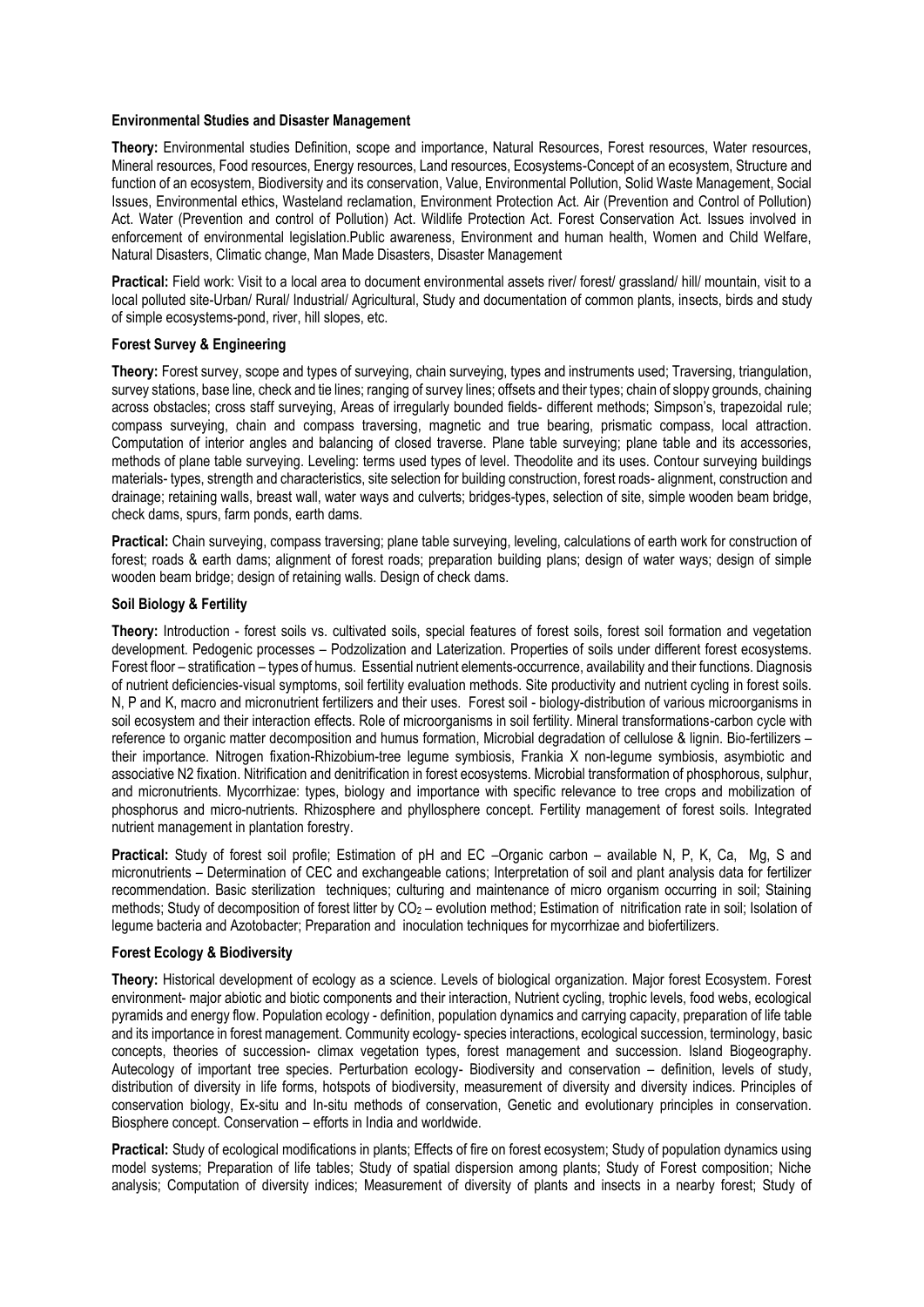succession in field and water bodies; Visit to different ecosystems.

## **Tree Improvement**

**Theory:** Introduction – history and development of tree improvement – its relation to other disciplines of forestry. Reproduction in forest trees. Anthesis and pollination – their importance in tree breeding. Incompatibility and sterility. Quantitative inheritance. Relevance in forestry. Genetic, environmental and interaction components of varitation - heritability and genetic advance. Genetic basis of tree breeding. Natural variability in trees – types and importance.- forces that change variability. Exotic forestry. Provenance testing. Selection- seed production areas–seed orchards. Progeny trial and improvement of seed orchards. Combining ability and genetic gain – Hybridization in trees – back cross breeding, heterosis breeding. Breeding for resistance to insect pest's diseases, air pollution and for wood properties. Vegetative propagation and clonal forestry. Conservation of forest tree germplasm. Recent techniques in tree improvement.Mutation breeding; Ploidy breeding. Breeding objectives and concepts of breeding in self polinated, cross pollinated and vegetatively propagated crops. Breeding of important tree species. Breeding procedures for development of hybrids, / varieties of various crops. DUS testing, Concepts of Geographical indications. Artificial hybrids in trees-crossing in trees-problems and perspectives-crossing hybrids and hybrid breakdown. Hybrid nomenclature in trees- Future of hybrid in applied tree improvement.

**Practical:** Floral biology and phonological observations in some important species. Pollen morphology. Estimation of pollen sterility and viability. Emasculation and hybridization in forest tree species. Different breeding methods – flow chart. Recording observations in provenence trial. Estimation of phenotypic and genotypic coefficient of variation. Estimation of genetic advance, heritability and GCA. Exercise in plus tree selection – recording data – design and observation in teak, eucalyptus seed orchard.

## **Principles of Agroforestry**

**Theory:** Overview of the Agriculture scenario – its structure and constraints. Concept of sustainable agriculture and land use management. Paradigm shift in Agriculture development- impacts of green revolution – Agrobiodiversity – significance, threats and conservation strategies. Agroforestry – definition and scope – rising demands of fuel wood, fodder and timber. Social, ecological, and economic reasons for agroforestry. History of agroforestry. Components of Agroforestry- Provisioning and regulator services of agroforestry- Nutrient cycling, Soil improvement, Increased production and productivity, Microclimate amelioration and carbon sequestration – Tree-crop interaction in agroforestry– Definition, kind of interaction – Positive interactions- complimentarity - compatibility - mutualism, commensalism - Negative interactions – allelopathy and competition-Interaction management - Aboveground and belowground interactions- Manipulation of density, space, crown and roots. Tree Management – structure and growth of trees, crown and root architecture, agroforestry practices to minimize negative interaction – coppicing, thinning, pollarding and pruning – crop planning and management –selection of suitable crops – management of nutrients, water and weeds – Classification of agroforestry systems – National Agroforestry Policy 2014— National and International organizations in Agroforestry.

**Practical:** Visit to social / Urban / Community forestry plantations and study their impact on socio – economic status of rural people- Traditional agroforestry systems in the country and visits to some of the local agroforestry systems. Agroforestry systems in different agroecological zones- their structural and functional features. Visit to on farm agroforestry models. Studies on fodder banks and live fences. Studies on light and below ground interactions in agroforestry systems- MPTs and Nitrogen fixing trees in agroforestry- Studies on allelopathy- Design & Diagnostics exercise in agroforestry- Land capability classification of various topographic regions- Visit to industrial plantations.

## **Forest Mensuration**

**Theory:** Forest Mensuration - Definition and objectives - Scales of measurement- Units of measurements - Precision, bias and accuracy- Diameter and girth measurements- Breast height measurements instruments used- Measurement of height-Definitions- Methods of measurement of height-occular-non instrumental and instrumental methods- Sources of error in height measurements- leaning trees. Tree stem form-Metzgr's theory –form factor- types of form factor-form height for quotient-form class. Volume measurements of standing trees-logs-branch wood- formulae-involved Definitions - Volume tables preparation of volume tables-graphical method-regression method- Determination of growth of trees- Increment-CAI & MAI- increment percent-increment borer- Stump analysis- Stem analysis. Measurement of tree crops-objects-crop diameter-crop height-crop age-crop volume.

**Practical:** Determination of pace length- Measurements of diameter-girth and basal area of trees using Callipers, Tape, Ruler, Penta Prism Tree Calliper etc. Measurement of height using non instrumental method- Preparation and use of simple height measuring instruments- Christens Hypsometer-Smithies Hypsometer- Modified Smithies Hypsometer-Measurement of tree height using instrumental methods- Abneys level- Haga altimeter- Relaskop- Clinometer- Blumeleiss Hypsometer-Laser Hypsometer- Volume determination of standing and felled trees. Exercise on Stump analysis. Exercise on stem analysis-Annual ring counting using ring borer. Preparation of volume tables- local volume table.

## **Physical Education-III**

**Practical:** Life style diseases & dietary and life style changes that reduce the incidence of chronic diseases. Obesity, Coronary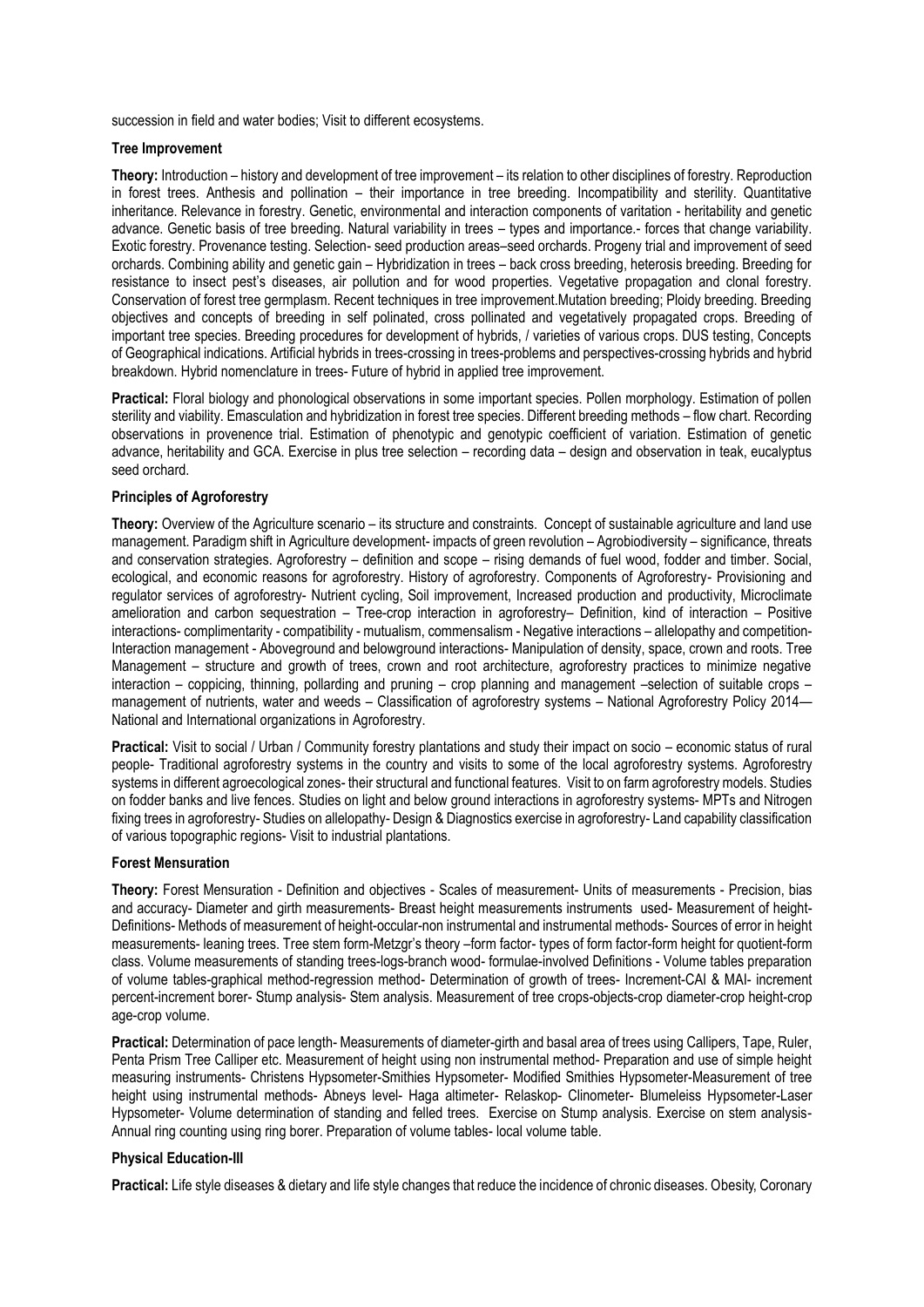heart diseases (CAD), ischemic stroke Diabetes Mellitus, Blood pressure, Osteoporosis. Injuries –Injuries in sports, Prevention of sports injuries. First aid training in sports -Sprain, Fractures, Burns, Snake bite, Drowning, Unconscious victim, First aid ABC, First aid CPR, Sling and Splint and carrying techniques. Yoga continuation. Major games, Rules & regulation of important games, Skill development in any one of the game -Cricket, Football, Basket ball, Volley Ball and Net ball. Athletic events –Rules & regulations of athletic events–participation in any one of the athletic events –short & long distance running. Any one to be selected major games and Athletics events. Adventure training- On Land – Trekking, High Altitude Trekking, Rock Climbing, Mountaineering. In water –River Crossing.

#### **NSS-III**

Awareness programmes, consumer awareness, highlights of consumer act. Environment enrichment and conservation, health, family welfare and nutrition, village adoption- continued.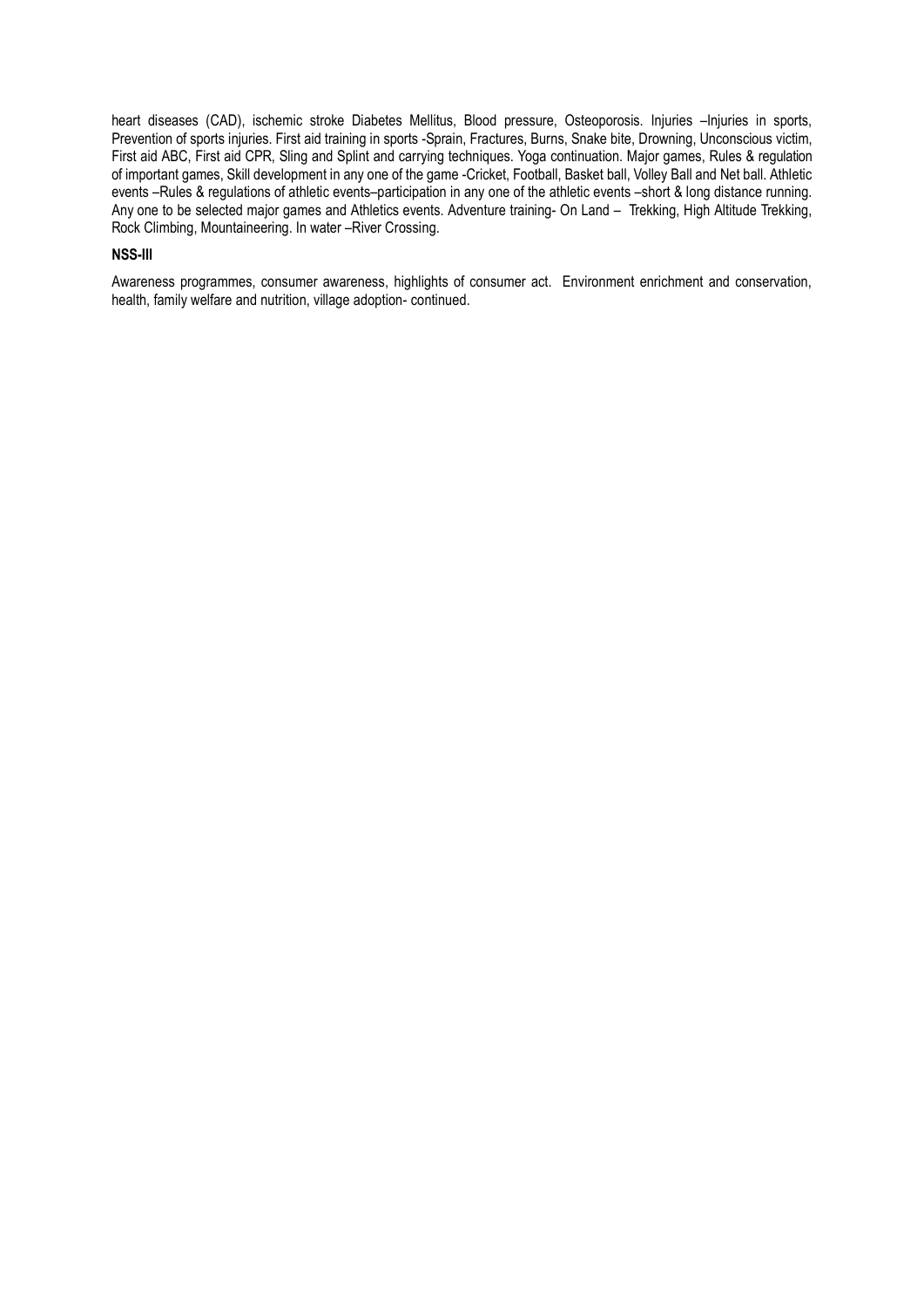|                  | Semester IV (15+8=23 Credit Hours including 1 Non-Credit) |                                            |          |
|------------------|-----------------------------------------------------------|--------------------------------------------|----------|
| $\mathbf 1$      | <b>FSA 203</b>                                            | <b>Forest Management</b>                   | $2+1$    |
| 2.               | <b>FSA 204</b>                                            | Silviculture of Indian Trees               | $2 + 1$  |
| 3.               | FPU <sub>226</sub>                                        | <b>Wood Products &amp; Utilization</b>     | $2 + 1$  |
| $\overline{4}$ . | <b>FPU 227</b>                                            | Ethnobotany, Medicinal and Aromatic plants | $2 + 1$  |
| 5.               | <b>FWM 236</b>                                            | Ornithology & Herpetology                  | $2 + 1$  |
| 6.               | FBT 212                                                   | Seed Technology & Nursery Management       | $2 + 1$  |
| 7.               | <b>FNR 220</b>                                            | Rangeland and Livestock Management         | $1 + 1$  |
| 8.               | <b>FBS 243</b>                                            | Forest Tribology & Anthropology            | $2 + 0$  |
| 9                | <b>FBS 244</b>                                            | <b>Study Tour of State Forest</b>          | $0+1*$   |
|                  | 10. IFBS 247                                              | NCC-III/NSS-III                            | $0+1*$   |
|                  |                                                           | <b>TOTAL</b>                               | $15 + 8$ |

# **Forestry IV Semester**

Forest Management 3 (2+1) Theory: Definition, scope, objective and principles of forest management, organization of state forests-sustained yield-definition, principles and limitations. Sustainable forest managementcriteria and indicators-Increasing and progressive yields-Rotation -definitions-various types of rotations-length of rotations-choice of type and kind of rotation. Normal forest-definitions basic factors of normality. Factors governing the yield and growth of forest stands-Working plan-preparations-objectives and uses-forest maps and their uses. Joint forest management-concept and principles- Modern tools in forest management. Introduction to the concept of forestry as a common property resource– Definition, Scope and necessity of community forestry- Forests and man- Forestry in support to agriculture, animal husbandry and horticulture – development of cottage industry in rural environment-NFP 1988 and the importance of people in forest conservation. Community forest management, Community forest development, social economical and environmental aspects, Community forest development through NGOs, civil societies, citizen groups- Gender dimensions in Community forest management. Social Forestry- definition –NCA report of 1976- need and purpose- Social Forestry for – fodder production – fuel wood – leaf manure –timber production. Integrated rural development approach – with proper marketing facility – employment generation in raising, tending and harvesting of tree crops. Place of social forestry in the national forest policy of India-role of forest department.

**Forest Management Practical:** Visit to different forest divisions to study the various stand management aspects including thinning, felling and sale of timber. Study forest organizational set up and forest range administration including booking of offences. Visit to forest plantation- Field Exercise for the estimation of actual growing stock volume. Field visit to JFM operational areas. Study the different field exercises for data collection for working plan.

**Silviculture of Indian Trees 3 (2+1) Theory:** Origin, distribution, general description, phenology, silvicultural characters, regeneration methods, silvicultural systems, stand management practices pest and diseases and economic importance of the following tree species of India. Broadleaved species: *Tectona grandis*, *Shorea robusta, Dalbergia latifolia, Dalbergia sissoo, Anogeissus spp, Terminalia spp., Santalum album, Swietenia macrophylla, Albizia spp, Pterocarpus marsupium, Gmelina arborea, Pterocarpus santalinus, Azadirachta indica, Hopea parviflora, Lagerstroemia microcarpa,* Bamboos, reeds and rattan, *Quercus* spp. Conifers: *Abies pindrow, Picea smithiana, Cedrus deodara, Pinus roxburghii, Pinus wallichiana.* Fast growing MPTs: Tropical pines, *Eucalyptus spp, Casuarina equisetifolia, Leucaena leucocephala, Ailanthus triphysa, Grevillea robusta, Pongamia pinnata, Melia dubia, Acacia spp, Populus spp*.

**Silviculture of Indian Trees Practical:** Study the morphological description and field identification characteristics of trees, seeds and seedlings. Phenology, Collection of seeds. Planting and stand management practices of *Tectona grandis, Dalbergia latifolia, Santalum album, Swietenia macrophylla,* eucalypts, acacias, bamboos, fast growing MPTs etc. Study the silviculture of trees in response to light, fire, drought, frost, root suckering, coppicing and pollarding, etc. Visit various problem areas and study on species suitability. Visit forest plantations and other woodlots. Study the planting density and stand management regimes for various end uses such as timber, pulpwood, plywood, cottage industries etc.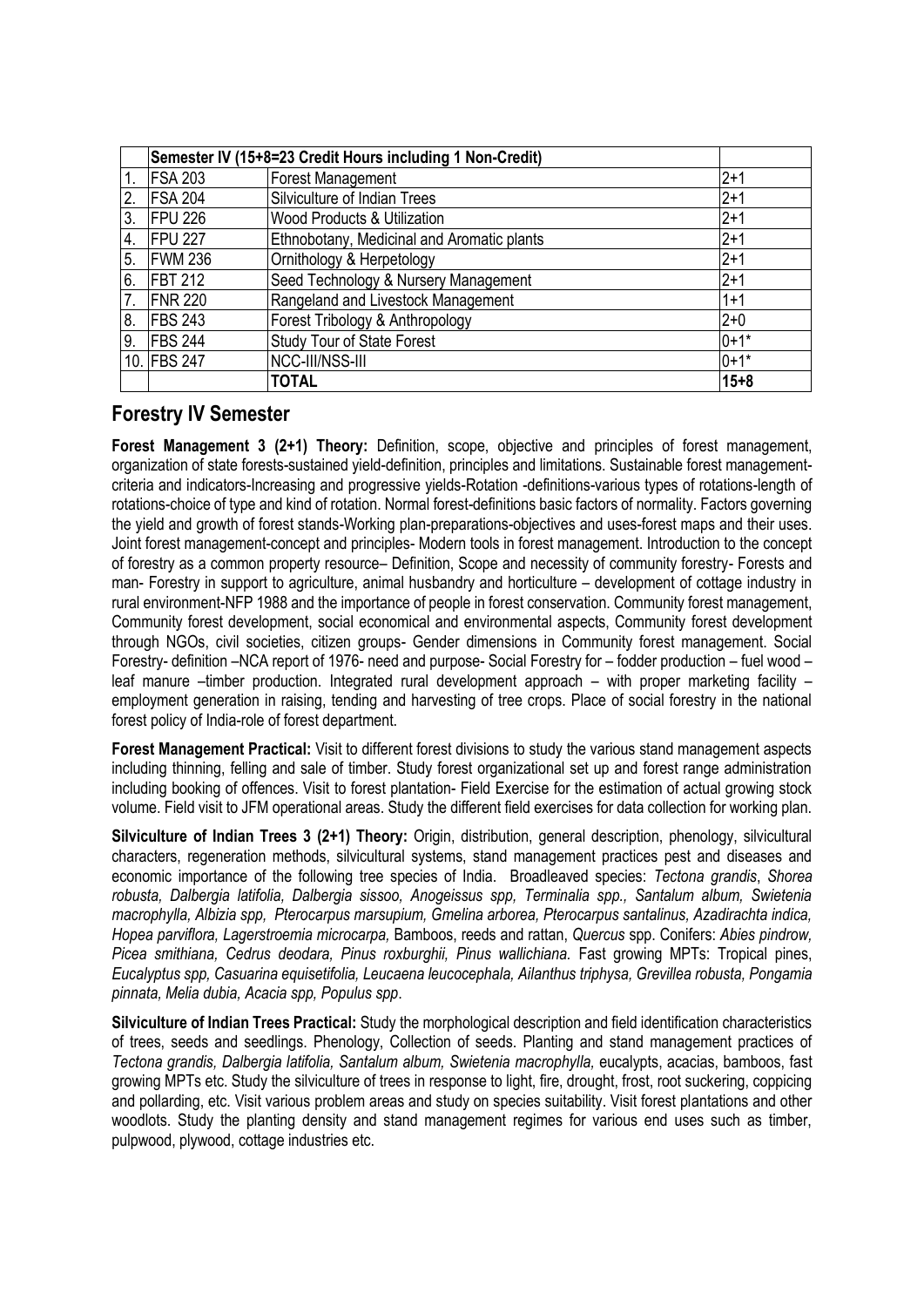**Wood Products and Utilization (2+1) Theory:** Uses of wood. Growth of wood based industry in India, effect of globalization. Importance of forest based industries in relation to Indian economy. Wood as a source of energy and chemicals, wood as raw material for industries like pulp, paper, rayon, composite woods and improved woods. Description of different forest based industries - paper and pulp, furniture, bamboo, sports goods, pencil making, match box and splint making, use of wood of lesser known forest species for commercial purposes. Structural uses of Timber – bridges and other super structures. Decorative uses of wood. Introduction to wood modification, its need and scope, chemical modification of wood (acetylation, reaction with isocyanates, acetates, ethers, epoxides etc.). Primary conversion; sawing and veneering. Composite wood; plywood, laminated wood, core board, sandwich board, fibre board, particle board; manufacturing process, uses and properties. Adhesives used in manufacture of composite wood. Improved wood; compressed wood, impregnated wood etc.; manufacturing process, uses and properties. Nano technology in wood. Manufacture of rayon and match. Wood carving and handicrafts. Destructive distillation of wood. Saccharification of wood. Production of wood molasses, alcohol and yeast. Biochar, technology, bioenergy concepts - short rotation crops as raw materials.

**Wood Products and Utilization Practical:** Estimation of specific gravity and calorific value of wood specimens. Maceration techniques and determination of sizes of fibres, vessels etc. Visits to various wood based industries like, plywood, packing case, match, tannins, furniture, saw mills etc. to study the manufacturing process. Visit to saw mill to study veneering and different kinds of sawing. Handicraft manufacturing unit. Visit to wood distillation unit. Visit to nearby industrial plantations.

**Ornithology & Herpetology 3(2+1) Theory:** Introduction. History of ornithology in India. Origin and ancestry of birds. A brief knowledge of bird anatomy, morphology and physiology, digestive, skeletal, respiratory, excretory systems of birds. Skeleton, feathers, skin, beak and taxidermy. Thermoregulation in birds. Bird ecology and behaviour; migration and territorial behaviour, feeding, song and nests. Eggs and egg laying. Water birds, scavenger birds, frugivorous birds, pest birds, pet birds and pollinator birds. Importance of birds to different ecosystems. Birds and man. Bird watching, Bird conservation and management in India. Important Bird areas of India, Red Data Book birds of India. Wetland conservation, Ramsar sites of India. Classification of Indian birds birds belonging to the Orders Podicipediformes, Procellariformes, Pelicaniformes, Ciconiformes, Phoenicopteriformes, Anseriformes, Falconiformes, Galliformes, Gruiformes, Caradriformes, Columbiformes, Psittaciformes, Cuculiformes, Strigiformes, Caprimulgiformes, Apodiformes, Trogoniformes, Coraciformes, Upupiformes, Piciformes and Passeriformes.

**Ornithology & Herpetology Practical:** Field identification of major birds of India. Bird watching and drawings. Study of feathers, beak and leg types of different groups of birds. Study of the nest and eggs of birds. Mist netting and tagging/marking of birds for the bird migration studies. Bird census techniques. Visit to different bird habitats.

**Ethnobotany, Medicinal and Aromatic plants 3(2+1) Theory:** Definition and scope of ethnobotany. Terms employed in relation to ethnobotany and its relationship with man and domestic animals. Ethnic – people and their contribution in therapeutic and ethnobotanical knowledge especially with respect to medicinal and allied aspects. Important plants and their folk uses for medicines, food, dyes, tans, etc Methods and tools in Ethnobotanical studies. Ethnobotany of tribals in Southern India. Traditional Botanical Knowledge- concepts. Major tribes of Northern, Central, North East and Andaman and Nicobar Islands. Ethnobotany of the plants from the following families. Guttiferae (Clusiaceae), Malvaceae, Fabaceae, Mimosaceae, Caesalpinaceae, Combretaceae, Umbelliferae (Apiaceae), Rubiaceae, Asteraceae, Ebenaceae, Apocynaceae, Asclepiadaceae, Euphorbiaceae, Lauraceae, Palmaceae, Poaceae, Liliaceae, Coniferae, Santalaceae, Thymeliaceae.

Definition - role of medicinal and aromatic plants in Indian economy - Important essential oil yielding plants in India - Detailed study of lemon grass, citronella, palmarosa, vetiver, japanese mint, eucalyptus, jasmine, patchouli and geranium - botany, climate and soil requirements, planting cultural and manorial practices - harvesting, curing and extraction of essential oils. Medicinal plants in India and Kerala - history, origin, area and distribution, production, botany and varieties - cultivation, extraction of active principles and their uses - uses of different medicinal plants like *Atropa, Cinchona, Rauvolfia, Opium, Sandal, Acorus, Cannabis, Digitalis, Strychnos nux-vomica, Aconitum, Neem, Dioscorea, Costus, Solanum* etc. Cultivation practices of medicinal plants like *Adhathoda zylanica*, *Sida cordifolia, Sterospermum colais*, *Plumbago zylanica*, *Tinospora cordifolia*, *Kaemferia glanga*, *Indigofera tinctoria.* Conservation packages for the medicinal plants collected in wild.

**Ethnobotany, Medicinal and Aromatic plants Practical:** Field visit to different tribal regions to gain ethnobotanical knowledge and the inter-relation between plant and people- Survey and identification of plants used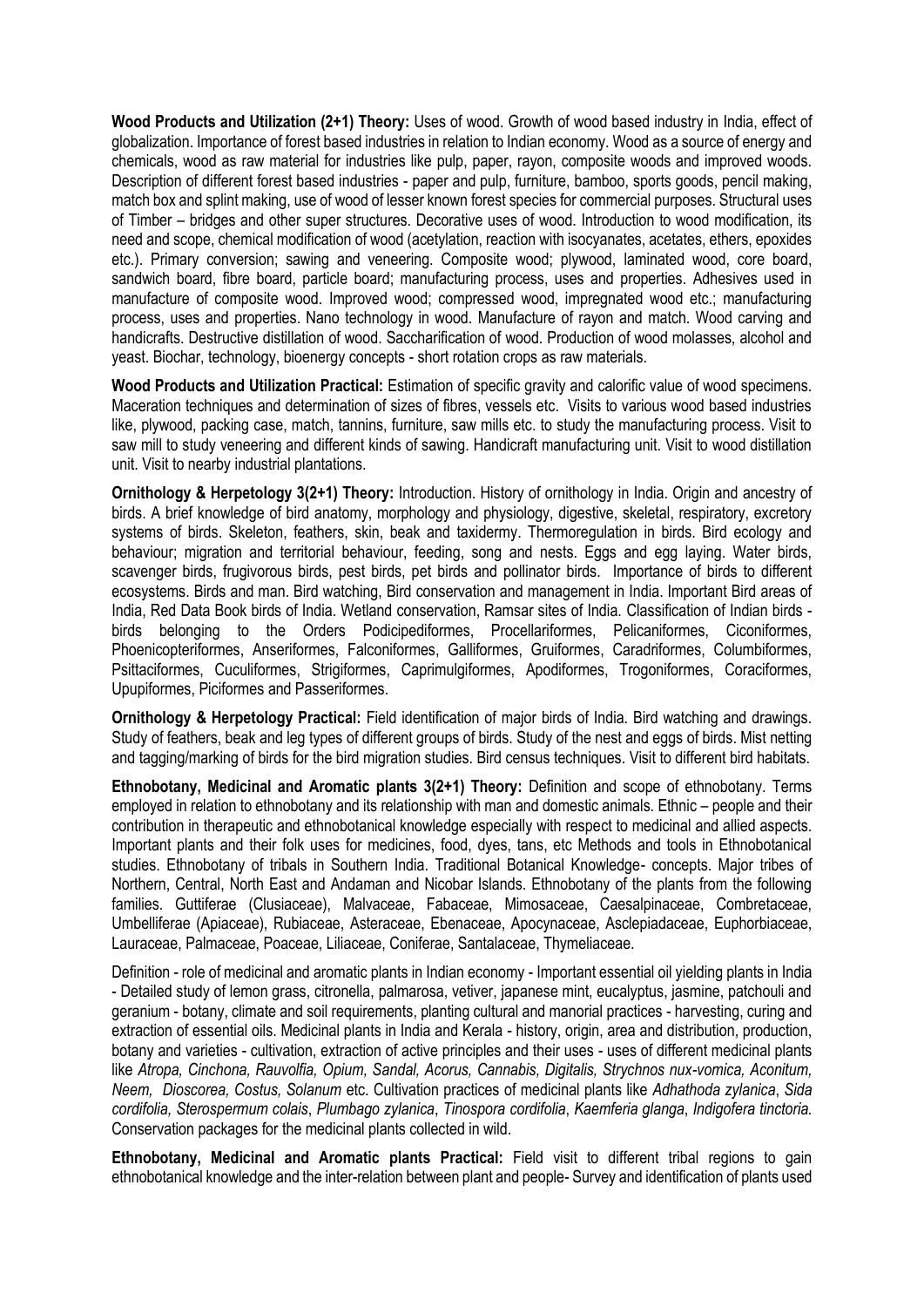by the tribals for medicine, food and other social purposes- Collection and preparation of herbarium specimens of the above plants- Identification of medicinal and aromatic plants – propagation techniques – Harvesting and oil extraction of aromatic plants – Field visit, collection and preparation of herbarium – Visiting commercial units of medicinal plants.

**Seed Technology & Nursery Management 3(2+1) Theory:** Importance of seed in present day forestry, seed and fruit development, seed dispersal. Planning seed collection-Collection of immature fruits - Methods of seed collection. Fruit and seed handling - maintaining viability and identity- special precautions for recalcitrant seeds. Seed processing- operations prior to extraction-pre-cleaning, methods of extraction- operations after extractioncleaning, grading and control of moisture level- factors affecting drying of orthodox seeds. Seed storage- definitionpurpose, recalcitrant seeds- Harrington's rule of thumb, seed maturity- parental and annual effects. Storage condition and ageing of seeds. Storage methods - Storage containers. Seed dormancy- types of dormancy, treatments for breaking exogenous and endogenous dormancy. Seed dressing and pelleting. Seed testing definition- ISTA rules. Sampling- seed weight- moisture- authenticity- seed health. Germination testinggermination equipment- conditions for selected species. Germination evaluation- germination testing in nursery. Indirect tests of viability. Seed Act and Seed Certification. Introduction and scope of Forest nursery. Nursery establishment - site selection – planning, and layout of nursery area. Types of forest nursery, types of nursery beds, preparation of beds, fumigation. Methods of seed sowing and mulching, seedling growth and development, pricking, weeding, hoeing, rotation, organic matter supplements and cover crops, mycorrhizae, fertilization, shading, pruning, root culturing techniques, lifting windows, grading, packaging. Storing and transportation. Containerised nursery technique - advantages, disadvantages - root deformations - container designs and types/root trainers and rooting media. Conditions/practices affecting survival and early growth, acclimating containerised stock, field handling of containerised stock, planting techniques for containerized stock. Planting bare-root seedlings: advantages, disadvantages. Methods for field handling and planting bare-root stock. Containerised nursery technique- Type and size of containers. Merits and demerits of containerized nursery. Root trainer techniques- Preparation of ingredient mixture. Study of important nursery pests and diseases and their control measures. Nursery practices for some important tree species. Target seedling concept.

**Seed Technology & Nursery Management Practical:** Identification of seeds of tree species; Seed maturity tests; Physical purity analysis; Determination of seed moisture; Seed germination test; Hydrogen peroxide test; Tetrazolium test for viability; Seed vigour and its measurements; Methods of breaking dormancy in tree seeds; Testing membrane permeability; Study of seed collection and equipments; Planning of seed collection; Seed collection; Seed extraction; Visit to seed production area and seed orchard; Visit to seed processing unit/testing laboratory; Study of seed sampling equipments. Preparation of production and planning schedule for bare root and containerized nurseries. Nursery site and bed preparation. Pre-sowing treatments. Sowing methods of small, medium, and large sized seeds. Mother beds and transplant bed preparation- Pricking and transplanting of in transplant beds. Intermediate nursery management operations. Preparation of ingredient mixture. Filling of containers. Visit to tree nurseries.

**Rangeland and Livestock Management 2 (1+1) Theory:** Definition, scope and importance – cattle and fodder resources of India, grassland types of India and their distribution – ecological status of Indian grasslands – principles of grassland management for maximizing forage yield and quality. Feeding habit and grazing behavior of range animals. Carrying capacity – definition, method of calculation. Establishment and management of grasslands – selection of species, planting, cultural practices – liming, fertilizer application, burning, weed control, grazing and cutting intensity. Storage of fodder – silage and hay – methods of preparation – hay banks, Fodder trees and shrubs, Forest grazing. Definition and importance of Livestock management. Important breeds of important livestock eg. Cattle, buffalo, sheep and goat. Breeding and reproductive management for higher productivity. Feeding management – types of feedstuffs available for feeding livestock, methods of feeding. Assessing nutritive value of feed and fodder, estimation of digestible nutrients and energy in feedstuffs. Principles of rationing. Prevention and control of diseases.

**Rangeland and Livestock Management Practical:** Study of grassland and rangelands in the area. Different tools/instruments used in livestock management; Routine management practices followed on livestock farms; Identification of feedstuffs and their nutritive value; Nutritive requirement animals; Study of housing systems and requirements; Preservation of fodder as hay, silage and leaf meal.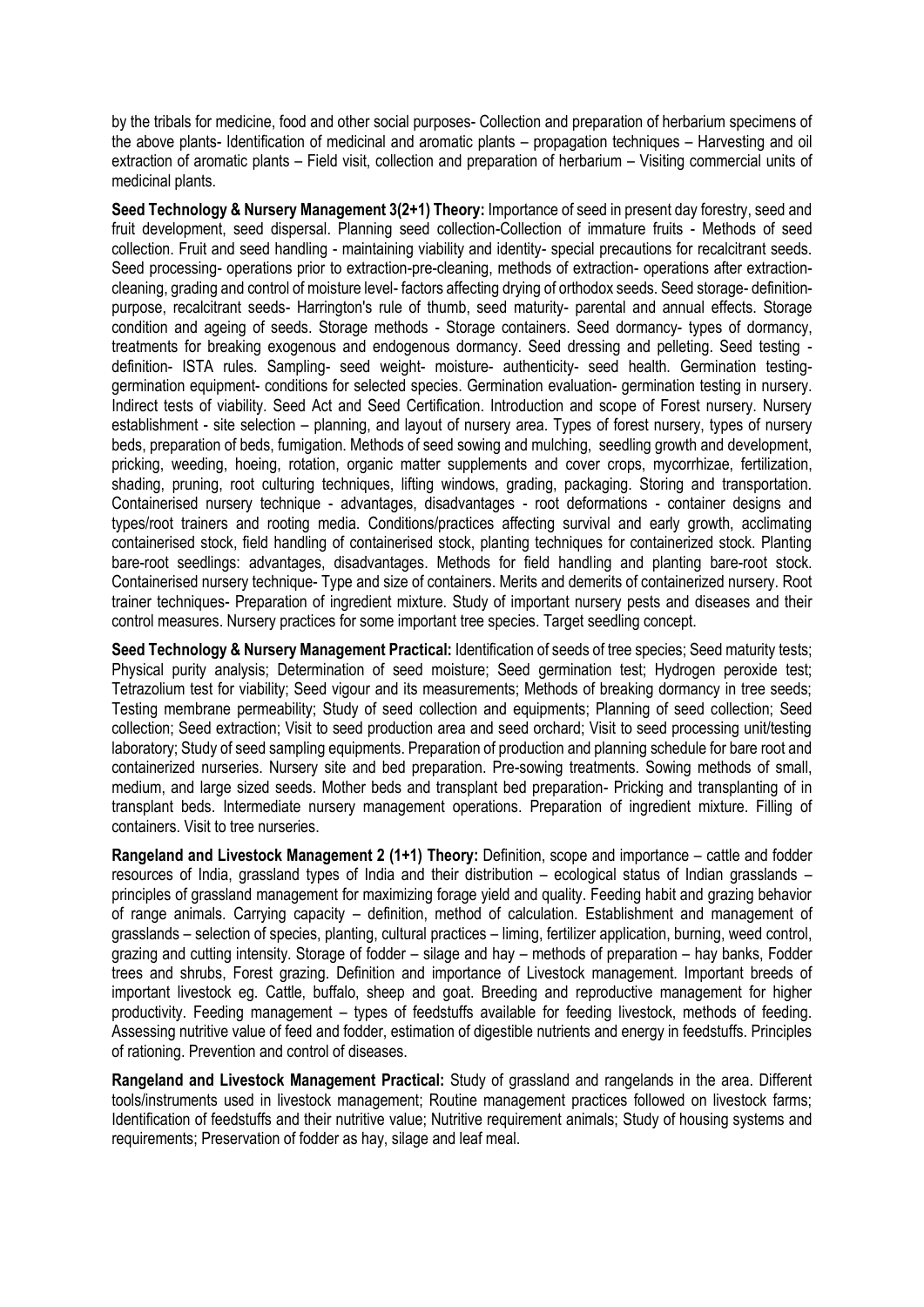**Forest Tribology & Anthropology 2 (2+0) Theory:** Meaning, scope and development of Anthropology. Relationships with other disciplines. Main branches of Anthropology, their scope and relevance. Human Evolution and emergence of Man. Phylogenetic status, characteristics and geographical distribution. Principles of Prehistoric Archaeology. Chronology: Relative and Absolute Dating methods. Culture, Society, Marriage, Family, Kinship, Economic and Political Organization, Social Control, Religion, Anthropological theories, Language and Communication, Research Methods in Anthropology. Race and Racism. Applications of Anthropology. Ethnoarchaeology in India. Demographic profile of India. The structure and nature of traditional Indian social system. Caste system in India Definition and characteristics of a tribe. Tribes and aborigines- an anthropological perspective. Racial classification and distribution of tribes. Tribes in India and Kerala. Tribal economy. Tribals and Constitution of India Administration of tribal areas in independent India- appraisal of tribal development - problems of tribal identity and integration in the mainstream. Relation between tribes and forests- forest as their immediate environment. Forests as the means of livelihood. Girijan habitat - changes consequent to government control of forests. Forest management and tribal welfare- management conflicts and way forward. Role of forest department in tribal welfare. Role of Non wood Forest products in the economy of tribal's and Tribal cooperative societies. Social forestry and tribal welfare.

**NSS-III:** Awareness programmes, consumer awareness, highlights of consumer act. Environment enrichment and conservation, health, family welfare and nutrition, village adoption- continued.

|    | Semester V (12+12=24 Credit Hours) |                                                                     |         |
|----|------------------------------------|---------------------------------------------------------------------|---------|
| 1. | <b>FSA 301</b>                     | Forest Hydrology and Watershed Management                           | $2+1$   |
| 2. | <b>FNR 316</b>                     | <b>Climate Science</b>                                              | $2+1$   |
| 3. | <b>FPU 326</b>                     | Wood Science and Technology                                         | $2+1$   |
| 4. | <b>FPU 327</b>                     | Logging and Ergonomics                                              | $1+1$   |
| 5. | <b>FBS 341</b>                     | <b>Forest Extension &amp; Community Forestry</b>                    | $2+1$   |
| 6. | <b>FBS 342</b>                     | Entrepreneurship Development & Business Management                  | $1+1$   |
| 7. | <b>FBS 343</b>                     | <b>Forest Economics and Marketing</b>                               | $2+1$   |
| 8. |                                    | <b>FSA 302/FBT 311/ Experiential Learning I(Any one discipline)</b> |         |
|    | FNR 317/FPU 328/                   |                                                                     | $0 + 5$ |
|    | FWM 336/ FBS 344                   |                                                                     |         |
|    |                                    | <b>TOTAL</b>                                                        | $12+12$ |

#### **Forest Hydrology and Watershed Management 3 (2+1)**

**Theory:** Importance and scope of Hydrology. Definftions. Hydrological cycle. Energy and water balance equationsprecipitation- rain and snow hydrology. Interception, infiltration, evaporation and transpiration- paired water sheds, surface water, run off processes and hydrograph. Soil water energy concept, movement, availability and measurement. Watershed management- an approach for sustainable productivity-principles and practices- Methods for water conservationwater harvesting techniques. Role of trees in water conservation- natural terracing- species suitability- Recharging of water springs. Forest treatment and water yield. Application of GIS in watershed delineation.

**Practical:** Study of hydrological equipment; Measurement and analysis of rainfall data; Estimation of runoff using rational formula; Preparation, use and analysis of hydrograph; Measurement of evaporation by different methods; Visit to forest watersheds to study the effect of forest treatment on hydrological properties. Assessemnt of the impact of watershed treatments such as afforestation/restocking, assisted regeneration etc. on the watershed functioning- field layout- regeneration assessment- interpretation of results.

## **Climate Science 3 (2+1)**

**Theory:** Agrometeorology – definition, aim and scope. Factors and elements of weather and climate. Composition and structure of atmosphere. Air and soil temperature regimes, atmospheric humidity, types of clouds and precipitation, hails and frost. Cyclones, anticyclones and thunder storms. Solar radiations components and effect on plant growth. Effect of weather and climate on the growth and development of crops. Climatic normals for crops and trees. Agro climatic zones of India . Evaporation and transpiration.

Climate change: Understanding climate change and its Consequences. Global warming and its effects on Forest. Forest and climate change: Vulnerability and adaptability - Evidence of forest disturbance due to climate change –Climate change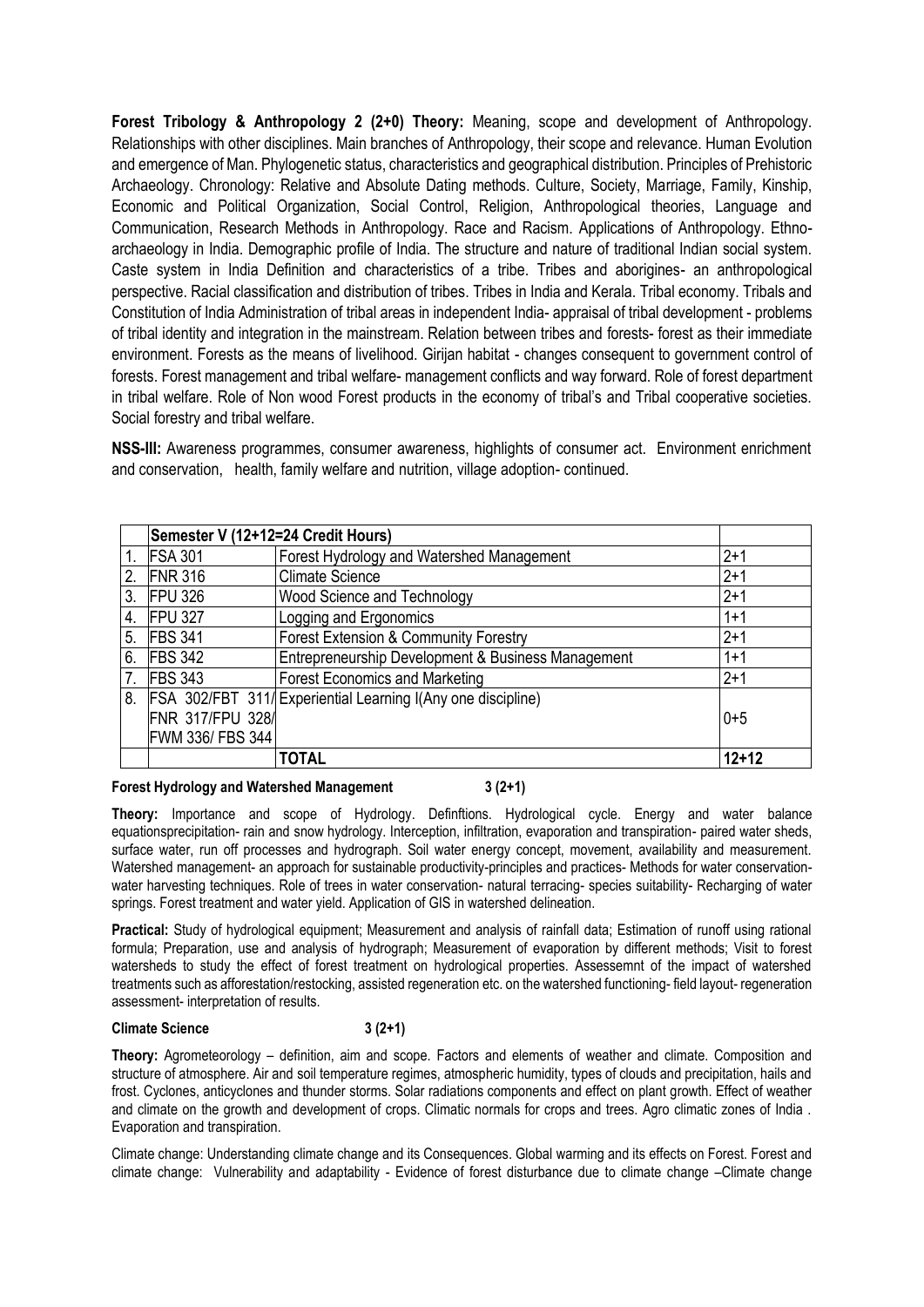influence on agro-forestry- Climate resilient forestry. Economic worth of carbon storage in forest – Forest and UN convention on climate change - NATCOM initiatives – Decision making in emission of Green House Gases (GHG). Kyoto protocol, awareness about climate change. National action plan for climate change – Green India mission- Indian Network for Climate Change Assessment (INCCA) - State Action Plans on Climate Change.

**Practical:** Study of temperature instruments, pressure instruments, humidity instruments, wind instruments, rain instrument and wind rose. Solar radiation instruments with pyranometer. Layout of an agromet observatory and types. Measurement of wind and evaporation. Measurement of sunshine hours. Measurement of soil temperature and dew. Estimation of green house gases into atmosphere.

#### Wood Science and Technology 3 (2+1)

**Theory:** Kinds of woods; hardwood, softwood, bamboos and palms, merits and demerits of wood as a raw material, the physical features of wood. Electrical, thermal and acoustic properties of wood. Mechanical properties of wood like tension, compression, bending, shearing, cleavage, hardness, impact resistance, nail and screw holding capacities. Suitability of wood for various uses based on mechanical and physical properties. Wood water relationship; shrinkage, swelling, movement, fibre saturation, equilibrium moisture content. Wood seasoning; merits, principles and types; air seasoning, kiln seasoning and chemical seasoning. Refractory classes of timbers, kiln schedules. Seasoning defects and their control. Classification of timbers based on durability. Wood preservation; principles, processes, need, types of wood preservatives (Water soluble, oil based, etc.). General idea about fire retardants and their usage. Non-pressure methods; steeping, dipping, soaking open tank process, Boucherie process. Pressure methods; full cell process, empty cell process (Lowry and Rueping). Wood machining. Sawing; techniques, kinds of saws; cross cut, edging, cudless, hand, circular and bow saws. Wood working, tools used in wood working (parting, slicing, shaping, measuring and marking tools). Various stages in wood working. Dimensional stabilization of wood by surface coating method, bulking method, impregnation of resins and polymers.

**Practical:** Mechanical tests on timber. Static bending, impact bending, compression parallel and perpendicular to the grain, hardness, shear, torsion, nail and screw pulling test, brittleness test and calculation of properties. Estimation of combustibility of wood using bomb calorimeter. Estimation of directional shrinkage and swelling of wood. Familiarization of non-destructive wood testing instruments. Visit to wood testing laboratories.

#### **Logging and Ergonomics 2 (1+1)**

**Theory:** Definition and scope of logging, logging plan and execution. Location and demarcation of the area for logging and estimation of produce available for extraction. Implements used in logging operation; traditional and improved tools. Felling rules and methods, Work contracts related to felling and removing (contract system, convener systems) etc. Conversion, measurement and description of converted material. Means of transport of timber; carts, dragging, skidding, overhead transport, ropeways, skylines. Transport by road and railways. Transport by water; floating, rafting and concept of booms. Non-destructive sampling methods of wood. Grading and storage of timber in the depots for display and disposal, temporary and final storage. Timber Depots; types, lay out and management. Systems of disposal of timber. Ergonomics: definition, components and provision of energy. Requirement of energy and rest periods. Effect of heavy work, posture, weather and nutrition. Personal protective equipments, safety helmets, ear and eye protections. Accidents: causes, statistics, safety rules, first aids.

**Practical:** Equipments and tools used in logging operations and their uses. Instructions regarding maintenance of various records and registers in logging operations; Conversion of felled trees into logs, poles, firewood, pulpwood, Visit to local saw mills to study the equipments used and process of conversion. Measurement of logs, poles and firewood in forests and maintenance of records in relevant registers. Visit to local dumping yard (timber depot) to trace the logs delivered from different forest sites. Sorting of logs, poles and firewood in the depots according to species, quality, length and girth classes. Stacking and stock checking of different logs, poles and firewood in the depots so as to confirm that all the converted materials in the forests have reached their destination. Stacking of the lots for display and final disposal; recording of the lots for auction sale. Final disposal of the material. Visit during the auction sale in the government timber depots; Preparation of ergonomic check lists. Familiarize the e-auctioning procedure of State Forest Department. Safety rules and first aids in forestry operations.

## **Forest Extension & Community Forestry 3 (2+1)**

**Theory: Forest Extension:** Introduction- human behaviour and psychology. Concept, scope, principles, philosophy and objectives of extension education and forestry extension education. Extension education: meaning, definition, nature, scope, objectives, principles, approaches and history. Forestry extension: process, principles and types of education, Formal, informal non-formal education. People's participation in Forestry programmes. Elements of extension education, man himself man's environment and man's created devices. Rural Development: meaning, definition, objectives and genesis. Transfer of technology programmes like lab to land programme (LLP) national demonstration (ND), front line demonstration (FLD) Krishi Vigyan Kendras (KVK), Van Vigyan Kendras, Technology Assessment and Refinement Programme (TARP) of ICAR/ICFRE. Communication: meaning, definition, elements and selected models. Audio-visual aids: importance, classification and selection. Programming planning process – meaning, scope, principles and steps. Evaluation: meaning, importance and methods. Scope and importance of Participatory Rural Appraisal (PRA). Rural social groups, primary and secondary groups,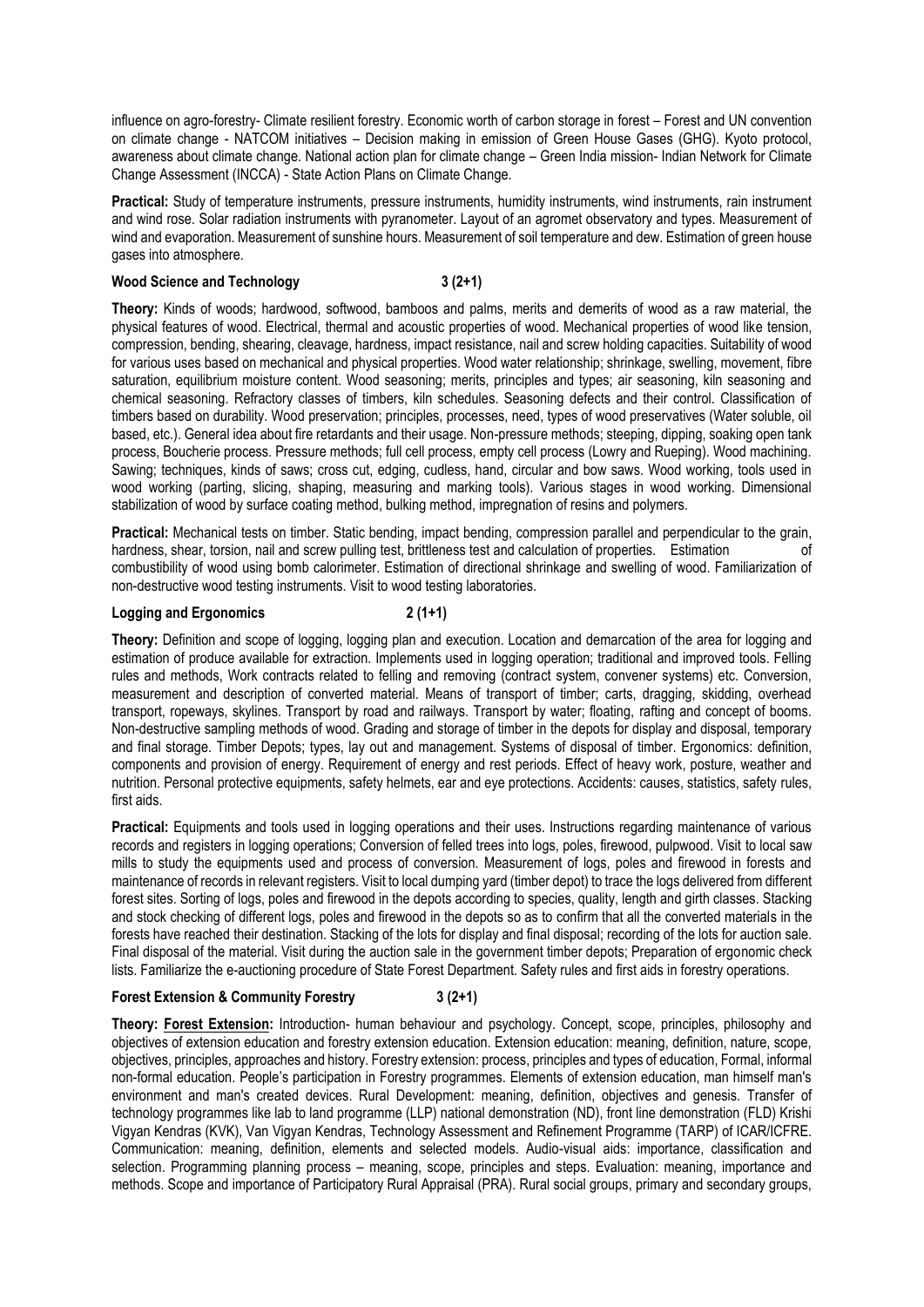formal, informal group, temporary, permanent groups, references group, classification of group.

**Community Forestry:** Introduction to the concept of forestry as a common property resource– Definition, Scope and necessity of community forestry. Forests and man: Forestry in support to agriculture, animal husbandry and horticulture – development of cottage industry in rural environment-NFP 1988 and the importance of people in forest conservation. Community forest management, Community forest development, social economical and environmental aspects, Community forest development through NGOs, civil societies, citizen groups. Gender dimensions in Community forest management. Social Forestrydefinition, need and purpose, historic development. Social Forestry for fodder production, fuel wood, leaf manure, timber production, NTFPS. Integrated rural development approach with proper marketing facility, employment generation in raising, tending and harvesting of tree crops. Joint Forest management: concept, legislation, rules, importance. Case studies of JFM implementation- problems and prospects, Microplan Preparation. JFMs, FDCs, VFCs, CBOs, NGOs and co-operative societies.

**Practical:** Visits to study structure, functions, linkages and extension programmers of KVKs or ICFRE institutes/voluntary organizations/ Mahila Mandal/ Village Panchayat/ Van Panchayat/ State Forest Department (Social forestry wing). Group discussion at farm homesteads. Preparing individual and village level production plans. Preparation of charts, posters and flash cards. Participation in conducting exhibitions and method demonstrations/campaigns at the village level. Familiarization of the use of audio-visual aids. PRA exercises. Visit to village to study the community forestry components- Community reserve, organizational set up and administrative procedures in a social forestry (SF) Range, Microplan preparation-Field visit to a JFM operational area and conduct PRA surveys. Afforestation techniques and social forestry.

## **Entrepreneurship Development & Business Management 2 (1+1)**

**Theory:** Entrepreneurship Development: Assessing overall business environment in the Indian economy. Overview of Indian social, political and economic systems and their implications for decision making by individual entrepreneurs. Globalization and the emerging business / entrepreneurial environment. Concept of entrepreneurship; entrepreneurial and managerial characteristics; managing an enterprise; motivation and entrepreneurship development; importance of planning, monitoring, evaluation and follow up; managing competition; entrepreneurship development programs; SWOT analysis, Generation, incubation and commercialization of ideas and innovations. Government schemes and incentives for promotion of entrepreneurship. Government policy on Small and Medium Enterprises (SMEs) / SSIs. Export and Import Policies relevant to forestry sector. Venture capital. Contract farming and joint ventures, public-private partnerships. Overview of forestry inputs industry. Characteristics of Indian forestry processing and export industry. Social Responsibility of Business.

Practical: SWOT analysis, developing leadership skills, developing managerial skills, problem solving skill, supply chain management and total quality management, project planning formulation and report preparation.

## **Forest Economics and Marketing 3(2+1)**

**Theory:** Economics- Meaning, definition, subject matter- Divisions of economics - Importance of economics- Forest Economics- Meaning, definition- Basic concepts - Goods, service, utility, value, price, wealth, welfare-Wants-Meaning, characteristics, classifications of wants, importance. Theory of consumption- Law of diminishing marginal utility, meaning, definition, assumption, illustration, limitations, law of equi- marginal utility-Importance. Consumer surplus- Meaning, definition, importance. Demand- Meaning, definition, kinds of demand, demand schedule, demand curve, law of Demand, extension and contraction *vs* increase and decrease in demand. Elasticity of demand - Types of elasticity of demand, degrees of price elasticity of demand, methods of measuring elasticity, factors influencing demand, elasticity of demand, importance of elasticity of demand – supply- meaning, supply function- Law of supply -factors influencing supply-Pricing of timber and non-timber products-Economics of timber and non-timber forest products. Forest planning–forest policy and development. Production- Meaning, factors of production -land, labour, capital, organization, entrepreneurship - Distribution-rent, wages, interest, profit- National Income- definition and concepts. Public finance- meaning- Public resource-Meaning- sources-Taxation- types- Public expenditure- meaning, Principles- Money- meaning- evolution-Inflation: definition, types of inflation-Welfare economics- Meaning and basic concepts.

Marketing- definition – Marketing Process – Need for marketing – Role of marketing — Marketing functions – Classification of markets – Marketing of various channels – Price spread – Marketing Efficiency – Integration – Constraints in marketing of agricultural produce. Market intelligence – Basic guidelines for preparation of project reports- Bank norms – Insurance – SWOT analysis – Crisis management

**Practical:** Techno-economic parameters for preparation of projects. Preparation of Bankable projects for various agricultural products and its value added products. Identification of marketing channel– Calculation of Price Spread – Identification of Market Structure – Visit to different Markets.

## **ELU-I Experiential Learning 5(0+5)**

- Production and Marketing of high value forest produce (0+5) (FPU 328)
- Raising Quality Planting Materials for forest regeneration (0+5) (FSA 302)
- Apiculture/Sericulture (0+5) (FNR 317)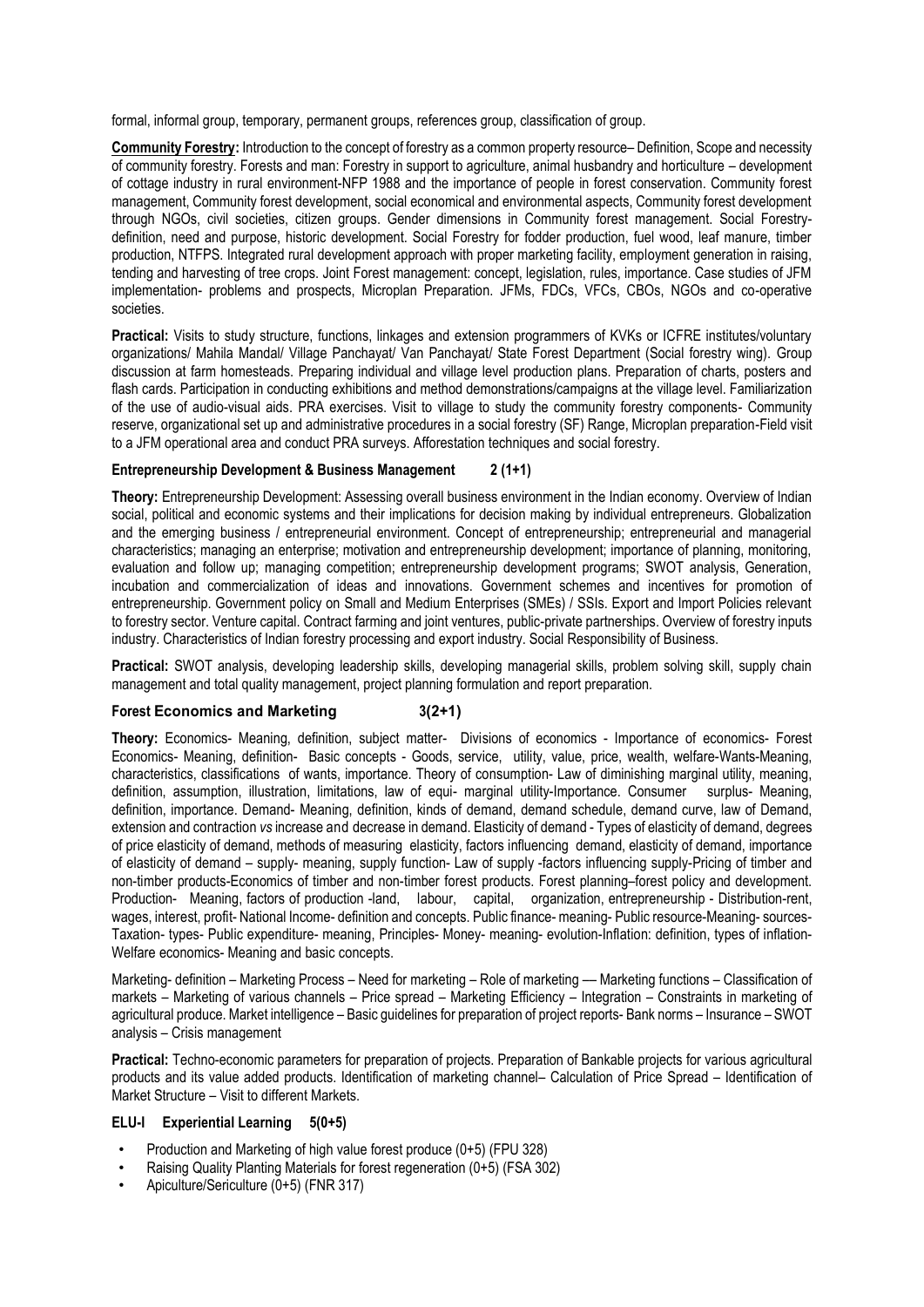- Ecotourism  $(0+5)$  (FBS 344)
- Wild Animal Health Management (0+5) (FWM 336)

## **Production and Marketing of high value forest produce (**0+5) (FPU 328)

Project formulation, Market survey and prioritization of species. The species (imported and indigenous) that are currently available in the market has to be surveyed through personal visits to timber markets, saw mills, forest depots etc. Lesser known, but highly utilizable indigenous species of timbers will be given priority. Fast rotation timber species raised under various trials of the University will also be included to the extent possible.

Potential of different species for various end uses will be determined. Timber samples have to be converted into sticks / smaller sizes / macerated through appropriate procedures such as sawing and sizing in a saw mill or maceration in a laboratory. Mechanical tests: Static bending, compressive tests-across and along the grain. Finding out safe working stresses of lesser known or exotic/new species. Wood database currently available in the department will be updated based on the test results. Project report preparation and presentation, final examination. Wood conversion in an integrated saw mill, turnery for handicrafts, joineries and furniture making. Data analysis, project report writing, presentation and final examination.

#### **Raising Quality Planting Materials for forest regeneration** (0+5) (FSA 302)

Project formulation, Identification of species (grasses, trees, medicinal plants & wild fruits) for nursery raising, time of collection of plant material from selected seed sources, quantity of seed/ plant material required, nursery area (open and protected), inputs required, Schedule for intercultural operation- seed treatment, sowing, weeding, fertigation, root hardening treatments. Assessment of demand in local/ potential markets and institutions. Collection, Handling, Processing and Storage of planting material. Identification ofsuperior seed sources, seed collection, treatment and storage. Vegetative propagation under controlled and ambient conditions. Collection of vegetative propagules. Treatment and processing of bare root and containerized seedlings. Project Report and Presentation, Final examination

## **Apiculture** (0+5) (FNR 317)

Project formulation, Apiculture - Scope and importance of bee-keeping, Bees classification – Hives – Social organization – extraction of honey and other products. Marketing of honey and bee wax and their value addition. Cost Benefit analysis, Project Report and Presentation, Final examination.

## **Ecotourism** (0+5) (FBS 344)

Socio- economic feasibility analysis for initiating ecotourism projects. Tour planning and site development. Social engineering and natural resource management. Study of environmental and social impacts of ecotourism and mitigation strategies. Potential of ecotourism as a business.

## **Wild Animal Health Management** (0+5) – (FWM 336)

Basic concepts of disease and health conditions. Review of major diseases of Indian wild mammals, birds, amphibians and reptiles. Epidemiology of disease. Disease and population dynamics. Disease transmission between domestic and wild populations. Malnutrition, starvation, dehydration as disease syndromes. Condition, health and nutritional assessment in freeranging populations. Control of disease planning and management of wildlife health programmes. Zoonoses.

|    | Semester VI (11+11=22 Credit Hours) |                                                                       |         |
|----|-------------------------------------|-----------------------------------------------------------------------|---------|
|    | <b>FSA 303</b>                      | <b>Plantation Forestry</b>                                            | $2+1$   |
| 2. | <b>FNR 318</b>                      | Forest Laws, Legislation and Policies                                 | $2 + 0$ |
| 3. | <b>FNR 319</b>                      | Geomatics                                                             | $1+2$   |
| 4. | <b>FNR 320</b>                      | Recreation & Urban Forestry                                           | $1 + 1$ |
| 5. | <b>FNR 321</b>                      | <b>Restoration Ecology</b>                                            | $1+1$   |
| 6. | <b>FPU 329</b>                      | Non-Timber Forest Products                                            | $2+1$   |
|    | <b>FPU 330</b>                      | <b>Certification of Forest Products</b>                               | $2 + 0$ |
| 8. |                                     | <b>FSA 304/FBT 312/ Experiential Learning II (Any one discipline)</b> |         |
|    | FNR 322/FPU 331/                    |                                                                       | $0 + 5$ |
|    | FWM 337/ FBS 345                    |                                                                       |         |
|    |                                     | <b>TOTAL</b>                                                          | $11+11$ |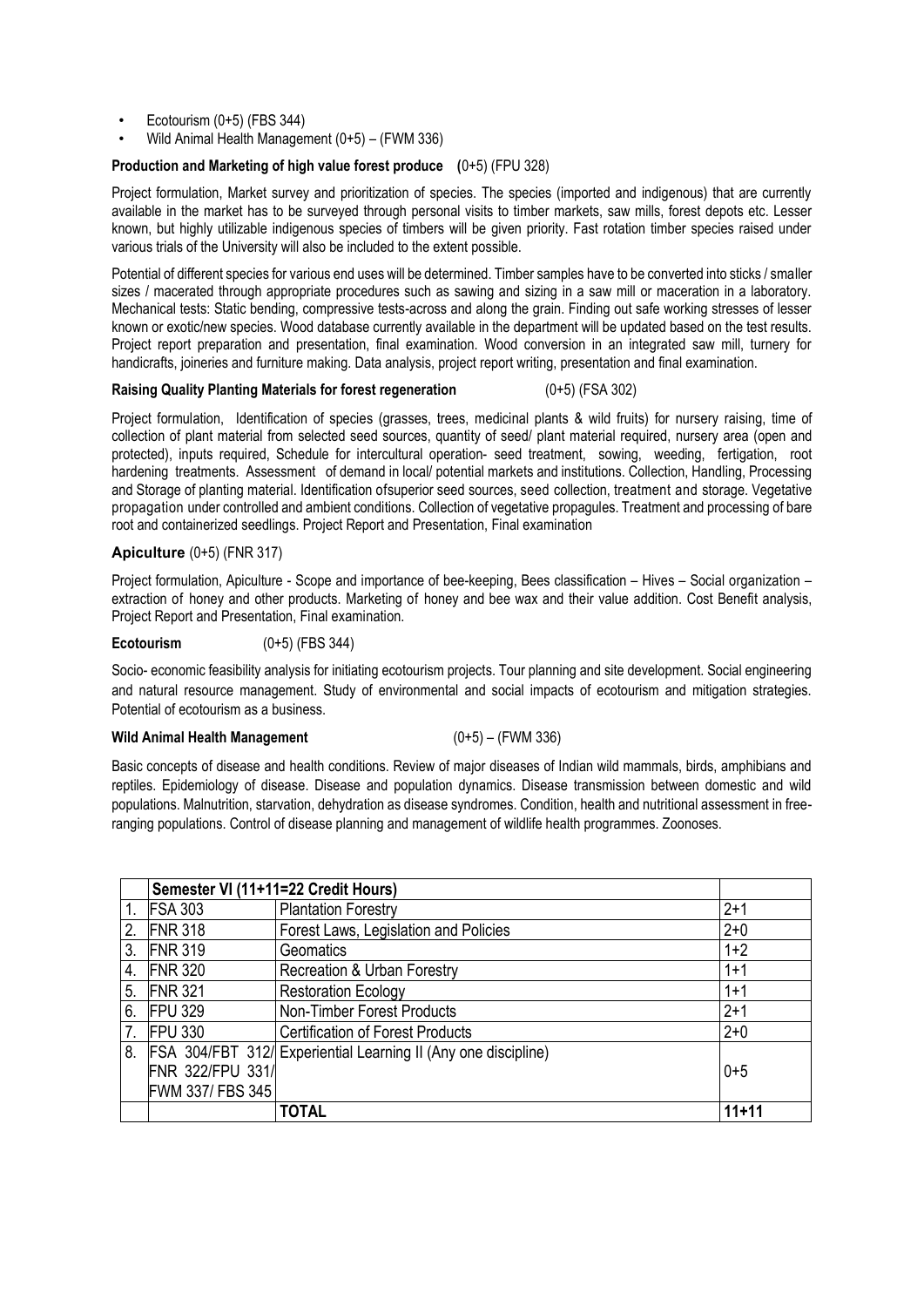## Plantation Forestry 3 (2+1)

## **Theory**

Plantations-definition and scope. History of plantations, Development of plantation forestry, Plantation organization and structure, Land and plantation development. Plantation planning-National and regional planning-project appraisal and project implementation– feasibility studies. Plantation silviculture - Choice of species- Plantation establishment- Plantation maintenance- Nutrition in plantations- use of fertilizers-Major pest and disease in plantations- sanitation and control measures. Dynamics of stand growth- CCF-MCA- stand density management in plantations- Thinning regimes- improvement fellings, Site quality evaluation, stand basal area- site index concept in plantation forestry- plantation productivity assessmentgrowing stock assessment- MAI, sustainability of plantations. Plantation records- plantation journal. Industrial plantations- paper and pulp wood- match wood, plywood plantations- Plantations yielding NTFPs- Energy plantation- high density short rotation plantations- petro crops- avenue plantations-Plantations as potential carbon sinks carbon sinks- Economic factors in plantation development- social and cultural considerations.

# **Practical**

Study the tools and materials for plantation establishment- Visit small and large plantations- study their management and functioning- Exposure to plantation project preparation- economic evaluation and feasibility studies of plantation projects. Study of planting operations- study of tending techniques-Planting methods and techniques fo different types of plantations including energy plantations, canal bank plantations - pulp wood plantations- study of Forest Development Corporation plantations-road side plantations plantation planning- Plantation journal- Choice of species for plantations-economic considerations in plantation- Study of govt vs. pvt. Plantations.

## **Forest Laws, Legislation and Policies 2 (2+0)**

## **Theory**

National forest policies-scope and importance- comparative analysis of all forest policies -Indian judicial system- Legal definitions, application of penal code to forests, general principles of criminal law, legal principles of punishment, criminal procedure code, the law of evidence and the Indian Evidence Act, 1872 as applied to forestry matters. Indian Forest Act, 1927 general provisions, Code of Civil procedure, 1908. Forest (Conservation) Act, 1980. Brief description about other major forest laws of regional, national and international significance. Detailed study of KFA 1961.Biological Diversity bill 2002-discussion of court verdicts on issues of utmost importance to conservation.

## **Geomatics 3 (1+2)**

## **Theory**

Remote sensing - classification based on source: Active and passive remote sensing; Aerial and space remote sensing; Interaction of electromagnetic radiation with atmosphere and earth surface; Aerial photographs – types; Photo interpretation - Satellite remote sensing - platforms and sensors; Satellite systems. Indian Remote Sensing Programme; Visual and digital image processing; Application of satellite based remote sensing techniques in forestry - vegetation mapping using satellite imagery-NDVI; Forest cover monitoring and damage assessment; Microwave remote sensing. Introduction to GIS. Differences between GIS and conventional cartography. Spatial and non-spatial data- Integration of attribute data with spatial data. Spatial data - Raster and Vector data-Thematic over lays in GIS- topology building and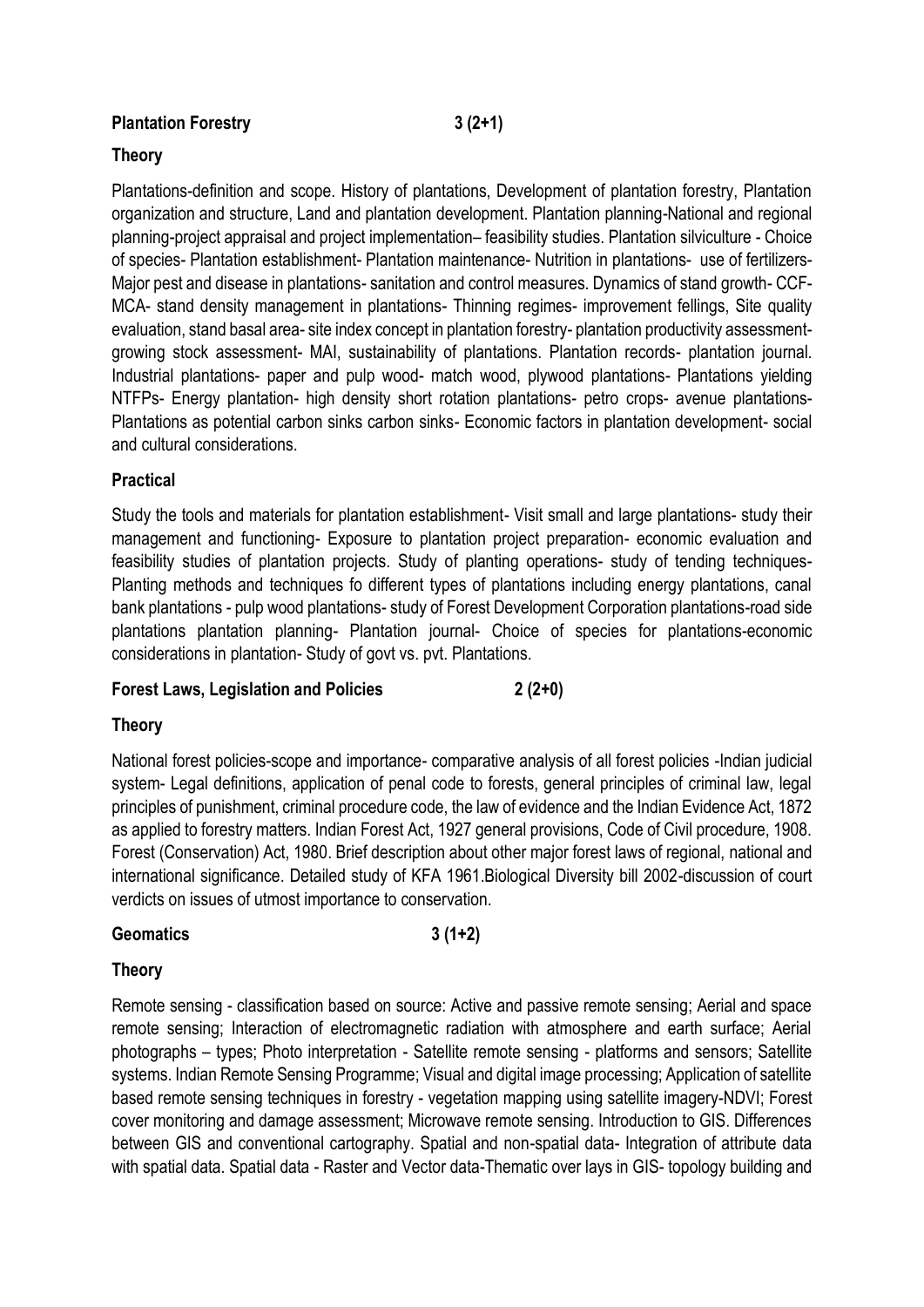calculation of area and length etc. Application of GIS in forestry – using imageries and integration with GIS data. Maps-its projection-Toposheet and Map reading. Global Positioning System (GPS) applications in resource inventory, Global Navigation Satellite System, Galileo, GLONASS, QZSS, Compass, IRNSS etc., GAGAN

# **Practical**

Preparation maps; Visual interpretation of satellite imagery; Forest cover mapping and land use mapping. Digital image processing. Introduction to various GIS software – Q-GIS, ERDAS, Arc GIS etc. Exercises in viewing, editing, overlay. Visit to the GIS labs at State level.

# **Recreation & Urban Forestry 2 (1+1)**

# **Theory**

Forest recreation – Definition and scope – social and environmental aspects of recreation components new approaches in forest recreation. Principles and elements of landscaping -types of landscape designs formal-Persian and Mughal designs, and informal- British and Japanese. Landscape components- plant and other components- lawn, pergolas, hedges, edges, topiary, baloon, arbours, carpet beds, trees, flower beds, annuals, and climbers. Practices of landscaping-Tools and implements for landscaping. Specialised gardens-butterfly, water, bog or marsh, terrace, roof, Sunken, Indoor and rock. Planning and planting programmes in institutional and industrial complexes, roads, bridges, parking area and other structures. Urban forestry – definition and scope – uses of urban forests, Management of urban forest-Arboriculture and its importance in urban forestry.

# **Practical**

Preparation, planning and designing the planting pattern for parks, sanctuaries and industrial complexes – familiarise with the components of landscaping – studies on the features of flowering and foliage trees suitable for avenue planting – visit to landscaped areas, parks tourist spots and centres, national parks and sanctuaries., practice planting methods.

# **Restoration Ecology 2 (1+1)**

# **Theory**

Degraded lands: Concept, classification, status, extent and causes of degraded lands/wastelands, different types of degraded lands – physical, chemical and biological land degradation. Soil erosiontypes, causes and mechanism, measures to control erosion, ravine and sand dune formation and their control measures. Salt affected soils- classes of salt affected soils, causes, extent and their effects on plant growth and afforestation / reclamation practices. Acid soils- definition, characteristics, causes and afforestation. Water logged areas- explanation, impact on pant growth and Biodrainage techniques. Afforestation and reclamation of denuded hill slopes, land slips and landslides, avalanche and cold desert, mined out, dry, rocky and murramy areas. Desertification- definition, impact and causes, prevention and counter measures (shelter belts and wind breaks). Soil pollution- types, effects and control measures through forestry techniques. National and state level programmes on degraded lands/wasteland development. Role of Government agencies and NGO's in degraded lands/wasteland development programme.

# **Practical**

Tree species suitable for different degraded lands. Identification and study of various degraded lands. Visit to nearby degraded lands (eroded site, ravine and sand dune, coastal area, waterlogged area,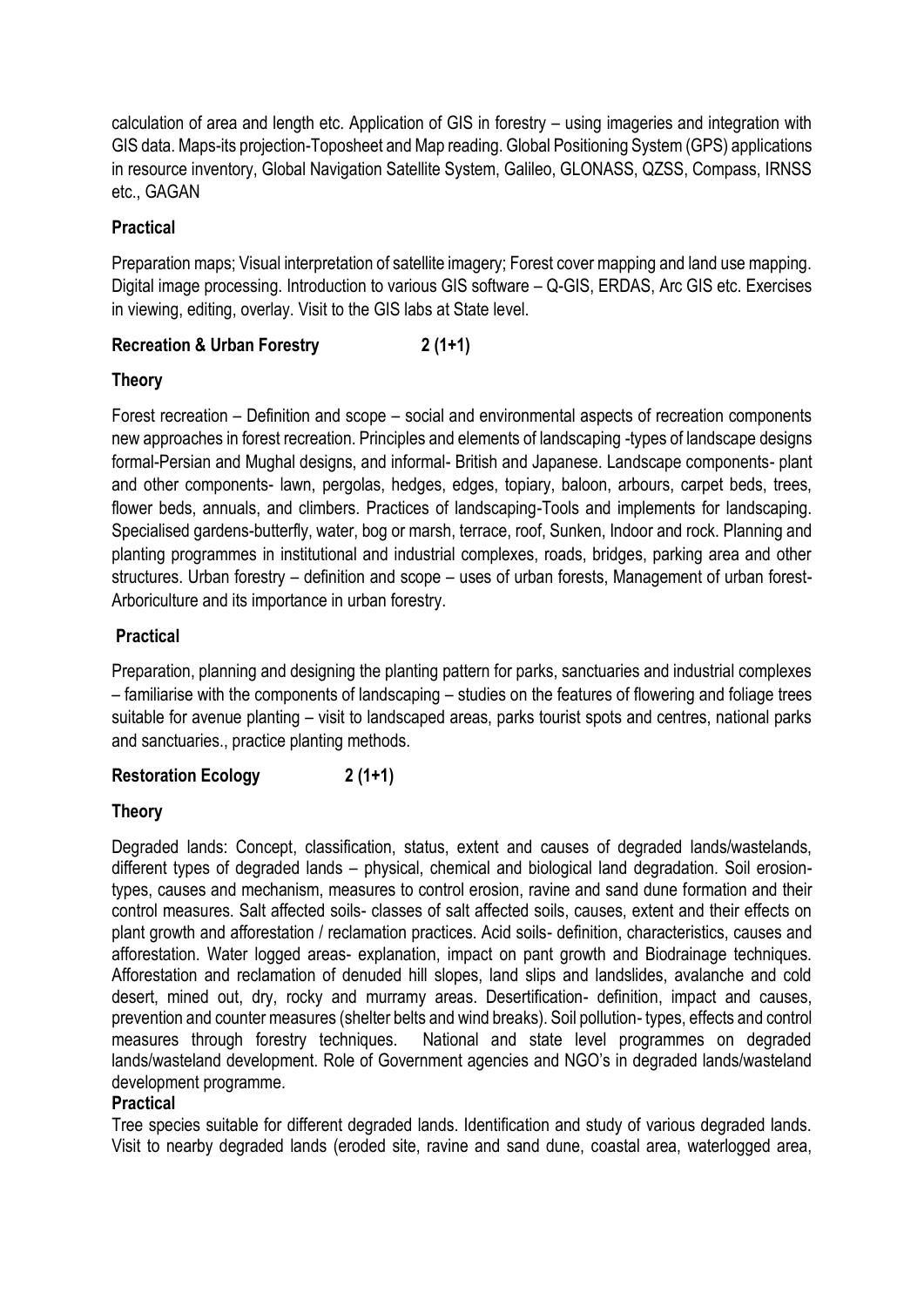denuded hill slopes, land slips and landslides, avalanche and cold desert, mined out, dry, rocky and murramy areas) and afforestation programme.

# **Non-Timber Forest Products (2 +1)**

## **Theory**

Types of markets for timber and non-timber forest produce, market locations of timber and non-timber forest produce and their features. Demand forecasts. Price determination in timber and non-timber forest produce. Economic features of specialized timber markets in terms of degree and type of competition in buying and selling, price spread, costs of marketing functions involved like pre-commercial thinning, commercial thinning, harvesting, hauling, sawing, transportation, treatment of wood, carpentry, and other processing activities involved in teakwood, rosewood, matchwood, pulpwood, sandalwood, veneers; type and degree of competition in market for services of saw mill and other intermediate wood processing industries, price spreads across different channels of marketing. Economic features of specialized markets in terms of degree and type of competition for bamboo, canes, lac, gums, resins, hides and skins. Economics of gathering medicinal plants from forests, economics of processing medicinal plants. Domestic demand and trade in timber and non-timber forest products. International demand and trade in timber and non-timber forest produce. Market inefficiencies in timber, non-timber forest produce and measures to check in efficiencies, role of cooperative societies in marketing of timber and non-timber forest produce. Economic policy and regulations of international timber trade. Essentials of World Trade Organization, GATT, Dunkel proposals, Intellectual Property Rights and Patenting. International Timber Trade Organization (ITTO) and timber certification.

# **Practical**

Library review of studies on marketing and trade of; timber forest produce (teak, rosewood, *Terminalia* spp. *Pterocarpus* and other important timber of national importance etc.); Non-Timber Forest Produce (NTFP such as bamboo, canes, eucalypts etc.); forest based medicinal plants. Visits to timber produce and NTFP markets to collect price data and quantity sold and to observe auctions and competitions. Analysis of price and quantitative data of timber forest produce, NTFP for examining trend; seasonal, cyclical variations. Visit to markets of forest based medicinal plants. Study of buy back arrangements in forest based medicinal plants trade. Valuation of timber and NTFP (existence value, use and option values, intrinsic value etc). Development of hypotheses to study the marketing of forest produce. Presentation of results on analysis of price and quantity. Economics of processing pulp to paper/poly fiber; wood to plywood/veneers.

## **Certification of Forest Products 2 (2 +0)**

## **Theory**

Definition of forest certification. Responsible sourcing of wood. Principal stages in the process of certification. Producer's motivation for supplying certified forest products. Key aspects of certification. Principles of sustainable forest management. Origin of certification. Organizations responsible. Legislations and policies of importance. Certification schemes in operation. Forest Stewardship Council (FSC), [Programme](http://credibleforestcertification.org/other_systems/other_certification_systems/) [for Endorsement of Forest Certification Schemes \(PEFC\)](http://credibleforestcertification.org/other_systems/other_certification_systems/) etc. CIFOR certification tool kit. Indian scenario in certification. International trade in tropical logs and sawn wood. Pros and cons of certification. Potential for certifying forests and forest products of India. Tracing illegal logging. Identification of species and region of origin. Timber tracing through genetic methods and (analysis of stable isotope ratios).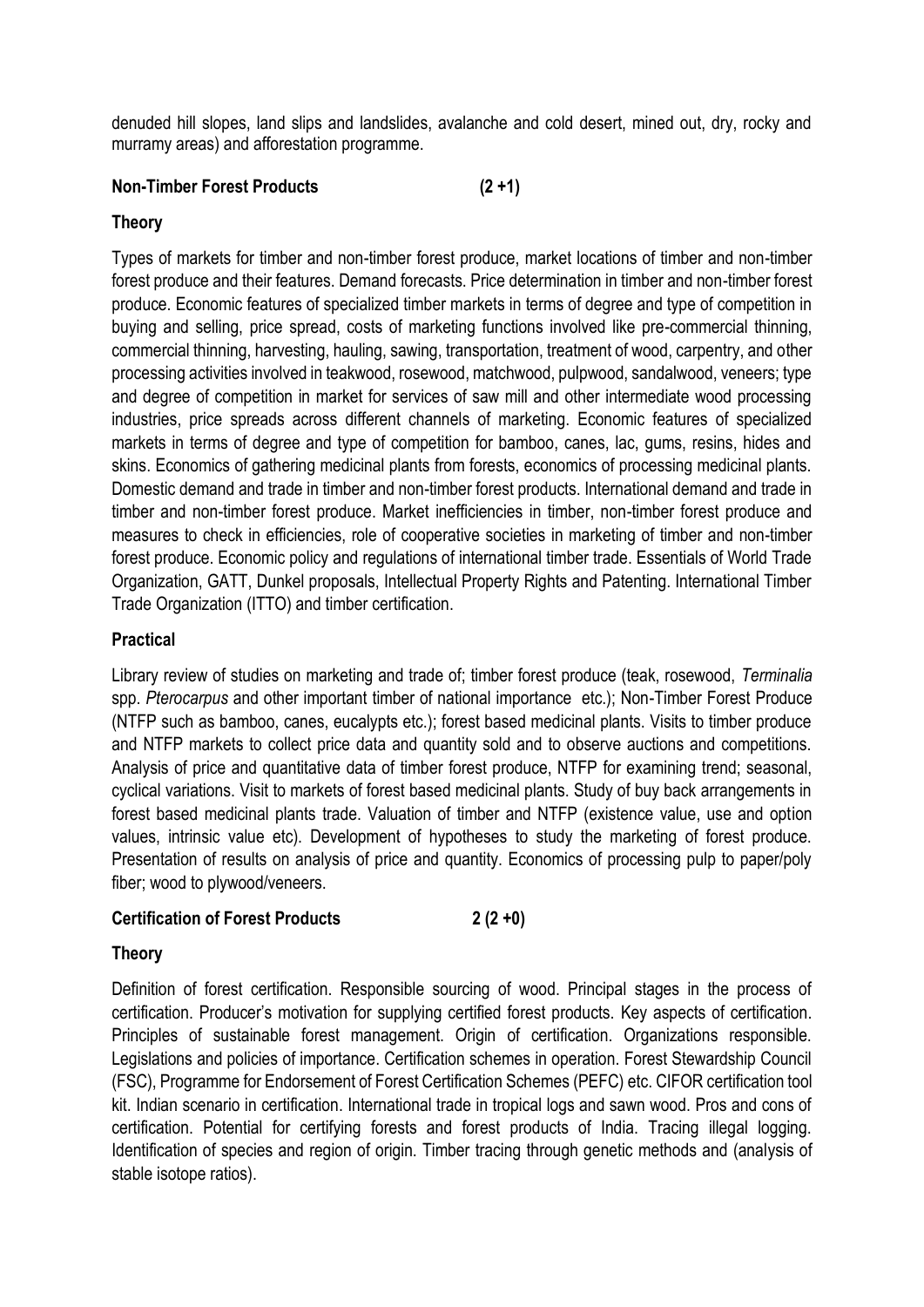|               | Semester VII (0+23=23 Credit Hours including 3 Non-Credit) |                          |           |
|---------------|------------------------------------------------------------|--------------------------|-----------|
|               | <b>FOWE</b>                                                | Forestry Work Experience | 0+20      |
| <sup>2.</sup> | <b>BS 4117</b>                                             | All India Study Tour     | $0 + 3^*$ |
|               |                                                            | <b>TOTAL</b>             | $0 + 23$  |

|                  | Semester VIII (8+15=23 Credit Hours) |                                                  |                 |  |
|------------------|--------------------------------------|--------------------------------------------------|-----------------|--|
| $\overline{1}$ . | <b>FNR 417</b>                       | Forest Inventory and Yield Prediction            | l1+1            |  |
| 2.               | <b>FBT 412</b>                       | Forest Biotechnology                             | $2 + 1$         |  |
| 3.               | <b>FSA 402</b>                       | Agroforestry Systems and Management              | $2 + 1$         |  |
| 4.               | <b>FWM 437</b>                       | Wildlife Management                              | l1+1            |  |
| 5.               | <b>FBS 442</b>                       | <b>Agricultural Informatics</b>                  | $2 + 1$         |  |
| Ι6.              | FSA 403/ FBT 413/                    | Project Work & Dissertation (Any one discipline) | $0 + 10$        |  |
|                  | FNR 418/ FPU 427/                    |                                                  |                 |  |
|                  | <b>FWM 438</b>                       |                                                  |                 |  |
|                  |                                      | <b>TOTAL</b>                                     | $8 + 15$        |  |
|                  | <b>Grand Total</b>                   |                                                  | $85 + 96 = 181$ |  |

## **Forest Inventory and Yield Prediction 2 (1+1)**

## **Theory**

Yield - In regular forests-In Irregular forests. Estimation of growth and Yield of stands - Forest Inventory - Point sampling Forest Inventory - Definition-objectives- Kinds of enumeration- Tree assessment techniques- Measurement of wood volume, tree volume & tree volume tables - Kinds of sampling - Sampling design - Kinds of sampling units- Fixed area and point sampling units - Plots, strips, topographical units - sampling intensity- Inventory designs used in India - Sampling errors and non sampling errors.-Organisation of field work and conduct of enumeration - Point sampling- Concept of horizontal point sampling . Estimation of growth and yield prediction in forest stands- Stand structure - Growth of stand - Methods of predicting future growth of stands - Stand density - Canopy density -Crown competition factor- Yield tables- definition- Preparation of yield table - Application and use of yield tables - Stand table-definition and use.

## **Practical**

Study the demarcation and alignment of plots, strips etc. Field exercise on Horizontal Field demonstration of various sampling techniques- Simple, stratified, multi stage, multiphase, non- random sampling techniques. Visit forest areas for forest enumerations- point sampling- use of wedge prism and Relaskop - Field exercise on the determination of site quality -Visit to local forest divisions and study the methods of preparation and use of yield tables. Method demonstration on the use of aerial photographs in forest inventory

## **Forest Biotechnology 3(2+1) Theory**

Concepts and history of Plant Biotechnology: Scope and importance in tree Improvement: Totipotency and Morphogenesis, Nutritional requirements of in-vitro cultures; Techniques of in-vitro cultures, Micro propagation, Anther culture, Pollen culture, Ovule culture, Embryo culture, Test tube fertilization, Endosperm culture, Factors affecting above in-vitro culture; Applications and Achievements; Somaclonal variation, Types, Reasons: Somatic embryogenesis and synthetic seed production technology; Protoplast isolation, Culture, Manipulation and Fusion; Products of somatic hybrids and cybrids, Applications in tree improvement. Genetic engineering; Restriction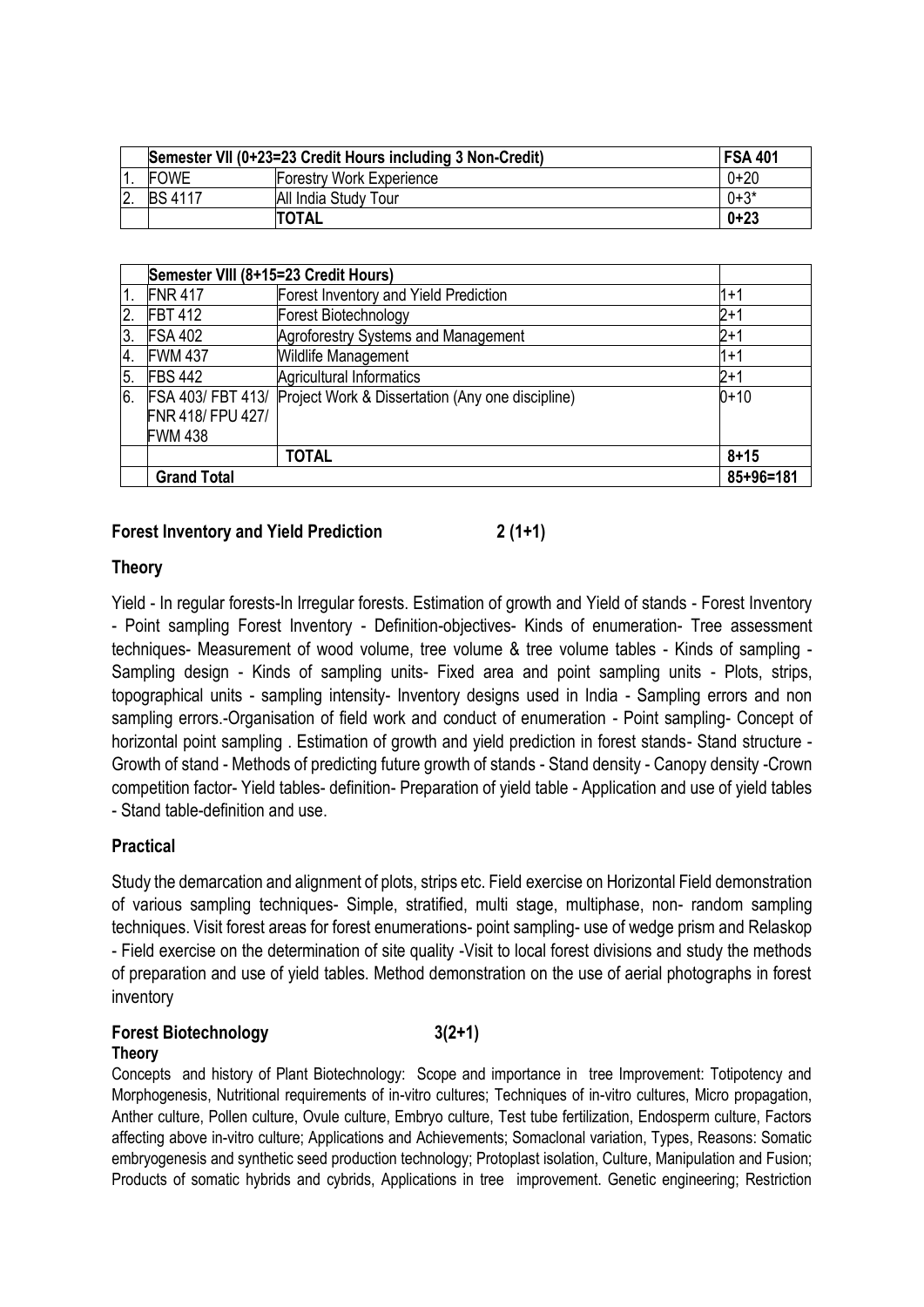enzymes; Vectors for gene transfer – Gene cloning – Direct and indirect method of gene transfer – Transgenic plants. their applications , achievements and biosafety regulations, Blotting techniques – DNA finger printing and bar coding – DNA based markers – RFLP, AFLP, RAPD, SSR , VNTRS,CAPS, SNPs, ESTs and DNA Probes – Mapping QTL – Future prospects. MAS, and its application in tree improvement.

## **Practical**

Requirements for Plant Tissue Culture Laboratory; Techniques in Plant Tissue Culture; Media components and preparations; Sterilization techniques and Inoculation of various explants; Aseptic manipulation of various explants; Callus induction and Plant Regeneration; Micro propagation of important crops; Anther, Embryo and Endosperm culture; Hardening / Acclimatization of regenerated plants; Somatic embryogenesis and synthetic seed production; Isolation of protoplast; Demonstration of Culturing of protoplast; Demonstration of Isolation of DNA; Demonstration of Gene transfer techniques, direct methods; Demonstration of Gene transfer techniques, indirect methods; Demonstration of Confirmation of Genetic transformation; Demonstration of gel-electrophoresis technique

# **Agroforestry Systems and Management 3(2+1)**

# **Theory**

Land use and land capability classification- overview of agroforestry around the world –agroforestry systems in India. Classification of agroforestry systems – structural, functional, agroecological, socioeconomic and physiognomic basis. Agrosilvicultural systems – Improved fallows in shifting cultivation – soil dynamics in shifting cultivation – Taungya systems – Alley cropping –structural and functional attributes. Multipurpose trees and shrubs on farmlands, agricultural fields- Plantation crop combinationscommercial crops under shade of planted trees and natural forests- Windbreaks & Shelterbelts. Silvopastoral systems – protein banks, Live fence of fodder trees and hedges, trees and shrubs in pastures. Pastoral silviculture systems- grassland and tree management in the humid, arid and semi- arid regions. Agrosilvopastoral systems – tropical home gardens –structural and functional attributes. Other systems – apiculture, sericulture and mixed woodlots. Major Agroforestry practices in different agroecological zones of India- arid and semi arid regions- agroforestry practices for wasteland reclamation. Agroforestry practices for salt affected soils – Agroforestry practices for wetlands and waterlogged areas. Non-wood forest products based agroforestry – Soil fertility improvement and water conservation through agroforestry. Socio-economic analysis of various agroforestry systems.

# **Practical**

Study the desirable characteristics of trees/shrubs/grasses for various agroforestry programmes. Assessment of standing stock of tree species in various agroforestry systems such as homegardens. Survey of agroforestry practices in local/adjoining areas. Field observations to characterize the structural, functional and economic attributes of the following agroforestry systems and practices- agrosilviculture systems, silvopastoral systems, pastoral silviculture systems, agrosilvopastoral systems, shelterbelts and windbreaks, live fences; fodder trees and protein banks. Exercise on Diagnosis and Design of agroforestry systems and practices. Assessment of productivity of tree crop combinations. Studying resource partitioning in agroforestry systems - water, light and nutrients. Analysis of soil and plant samples for organic carbon N, P and K.

# Wildlife Management 2(1+1)

# **Theory**

Definition, History of wildlife management and conservation in India; values of wildlife - aesthetic, recreational, scientific, educational, commercial, farming, technological and ecological values. Zoogeographic regions of the world – Palearctic region, Nearctic region, Oriental region, Ethiopian region,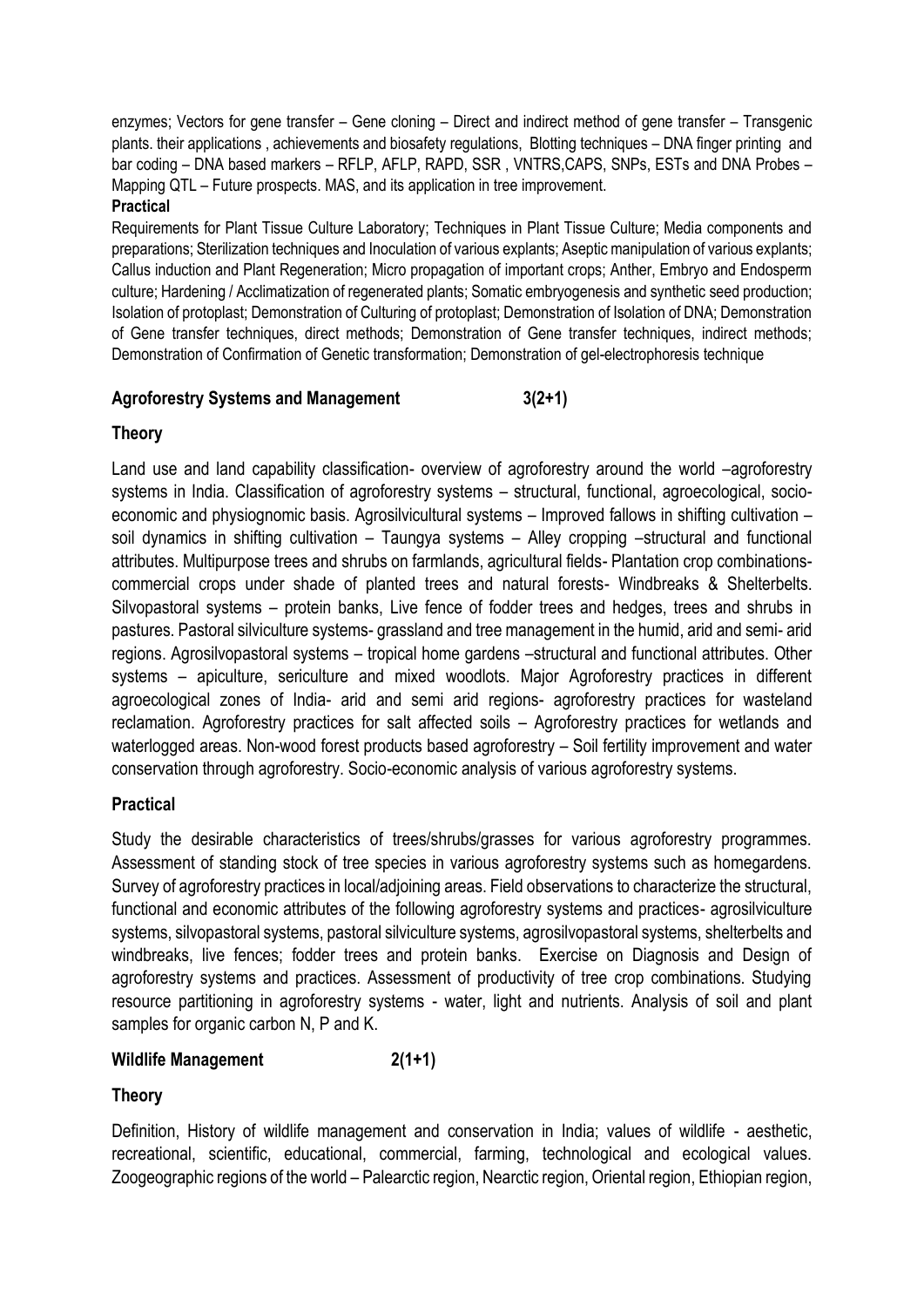Neotropical region, Australasian region. Major biomes of the world – polar region, coniferous forests, temperate forests, tropical forests, grasslands, deserts, mountains, inland waters, oceans and oceanic islands. Biogeographic zones of India - trans-Himalayan, Himalayan, Indian desert, semi-arid, Western Ghats, Deccan peninsula, Gangetic plain, North East India, islands, coasts. Habitat requirements of animals. Red Data Book and redlisting, IUCN revised red list categories – Extinct, Extinct in the wild, Vulnerable, Near Threatened and Least concerned. Wildlife census: Purpose, techniques. Direct and indirect methods of population estimation. Sample and total counts, indices, encounter rates and densities, block counts, road side counts, dung counts, pug mark census, water hole census, line transect- statistical analysis. Telemetry- transmitters, receivers, analysis of data, visual tagging and marking. Captive wildlife: Zoos and safari parks. Captive breeding for conservation. Central Zoo Authority of India. Wildlife (Protection) Act, 1972. Special projects for wildlife conservation. Project Tiger and Musk Deer Project. Introduction and reintroduction of species. Wildlife corridors. MAB, CITES. Wildlife Damage - Appraisal, Control and Management. Healthcare, Disease Management and Nutrition in Wild Animals Protected areas concept, wildlife sanctuaries and national parks, biosphere reserves, major protected areas of India.

## **Practical**

Exercise on the census methods - direct method - total count, block count, water hole count, capture recapture method, point transect, and line transect method – use of soft ware for analysis. Exercise on the census methods - indirect methods, dung count for elephants, pugmark method for larger cats and pellet count for other ungulates. Pitfall trap, mist net, Sherman trap, camera trap, and other traps to study the wildlife. Direct and indirect methods of studying food habits of different wildlife. Studying habitat management and manipulation techniques. Wildlife damage and control: Questionnaire survey. Wildlife photography.

## **Agricultural Informatics**

## **Theory**

Computer Programming, General Concepts, Documentation and Program Maintenance, Debugging programs, Errors. Introduction to Visual Basic, Java, Fortran, C/ C++, etc, concepts and standard input/output operations, Variables and Constants, Operators and Expressions, Flow of control, Inbuilt and User defined functions, programming techniques for agriculture/forestry.

e-Agriculture, concepts, design and development. Application of innovative ways to use information and communication technologies (IT) in agriculture/forestry. ICT for Data Collection, formation of development prorammes, monitoring and evaluation of Programmes. Computer Models in agriculture/forestry: statistical, weather analysis and crop simulation models, concepts, structure, inputs-outputs files, limitation, advantages and application of models for understanding plant processes, sensitivity, verification, calibration and validation. IT application for computation of water and nutrient requirement of crops, Computer-controlled devices (automated systems) for Agri-input management, Smartphone mobile apps in Agriculture for farm advises, market price, postharvest management etc; Geospatial technology, concepts, techniques, components and uses for generating valuable agri-information. Decision support systems, taxonomy, components, framework, classification and applications in agriculture/forestry, DSS, Agriculture Information/Expert System, Soil Information Systems etc for supporting Farm decisions. Preparation of contingent crop-planning and crop calendars using IT tools.

## **Practical**